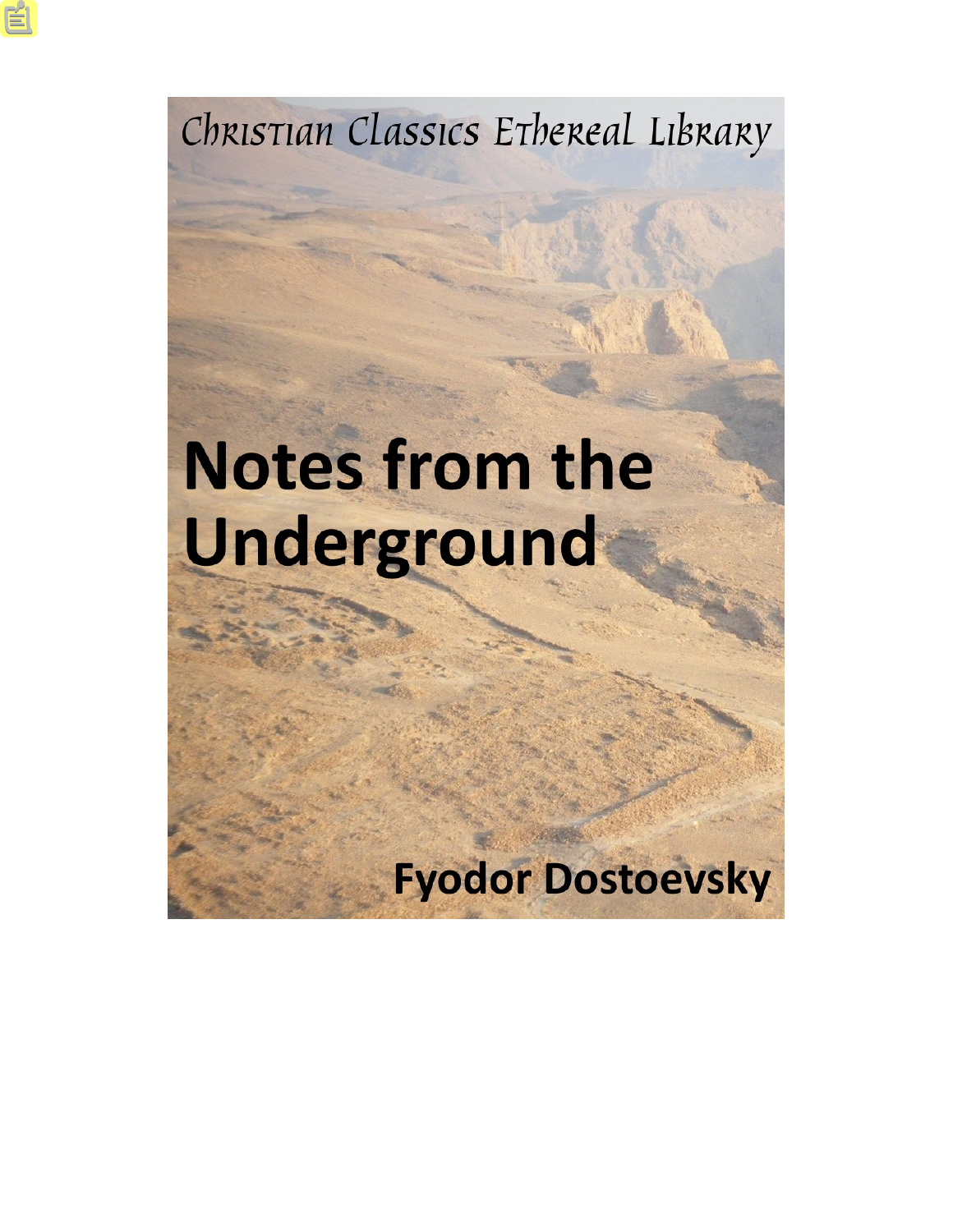Christian Classics<br>Ethereal Library

#### **Notes from the Underground**

- **Author(s):** Dostoevsky, Fyodor (1821-1881)
- **Publisher:** Christian Classics Ethereal Library, Grand Rapids, MI
- **Description:** Many consider Dostoevsky's *Notes from the Underground* the first existentialist novel.The narrator and main character, often called "the Underground Man," is a bitter, misanthropic retiree living in St. Petersburg. He lives each day in constant physical and psychological pain. He has no job and lives entirely off of his retirement funds. A bad tooth and an aching liver make it difficult for him to do anything but stay at home and write "notes" about his ennui and suffering. The Underground Man shares moments from his past, and through them, he explains how he came to despise both himself and other people. Masterfully, Dostoevsky immerses the reader in the dark, but fascinating, mind of his narrator. *Notes from the Underground* remains one of the great Russian novelist's most popular works and is one of the most widely-read and influential works of classic literature of the last century. Kathleen O'Bannon CCEL Staff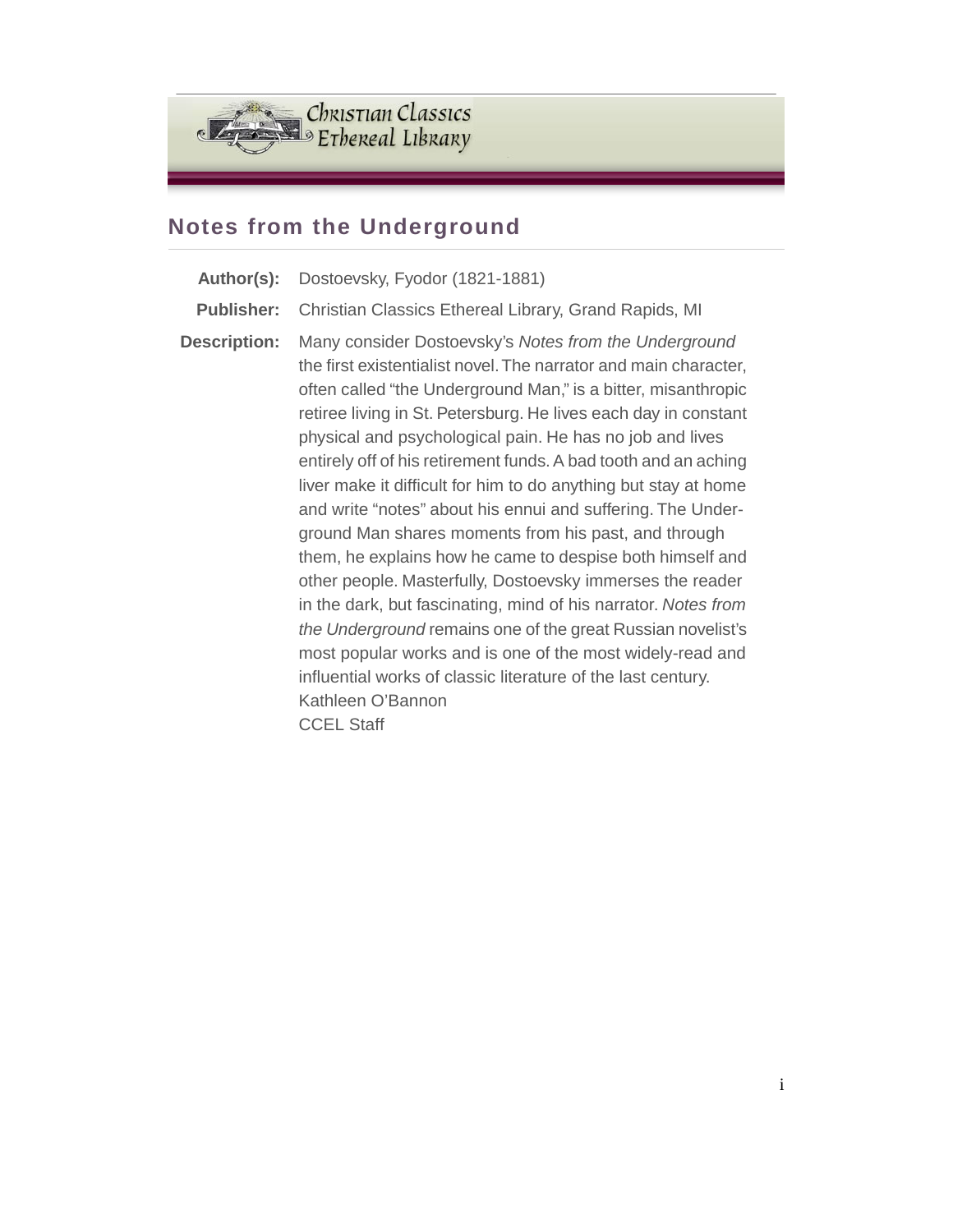## Contents

| Notes from the Underground        | $\,1$          |
|-----------------------------------|----------------|
| Author's Note                     | $\overline{c}$ |
| PART I - Underground              | $\mathfrak{Z}$ |
| I.                                | $\bf 4$        |
| $\rm{II}.$                        | 6              |
| III.                              | $\,8\,$        |
| IV.                               | $11\,$         |
| $\mathbf V.$                      | 13             |
| VI.                               | 15             |
| VII.                              | $16\,$         |
| VIII.                             | 20             |
| IX.                               | 24             |
| X.                                | 26             |
| XI.                               | 28             |
| PART I - A Propos of the Wet Snow | 31             |
| ${\bf I}.$                        | 32             |
| II.                               | 33             |
| III.                              | $41\,$         |
| IV.                               | $\bf 48$       |
| $\mathbf V.$                      | 55             |
| VI.                               | 59             |
| VII.                              | 67             |
| VIII.                             | 72             |
| IX.                               | 79             |
| X.                                | 84             |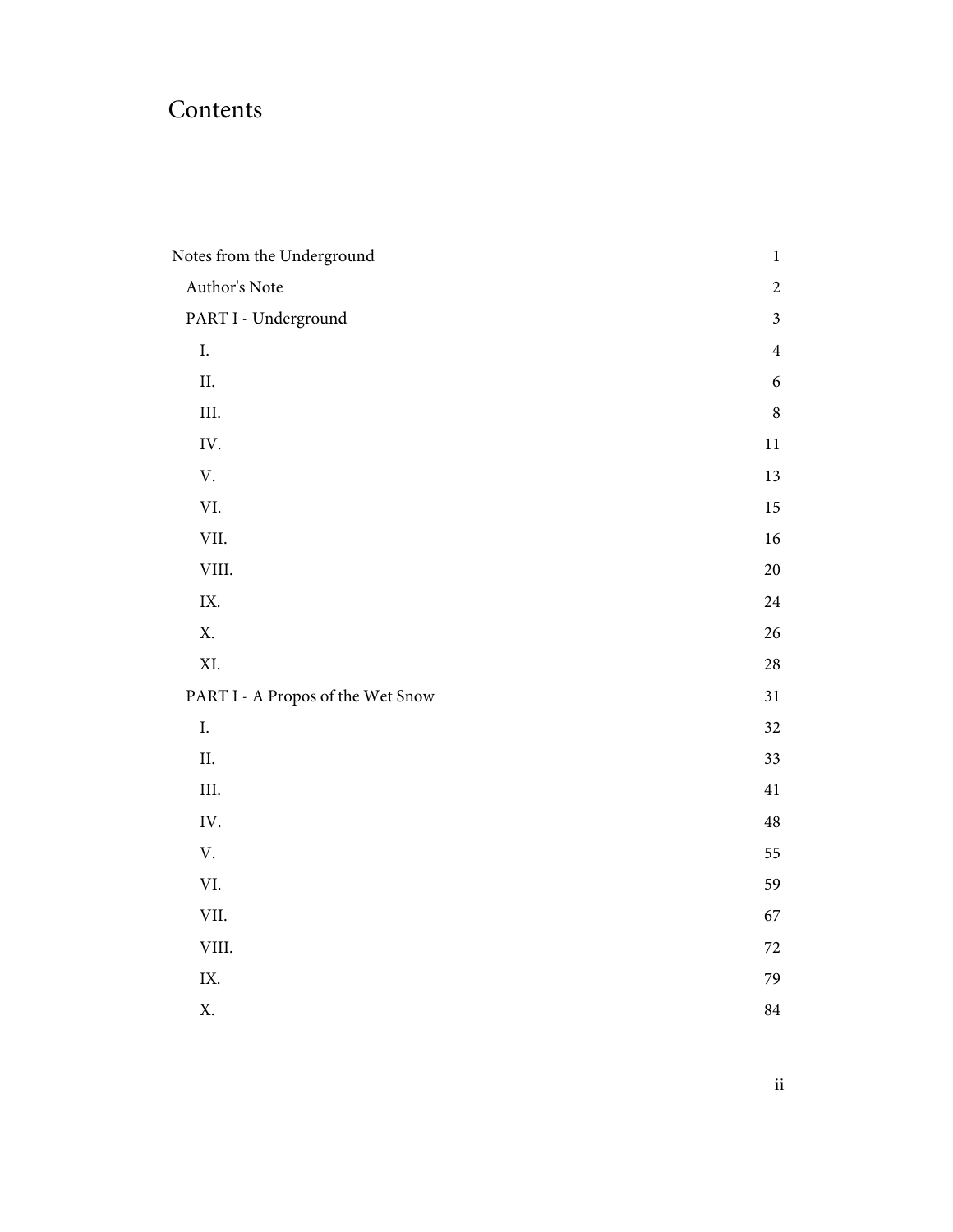

This PDF file is from the Christian Classics Ethereal Library, [www.ccel.org.](http://www.ccel.org) The mission of the CCEL is to make classic Christian books available to the world.

- This book is available in PDF, HTML, and other formats. See <http://www.ccel.org/ccel/dostoevsky/undernotes.html>.
- Discuss this book online at [http://www.ccel.org/node/5620.](http://www.ccel.org/node/5620)

The CCEL makes CDs of classic Christian literature available around the world through the Web and through CDs. We have distributed thousands of such CDs free in developing countries. If you are in a developing country and would like to receive a free CD, please send a request by email to [cd-request@ccel.org.](mailto:cd-request@ccel.org)

The Christian Classics Ethereal Library is a self supporting non-profit organization at Calvin College. If you wish to give of your time or money to support the CCEL, please visit [http://www.ccel.org/give.](http://www.ccel.org/give)

This PDF file is copyrighted by the Christian Classics Ethereal Library. It may be freely copied for non-commercial purposes as long as it is not modified. All other rights are reserved. Written permission is required for commercial use.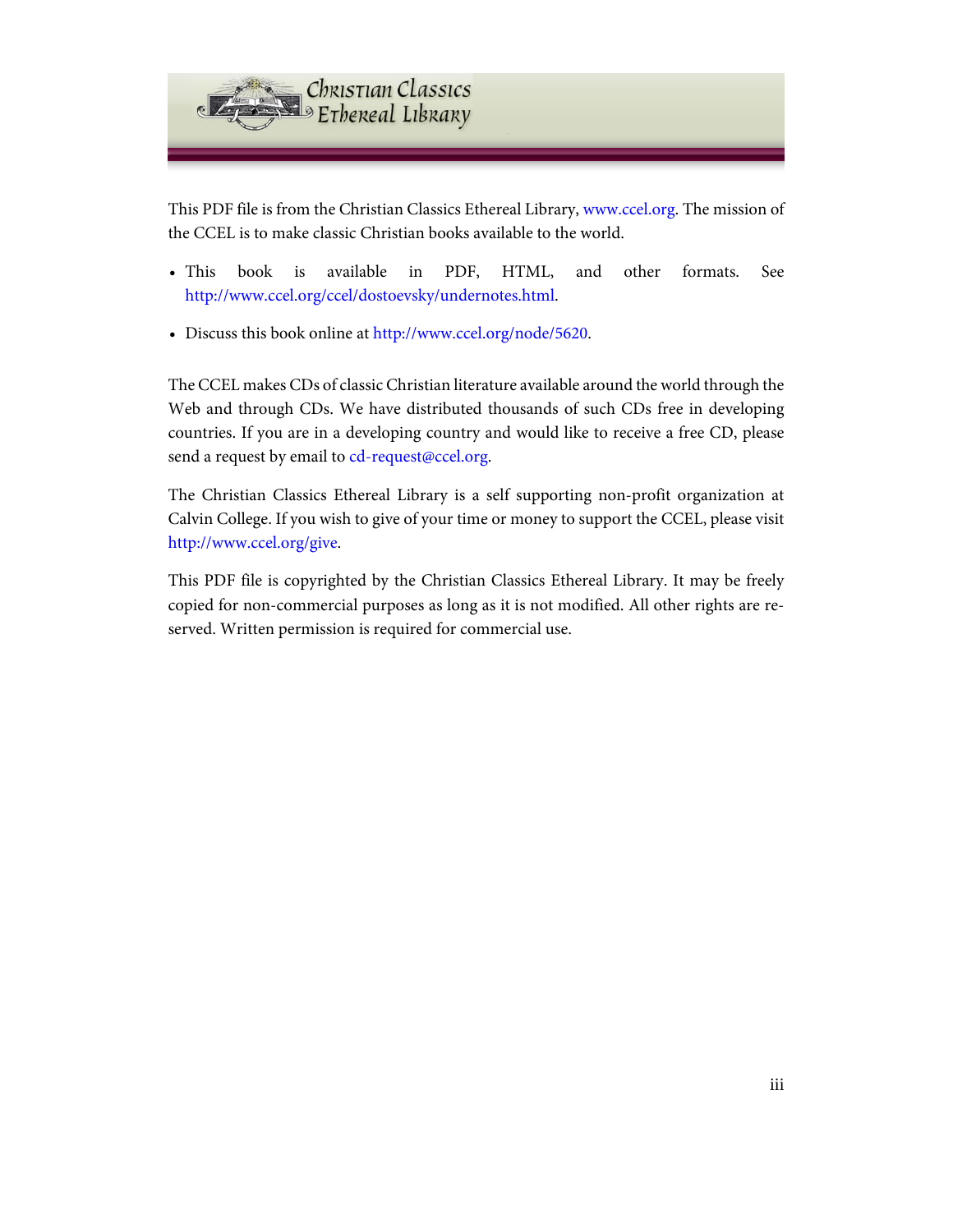### <span id="page-4-0"></span>**Notes from the Underground**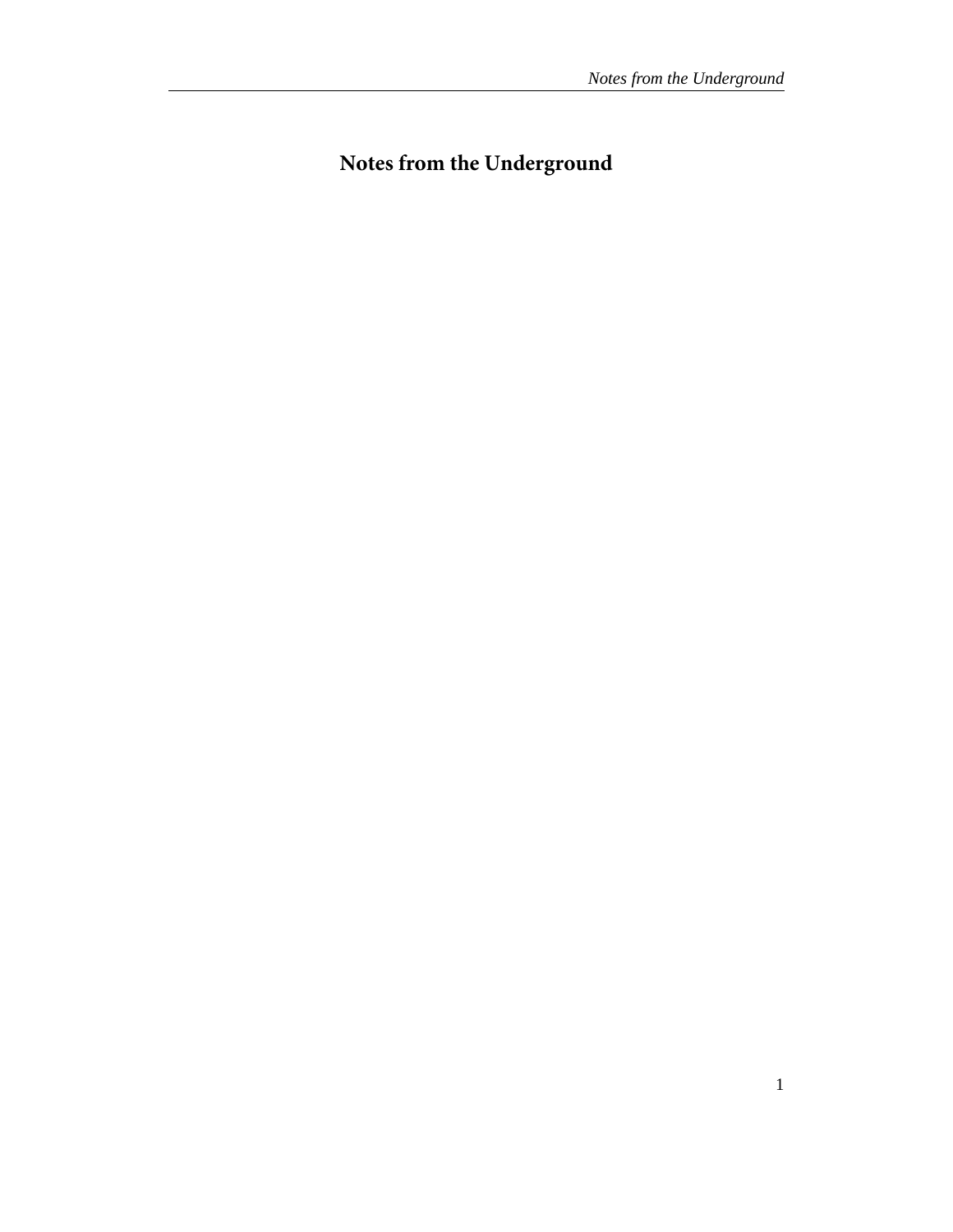#### **Author's Note**

<span id="page-5-0"></span>\*The author of the diary and the diary itself are, of course, imaginary. Nevertheless it is clear that such persons as the writer of these notes not only may, but positively must, exist in our society, when we consider the circumstances in the midst of which our society is formed. I have tried to expose to the view of the public more distinctly than is commonly done, one of the characters of the recent past. He is one of the representatives of a generation still living. In this fragment, entitled "Underground," this person introduces himself and his views, and, as it were, tries to explain the causes owing to which he has made his appearance and was bound to make his appearance in our midst. In the second fragment there are added the actual notes of this person concerning certain events in his life. --AUTHOR'S NOTE.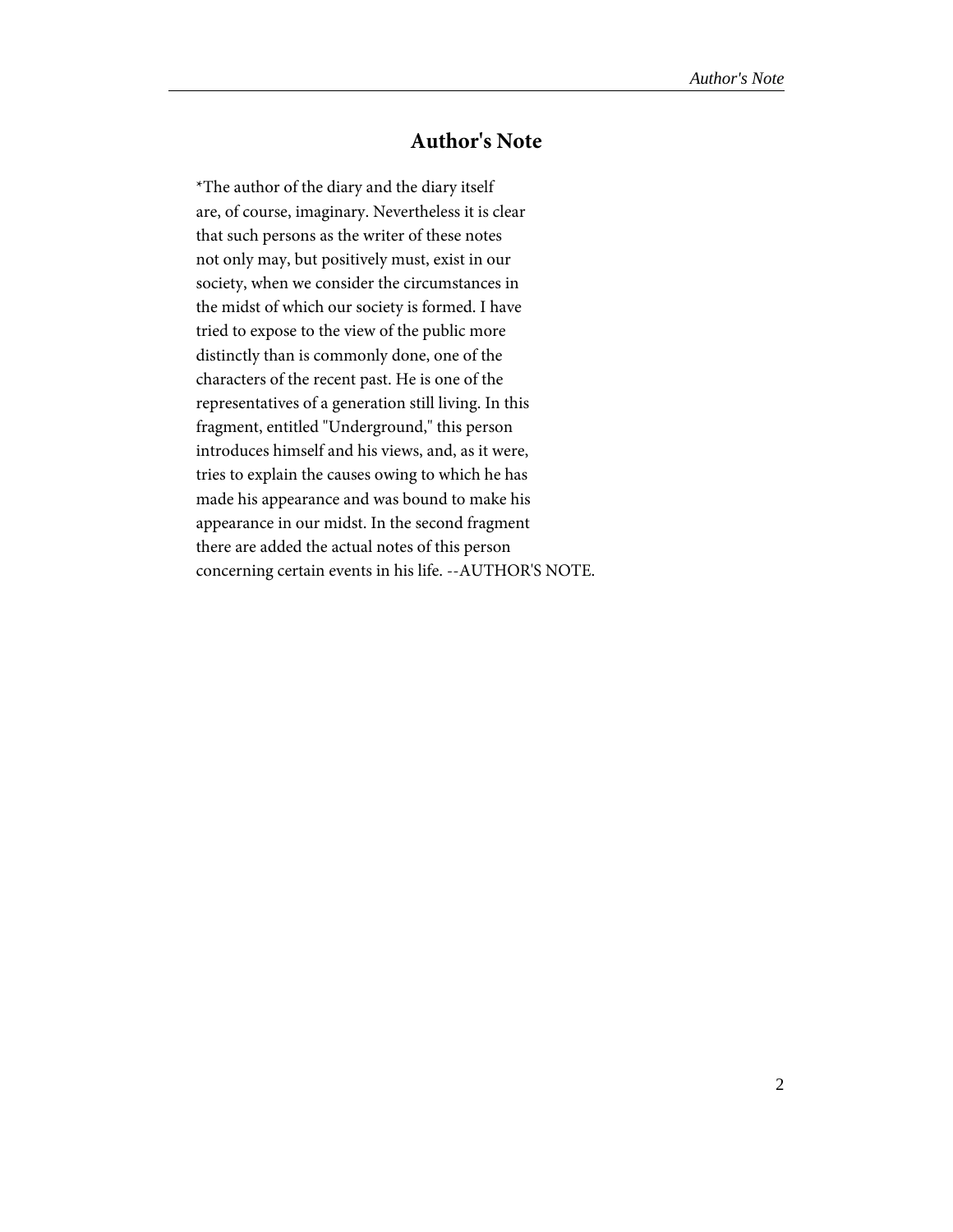#### <span id="page-6-0"></span>**PART I - Underground**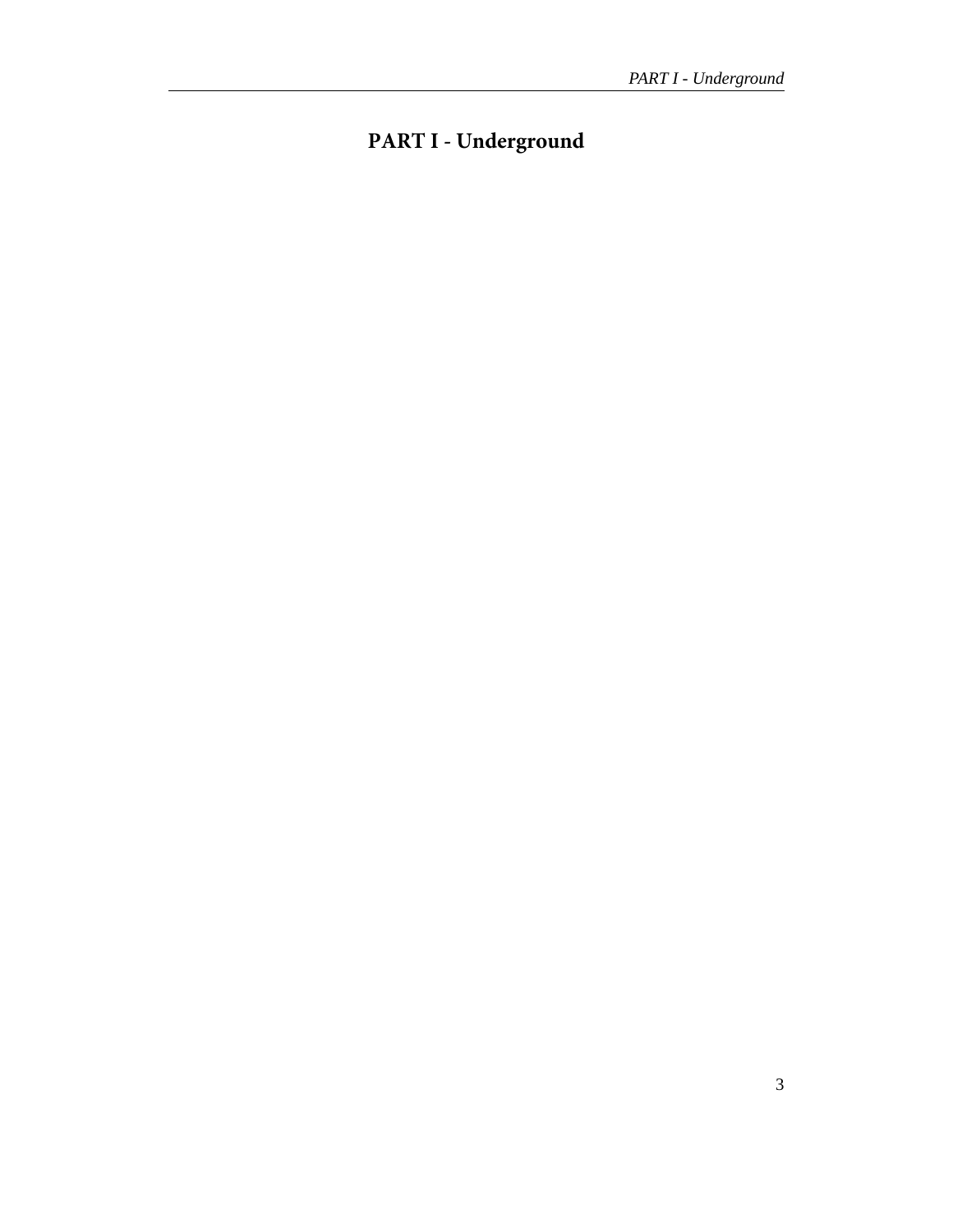<span id="page-7-0"></span>I am a sick man. ... I am a spiteful man. I am an unattractive man. I believe my liver is diseased. However, I know nothing at all about my disease, and do not know for certain what ails me. I don't consult a doctor for it, and never have, though I have a respect for medicine and doctors. Besides, I am extremely superstitious, sufficiently so to respect medicine, anyway (I am well-educated enough not to be superstitious, but I am superstitious). No, I refuse to consult a doctor from spite. That you probably will not understand. Well, I understand it, though. Of course, I can't explain who it is precisely that I am mortifying in this case by my spite: I am perfectly well aware that I cannot "pay out" the doctors by not consulting them; I know better than anyone that by all this I am only injuring myself and no one else. But still, if I don't consult a doctor it is from spite. My liver is bad, well--let it get worse!

I have been going on like that for a long time--twenty years. Now I am forty. I used to be in the government service, but am no longer. I was a spiteful official. I was rude and took pleasure in being so. I did not take bribes, you see, so I was bound to find a recompense in that, at least. (A poor jest, but I will not scratch it out. I wrote it thinking it would sound very witty; but now that I have seen myself that I only wanted to show off in a despicable way, I will not scratch it out on purpose!)

When petitioners used to come for information to the table at which I sat, I used to grind my teeth at them, and felt intense enjoyment when I succeeded in making anybody unhappy. I almost did succeed. For the most part they were all timid people--of course, they were petitioners. But of the uppish ones there was one officer in particular I could not endure. He simply would not be humble, and clanked his sword in a disgusting way. I carried on a feud with him for eighteen months over that sword. At last I got the better of him. He left off clanking it. That happened in my youth, though.

But do you know, gentlemen, what was the chief point about my spite? Why, the whole point, the real sting of it lay in the fact that continually, even in the moment of the acutest spleen, I was inwardly conscious with shame that I was not only not a spiteful but not even an embittered man, that I was simply scaring sparrows at random and amusing myself by it. I might foam at the mouth, but bring me a doll to play with, give me a cup of tea with sugar in it, and maybe I should be appeased. I might even be genuinely touched, though probably I should grind my teeth at myself afterwards and lie awake at night with shame for months after. That was my way.

I was lying when I said just now that I was a spiteful official. I was lying from spite. I was simply amusing myself with the petitioners and with the officer, and in reality I never could become spiteful. I was conscious every moment in myself of many, very many elements absolutely opposite to that. I felt them positively swarming in me, these opposite elements. I knew that they had been swarming in me all my life and craving some outlet from me, but I would not let them, would not let them, purposely would not let them come out. They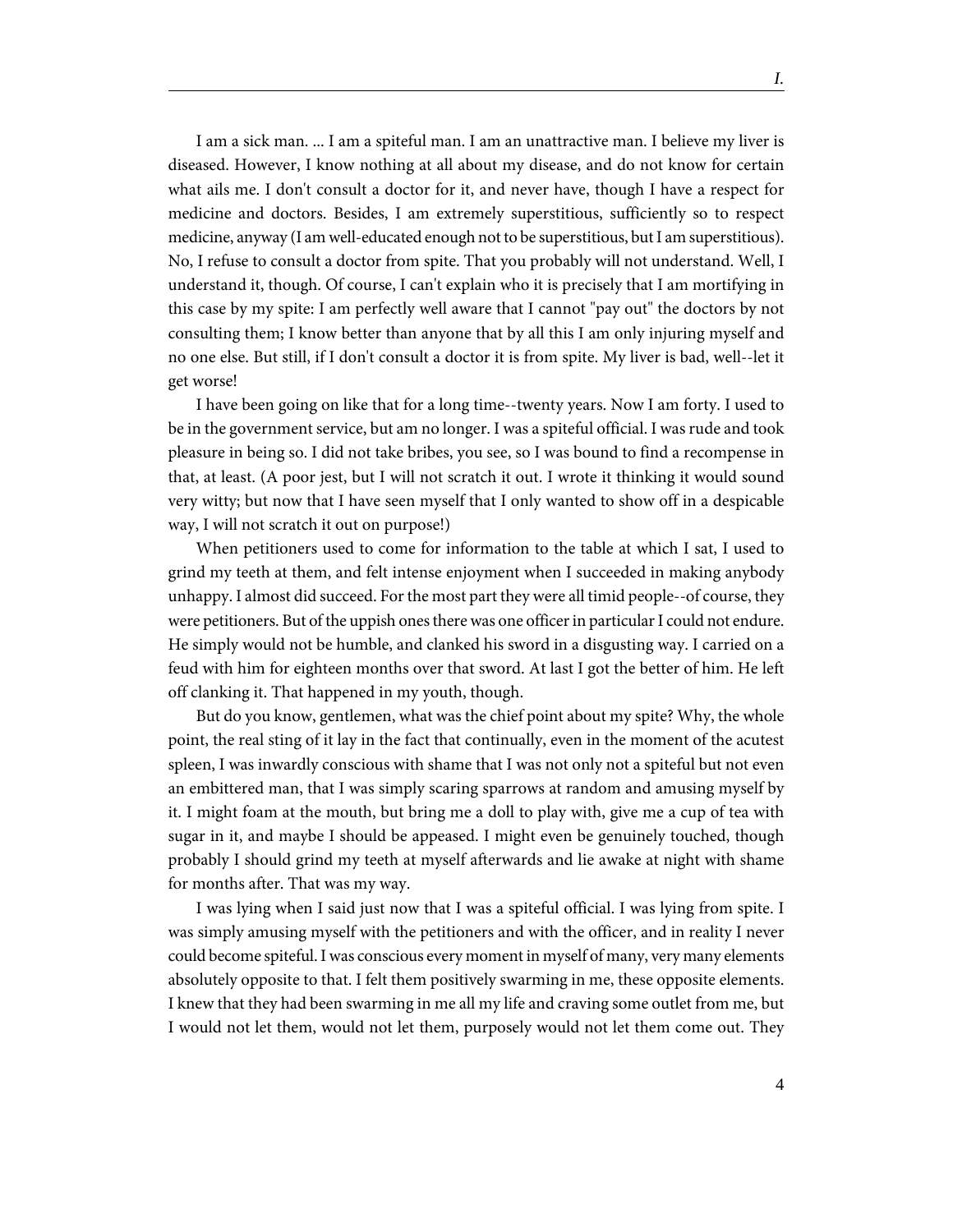It was not only that I could not become spiteful, I did not know how to become anything; neither spiteful nor kind, neither a rascal nor an honest man, neither a hero nor an insect. Now, I am living out my life in my corner, taunting myself with the spiteful and useless consolation that an intelligent man cannot become anything seriously, and it is only the fool who becomes anything. Yes, a man in the nineteenth century must and morally ought to be pre-eminently a characterless creature; a man of character, an active man is pre-eminently a limited creature. That is my conviction of forty years. I am forty years old now, and you know forty years is a whole lifetime; you know it is extreme old age. To live longer than forty years is bad manners, is vulgar, immoral. Who does live beyond forty? Answer that, sincerely and honestly I will tell you who do: fools and worthless fellows. I tell all old men that to their face, all these venerable old men, all these silver-haired and reverend seniors! I tell the whole world that to its face! I have a right to say so, for I shall go on living to sixty myself. To seventy! To eighty! ... Stay, let me take breath ...

You imagine no doubt, gentlemen, that I want to amuse you. You are mistaken in that, too. I am by no means such a mirthful person as you imagine, or as you may imagine; however, irritated by all this babble (and I feel that you are irritated) you think fit to ask me who I am--then my answer is, I am a collegiate assessor. I was in the service that I might have something to eat (and solely for that reason), and when last year a distant relation left me six thousand roubles in his will I immediately retired from the service and settled down in my corner. I used to live in this corner before, but now I have settled down in it. My room is a wretched, horrid one in the outskirts of the town. My servant is an old country- woman, ill-natured from stupidity, and, moreover, there is always a nasty smell about her. I am told that the Petersburg climate is bad for me, and that with my small means it is very expensive to live in Petersburg. I know all that better than all these sage and experienced counsellors and monitors. ... But I am remaining in Petersburg; I am not going away from Petersburg! I am not going away because ... ech! Why, it is absolutely no matter whether I am going away or not going away.

But what can a decent man speak of with most pleasure?

Answer: Of himself.

Well, so I will talk about myself.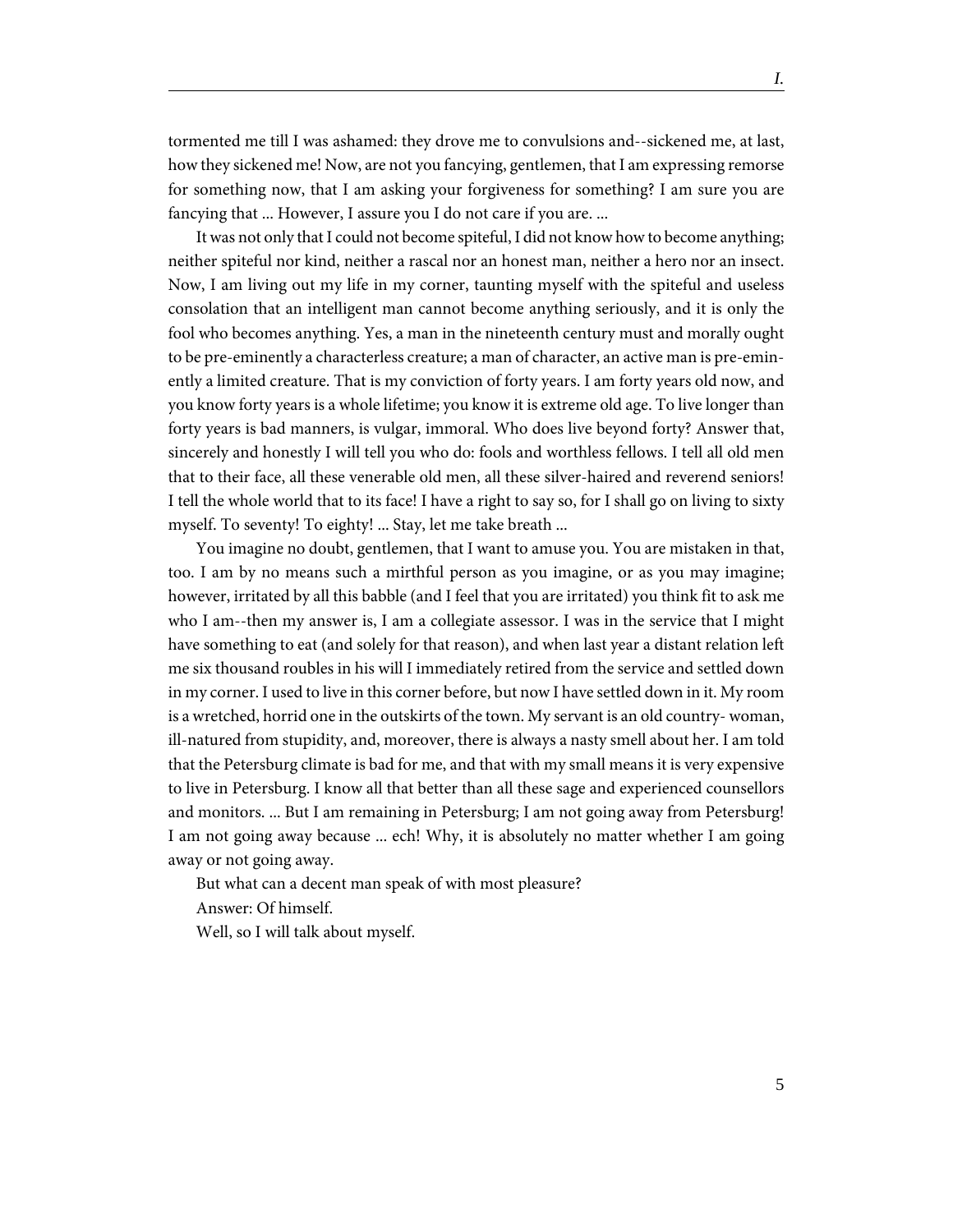<span id="page-9-0"></span>I want now to tell you, gentlemen, whether you care to hear it or not, why I could not even become an insect. I tell you solemnly, that I have many times tried to become an insect. But I was not equal even to that. I swear, gentlemen, that to be too conscious is an illness- a real thorough-going illness. For man's everyday needs, it would have been quite enough to have the ordinary human consciousness, that is, half or a quarter of the amount which falls to the lot of a cultivated man of our unhappy nineteenth century, especially one who has the fatal ill-luck to inhabit Petersburg, the most theoretical and intentional town on the whole terrestrial globe. (There are intentional and unintentional towns.) It would have been quite enough, for instance, to have the consciousness by which all so-called direct persons and men of action live. I bet you think I am writing all this from affectation, to be witty at the expense of men of action; and what is more, that from ill-bred affectation, I am clanking a sword like my officer. But, gentlemen, whoever can pride himself on his diseases and even swagger over them?

Though, after all, everyone does do that; people do pride themselves on their diseases, and I do, may be, more than anyone. We will not dispute it; my contention was absurd. But yet I am firmly persuaded that a great deal of consciousness, every sort of consciousness, in fact, is a disease. I stick to that. Let us leave that, too, for a minute. Tell me this: why does it happen that at the very, yes, at the very moments when I am most capable of feeling every refinement of all that is "sublime and beautiful," as they used to say at one time, it would, as though of design, happen to me not only to feel but to do such ugly things, such that ... Well, in short, actions that all, perhaps, commit; but which, as though purposely, occurred to me at the very time when I was most conscious that they ought not to be committed. The more conscious I was of goodness and of all that was "sublime and beautiful," the more deeply I sank into my mire and the more ready I was to sink in it altogether. But the chief point was that all this was, as it were, not accidental in me, but as though it were bound to be so. It was as though it were my most normal condition, and not in the least disease or depravity, so that at last all desire in me to struggle against this depravity passed. It ended by my almost believing (perhaps actually believing) that this was perhaps my normal condition. But at first, in the beginning, what agonies I endured in that struggle! I did not believe it was the same with other people, and all my life I hid this fact about myself as a secret. I was ashamed (even now, perhaps, I am ashamed): I got to the point of feeling a sort of secret abnormal, despicable enjoyment in returning home to my corner on some disgusting Petersburg night, acutely conscious that that day I had committed a loathsome action again, that what was done could never be undone, and secretly, inwardly gnawing, gnawing at myself for it, tearing and consuming myself till at last the bitterness turned into a sort of shameful accursed sweetness, and at last--into positive real enjoyment! Yes, into enjoyment, into enjoyment! I insist upon that. I have spoken of this because I keep wanting to know for a fact whether other people feel such enjoyment? I will explain; the enjoyment was just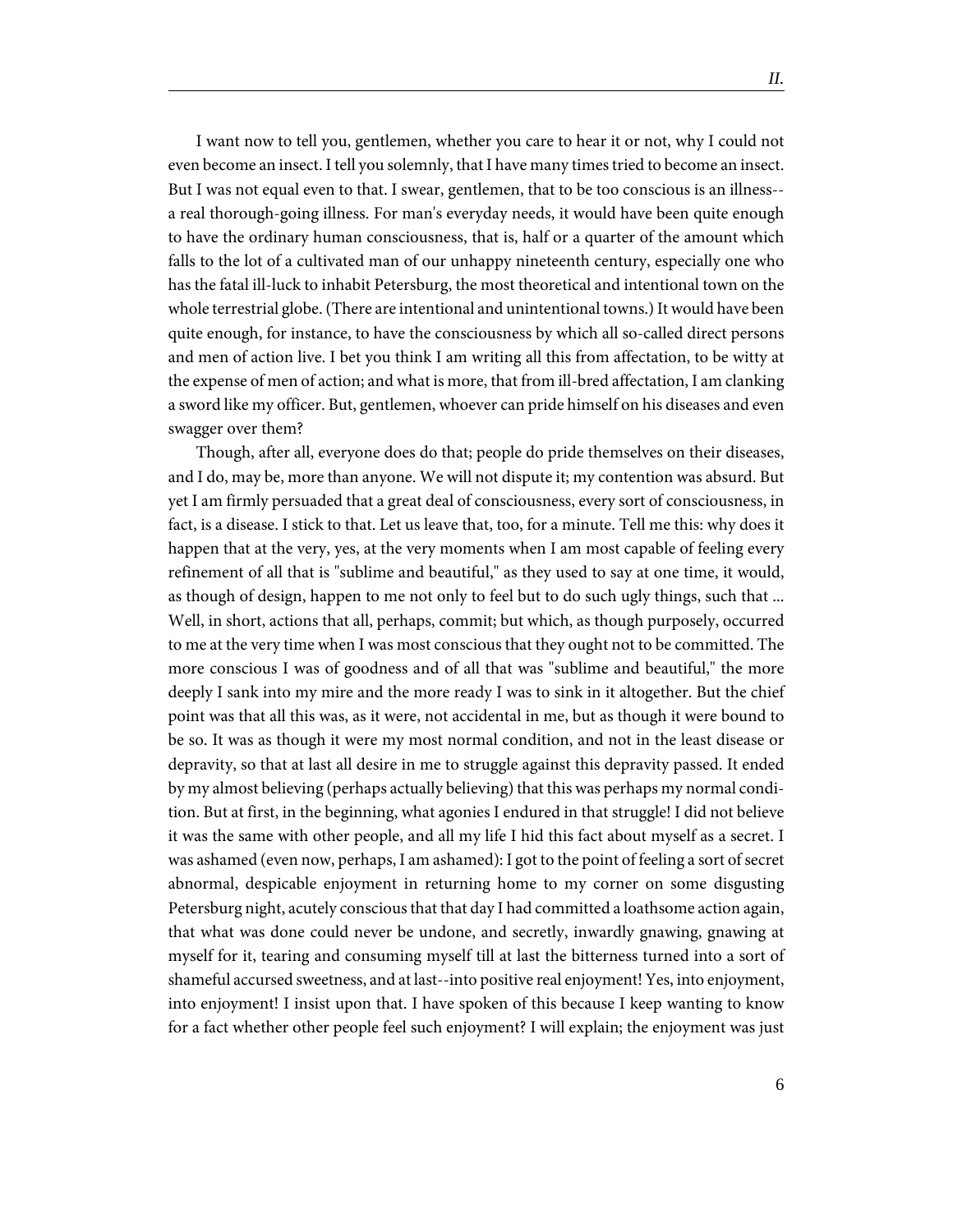from the too intense consciousness of one's own degradation; it was from feeling oneself that one had reached the last barrier, that it was horrible, but that it could not be otherwise; that there was no escape for you; that you never could become a different man; that even if time and faith were still left you to change into something different you would most likely not wish to change; or if you did wish to, even then you would do nothing; because perhaps in reality there was nothing for you to change into.

And the worst of it was, and the root of it all, that it was all in accord with the normal fundamental laws of over-acute consciousness, and with the inertia that was the direct result of those laws, and that consequently one was not only unable to change but could do absolutely nothing. Thus it would follow, as the result of acute consciousness, that one is not to blame in being a scoundrel; as though that were any consolation to the scoundrel once he has come to realise that he actually is a scoundrel. But enough. ... Ech, I have talked a lot of nonsense, but what have I explained? How is enjoyment in this to be explained? But I will explain it. I will get to the bottom of it! That is why I have taken up my pen. ...

I, for instance, have a great deal of AMOUR PROPRE. I am as suspicious and prone to take offence as a humpback or a dwarf. But upon my word I sometimes have had moments when if I had happened to be slapped in the face I should, perhaps, have been positively glad of it. I say, in earnest, that I should probably have been able to discover even in that a peculiar sort of enjoyment--the enjoyment, of course, of despair; but in despair there are the most intense enjoyments, especially when one is very acutely conscious of the hopelessness of one's position. And when one is slapped in the face--why then the consciousness of being rubbed into a pulp would positively overwhelm one. The worst of it is, look at it which way one will, it still turns out that I was always the most to blame in everything. And what is most humiliating of all, to blame for no fault of my own but, so to say, through the laws of nature. In the first place, to blame because I am cleverer than any of the people surrounding me. (I have always considered myself cleverer than any of the people surrounding me, and sometimes, would you believe it, have been positively ashamed of it. At any rate, I have all my life, as it were, turned my eyes away and never could look people straight in the face.) To blame, finally, because even if I had had magnanimity, I should only have had more suffering from the sense of its uselessness. I should certainly have never been able to do anything from being magnanimous--neither to forgive, for my assailant would perhaps have slapped me from the laws of nature, and one cannot forgive the laws of nature; nor to forget, for even if it were owing to the laws of nature, it is insulting all the same. Finally, even if I had wanted to be anything but magnanimous, had desired on the contrary to revenge myself on my assailant, I could not have revenged myself on any one for anything because I should certainly never have made up my mind to do anything, even if I had been able to. Why should I not have made up my mind? About that in particular I want to say a few words.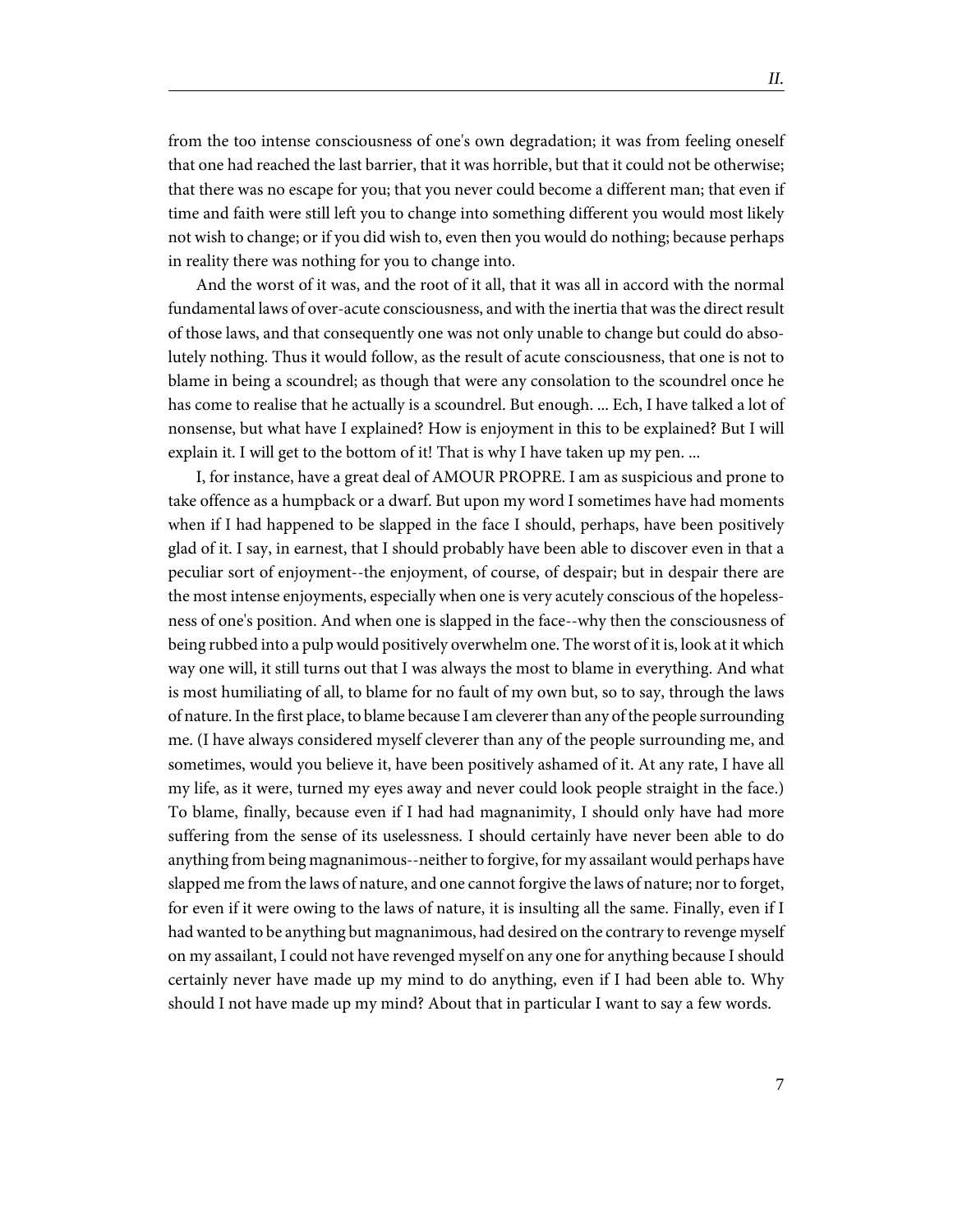<span id="page-11-0"></span>With people who know how to revenge themselves and to stand up for themselves in general, how is it done? Why, when they are possessed, let us suppose, by the feeling of revenge, then for the time there is nothing else but that feeling left in their whole being. Such a gentleman simply dashes straight for his object like an infuriated bull with its horns down, and nothing but a wall will stop him. (By the way: facing the wall, such gentlemen--that is, the "direct" persons and men of action--are genuinely nonplussed. For them a wall is not an evasion, as for us people who think and consequently do nothing; it is not an excuse for turning aside, an excuse for which we are always very glad, though we scarcely believe in it ourselves, as a rule. No, they are nonplussed in all sincerity. The wall has for them something tranquillising, morally soothing, final-- maybe even something mysterious ... but of the wall later.)

Well, such a direct person I regard as the real normal man, as his tender mother nature wished to see him when she graciously brought him into being on the earth. I envy such a man till I am green in the face. He is stupid. I am not disputing that, but perhaps the normal man should be stupid, how do you know? Perhaps it is very beautiful, in fact. And I am the more persuaded of that suspicion, if one can call it so, by the fact that if you take, for instance, the antithesis of the normal man, that is, the man of acute consciousness, who has come, of course, not out of the lap of nature but out of a retort (this is almost mysticism, gentlemen, but I suspect this, too), this retort-made man is sometimes so nonplussed in the presence of his antithesis that with all his exaggerated consciousness he genuinely thinks of himself as a mouse and not a man. It may be an acutely conscious mouse, yet it is a mouse, while the other is a man, and therefore, et caetera, et caetera. And the worst of it is, he himself, his very own self, looks on himself as a mouse; no one asks him to do so; and that is an important point. Now let us look at this mouse in action. Let us suppose, for instance, that it feels insulted, too (and it almost always does feel insulted), and wants to revenge itself, too. There may even be a greater accumulation of spite in it than in L'HOMME DE LA NATURE ET DE LA VERITE. The base and nasty desire to vent that spite on its assailant rankles perhaps even more nastily in it than in L'HOMME DE LA NATURE ET DE LA VERITE. For through his innate stupidity the latter looks upon his revenge as justice pure and simple; while in consequence of his acute consciousness the mouse does not believe in the justice of it. To come at last to the deed itself, to the very act of revenge. Apart from the one fundamental nastiness the luckless mouse succeeds in creating around it so many other nastinesses in the form of doubts and questions, adds to the one question so many unsettled questions that there inevitably works up around it a sort of fatal brew, a stinking mess, made up of its doubts, emotions, and of the contempt spat upon it by the direct men of action who stand solemnly about it as judges and arbitrators, laughing at it till their healthy sides ache. Of course the only thing left for it is to dismiss all that with a wave of its paw, and, with a smile of assumed contempt in which it does not even itself believe, creep ignominiously into its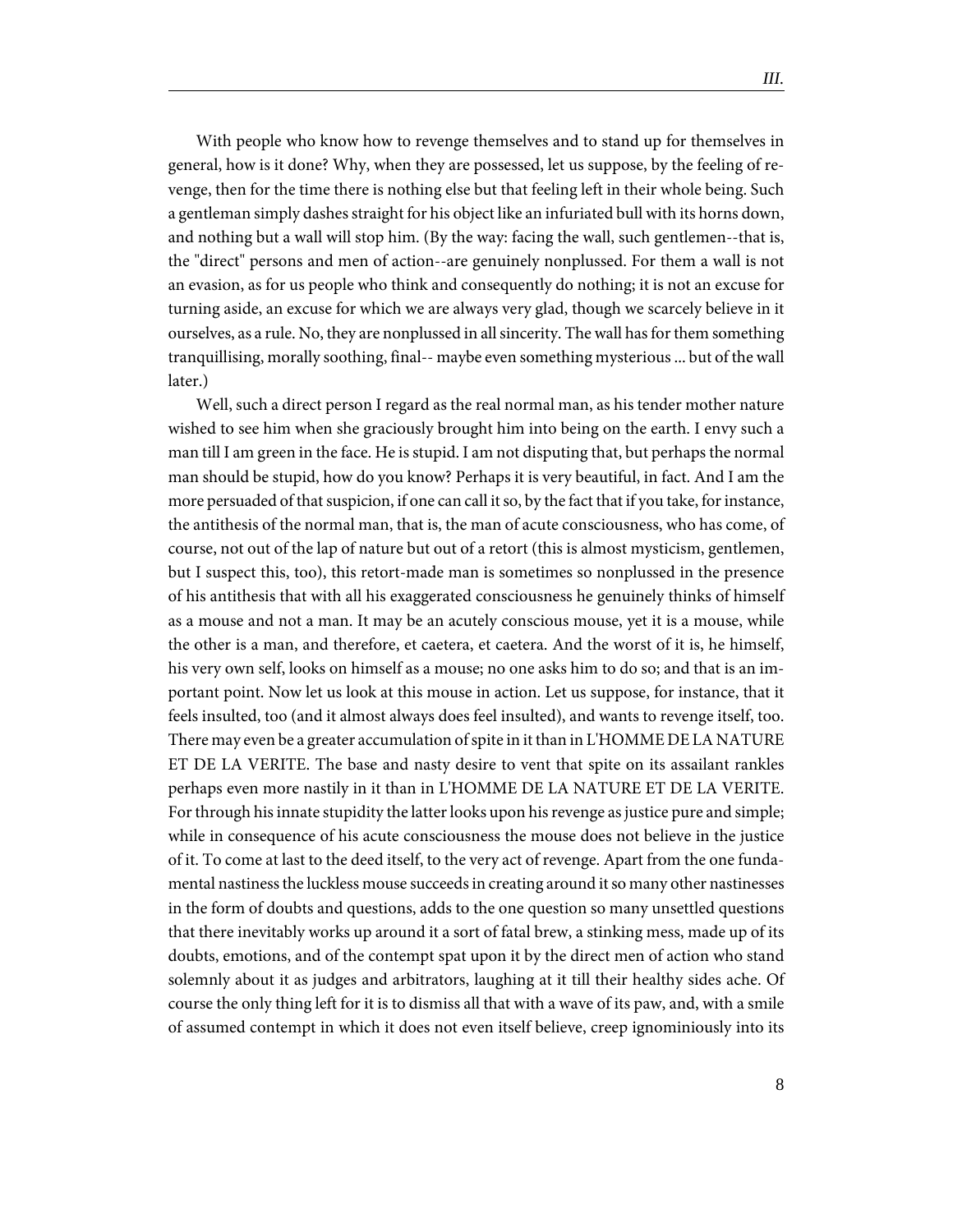mouse-hole. There in its nasty, stinking, underground home our insulted, crushed and ridiculed mouse promptly becomes absorbed in cold, malignant and, above all, everlasting spite. For forty years together it will remember its injury down to the smallest, most ignominious details, and every time will add, of itself, details still more ignominious, spitefully teasing and tormenting itself with its own imagination. It will itself be ashamed of its imaginings, but yet it will recall it all, it will go over and over every detail, it will invent unheard of things against itself, pretending that those things might happen, and will forgive nothing. Maybe it will begin to revenge itself, too, but, as it were, piecemeal, in trivial ways, from behind the stove, incognito, without believing either in its own right to vengeance, or in the success of its revenge, knowing that from all its efforts at revenge it will suffer a hundred times more than he on whom it revenges itself, while he, I daresay, will not even scratch himself. On its deathbed it will recall it all over again, with interest accumulated over all the years and ...

But it is just in that cold, abominable half despair, half belief, in that conscious burying oneself alive for grief in the underworld for forty years, in that acutely recognised and yet partly doubtful hopelessness of one's position, in that hell of unsatisfied desires turned inward, in that fever of oscillations, of resolutions determined for ever and repented of again a minute later--that the savour of that strange enjoyment of which I have spoken lies. It is so subtle, so difficult of analysis, that persons who are a little limited, or even simply persons of strong nerves, will not understand a single atom of it. "Possibly," you will add on your own account with a grin, "people will not understand it either who have never received a slap in the face," and in that way you will politely hint to me that I, too, perhaps, have had the experience of a slap in the face in my life, and so I speak as one who knows. I bet that you are thinking that. But set your minds at rest, gentlemen, I have not received a slap in the face, though it is absolutely a matter of indifference to me what you may think about it. Possibly, I even regret, myself, that I have given so few slaps in the face during my life. But enough ... not another word on that subject of such extreme interest to you.

I will continue calmly concerning persons with strong nerves who do not understand a certain refinement of enjoyment. Though in certain circumstances these gentlemen bellow their loudest like bulls, though this, let us suppose, does them the greatest credit, yet, as I have said already, confronted with the impossible they subside at once. The impossible means the stone wall! What stone wall? Why, of course, the laws of nature, the deductions of natural science, mathematics. As soon as they prove to you, for instance, that you are descended from a monkey, then it is no use scowling, accept it for a fact. When they prove to you that in reality one drop of your own fat must be dearer to you than a hundred thousand of your fellow-creatures, and that this conclusion is the final solution of all so-called virtues and duties and all such prejudices and fancies, then you have just to accept it, there is no help for it, for twice two is a law of mathematics. Just try refuting it.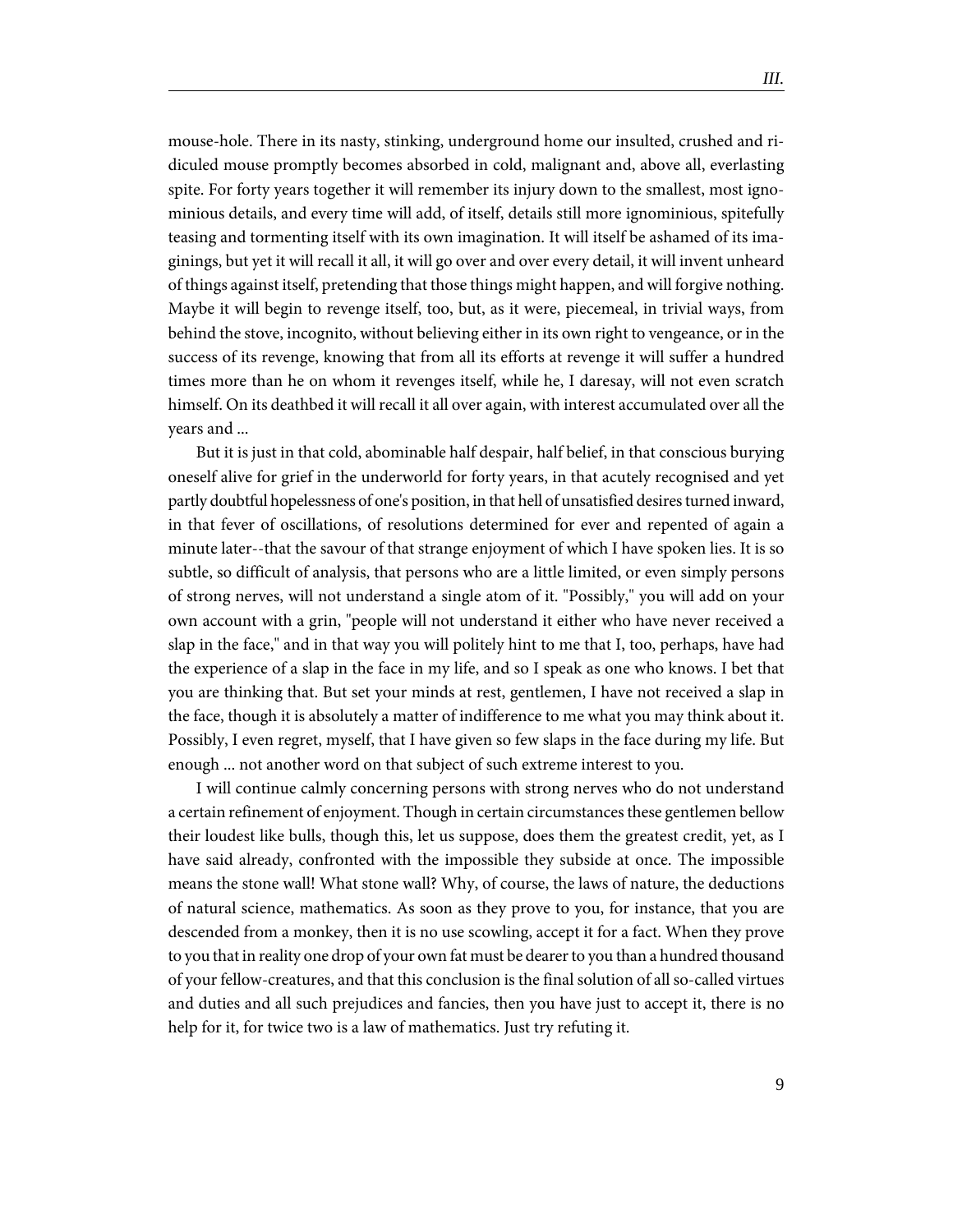"Upon my word, they will shout at you, it is no use protesting: it is a case of twice two makes four! Nature does not ask your permission, she has nothing to do with your wishes, and whether you like her laws or dislike them, you are bound to accept her as she is, and consequently all her conclusions. A wall, you see, is a wall ... and so on, and so on."

Merciful Heavens! but what do I care for the laws of nature and arithmetic, when, for some reason I dislike those laws and the fact that twice two makes four? Of course I cannot break through the wall by battering my head against it if I really have not the strength to knock it down, but I am not going to be reconciled to it simply because it is a stone wall and I have not the strength.

As though such a stone wall really were a consolation, and really did contain some word of conciliation, simply because it is as true as twice two makes four. Oh, absurdity of absurdities! How much better it is to understand it all, to recognise it all, all the impossibilities and the stone wall; not to be reconciled to one of those impossibilities and stone walls if it disgusts you to be reconciled to it; by the way of the most inevitable, logical combinations to reach the most revolting conclusions on the everlasting theme, that even for the stone wall you are yourself somehow to blame, though again it is as clear as day you are not to blame in the least, and therefore grinding your teeth in silent impotence to sink into luxurious inertia, brooding on the fact that there is no one even for you to feel vindictive against, that you have not, and perhaps never will have, an object for your spite, that it is a sleight of hand, a bit of juggling, a card- sharper's trick, that it is simply a mess, no knowing what and no knowing who, but in spite of all these uncertainties and jugglings, still there is an ache in you, and the more you do not know, the worse the ache.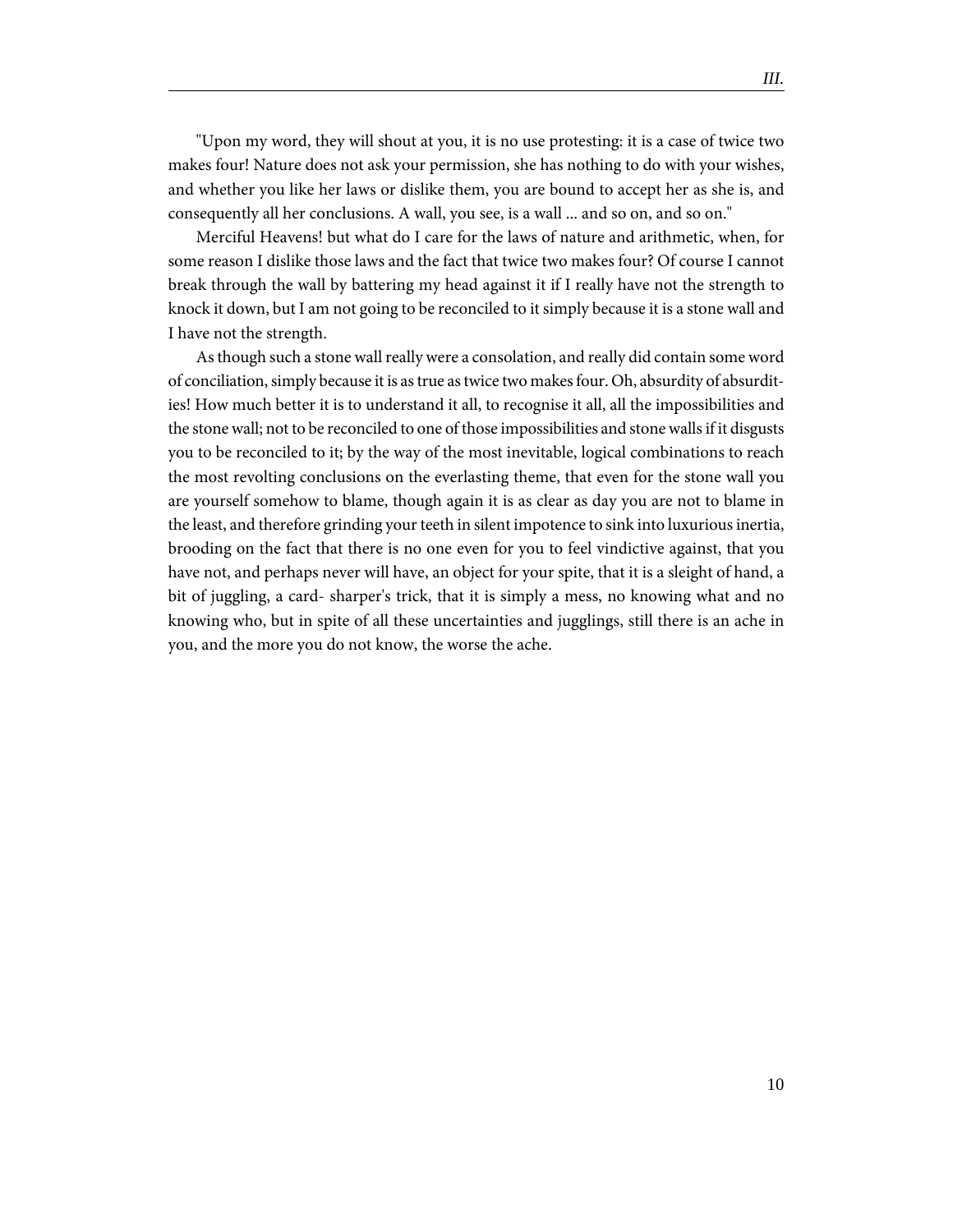"Ha, ha, ha! You will be finding enjoyment in toothache next," you cry, with a laugh.

<span id="page-14-0"></span>"Well, even in toothache there is enjoyment," I answer. I had toothache for a whole month and I know there is. In that case, of course, people are not spiteful in silence, but moan; but they are not candid moans, they are malignant moans, and the malignancy is the whole point. The enjoyment of the sufferer finds expression in those moans; if he did not feel enjoyment in them he would not moan. It is a good example, gentlemen, and I will develop it. Those moans express in the first place all the aimlessness of your pain, which is so humiliating to your consciousness; the whole legal system of nature on which you spit disdainfully, of course, but from which you suffer all the same while she does not. They express the consciousness that you have no enemy to punish, but that you have pain; the consciousness that in spite of all possible Wagenheims you are in complete slavery to your teeth; that if someone wishes it, your teeth will leave off aching, and if he does not, they will go on aching another three months; and that finally if you are still contumacious and still protest, all that is left you for your own gratification is to thrash yourself or beat your wall with your fist as hard as you can, and absolutely nothing more. Well, these mortal insults, these jeers on the part of someone unknown, end at last in an enjoyment which sometimes reaches the highest degree of voluptuousness. I ask you, gentlemen, listen sometimes to the moans of an educated man of the nineteenth century suffering from toothache, on the second or third day of the attack, when he is beginning to moan, not as he moaned on the first day, that is, not simply because he has toothache, not just as any coarse peasant, but as a man affected by progress and European civilisation, a man who is "divorced from the soil and the national elements," as they express it now-a-days. His moans become nasty, disgustingly malignant, and go on for whole days and nights. And of course he knows himself that he is doing himself no sort of good with his moans; he knows better than anyone that he is only lacerating and harassing himself and others for nothing; he knows that even the audience before whom he is making his efforts, and his whole family, listen to him with loathing, do not put a ha'porth of faith in him, and inwardly understand that he might moan differently, more simply, without trills and flourishes, and that he is only amusing himself like that from illhumour, from malignancy. Well, in all these recognitions and disgraces it is that there lies a voluptuous pleasure. As though he would say: "I am worrying you, I am lacerating your hearts, I am keeping everyone in the house awake. Well, stay awake then, you, too, feel every minute that I have toothache. I am not a hero to you now, as I tried to seem before, but simply a nasty person, an impostor. Well, so be it, then! I am very glad that you see through me. It is nasty for you to hear my despicable moans: well, let it be nasty; here I will let you have a nastier flourish in a minute. ..." You do not understand even now, gentlemen? No, it seems our development and our consciousness must go further to understand all the intricacies of this pleasure. You laugh? Delighted. My jests, gentlemen, are of course in bad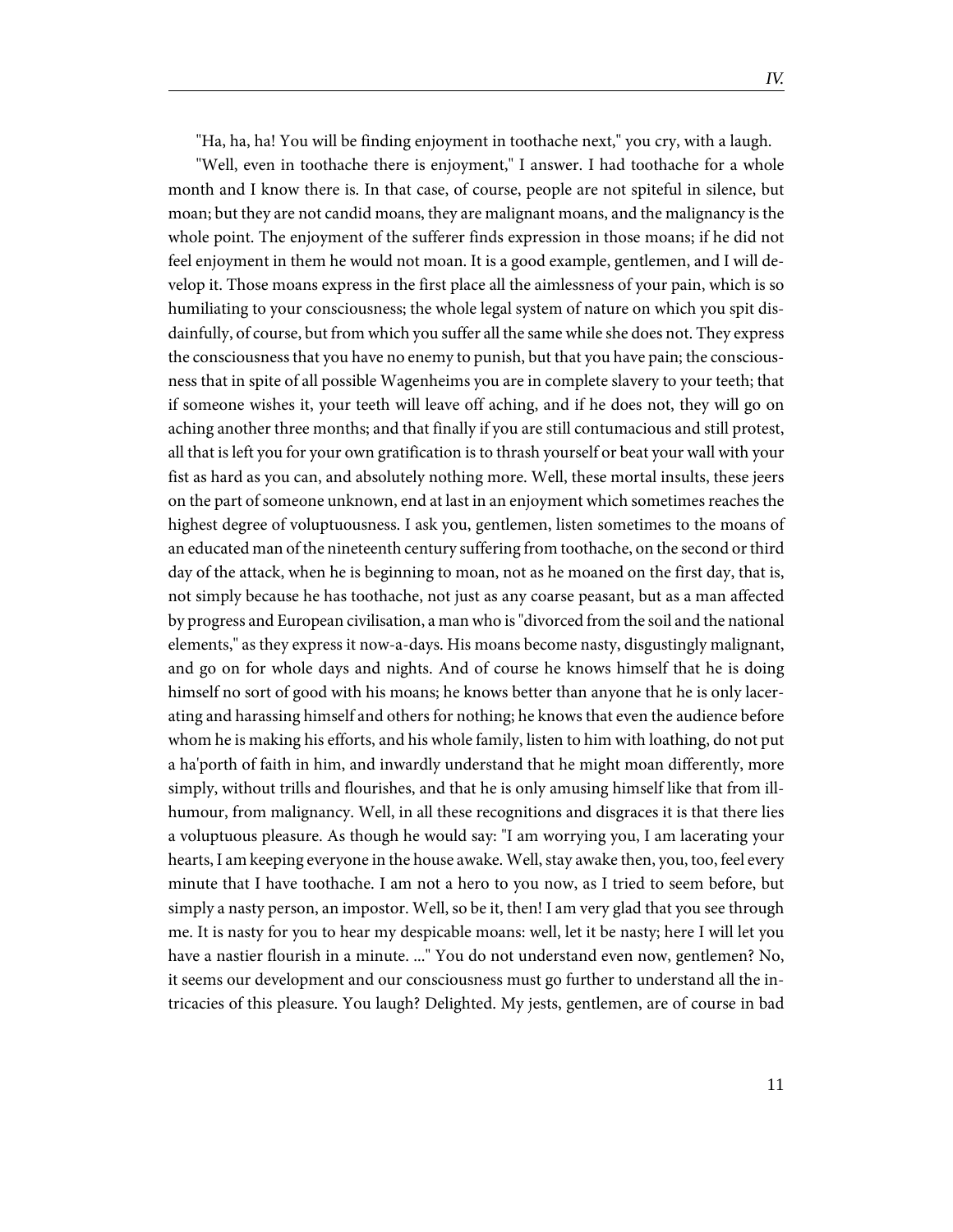taste, jerky, involved, lacking self-confidence. But of course that is because I do not respect myself. Can a man of perception respect himself at all?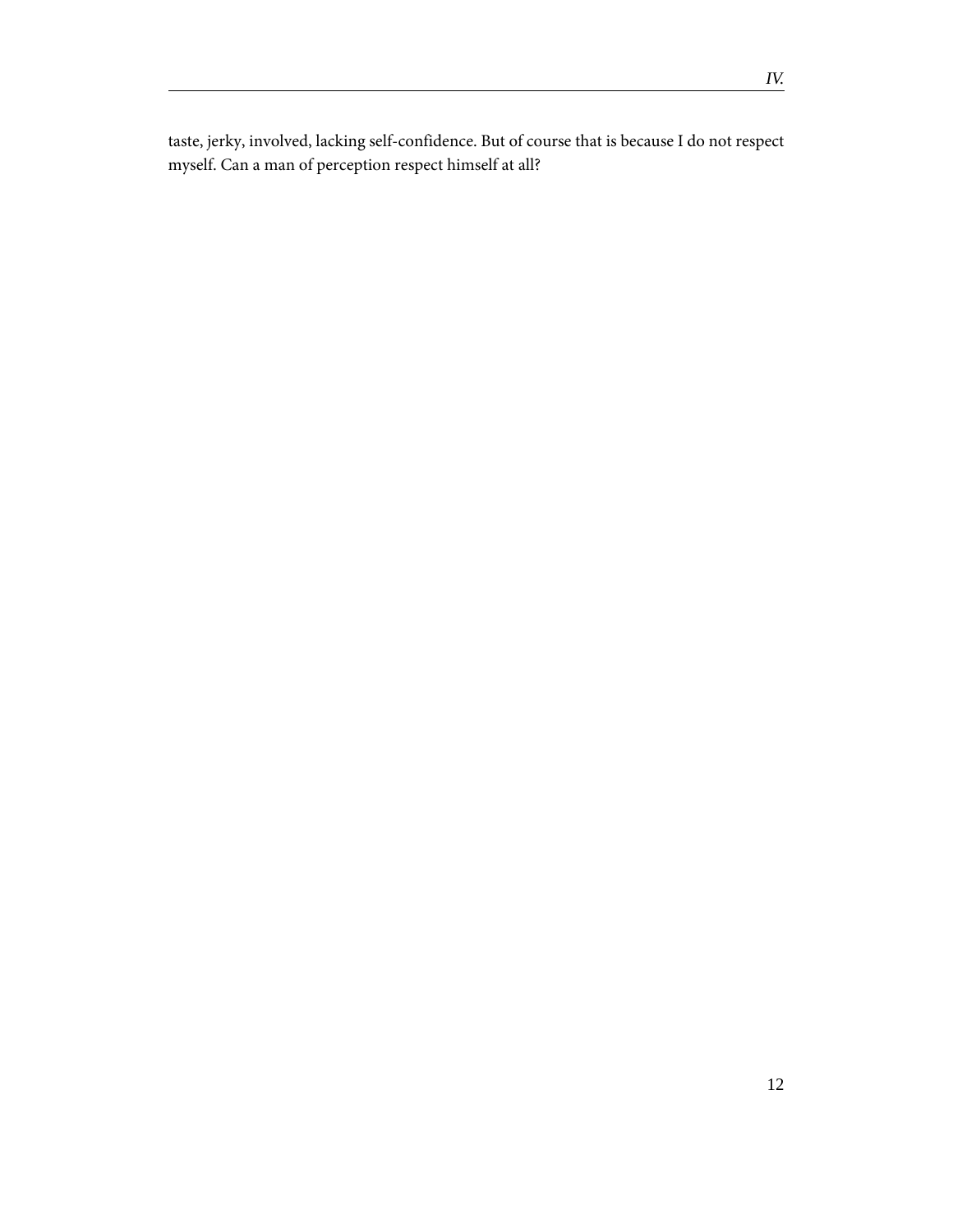<span id="page-16-0"></span>Come, can a man who attempts to find enjoyment in the very feeling of his own degradation possibly have a spark of respect for himself? I am not saying this now from any mawkish kind of remorse. And, indeed, I could never endure saying, "Forgive me, Papa, I won't do it again," not because I am incapable of saying that--on the contrary, perhaps just because I have been too capable of it, and in what a way, too. As though of design I used to get into trouble in cases when I was not to blame in any way. That was the nastiest part of it. At the same time I was genuinely touched and penitent, I used to shed tears and, of course, deceived myself, though I was not acting in the least and there was a sick feeling in my heart at the time. ... For that one could not blame even the laws of nature, though the laws of nature have continually all my life offended me more than anything. It is loathsome to remember it all, but it was loathsome even then. Of course, a minute or so later I would realise wrathfully that it was all a lie, a revolting lie, an affected lie, that is, all this penitence, this emotion, these vows of reform. You will ask why did I worry myself with such antics: answer, because it was very dull to sit with one's hands folded, and so one began cutting capers. That is really it. Observe yourselves more carefully, gentlemen, then you will understand that it is so. I invented adventures for myself and made up a life, so as at least to live in some way. How many times it has happened to me--well, for instance, to take offence simply on purpose, for nothing; and one knows oneself, of course, that one is offended at nothing; that one is putting it on, but yet one brings oneself at last to the point of being really offended. All my life I have had an impulse to play such pranks, so that in the end I could not control it in myself. Another time, twice, in fact, I tried hard to be in love. I suffered, too, gentlemen, I assure you. In the depth of my heart there was no faith in my suffering, only a faint stir of mockery, but yet I did suffer, and in the real, orthodox way; I was jealous, beside myself ... and it was all from ENNUI, gentlemen, all from ENNUI; inertia overcame me. You know the direct, legitimate fruit of consciousness is inertia, that is, conscious sitting-with-thehands-folded. I have referred to this already. I repeat, I repeat with emphasis: all "direct" persons and men of action are active just because they are stupid and limited. How explain that? I will tell you: in consequence of their limitation they take immediate and secondary causes for primary ones, and in that way persuade themselves more quickly and easily than other people do that they have found an infallible foundation for their activity, and their minds are at ease and you know that is the chief thing. To begin to act, you know, you must first have your mind completely at ease and no trace of doubt left in it. Why, how am I, for example, to set my mind at rest? Where are the primary causes on which I am to build? Where are my foundations? Where am I to get them from? I exercise myself in reflection, and consequently with me every primary cause at once draws after itself another still more primary, and so on to infinity. That is just the essence of every sort of consciousness and reflection. It must be a case of the laws of nature again. What is the result of it in the end? Why, just the same. Remember I spoke just now of vengeance. (I am sure you did not take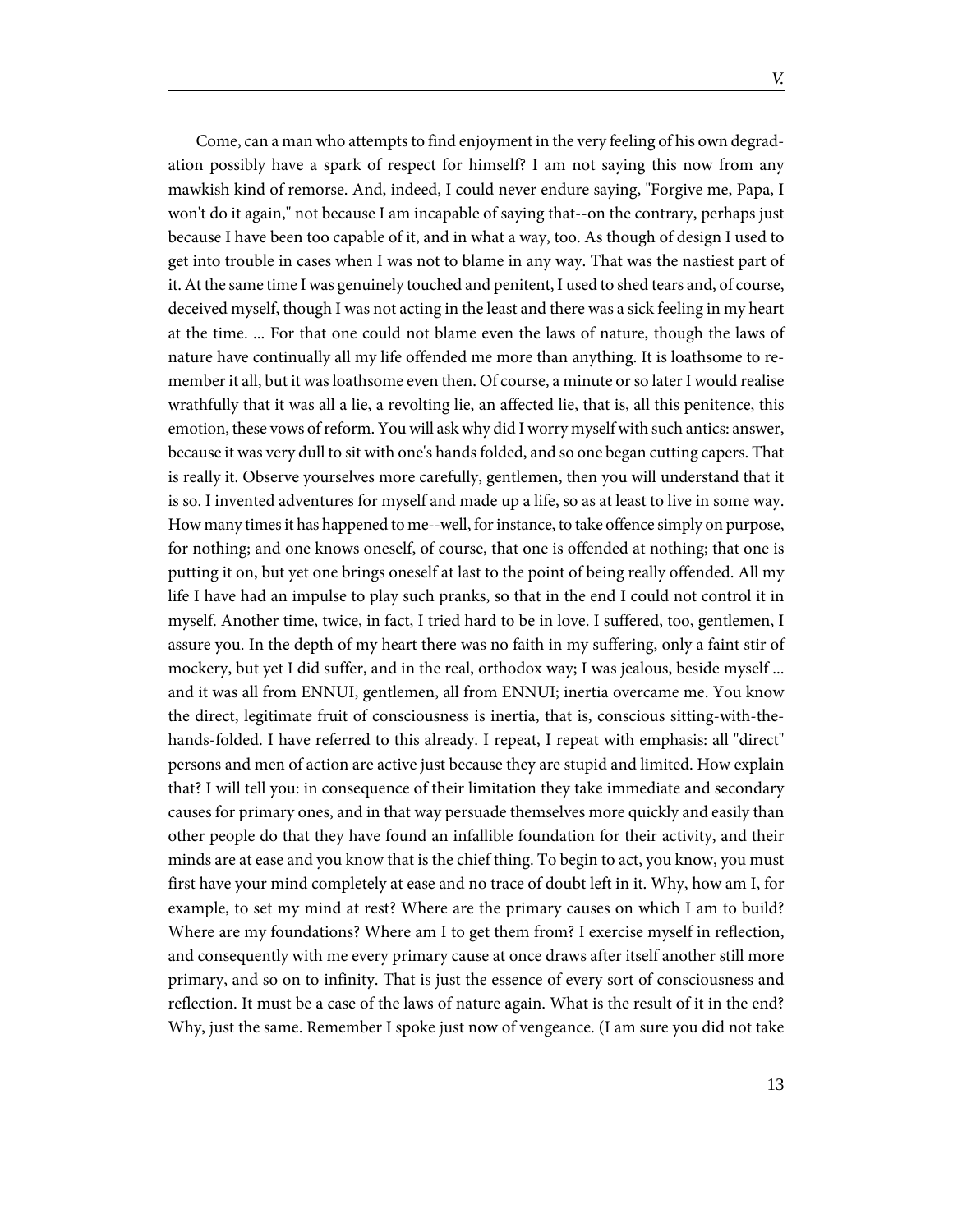it in.) I said that a man revenges himself because he sees justice in it. Therefore he has found a primary cause, that is, justice. And so he is at rest on all sides, and consequently he carries out his revenge calmly and successfully, being persuaded that he is doing a just and honest thing. But I see no justice in it, I find no sort of virtue in it either, and consequently if I attempt to revenge myself, it is only out of spite. Spite, of course, might overcome everything, all my doubts, and so might serve quite successfully in place of a primary cause, precisely because it is not a cause. But what is to be done if I have not even spite (I began with that just now, you know). In consequence again of those accursed laws of consciousness, anger in me is subject to chemical disintegration. You look into it, the object flies off into air, your reasons evaporate, the criminal is not to be found, the wrong becomes not a wrong but a phantom, something like the toothache, for which no one is to blame, and consequently there is only the same outlet left again--that is, to beat the wall as hard as you can. So you give it up with a wave of the hand because you have not found a fundamental cause. And try letting yourself be carried away by your feelings, blindly, without reflection, without a primary cause, repelling consciousness at least for a time; hate or love, if only not to sit with your hands folded. The day after tomorrow, at the latest, you will begin despising yourself for having knowingly deceived yourself. Result: a soap-bubble and inertia. Oh, gentlemen, do you know, perhaps I consider myself an intelligent man, only because all my life I have been able neither to begin nor to finish anything. Granted I am a babbler, a harmless vexatious babbler, like all of us. But what is to be done if the direct and sole vocation of every intelligent man is babble, that is, the intentional pouring of water through a sieve?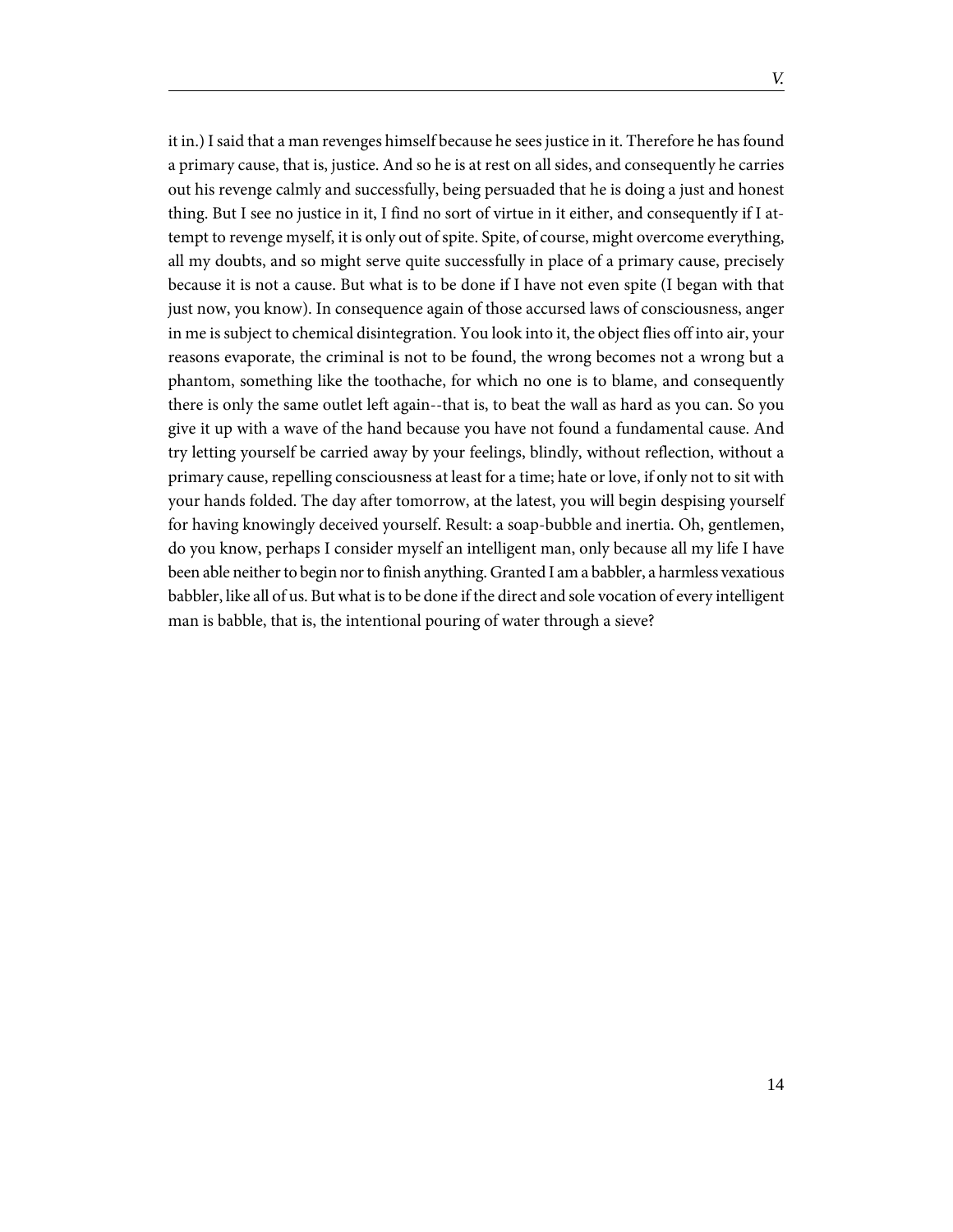<span id="page-18-0"></span>Oh, if I had done nothing simply from laziness! Heavens, how I should have respected myself, then. I should have respected myself because I should at least have been capable of being lazy; there would at least have been one quality, as it were, positive in me, in which I could have believed myself. Question: What is he? Answer: A sluggard; how very pleasant it would have been to hear that of oneself! It would mean that I was positively defined, it would mean that there was something to say about me. "Sluggard"--why, it is a calling and vocation, it is a career. Do not jest, it is so. I should then be a member of the best club by right, and should find my occupation in continually respecting myself. I knew a gentleman who prided himself all his life on being a connoisseur of Lafitte. He considered this as his positive virtue, and never doubted himself. He died, not simply with a tranquil, but with a triumphant conscience, and he was quite right, too. Then I should have chosen a career for myself, I should have been a sluggard and a glutton, not a simple one, but, for instance, one with sympathies for everything sublime and beautiful. How do you like that? I have long had visions of it. That "sublime and beautiful" weighs heavily on my mind at forty But that is at forty; then--oh, then it would have been different! I should have found for myself a form of activity in keeping with it, to be precise, drinking to the health of everything "sublime and beautiful." I should have snatched at every opportunity to drop a tear into my glass and then to drain it to all that is "sublime and beautiful." I should then have turned everything into the sublime and the beautiful; in the nastiest, unquestionable trash, I should have sought out the sublime and the beautiful. I should have exuded tears like a wet sponge. An artist, for instance, paints a picture worthy of Gay. At once I drink to the health of the artist who painted the picture worthy of Gay, because I love all that is "sublime and beautiful." An author has written AS YOU WILL: at once I drink to the health of "anyone you will" because I love all that is "sublime and beautiful."

I should claim respect for doing so. I should persecute anyone who would not show me respect. I should live at ease, I should die with dignity, why, it is charming, perfectly charming! And what a good round belly I should have grown, what a treble chin I should have established, what a ruby nose I should have coloured for myself, so that everyone would have said, looking at me: "Here is an asset! Here is something real and solid!" And, say what you like, it is very agreeable to hear such remarks about oneself in this negative age.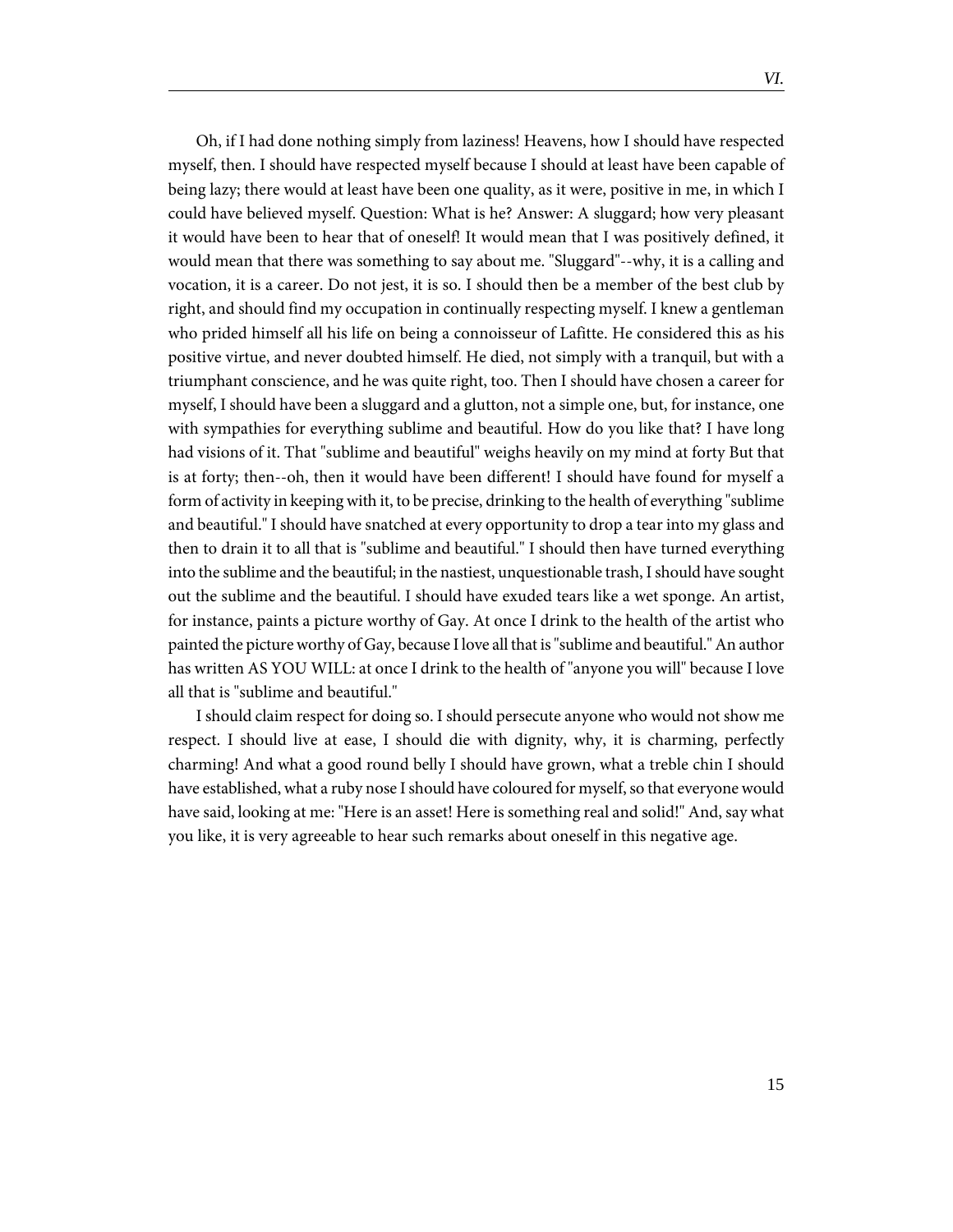<span id="page-19-0"></span>But these are all golden dreams. Oh, tell me, who was it first announced, who was it first proclaimed, that man only does nasty things because he does not know his own interests; and that if he were enlightened, if his eyes were opened to his real normal interests, man would at once cease to do nasty things, would at once become good and noble because, being enlightened and understanding his real advantage, he would see his own advantage in the good and nothing else, and we all know that not one man can, consciously, act against his own interests, consequently, so to say, through necessity, he would begin doing good? Oh, the babe! Oh, the pure, innocent child! Why, in the first place, when in all these thousands of years has there been a time when man has acted only from his own interest? What is to be done with the millions of facts that bear witness that men, CONSCIOUSLY, that is fully understanding their real interests, have left them in the background and have rushed headlong on another path, to meet peril and danger, compelled to this course by nobody and by nothing, but, as it were, simply disliking the beaten track, and have obstinately, wilfully, struck out another difficult, absurd way, seeking it almost in the darkness. So, I suppose, this obstinacy and perversity were pleasanter to them than any advantage. ... Advantage! What is advantage? And will you take it upon yourself to define with perfect accuracy in what the advantage of man consists? And what if it so happens that a man's advantage, SOMETIMES, not only may, but even must, consist in his desiring in certain cases what is harmful to himself and not advantageous. And if so, if there can be such a case, the whole principle falls into dust. What do you think--are there such cases? You laugh; laugh away, gentlemen, but only answer me: have man's advantages been reckoned up with perfect certainty? Are there not some which not only have not been included but cannot possibly be included under any classification? You see, you gentlemen have, to the best of my knowledge, taken your whole register of human advantages from the averages of statistical figures and politico-economical formulas. Your advantages are prosperity, wealth, freedom, peace--and so on, and so on. So that the man who should, for instance, go openly and knowingly in opposition to all that list would to your thinking, and indeed mine, too, of course, be an obscurantist or an absolute madman: would not he? But, you know, this is what is surprising: why does it so happen that all these statisticians, sages and lovers of humanity, when they reckon up human advantages invariably leave out one? They don't even take it into their reckoning in the form in which it should be taken, and the whole reckoning depends upon that. It would be no greater matter, they would simply have to take it, this advantage, and add it to the list. But the trouble is, that this strange advantage does not fall under any classification and is not in place in any list. I have a friend for instance ... Ech! gentlemen, but of course he is your friend, too; and indeed there is no one, no one to whom he is not a friend! When he prepares for any undertaking this gentleman immediately explains to you, elegantly and clearly, exactly how he must act in accordance with the laws of reason and truth. What is more, he will talk to you with excitement and passion of the true normal in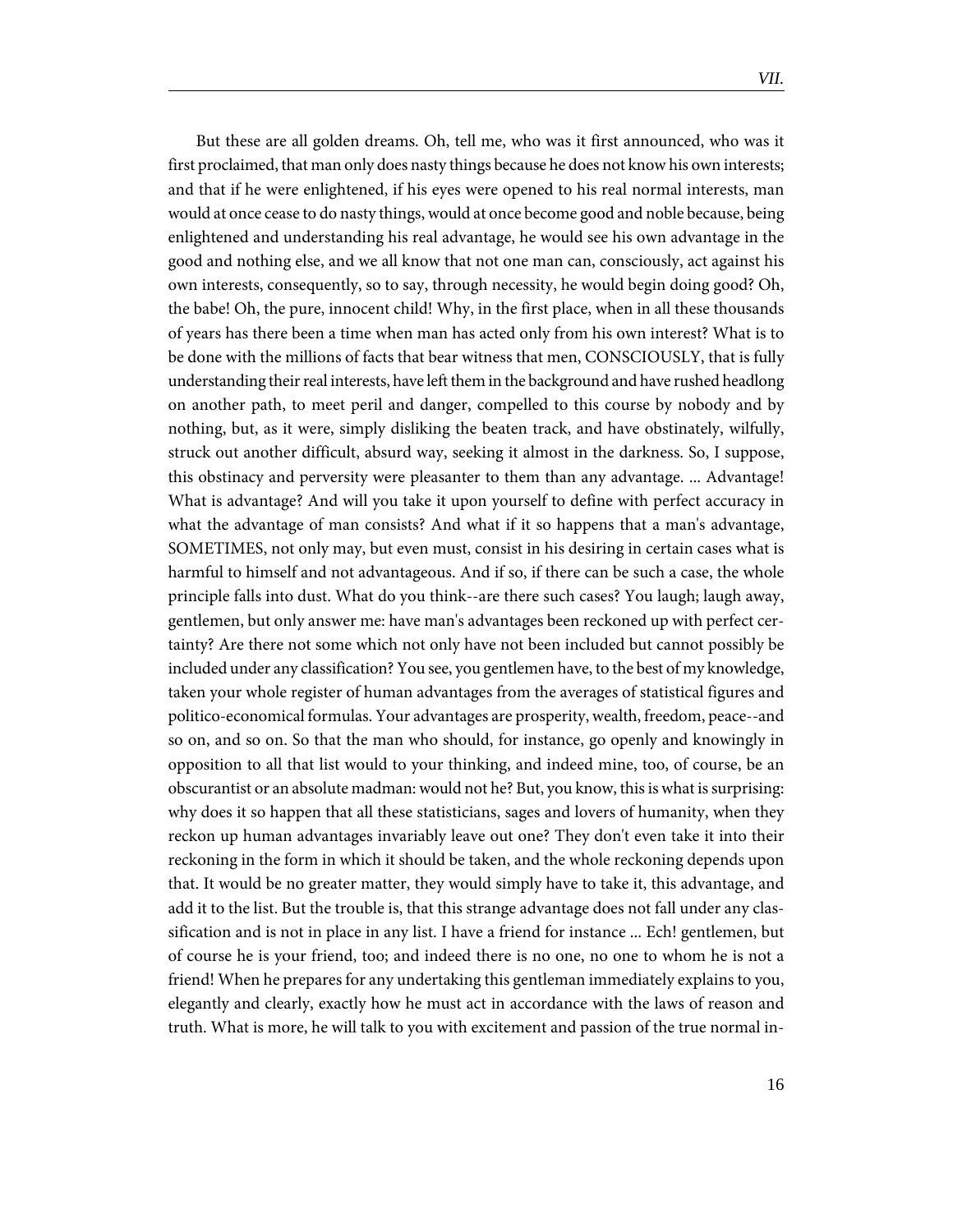terests of man; with irony he will upbraid the short- sighted fools who do not understand their own interests, nor the true significance of virtue; and, within a quarter of an hour, without any sudden outside provocation, but simply through something inside him which is stronger than all his interests, he will go off on quite a different tack--that is, act in direct opposition to what he has just been saying about himself, in opposition to the laws of reason, in opposition to his own advantage, in fact in opposition to everything ... I warn you that my friend is a compound personality and therefore it is difficult to blame him as an individual. The fact is, gentlemen, it seems there must really exist something that is dearer to almost every man than his greatest advantages, or (not to be illogical) there is a most advantageous advantage (the very one omitted of which we spoke just now) which is more important and more advantageous than all other advantages, for the sake of which a man if necessary is ready to act in opposition to all laws; that is, in opposition to reason, honour, peace, prosperity--in fact, in opposition to all those excellent and useful things if only he can attain that fundamental, most advantageous advantage which is dearer to him than all. "Yes, but it's advantage all the same," you will retort. But excuse me, I'll make the point clear, and it is not a case of playing upon words. What matters is, that this advantage is remarkable from the very fact that it breaks down all our classifications, and continually shatters every system constructed by lovers of mankind for the benefit of mankind. In fact, it upsets everything. But before I mention this advantage to you, I want to compromise myself personally, and therefore I boldly declare that all these fine systems, all these theories for explaining to mankind their real normal interests, in order that inevitably striving to pursue these interests they may at once become good and noble--are, in my opinion, so far, mere logical exercises! Yes, logical exercises. Why, to maintain this theory of the regeneration of mankind by means of the pursuit of his own advantage is to my mind almost the same thing ... as to affirm, for instance, following Buckle, that through civilisation mankind becomes softer, and consequently less bloodthirsty and less fitted for warfare. Logically it does seem to follow from his arguments. But man has such a predilection for systems and abstract deductions that he is ready to distort the truth intentionally, he is ready to deny the evidence of his senses only to justify his logic. I take this example because it is the most glaring instance of it. Only look about you: blood is being spilt in streams, and in the merriest way, as though it were champagne. Take the whole of the nineteenth century in which Buckle lived. Take Napoleon- -the Great and also the present one. Take North America--the eternal union. Take the farce of Schleswig-Holstein .... And what is it that civilisation softens in us? The only gain of civilisation for mankind is the greater capacity for variety of sensations--and absolutely nothing more. And through the development of this many- sidedness man may come to finding enjoyment in bloodshed. In fact, this has already happened to him. Have you noticed that it is the most civilised gentlemen who have been the subtlest slaughterers, to whom the Attilas and Stenka Razins could not hold a candle, and if they are not so conspicuous as the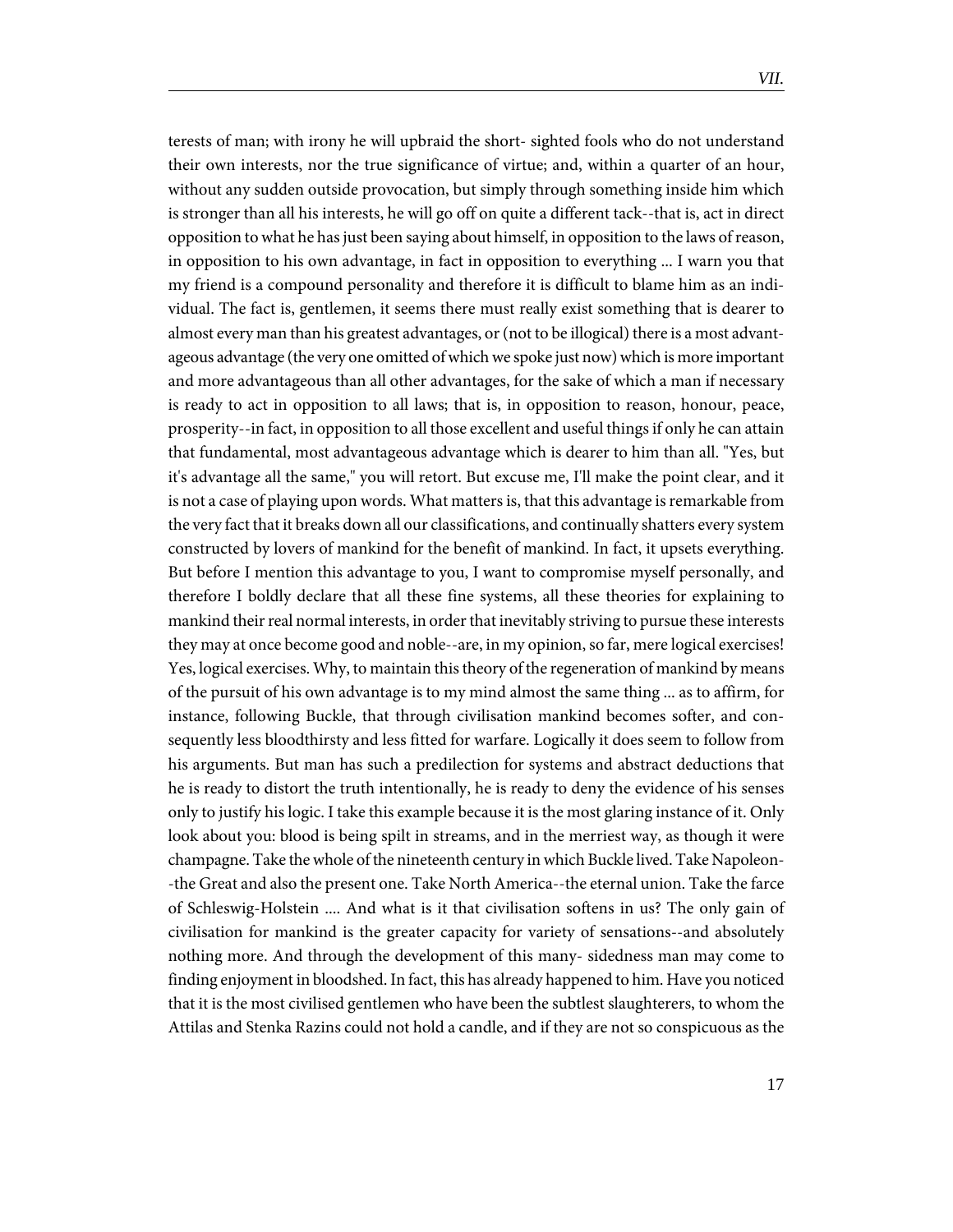Attilas and Stenka Razins it is simply because they are so often met with, are so ordinary and have become so familiar to us. In any case civilisation has made mankind if not more bloodthirsty, at least more vilely, more loathsomely bloodthirsty. In old days he saw justice in bloodshed and with his conscience at peace exterminated those he thought proper. Now we do think bloodshed abominable and yet we engage in this abomination, and with more energy than ever. Which is worse? Decide that for yourselves. They say that Cleopatra (excuse an instance from Roman history) was fond of sticking gold pins into her slave-girls' breasts and derived gratification from their screams and writhings. You will say that that was in the comparatively barbarous times; that these are barbarous times too, because also, comparatively speaking, pins are stuck in even now; that though man has now learned to see more clearly than in barbarous ages, he is still far from having learnt to act as reason and science would dictate. But yet you are fully convinced that he will be sure to learn when he gets rid of certain old bad habits, and when common sense and science have completely reeducated human nature and turned it in a normal direction. You are confident that then man will cease from INTENTIONAL error and will, so to say, be compelled not to want to set his will against his normal interests. That is not all; then, you say, science itself will teach man (though to my mind it's a superfluous luxury) that he never has really had any caprice or will of his own, and that he himself is something of the nature of a piano-key or the stop of an organ, and that there are, besides, things called the laws of nature; so that everything he does is not done by his willing it, but is done of itself, by the laws of nature. Consequently we have only to discover these laws of nature, and man will no longer have to answer for his actions and life will become exceedingly easy for him. All human actions will then, of course, be tabulated according to these laws, mathematically, like tables of logarithms up to 108,000, and entered in an index; or, better still, there would be published certain edifying works of the nature of encyclopaedic lexicons, in which everything will be so clearly calculated and explained that there will be no more incidents or adventures in the world.

Then--this is all what you say--new economic relations will be established, all readymade and worked out with mathematical exactitude, so that every possible question will vanish in the twinkling of an eye, simply because every possible answer to it will be provided. Then the "Palace of Crystal" will be built. Then ... In fact, those will be halcyon days. Of course there is no guaranteeing (this is my comment) that it will not be, for instance, frightfully dull then (for what will one have to do when everything will be calculated and tabulated), but on the other hand everything will be extraordinarily rational. Of course boredom may lead you to anything. It is boredom sets one sticking golden pins into people, but all that would not matter. What is bad (this is my comment again) is that I dare say people will be thankful for the gold pins then. Man is stupid, you know, phenomenally stupid; or rather he is not at all stupid, but he is so ungrateful that you could not find another like him in all creation. I, for instance, would not be in the least surprised if all of a sudden, A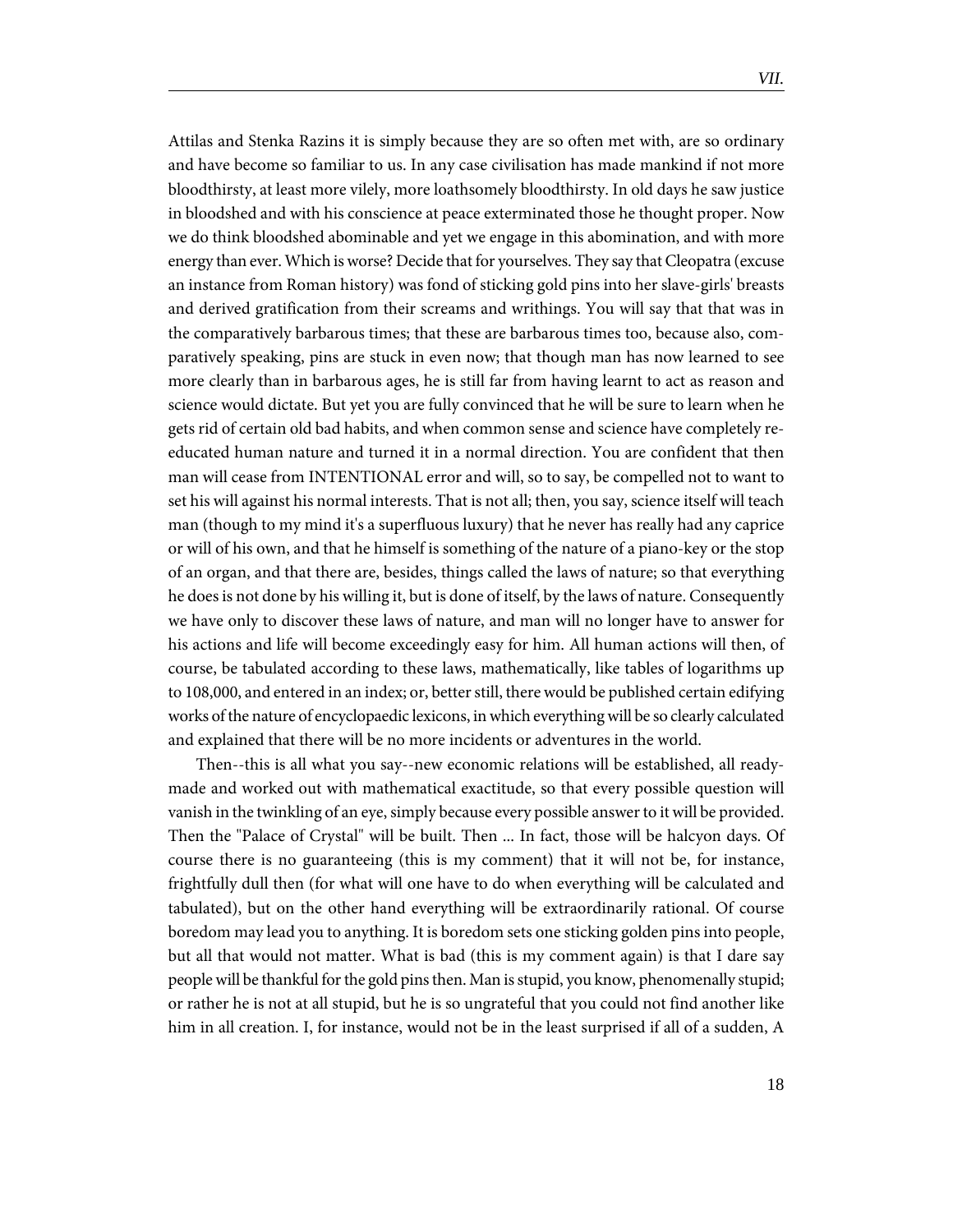PROPOS of nothing, in the midst of general prosperity a gentleman with an ignoble, or rather with a reactionary and ironical, countenance were to arise and, putting his arms akimbo, say to us all: "I say, gentleman, hadn't we better kick over the whole show and scatter rationalism to the winds, simply to send these logarithms to the devil, and to enable us to live once more at our own sweet foolish will!" That again would not matter, but what is annoying is that he would be sure to find followers--such is the nature of man. And all that for the most foolish reason, which, one would think, was hardly worth mentioning: that is, that man everywhere and at all times, whoever he may be, has preferred to act as he chose and not in the least as his reason and advantage dictated. And one may choose what is contrary to one's own interests, and sometimes one POSITIVELY OUGHT (that is my idea). One's own free unfettered choice, one's own caprice, however wild it may be, one's own fancy worked up at times to frenzy--is that very "most advantageous advantage" which we have overlooked, which comes under no classification and against which all systems and theories are continually being shattered to atoms. And how do these wiseacres know that man wants a normal, a virtuous choice? What has made them conceive that man must want a rationally advantageous choice? What man wants is simply INDEPENDENT choice, whatever that independence may cost and wherever it may lead. And choice, of course, the devil only knows what choice.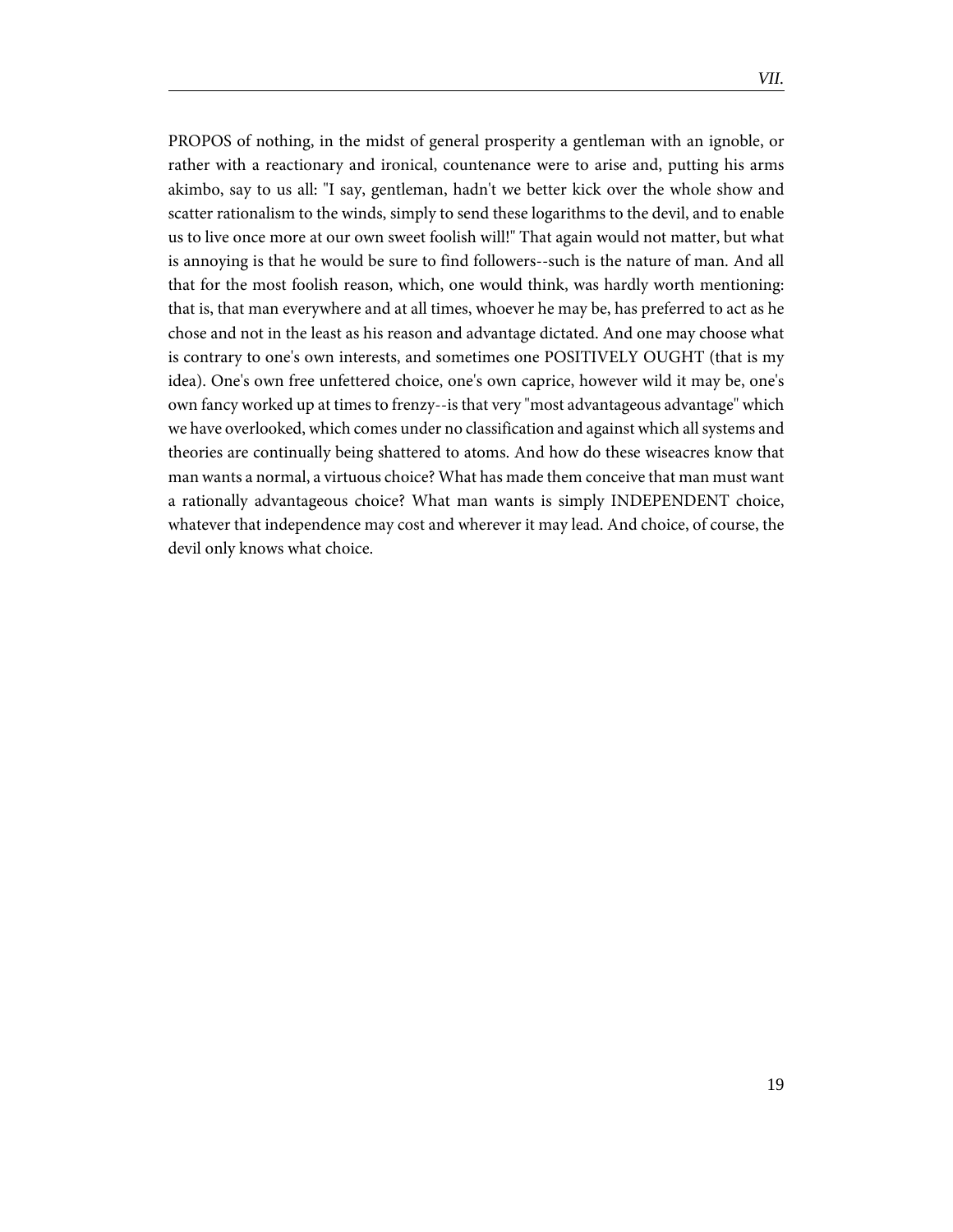<span id="page-23-0"></span>"Ha! ha! ha! But you know there is no such thing as choice in reality, say what you like," you will interpose with a chuckle. "Science has succeeded in so far analysing man that we know already that choice and what is called freedom of will is nothing else than--"

Stay, gentlemen, I meant to begin with that myself I confess, I was rather frightened. I was just going to say that the devil only knows what choice depends on, and that perhaps that was a very good thing, but I remembered the teaching of science ... and pulled myself up. And here you have begun upon it. Indeed, if there really is some day discovered a formula for all our desires and caprices--that is, an explanation of what they depend upon, by what laws they arise, how they develop, what they are aiming at in one case and in another and so on, that is a real mathematical formula--then, most likely, man will at once cease to feel desire, indeed, he will be certain to. For who would want to choose by rule? Besides, he will at once be transformed from a human being into an organ-stop or something of the sort; for what is a man without desires, without free will and without choice, if not a stop in an organ? What do you think? Let us reckon the chances--can such a thing happen or not?

"H'm!" you decide. "Our choice is usually mistaken from a false view of our advantage. We sometimes choose absolute nonsense because in our foolishness we see in that nonsense the easiest means for attaining a supposed advantage. But when all that is explained and worked out on paper (which is perfectly possible, for it is contemptible and senseless to suppose that some laws of nature man will never understand), then certainly so-called desires will no longer exist. For if a desire should come into conflict with reason we shall then reason and not desire, because it will be impossible retaining our reason to be SENSELESS in our desires, and in that way knowingly act against reason and desire to injure ourselves. And as all choice and reasoning can be really calculated--because there will some day be discovered the laws of our so-called free will--so, joking apart, there may one day be something like a table constructed of them, so that we really shall choose in accordance with it. If, for instance, some day they calculate and prove to me that I made a long nose at someone because I could not help making a long nose at him and that I had to do it in that particular way, what FREEDOM is left me, especially if I am a learned man and have taken my degree somewhere? Then I should be able to calculate my whole life for thirty years beforehand. In short, if this could be arranged there would be nothing left for us to do; anyway, we should have to understand that. And, in fact, we ought unwearyingly to repeat to ourselves that at such and such a time and in such and such circumstances nature does not ask our leave; that we have got to take her as she is and not fashion her to suit our fancy, and if we really aspire to formulas and tables of rules, and well, even ... to the chemical retort, there's no help for it, we must accept the retort too, or else it will be accepted without our consent ...."

Yes, but here I come to a stop! Gentlemen, you must excuse me for being over-philosophical; it's the result of forty years underground! Allow me to indulge my fancy. You see, gentlemen, reason is an excellent thing, there's no disputing that, but reason is nothing but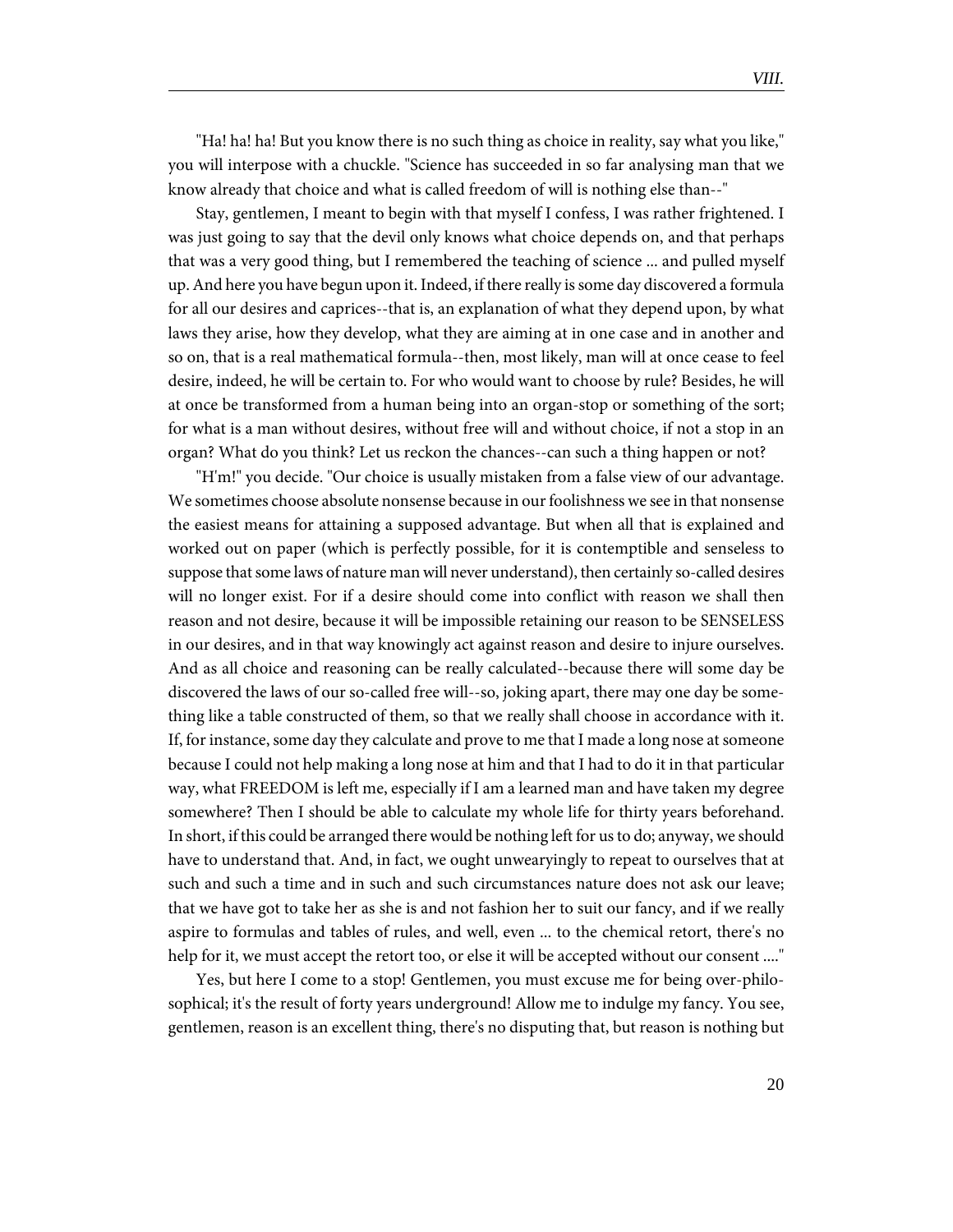reason and satisfies only the rational side of man's nature, while will is a manifestation of the whole life, that is, of the whole human life including reason and all the impulses. And although our life, in this manifestation of it, is often worthless, yet it is life and not simply extracting square roots. Here I, for instance, quite naturally want to live, in order to satisfy all my capacities for life, and not simply my capacity for reasoning, that is, not simply one twentieth of my capacity for life. What does reason know? Reason only knows what it has succeeded in learning (some things, perhaps, it will never learn; this is a poor comfort, but why not say so frankly?) and human nature acts as a whole, with everything that is in it, consciously or unconsciously, and, even if it goes wrong, it lives. I suspect, gentlemen, that you are looking at me with compassion; you tell me again that an enlightened and developed man, such, in short, as the future man will be, cannot consciously desire anything disadvantageous to himself, that that can be proved mathematically. I thoroughly agree, it can--by mathematics. But I repeat for the hundredth time, there is one case, one only, when man may consciously, purposely, desire what is injurious to himself, what is stupid, very stupid- -simply in order to have the right to desire for himself even what is very stupid and not to be bound by an obligation to desire only what is sensible. Of course, this very stupid thing, this caprice of ours, may be in reality, gentlemen, more advantageous for us than anything else on earth, especially in certain cases. And in particular it may be more advantageous than any advantage even when it does us obvious harm, and contradicts the soundest conclusions of our reason concerning our advantage--for in any circumstances it preserves for us what is most precious and most important--that is, our personality, our individuality. Some, you see, maintain that this really is the most precious thing for mankind; choice can, of course, if it chooses, be in agreement with reason; and especially if this be not abused but kept within bounds. It is profitable and sometimes even praiseworthy. But very often, and even most often, choice is utterly and stubbornly opposed to reason ... and ... and ... do you know that that, too, is profitable, sometimes even praiseworthy? Gentlemen, let us suppose that man is not stupid. (Indeed one cannot refuse to suppose that, if only from the one consideration, that, if man is stupid, then who is wise?) But if he is not stupid, he is monstrously ungrateful! Phenomenally ungrateful. In fact, I believe that the best definition of man is the ungrateful biped. But that is not all, that is not his worst defect; his worst defect is his perpetual moral obliquity, perpetual--from the days of the Flood to the Schleswig-Holstein period. Moral obliquity and consequently lack of good sense; for it has long been accepted that lack of good sense is due to no other cause than moral obliquity. Put it to the test and cast your eyes upon the history of mankind. What will you see? Is it a grand spectacle? Grand, if you like. Take the Colossus of Rhodes, for instance, that's worth something. With good reason Mr. Anaevsky testifies of it that some say that it is the work of man's hands, while others maintain that it has been created by nature herself. Is it many-coloured? May be it is many-coloured, too: if one takes the dress uniforms, military and civilian, of all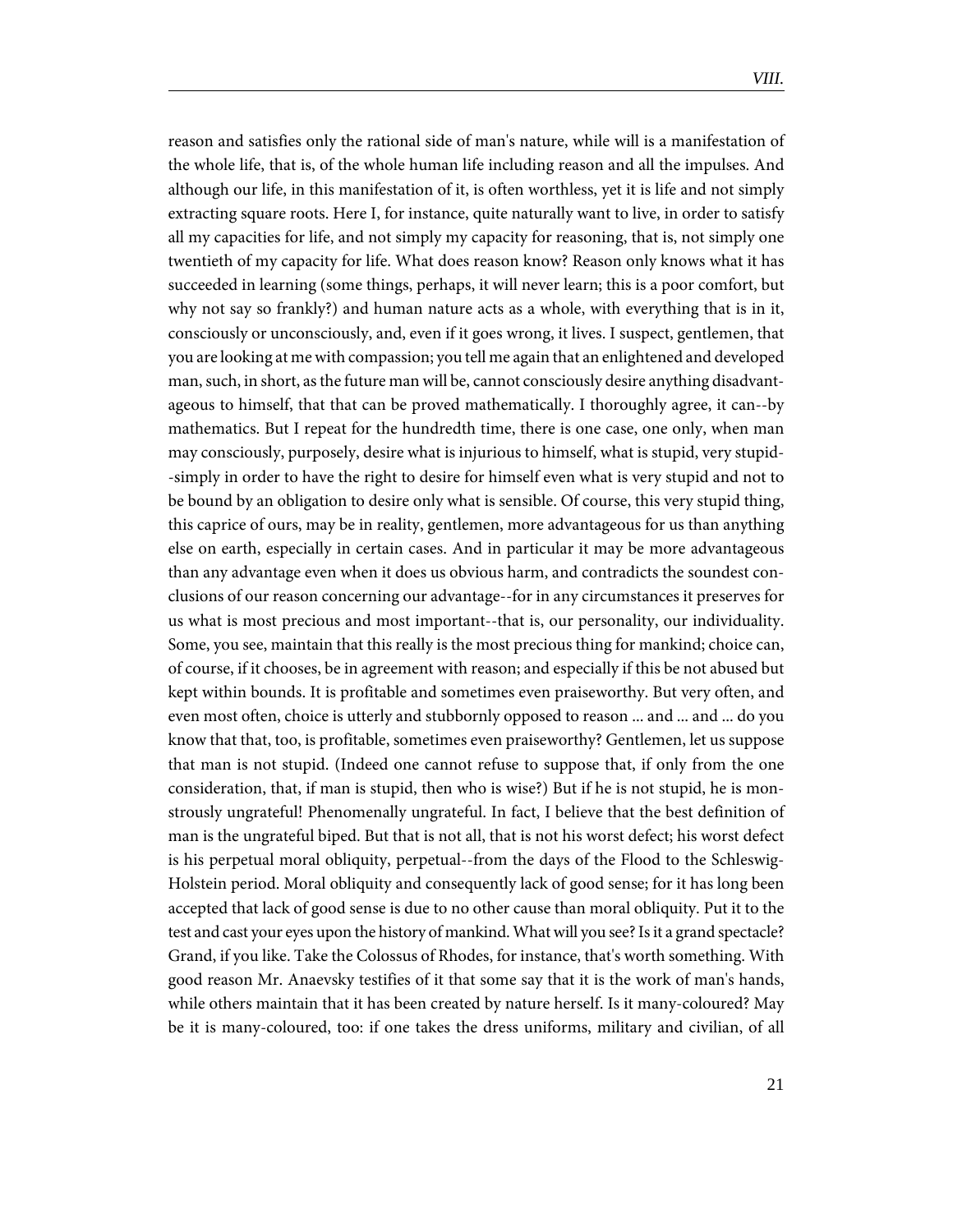peoples in all ages--that alone is worth something, and if you take the undress uniforms you will never get to the end of it; no historian would be equal to the job. Is it monotonous? May be it's monotonous too: it's fighting and fighting; they are fighting now, they fought first and they fought last--you will admit, that it is almost too monotonous. In short, one may say anything about the history of the world--anything that might enter the most disordered imagination. The only thing one can't say is that it's rational. The very word sticks in one's throat. And, indeed, this is the odd thing that is continually happening: there are continually turning up in life moral and rational persons, sages and lovers of humanity who make it their object to live all their lives as morally and rationally as possible, to be, so to speak, a light to their neighbours simply in order to show them that it is possible to live morally and rationally in this world. And yet we all know that those very people sooner or later have been false to themselves, playing some queer trick, often a most unseemly one. Now I ask you: what can be expected of man since he is a being endowed with strange qualities? Shower upon him every earthly blessing, drown him in a sea of happiness, so that nothing but bubbles of bliss can be seen on the surface; give him economic prosperity, such that he should have nothing else to do but sleep, eat cakes and busy himself with the continuation of his species, and even then out of sheer ingratitude, sheer spite, man would play you some nasty trick. He would even risk his cakes and would deliberately desire the most fatal rubbish, the most uneconomical absurdity, simply to introduce into all this positive good sense his fatal fantastic element. It is just his fantastic dreams, his vulgar folly that he will desire to retain, simply in order to prove to himself--as though that were so necessary-- that men still are men and not the keys of a piano, which the laws of nature threaten to control so completely that soon one will be able to desire nothing but by the calendar. And that is not all: even if man really were nothing but a piano-key, even if this were proved to him by natural science and mathematics, even then he would not become reasonable, but would purposely do something perverse out of simple ingratitude, simply to gain his point. And if he does not find means he will contrive destruction and chaos, will contrive sufferings of all sorts, only to gain his point! He will launch a curse upon the world, and as only man can curse (it is his privilege, the primary distinction between him and other animals), may be by his curse alone he will attain his object--that is, convince himself that he is a man and not a pianokey! If you say that all this, too, can be calculated and tabulated--chaos and darkness and curses, so that the mere possibility of calculating it all beforehand would stop it all, and reason would reassert itself, then man would purposely go mad in order to be rid of reason and gain his point! I believe in it, I answer for it, for the whole work of man really seems to consist in nothing but proving to himself every minute that he is a man and not a pianokey! It may be at the cost of his skin, it may be by cannibalism! And this being so, can one help being tempted to rejoice that it has not yet come off, and that desire still depends on something we don't know?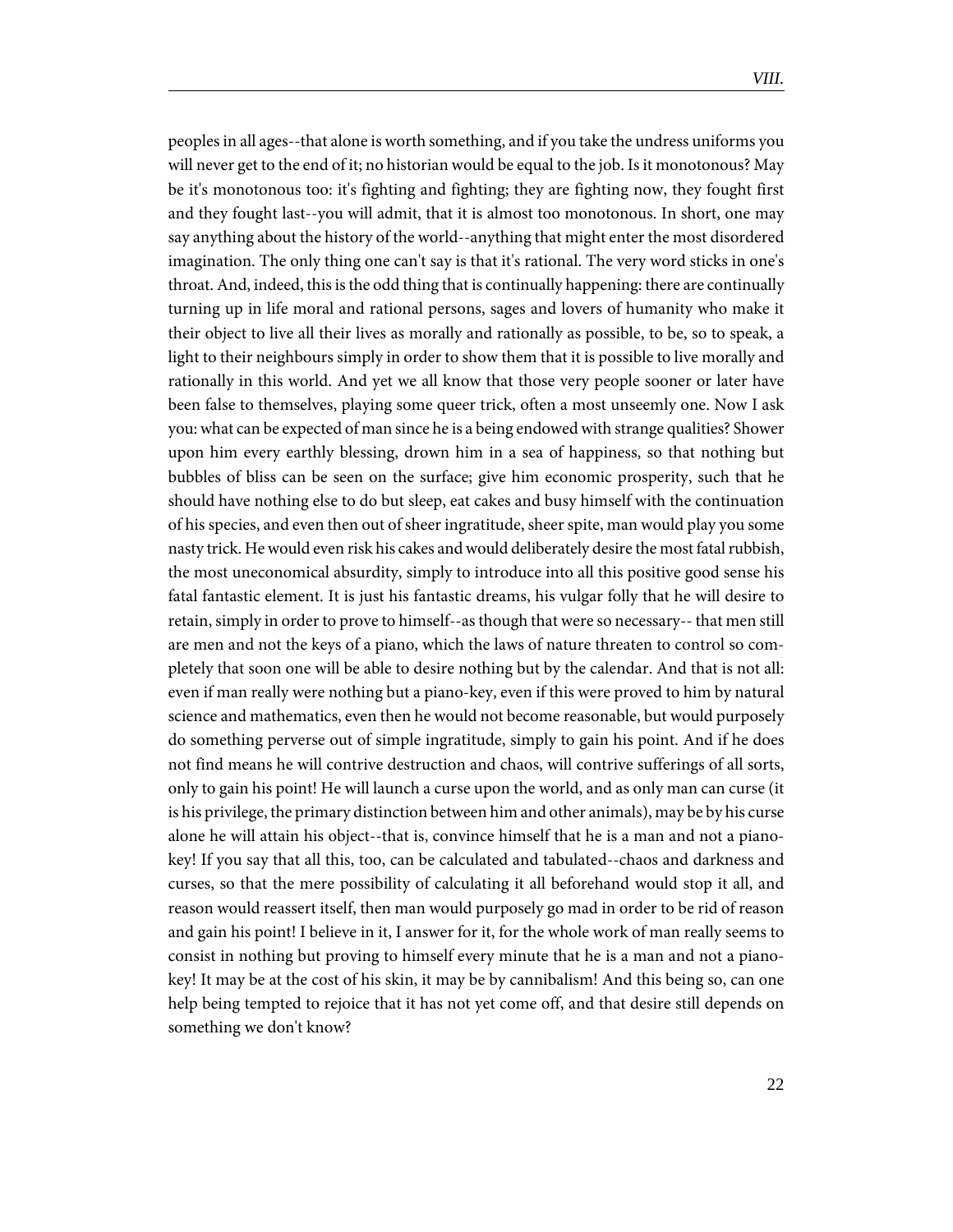You will scream at me (that is, if you condescend to do so) that no one is touching my free will, that all they are concerned with is that my will should of itself, of its own free will, coincide with my own normal interests, with the laws of nature and arithmetic.

Good heavens, gentlemen, what sort of free will is left when we come to tabulation and arithmetic, when it will all be a case of twice two make four? Twice two makes four without my will. As if free will meant that!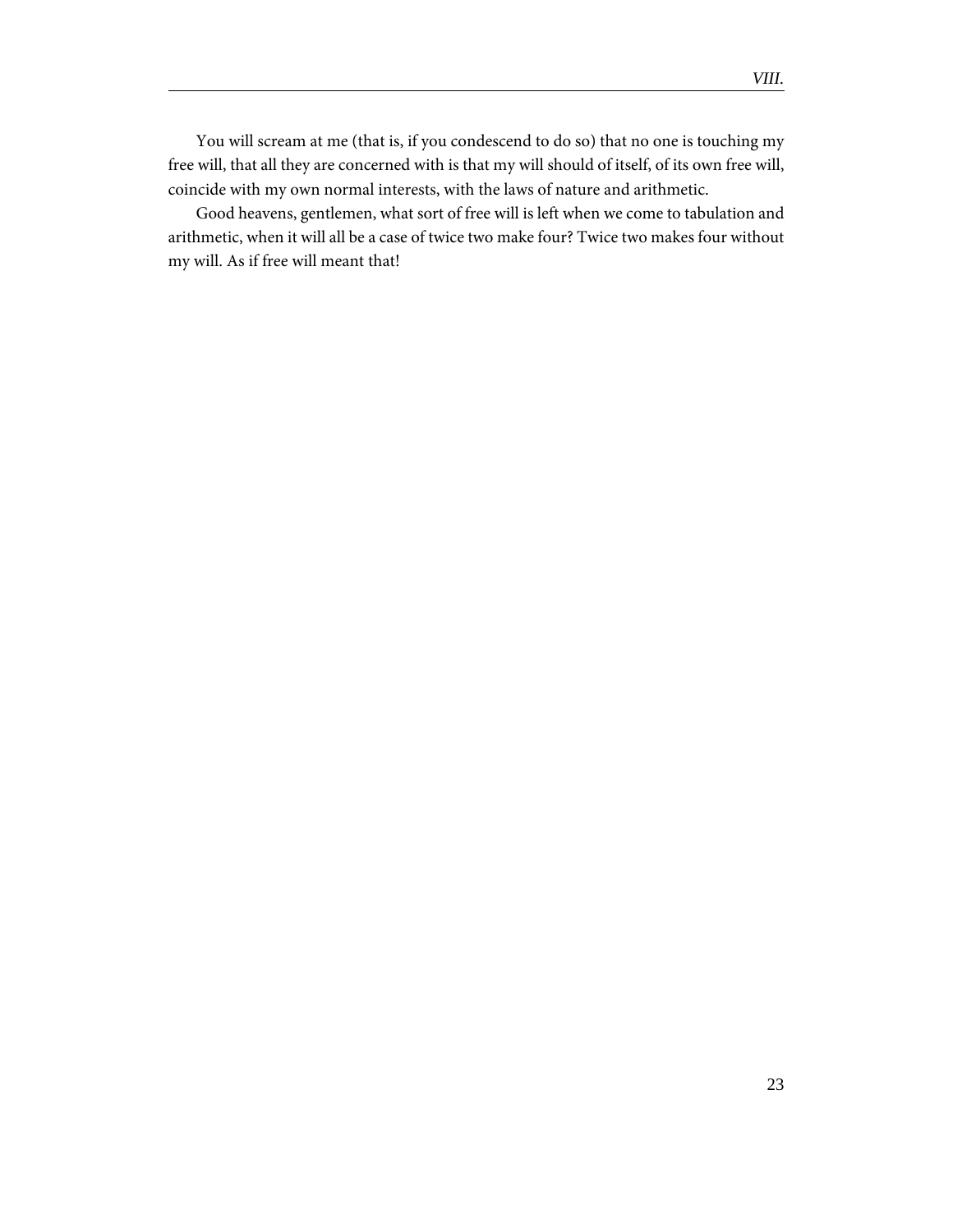<span id="page-27-0"></span>Gentlemen, I am joking, and I know myself that my jokes are not brilliant, but you know one can take everything as a joke. I am, perhaps, jesting against the grain. Gentlemen, I am tormented by questions; answer them for me. You, for instance, want to cure men of their old habits and reform their will in accordance with science and good sense. But how do you know, not only that it is possible, but also that it is DESIRABLE to reform man in that way? And what leads you to the conclusion that man's inclinations NEED reforming? In short, how do you know that such a reformation will be a benefit to man? And to go to the root of the matter, why are you so positively convinced that not to act against his real normal interests guaranteed by the conclusions of reason and arithmetic is certainly always advantageous for man and must always be a law for mankind? So far, you know, this is only your supposition. It may be the law of logic, but not the law of humanity. You think, gentlemen, perhaps that I am mad? Allow me to defend myself. I agree that man is pre-eminently a creative animal, predestined to strive consciously for an object and to engage in engineering- -that is, incessantly and eternally to make new roads, WHEREVER THEY MAY LEAD. But the reason why he wants sometimes to go off at a tangent may just be that he is PRE-DESTINED to make the road, and perhaps, too, that however stupid the "direct" practical man may be, the thought sometimes will occur to him that the road almost always does lead SOMEWHERE, and that the destination it leads to is less important than the process of making it, and that the chief thing is to save the well-conducted child from despising engineering, and so giving way to the fatal idleness, which, as we all know, is the mother of all the vices. Man likes to make roads and to create, that is a fact beyond dispute. But why has he such a passionate love for destruction and chaos also? Tell me that! But on that point I want to say a couple of words myself. May it not be that he loves chaos and destruction (there can be no disputing that he does sometimes love it) because he is instinctively afraid of attaining his object and completing the edifice he is constructing? Who knows, perhaps he only loves that edifice from a distance, and is by no means in love with it at close quarters; perhaps he only loves building it and does not want to live in it, but will leave it, when completed, for the use of LES ANIMAUX DOMESTIQUES--such as the ants, the sheep, and so on. Now the ants have quite a different taste. They have a marvellous edifice of that

With the ant-heap the respectable race of ants began and with the ant- heap they will probably end, which does the greatest credit to their perseverance and good sense. But man is a frivolous and incongruous creature, and perhaps, like a chess player, loves the process of the game, not the end of it. And who knows (there is no saying with certainty), perhaps the only goal on earth to which mankind is striving lies in this incessant process of attaining, in other words, in life itself, and not in the thing to be attained, which must always be expressed as a formula, as positive as twice two makes four, and such positiveness is not life, gentlemen, but is the beginning of death. Anyway, man has always been afraid of this

pattern which endures for ever--the ant-heap.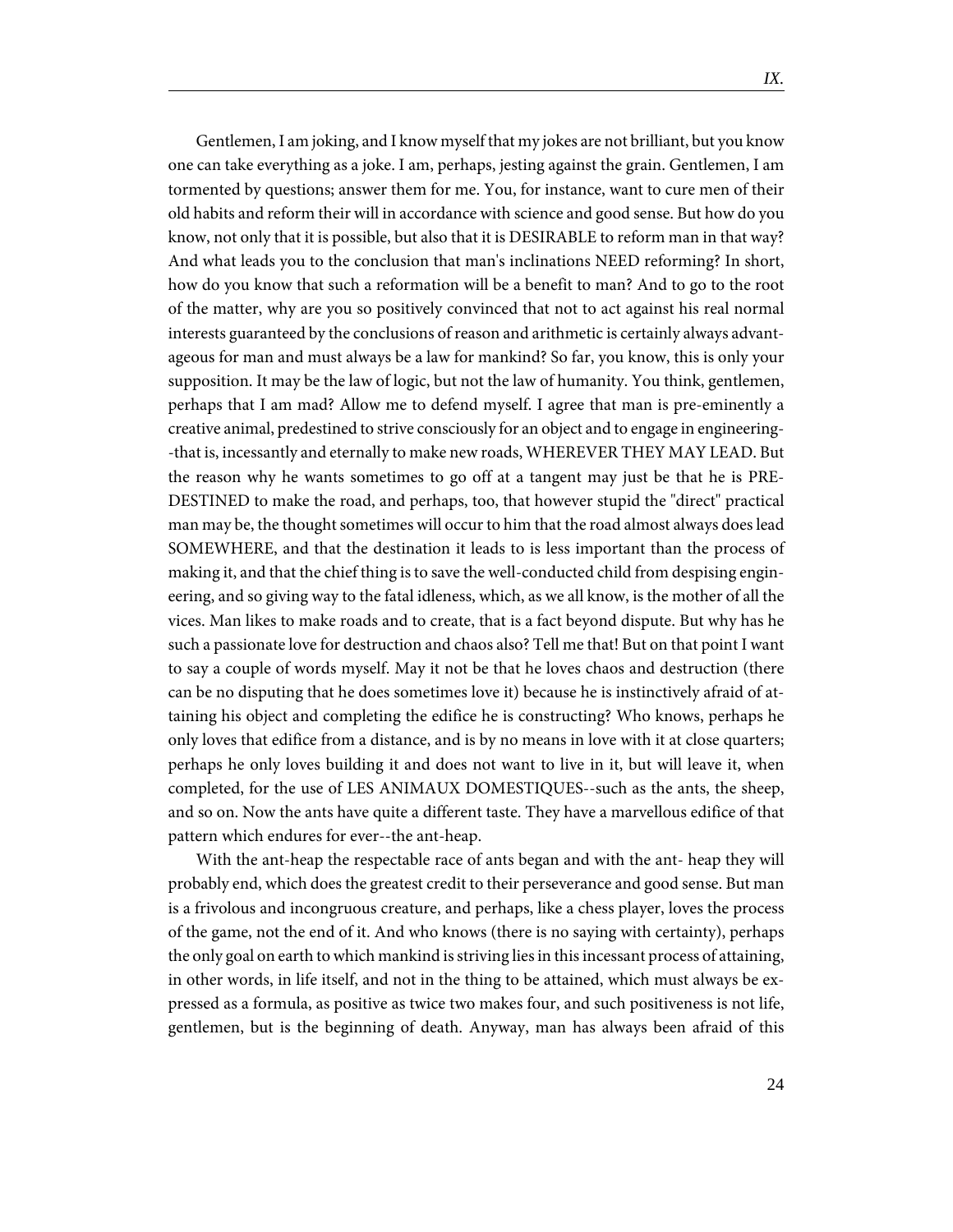mathematical certainty, and I am afraid of it now. Granted that man does nothing but seek that mathematical certainty, he traverses oceans, sacrifices his life in the quest, but to succeed, really to find it, dreads, I assure you. He feels that when he has found it there will be nothing for him to look for. When workmen have finished their work they do at least receive their pay, they go to the tavern, then they are taken to the police-station--and there is occupation for a week. But where can man go? Anyway, one can observe a certain awkwardness about him when he has attained such objects. He loves the process of attaining, but does not quite like to have attained, and that, of course, is very absurd. In fact, man is a comical creature; there seems to be a kind of jest in it all. But yet mathematical certainty is after all, something insufferable. Twice two makes four seems to me simply a piece of insolence. Twice two makes four is a pert coxcomb who stands with arms akimbo barring your path and spitting. I admit that twice two makes four is an excellent thing, but if we are to give everything its due, twice two makes five is sometimes a very charming thing too.

And why are you so firmly, so triumphantly, convinced that only the normal and the positive--in other words, only what is conducive to welfare--is for the advantage of man? Is not reason in error as regards advantage? Does not man, perhaps, love something besides well-being? Perhaps he is just as fond of suffering? Perhaps suffering is just as great a benefit to him as well-being? Man is sometimes extraordinarily, passionately, in love with suffering, and that is a fact. There is no need to appeal to universal history to prove that; only ask yourself, if you are a man and have lived at all. As far as my personal opinion is concerned, to care only for well-being seems to me positively ill-bred. Whether it's good or bad, it is sometimes very pleasant, too, to smash things. I hold no brief for suffering nor for well-being either. I am standing for ... my caprice, and for its being guaranteed to me when necessary. Suffering would be out of place in vaudevilles, for instance; I know that. In the "Palace of Crystal" it is unthinkable; suffering means doubt, negation, and what would be the good of a "palace of crystal" if there could be any doubt about it? And yet I think man will never renounce real suffering, that is, destruction and chaos. Why, suffering is the sole origin of consciousness. Though I did lay it down at the beginning that consciousness is the greatest misfortune for man, yet I know man prizes it and would not give it up for any satisfaction. Consciousness, for instance, is infinitely superior to twice two makes four. Once you have mathematical certainty there is nothing left to do or to understand. There will be nothing left but to bottle up your five senses and plunge into contemplation. While if you stick to consciousness, even though the same result is attained, you can at least flog yourself at times, and that will, at any rate, liven you up. Reactionary as it is, corporal punishment is better than nothing.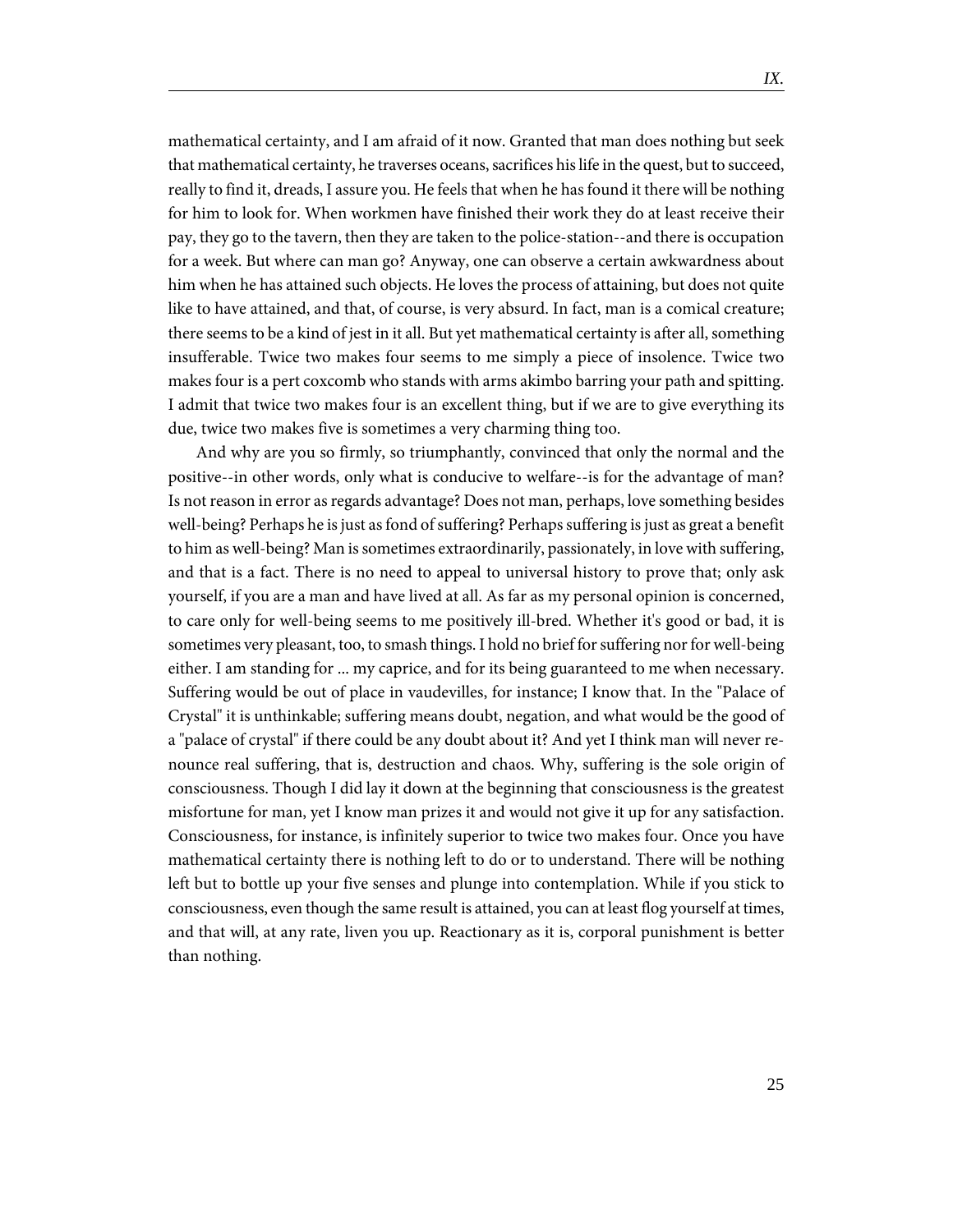<span id="page-29-0"></span>You believe in a palace of crystal that can never be destroyed--a palace at which one will not be able to put out one's tongue or make a long nose on the sly. And perhaps that is just why I am afraid of this edifice, that it is of crystal and can never be destroyed and that one cannot put one's tongue out at it even on the sly.

You see, if it were not a palace, but a hen-house, I might creep into it to avoid getting wet, and yet I would not call the hen-house a palace out of gratitude to it for keeping me dry. You laugh and say that in such circumstances a hen-house is as good as a mansion. Yes, I answer, if one had to live simply to keep out of the rain.

But what is to be done if I have taken it into my head that that is not the only object in life, and that if one must live one had better live in a mansion? That is my choice, my desire. You will only eradicate it when you have changed my preference. Well, do change it, allure me with something else, give me another ideal. But meanwhile I will not take a hen-house for a mansion. The palace of crystal may be an idle dream, it may be that it is inconsistent with the laws of nature and that I have invented it only through my own stupidity, through the old-fashioned irrational habits of my generation. But what does it matter to me that it is inconsistent? That makes no difference since it exists in my desires, or rather exists as long as my desires exist. Perhaps you are laughing again? Laugh away; I will put up with any mockery rather than pretend that I am satisfied when I am hungry. I know, anyway, that I will not be put off with a compromise, with a recurring zero, simply because it is consistent with the laws of nature and actually exists. I will not accept as the crown of my desires a block of buildings with tenements for the poor on a lease of a thousand years, and perhaps with a sign-board of a dentist hanging out. Destroy my desires, eradicate my ideals, show me something better, and I will follow you. You will say, perhaps, that it is not worth your trouble; but in that case I can give you the same answer. We are discussing things seriously; but if you won't deign to give me your attention, I will drop your acquaintance. I can retreat into my underground hole.

But while I am alive and have desires I would rather my hand were withered off than bring one brick to such a building! Don't remind me that I have just rejected the palace of crystal for the sole reason that one cannot put out one's tongue at it. I did not say because I am so fond of putting my tongue out. Perhaps the thing I resented was, that of all your edifices there has not been one at which one could not put out one's tongue. On the contrary, I would let my tongue be cut off out of gratitude if things could be so arranged that I should lose all desire to put it out. It is not my fault that things cannot be so arranged, and that one must be satisfied with model flats. Then why am I made with such desires? Can I have been constructed simply in order to come to the conclusion that all my construction is a cheat? Can this be my whole purpose? I do not believe it.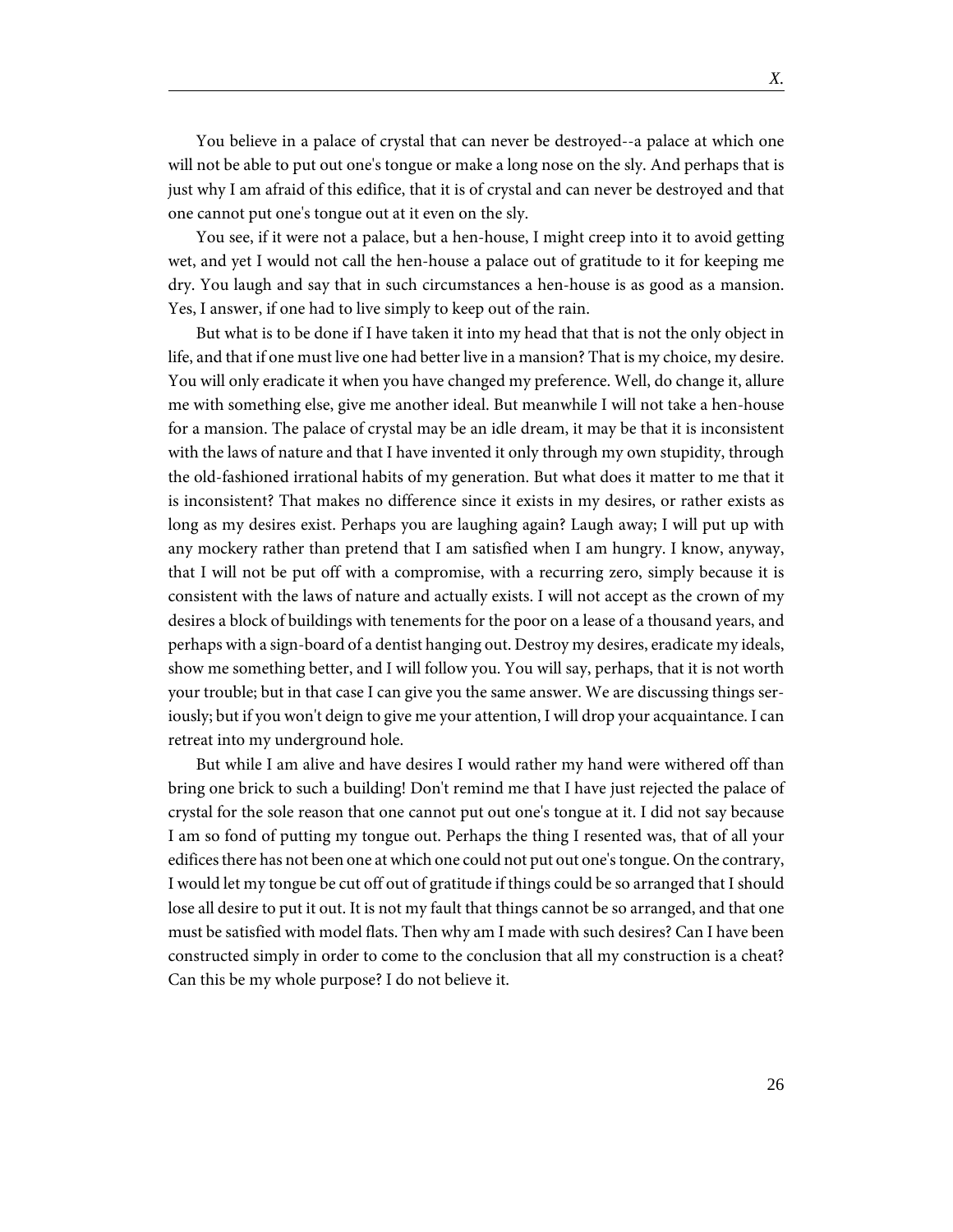But do you know what: I am convinced that we underground folk ought to be kept on a curb. Though we may sit forty years underground without speaking, when we do come out into the light of day and break out we talk and talk and talk ....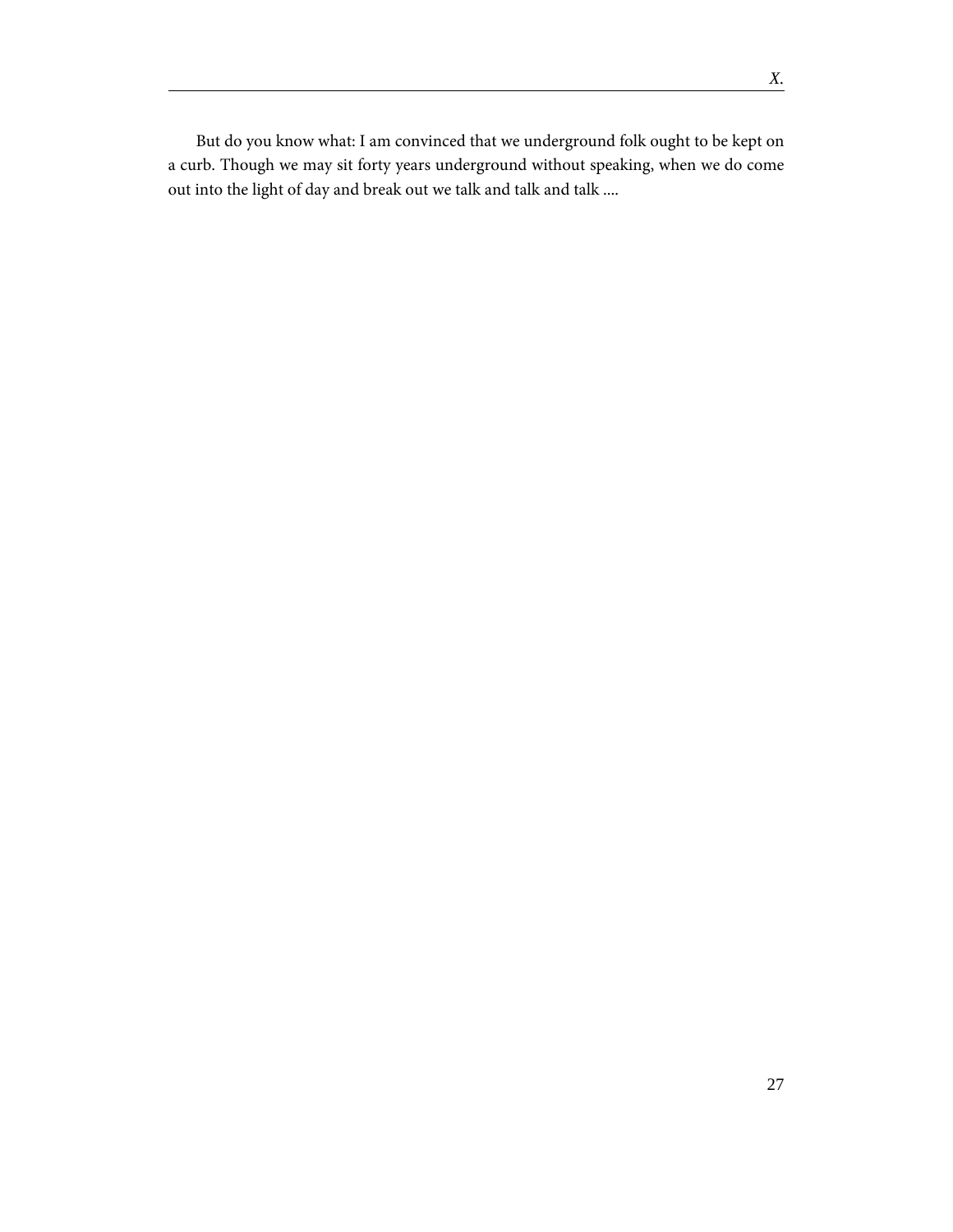<span id="page-31-0"></span>The long and the short of it is, gentlemen, that it is better to do nothing! Better conscious inertia! And so hurrah for underground! Though I have said that I envy the normal man to the last drop of my bile, yet I should not care to be in his place such as he is now (though I shall not cease envying him). No, no; anyway the underground life is more advantageous. There, at any rate, one can ... Oh, but even now I am lying! I am lying because I know myself that it is not underground that is better, but something different, quite different, for which I am thirsting, but which I cannot find! Damn underground!

I will tell you another thing that would be better, and that is, if I myself believed in anything of what I have just written. I swear to you, gentlemen, there is not one thing, not one word of what I have written that I really believe. That is, I believe it, perhaps, but at the same time I feel and suspect that I am lying like a cobbler.

"Then why have you written all this?" you will say to me. "I ought to put you underground for forty years without anything to do and then come to you in your cellar, to find out what stage you have reached! How can a man be left with nothing to do for forty years?"

"Isn't that shameful, isn't that humiliating?" you will say, perhaps, wagging your heads contemptuously. "You thirst for life and try to settle the problems of life by a logical tangle. And how persistent, how insolent are your sallies, and at the same time what a scare you are in! You talk nonsense and are pleased with it; you say impudent things and are in continual alarm and apologising for them. You declare that you are afraid of nothing and at the same time try to ingratiate yourself in our good opinion. You declare that you are gnashing your teeth and at the same time you try to be witty so as to amuse us. You know that your witticisms are not witty, but you are evidently well satisfied with their literary value. You may, perhaps, have really suffered, but you have no respect for your own suffering. You may have sincerity, but you have no modesty; out of the pettiest vanity you expose your sincerity to publicity and ignominy. You doubtlessly mean to say something, but hide your last word through fear, because you have not the resolution to utter it, and only have a cowardly impudence. You boast of consciousness, but you are not sure of your ground, for though your mind works, yet your heart is darkened and corrupt, and you cannot have a full, genuine consciousness without a pure heart. And how intrusive you are, how you insist and grimace! Lies, lies, lies!"

Of course I have myself made up all the things you say. That, too, is from underground. I have been for forty years listening to you through a crack under the floor. I have invented them myself, there was nothing else I could invent. It is no wonder that I have learned it by heart and it has taken a literary form ....

But can you really be so credulous as to think that I will print all this and give it to you to read too? And another problem: why do I call you "gentlemen," why do I address you as though you really were my readers? Such confessions as I intend to make are never printed nor given to other people to read. Anyway, I am not strong-minded enough for that, and I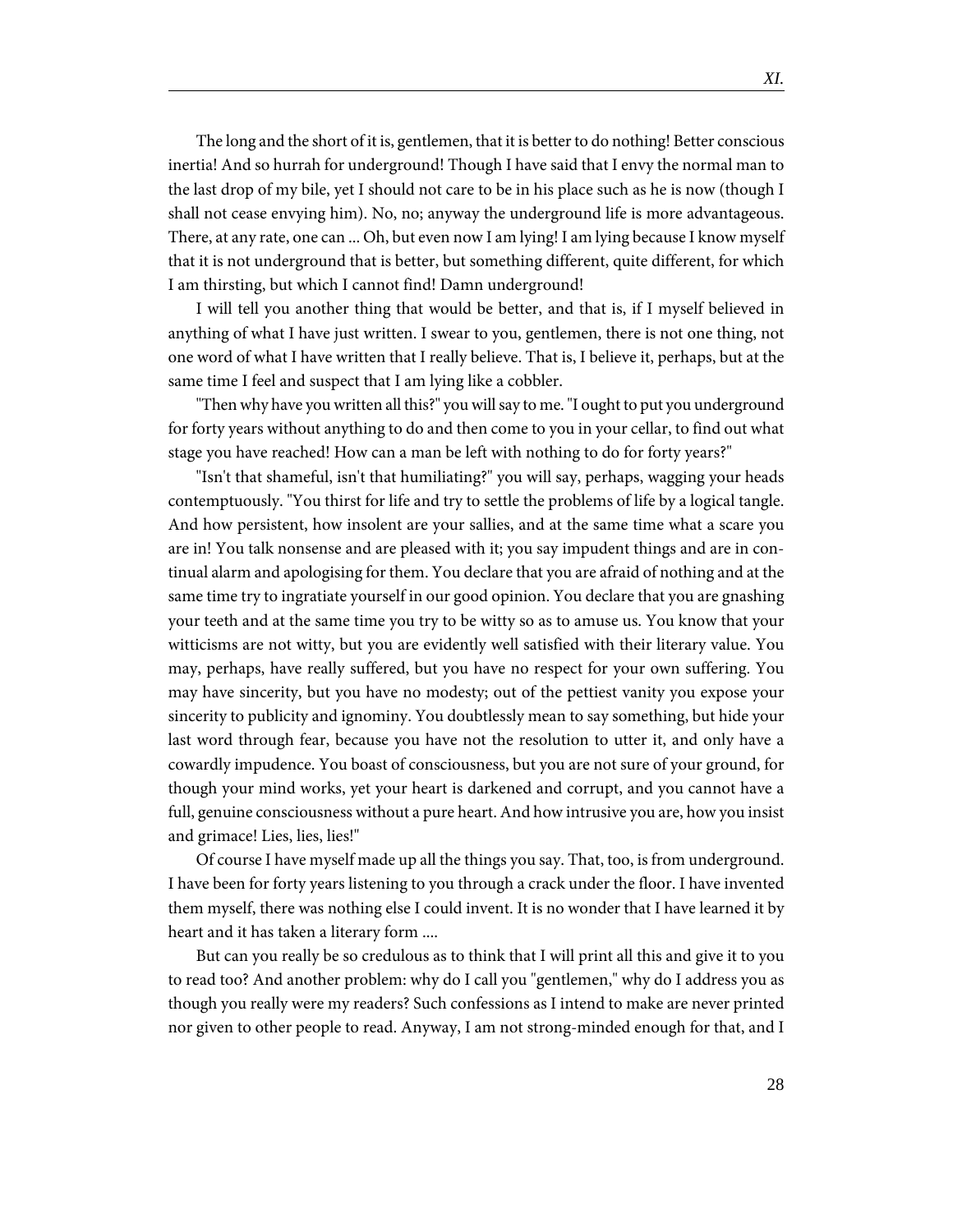don't see why I should be. But you see a fancy has occurred to me and I want to realise it at all costs. Let me explain.

Every man has reminiscences which he would not tell to everyone, but only to his friends. He has other matters in his mind which he would not reveal even to his friends, but only to himself, and that in secret. But there are other things which a man is afraid to tell even to himself, and every decent man has a number of such things stored away in his mind. The more decent he is, the greater the number of such things in his mind. Anyway, I have only lately determined to remember some of my early adventures. Till now I have always avoided them, even with a certain uneasiness. Now, when I am not only recalling them, but have actually decided to write an account of them, I want to try the experiment whether one can, even with oneself, be perfectly open and not take fright at the whole truth. I will observe, in parenthesis, that Heine says that a true autobiography is almost an impossibility, and that man is bound to lie about himself. He considers that Rousseau certainly told lies about himself in his confessions, and even intentionally lied, out of vanity. I am convinced that Heine is right; I quite understand how sometimes one may, out of sheer vanity, attribute regular crimes to oneself, and indeed I can very well conceive that kind of vanity. But Heine judged of people who made their confessions to the public. I write only for myself, and I wish to declare once and for all that if I write as though I were addressing readers, that is simply because it is easier for me to write in that form. It is a form, an empty form--I shall never have readers. I have made this plain already ...

I don't wish to be hampered by any restrictions in the compilation of my notes. I shall not attempt any system or method. I will jot things down as I remember them.

But here, perhaps, someone will catch at the word and ask me: if you really don't reckon on readers, why do you make such compacts with yourself--and on paper too--that is, that you won't attempt any system or method, that you jot things down as you remember them, and so on, and so on? Why are you explaining? Why do you apologise?

Well, there it is, I answer.

There is a whole psychology in all this, though. Perhaps it is simply that I am a coward. And perhaps that I purposely imagine an audience before me in order that I may be more dignified while I write. There are perhaps thousands of reasons. Again, what is my object precisely in writing? If it is not for the benefit of the public why should I not simply recall these incidents in my own mind without putting them on paper?

Quite so; but yet it is more imposing on paper. There is something more impressive in it; I shall be better able to criticise myself and improve my style. Besides, I shall perhaps obtain actual relief from writing. Today, for instance, I am particularly oppressed by one memory of a distant past. It came back vividly to my mind a few days ago, and has remained haunting me like an annoying tune that one cannot get rid of. And yet I must get rid of it somehow. I have hundreds of such reminiscences; but at times some one stands out from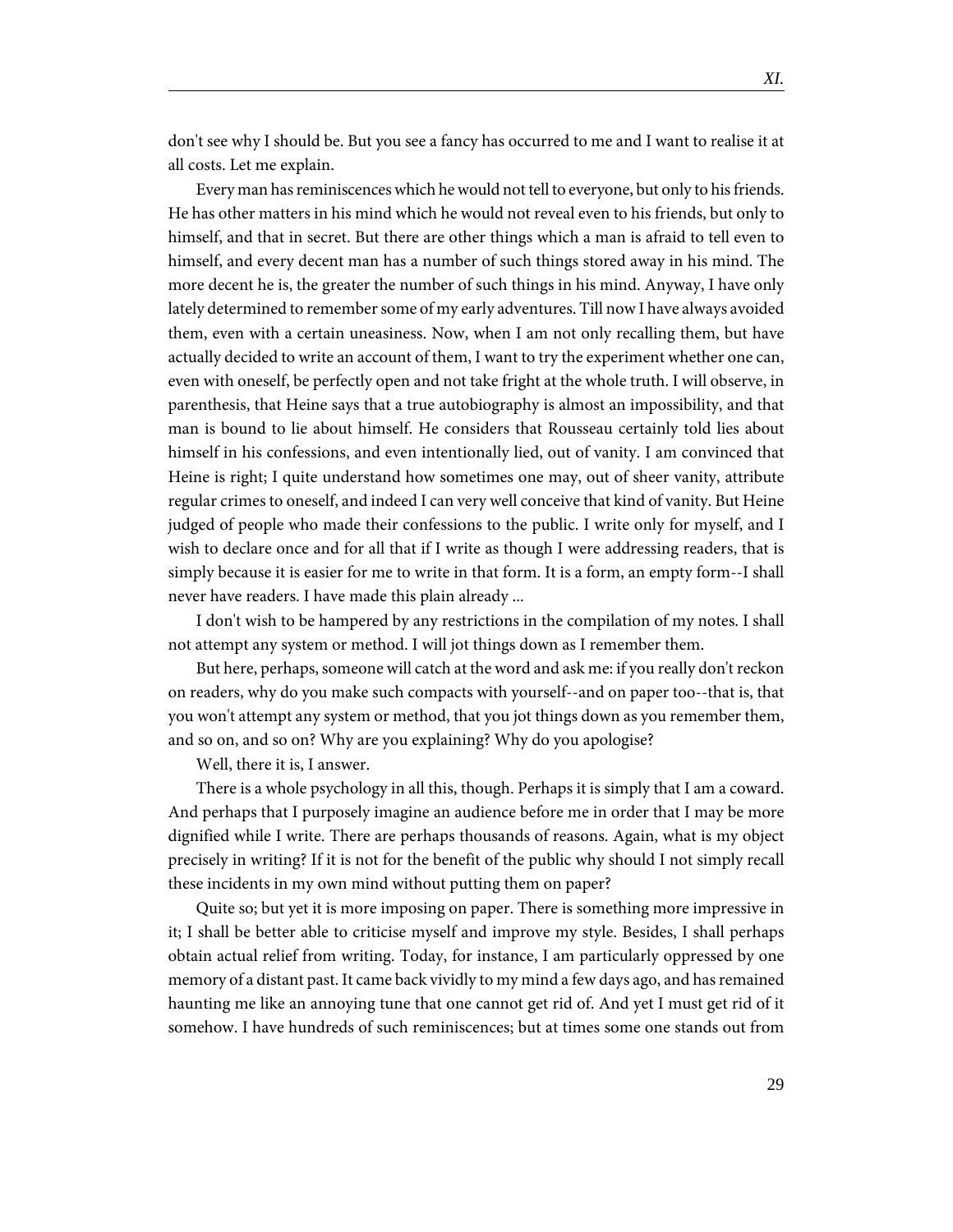the hundred and oppresses me. For some reason I believe that if I write it down I should get rid of it. Why not try?

Besides, I am bored, and I never have anything to do. Writing will be a sort of work. They say work makes man kind-hearted and honest. Well, here is a chance for me, anyway.

Snow is falling today, yellow and dingy. It fell yesterday, too, and a few days ago. I fancy it is the wet snow that has reminded me of that incident which I cannot shake off now. And so let it be a story A PROPOS of the falling snow.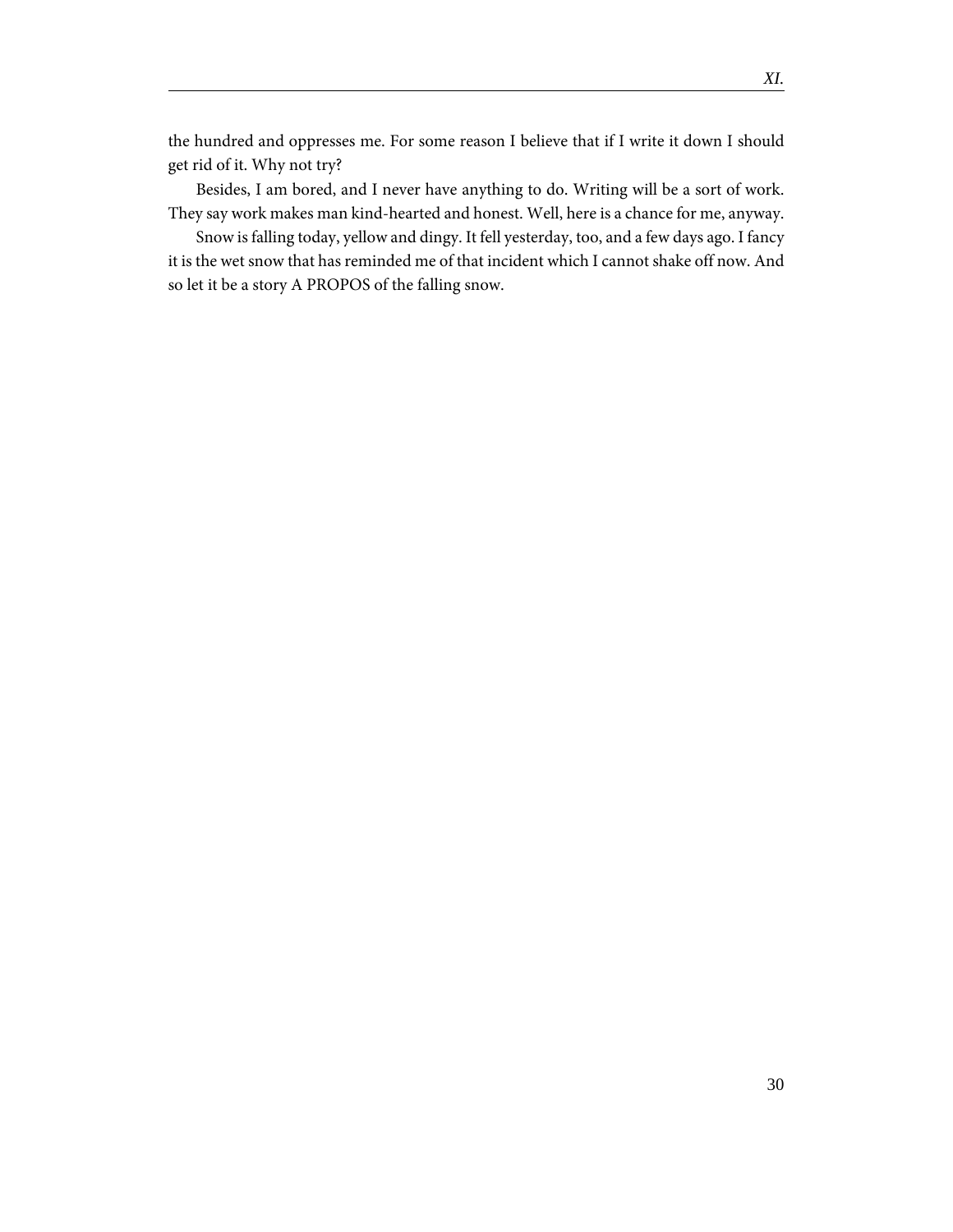#### <span id="page-34-0"></span>**PART I - A Propos of the Wet Snow**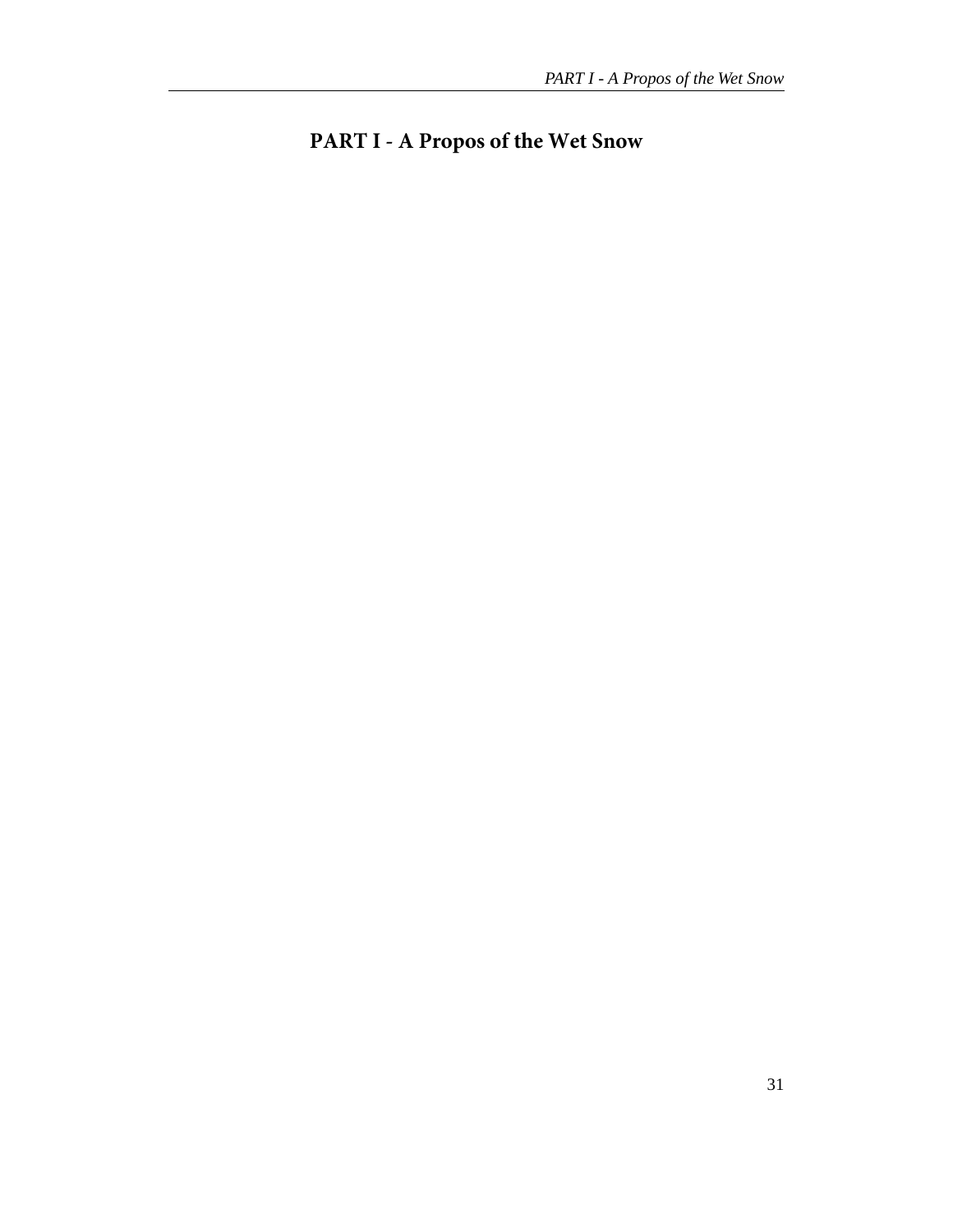<span id="page-35-0"></span>When from dark error's subjugation My words of passionate exhortation Had wrenched thy fainting spirit free; And writhing prone in thine affliction Thou didst recall with malediction The vice that had encompassed thee: And when thy slumbering conscience, fretting By recollection's torturing flame, Thou didst reveal the hideous setting Of thy life's current ere I came: When suddenly I saw thee sicken, And weeping, hide thine anguished face, Revolted, maddened, horror-stricken, At memories of foul disgrace. NEKRASSOV (translated by Juliet Soskice).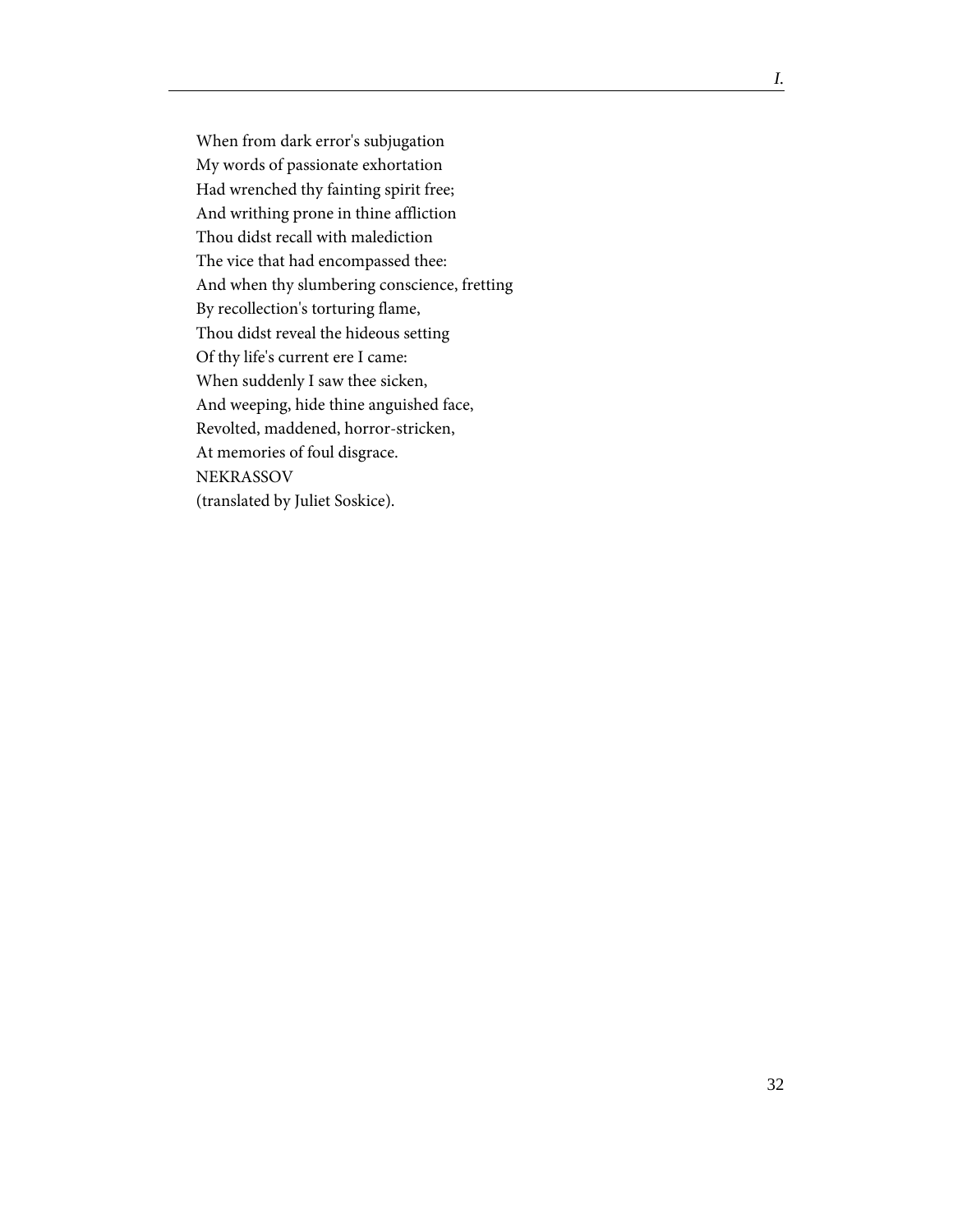AT THAT TIME I was only twenty-four. My life was even then gloomy, ill- regulated, and as solitary as that of a savage. I made friends with no one and positively avoided talking, and buried myself more and more in my hole. At work in the office I never looked at anyone, and was perfectly well aware that my companions looked upon me, not only as a queer fellow, but even looked upon me--I always fancied this--with a sort of loathing. I sometimes wondered why it was that nobody except me fancied that he was looked upon with aversion? One of the clerks had a most repulsive, pock-marked face, which looked positively villainous. I believe I should not have dared to look at anyone with such an unsightly countenance. Another had such a very dirty old uniform that there was an unpleasant odour in his proximity. Yet not one of these gentlemen showed the slightest self-consciousness--either about their clothes or their countenance or their character in any way. Neither of them ever imagined that they were looked at with repulsion; if they had imagined it they would not have minded--so long as their superiors did not look at them in that way. It is clear to me now that, owing to my unbounded vanity and to the high standard I set for myself, I often looked at myself with furious discontent, which verged on loathing, and so I inwardly attributed the same feeling to everyone. I hated my face, for instance: I thought it disgusting, and even suspected that there was something base in my expression, and so every day when I turned up at the office I tried to behave as independently as possible, and to assume a lofty expression, so that I might not be suspected of being abject. "My face may be ugly," I thought, "but let it be lofty, expressive, and, above all, EXTREMELY intelligent." But I was positively and painfully certain that it was impossible for my countenance ever to express those qualities. And what was worst of all, I thought it actually stupid looking, and I would have been quite satisfied if I could have looked intelligent. In fact, I would even have put up with looking base if, at the same time, my face could have been thought strikingly intelligent.

Of course, I hated my fellow clerks one and all, and I despised them all, yet at the same time I was, as it were, afraid of them. In fact, it happened at times that I thought more highly of them than of myself. It somehow happened quite suddenly that I alternated between despising them and thinking them superior to myself. A cultivated and decent man cannot be vain without setting a fearfully high standard for himself, and without despising and almost hating himself at certain moments. But whether I despised them or thought them superior I dropped my eyes almost every time I met anyone. I even made experiments whether I could face so and so's looking at me, and I was always the first to drop my eyes. This worried me to distraction. I had a sickly dread, too, of being ridiculous, and so had a slavish passion for the conventional in everything external. I loved to fall into the common rut, and had a whole-hearted terror of any kind of eccentricity in myself. But how could I live up to it? I was morbidly sensitive as a man of our age should be. They were all stupid, and as like one another as so many sheep. Perhaps I was the only one in the office who fancied that I was a coward and a slave, and I fancied it just because I was more highly developed. But it was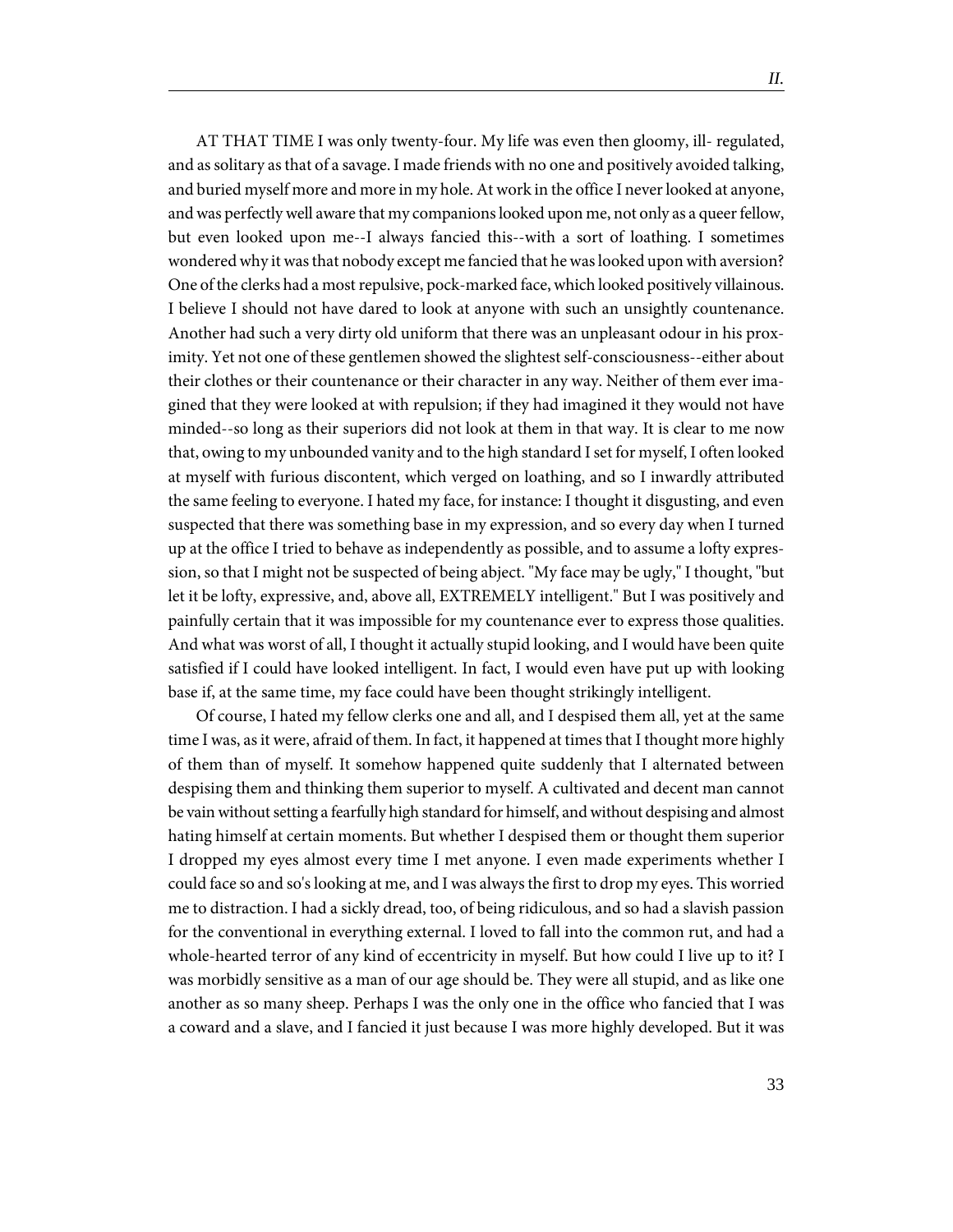not only that I fancied it, it really was so. I was a coward and a slave. I say this without the slightest embarrassment. Every decent man of our age must be a coward and a slave. That is his normal condition. Of that I am firmly persuaded. He is made and constructed to that very end. And not only at the present time owing to some casual circumstances, but always, at all times, a decent man is bound to be a coward and a slave. It is the law of nature for all decent people all over the earth. If anyone of them happens to be valiant about something, he need not be comforted nor carried away by that; he would show the white feather just the same before something else. That is how it invariably and inevitably ends. Only donkeys and mules are valiant, and they only till they are pushed up to the wall. It is not worth while to pay attention to them for they really are of no consequence.

Another circumstance, too, worried me in those days: that there was no one like me and I was unlike anyone else. "I am alone and they are EVERYONE," I thought--and pondered.

From that it is evident that I was still a youngster.

The very opposite sometimes happened. It was loathsome sometimes to go to the office; things reached such a point that I often came home ill. But all at once, A PROPOS of nothing, there would come a phase of scepticism and indifference (everything happened in phases to me), and I would laugh myself at my intolerance and fastidiousness, I would reproach myself with being ROMANTIC. At one time I was unwilling to speak to anyone, while at other times I would not only talk, but go to the length of contemplating making friends with them. All my fastidiousness would suddenly, for no rhyme or reason, vanish. Who knows, perhaps I never had really had it, and it had simply been affected, and got out of books. I have not decided that question even now. Once I quite made friends with them, visited their homes, played preference, drank vodka, talked of promotions .... But here let me make a digression.

We Russians, speaking generally, have never had those foolish transcendental "romantics"--German, and still more French--on whom nothing produces any effect; if there were an earthquake, if all France perished at the barricades, they would still be the same, they would not even have the decency to affect a change, but would still go on singing their transcendental songs to the hour of their death, because they are fools. We, in Russia, have no fools; that is well known. That is what distinguishes us from foreign lands. Consequently these transcendental natures are not found amongst us in their pure form. The idea that they are is due to our "realistic" journalists and critics of that day, always on the look out for Kostanzhoglos and Uncle Pyotr Ivanitchs and foolishly accepting them as our ideal; they have slandered our romantics, taking them for the same transcendental sort as in Germany or France. On the contrary, the characteristics of our "romantics" are absolutely and directly opposed to the transcendental European type, and no European standard can be applied to them. (Allow me to make use of this word "romantic"--an old-fashioned and much respected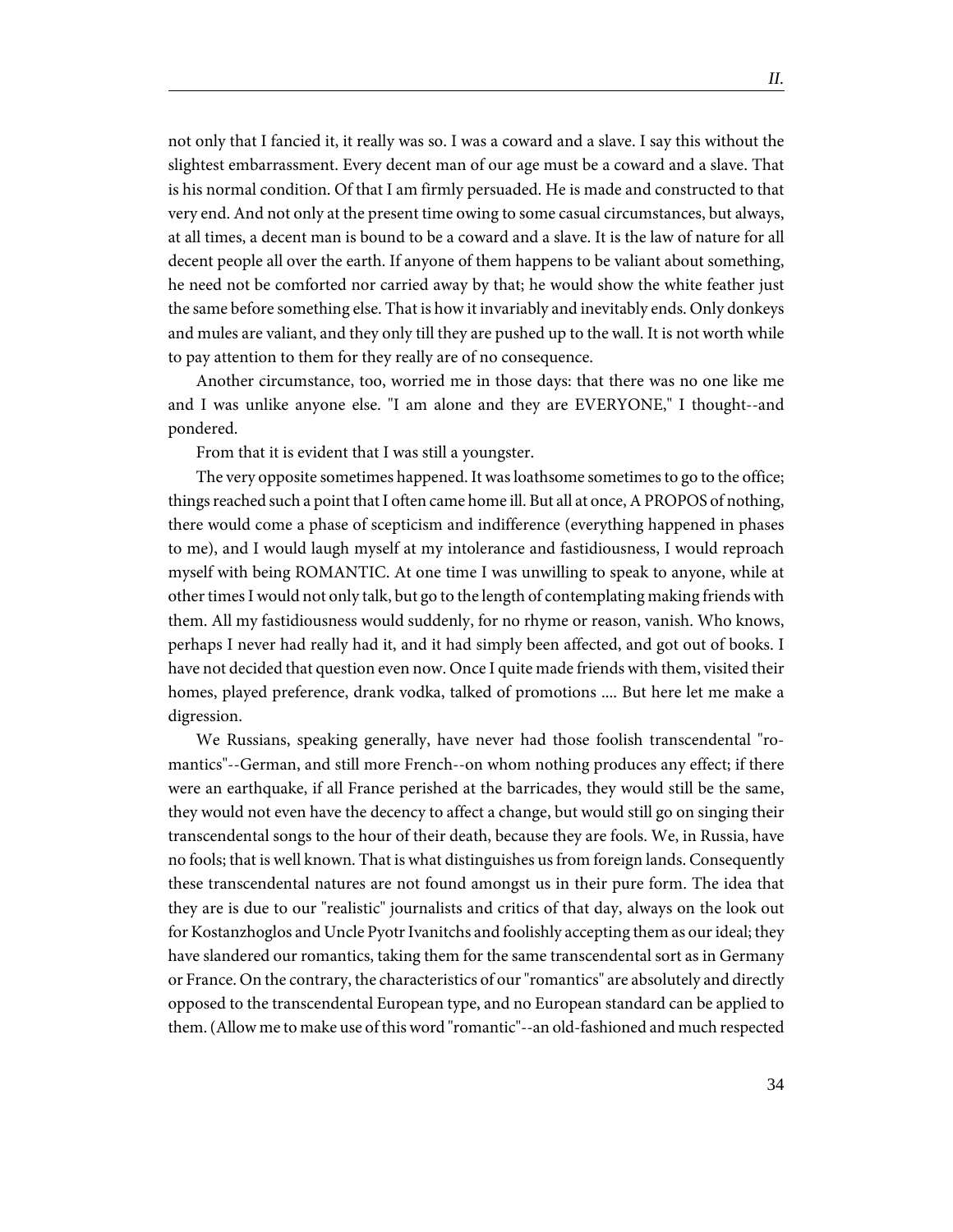word which has done good service and is familiar to all.) The characteristics of our romantic are to understand everything, TO SEE EVERYTHING AND TO SEE IT OFTEN INCOM-PARABLY MORE CLEARLY THAN OUR MOST REALISTIC MINDS SEE IT; to refuse to accept anyone or anything, but at the same time not to despise anything; to give way, to yield, from policy; never to lose sight of a useful practical object (such as rent-free quarters at the government expense, pensions, decorations), to keep their eye on that object through all the enthusiasms and volumes of lyrical poems, and at the same time to preserve "the sublime and the beautiful" inviolate within them to the hour of their death, and to preserve themselves also, incidentally, like some precious jewel wrapped in cotton wool if only for the benefit of "the sublime and the beautiful." Our "romantic" is a man of great breadth and the greatest rogue of all our rogues, I assure you .... I can assure you from experience, indeed. Of course, that is, if he is intelligent. But what am I saying! The romantic is always intelligent, and I only meant to observe that although we have had foolish romantics they don't count, and they were only so because in the flower of their youth they degenerated into Germans, and to preserve their precious jewel more comfortably, settled somewhere out there--by preference in Weimar or the Black Forest.

I, for instance, genuinely despised my official work and did not openly abuse it simply because I was in it myself and got a salary for it. Anyway, take note, I did not openly abuse it. Our romantic would rather go out of his mind--a thing, however, which very rarely happens--than take to open abuse, unless he had some other career in view; and he is never kicked out. At most, they would take him to the lunatic asylum as "the King of Spain" if he should go very mad. But it is only the thin, fair people who go out of their minds in Russia. Innumerable "romantics" attain later in life to considerable rank in the service. Their manysidedness is remarkable! And what a faculty they have for the most contradictory sensations! I was comforted by this thought even in those days, and I am of the same opinion now. That is why there are so many "broad natures" among us who never lose their ideal even in the depths of degradation; and though they never stir a finger for their ideal, though they are arrant thieves and knaves, yet they tearfully cherish their first ideal and are extraordinarily honest at heart. Yes, it is only among us that the most incorrigible rogue can be absolutely and loftily honest at heart without in the least ceasing to be a rogue. I repeat, our romantics, frequently, become such accomplished rascals (I use the term "rascals" affectionately), suddenly display such a sense of reality and practical knowledge that their bewildered superiors and the public generally can only ejaculate in amazement.

Their many-sidedness is really amazing, and goodness knows what it may develop into later on, and what the future has in store for us. It is not a poor material! I do not say this from any foolish or boastful patriotism. But I feel sure that you are again imagining that I am joking. Or perhaps it's just the contrary and you are convinced that I really think so.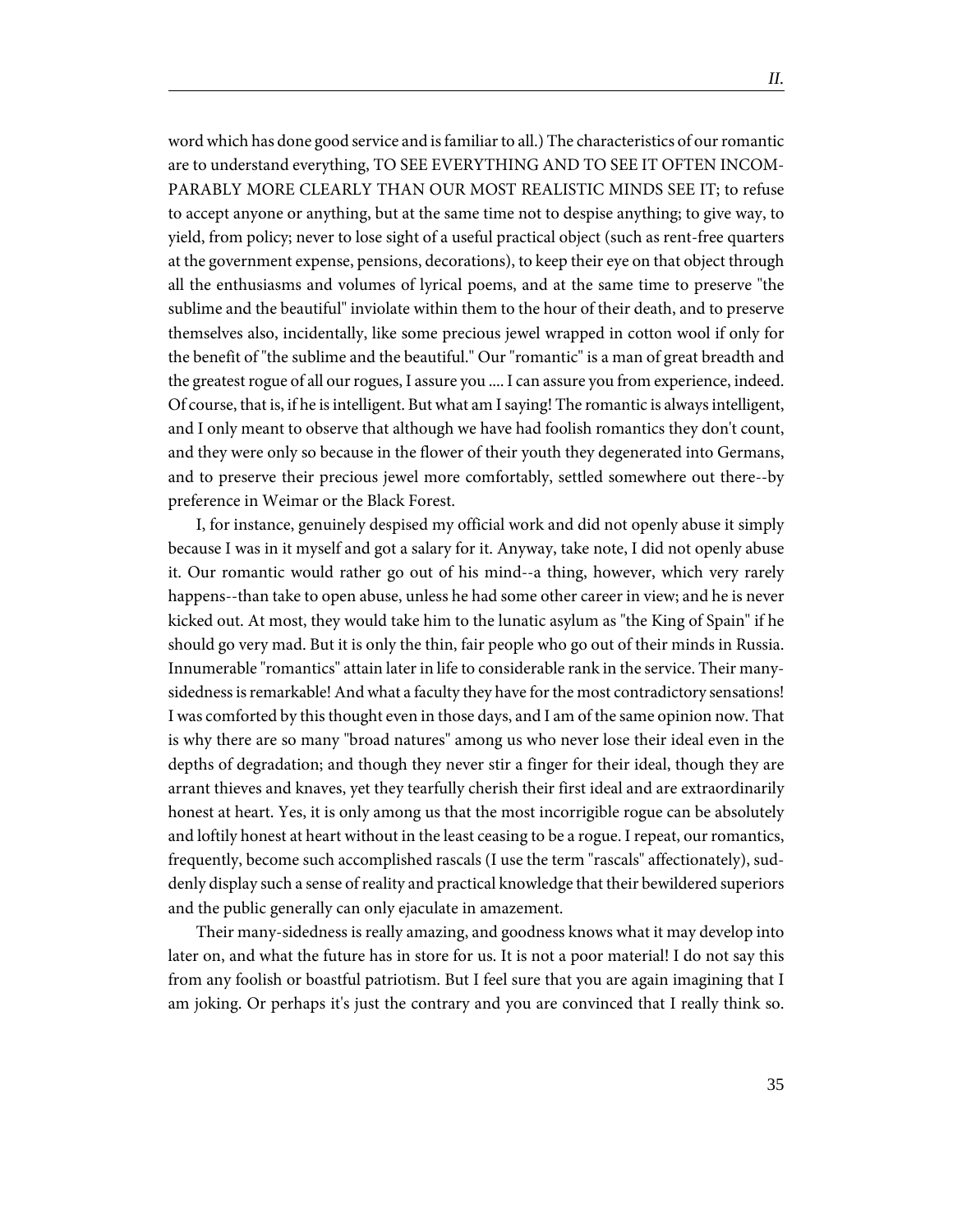Anyway, gentlemen, I shall welcome both views as an honour and a special favour. And do forgive my digression.

I did not, of course, maintain friendly relations with my comrades and soon was at loggerheads with them, and in my youth and inexperience I even gave up bowing to them, as though I had cut off all relations. That, however, only happened to me once. As a rule, I was always alone.

In the first place I spent most of my time at home, reading. I tried to stifle all that was continually seething within me by means of external impressions. And the only external means I had was reading. Reading, of course, was a great help--exciting me, giving me pleasure and pain. But at times it bored me fearfully. One longed for movement in spite of everything, and I plunged all at once into dark, underground, loathsome vice of the pettiest kind. My wretched passions were acute, smarting, from my continual, sickly irritability I had hysterical impulses, with tears and convulsions. I had no resource except reading, that is, there was nothing in my surroundings which I could respect and which attracted me. I was overwhelmed with depression, too; I had an hysterical craving for incongruity and for contrast, and so I took to vice. I have not said all this to justify myself .... But, no! I am lying. I did want to justify myself. I make that little observation for my own benefit, gentlemen. I don't want to lie. I vowed to myself I would not.

And so, furtively, timidly, in solitude, at night, I indulged in filthy vice, with a feeling of shame which never deserted me, even at the most loathsome moments, and which at such moments nearly made me curse. Already even then I had my underground world in my soul. I was fearfully afraid of being seen, of being met, of being recognised. I visited various obscure haunts.

One night as I was passing a tavern I saw through a lighted window some gentlemen fighting with billiard cues, and saw one of them thrown out of the window. At other times I should have felt very much disgusted, but I was in such a mood at the time, that I actually envied the gentleman thrown out of the window--and I envied him so much that I even went into the tavern and into the billiard-room. "Perhaps," I thought, "I'll have a fight, too, and they'll throw me out of the window."

I was not drunk--but what is one to do--depression will drive a man to such a pitch of hysteria? But nothing happened. It seemed that I was not even equal to being thrown out of the window and I went away without having my fight.

An officer put me in my place from the first moment.

I was standing by the billiard-table and in my ignorance blocking up the way, and he wanted to pass; he took me by the shoulders and without a word--without a warning or explanation--moved me from where I was standing to another spot and passed by as though he had not noticed me. I could have forgiven blows, but I could not forgive his having moved me without noticing me.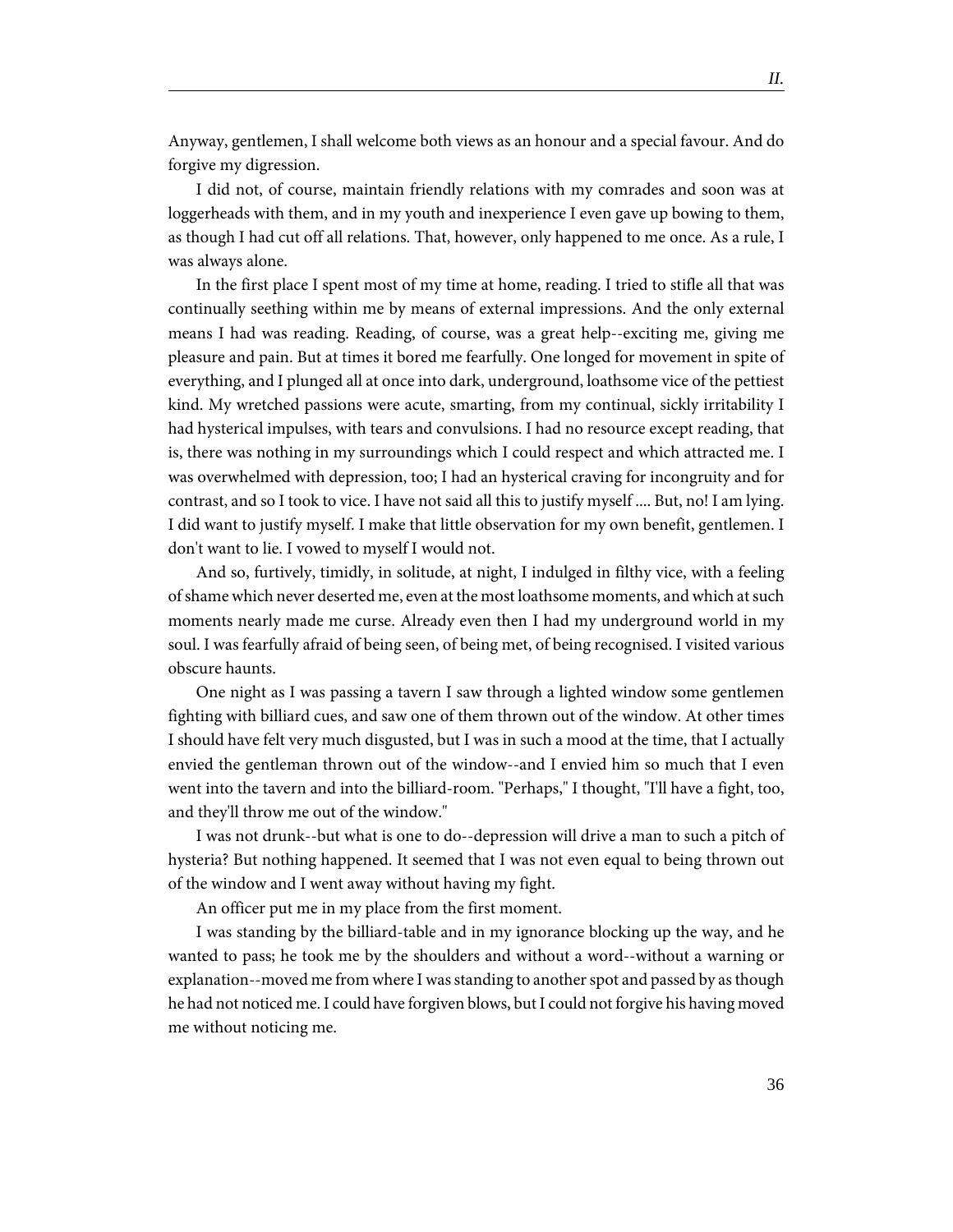Devil knows what I would have given for a real regular quarrel--a more decent, a more LITERARY one, so to speak. I had been treated like a fly. This officer was over six foot, while I was a spindly little fellow. But the quarrel was in my hands. I had only to protest and I certainly would have been thrown out of the window. But I changed my mind and preferred to beat a resentful retreat.

I went out of the tavern straight home, confused and troubled, and the next night I went out again with the same lewd intentions, still more furtively, abjectly and miserably than before, as it were, with tears in my eyes--but still I did go out again. Don't imagine, though, it was coward- ice made me slink away from the officer; I never have been a coward at heart, though I have always been a coward in action. Don't be in a hurry to laugh--I assure you I can explain it all.

Oh, if only that officer had been one of the sort who would consent to fight a duel! But no, he was one of those gentlemen (alas, long extinct!) who preferred fighting with cues or, like Gogol's Lieutenant Pirogov, appealing to the police. They did not fight duels and would have thought a duel with a civilian like me an utterly unseemly procedure in any case--and they looked upon the duel altogether as something impossible, something free-thinking and French. But they were quite ready to bully, especially when they were over six foot.

I did not slink away through cowardice, but through an unbounded vanity. I was afraid not of his six foot, not of getting a sound thrashing and being thrown out of the window; I should have had physical courage enough, I assure you; but I had not the moral courage. What I was afraid of was that everyone present, from the insolent marker down to the lowest little stinking, pimply clerk in a greasy collar, would jeer at me and fail to understand when I began to protest and to address them in literary language. For of the point of honour--not of honour, but of the point of honour (POINT D'HONNEUR)--one cannot speak among us except in literary language. You can't allude to the "point of honour" in ordinary language. I was fully convinced (the sense of reality, in spite of all my romanticism!) that they would all simply split their sides with laughter, and that the officer would not simply beat me, that is, without insulting me, but would certainly prod me in the back with his knee, kick me round the billiard- table, and only then perhaps have pity and drop me out of the window.

Of course, this trivial incident could not with me end in that. I often met that officer afterwards in the street and noticed him very carefully. I am not quite sure whether he recognised me, I imagine not; I judge from certain signs. But I--I stared at him with spite and hatred and so it went on ... for several years! My resentment grew even deeper with years. At first I began making stealthy inquiries about this officer. It was difficult for me to do so, for I knew no one. But one day I heard someone shout his surname in the street as I was following him at a distance, as though I were tied to him--and so I learnt his surname. Another time I followed him to his flat, and for ten kopecks learned from the porter where he lived, on which storey, whether he lived alone or with others, and so on--in fact, everything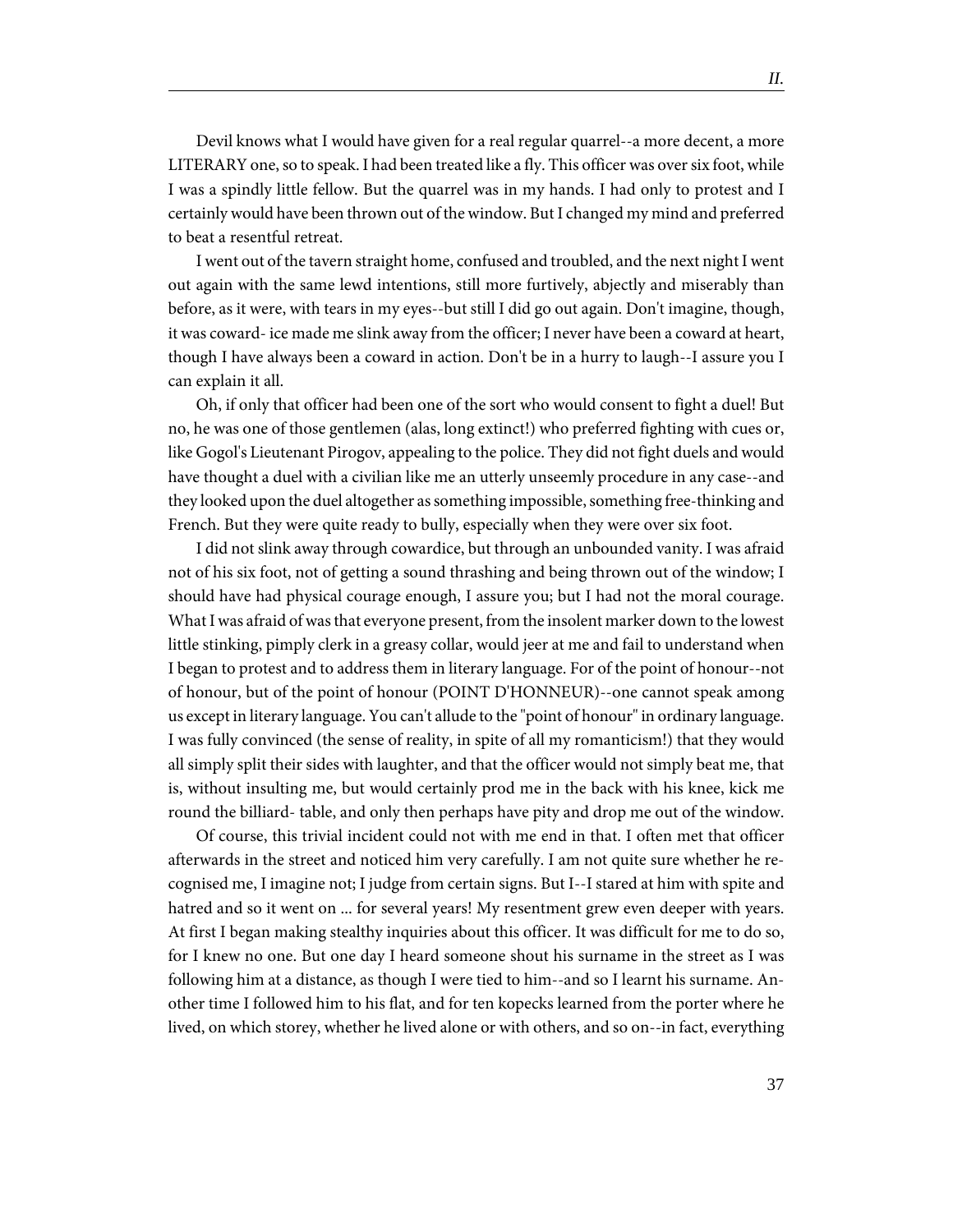one could learn from a porter. One morning, though I had never tried my hand with the pen, it suddenly occurred to me to write a satire on this officer in the form of a novel which would unmask his villainy. I wrote the novel with relish. I did unmask his villainy, I even exaggerated it; at first I so altered his surname that it could easily be recognised, but on second thoughts I changed it, and sent the story to the OTETCHESTVENNIYA ZAPISKI. But at that time such attacks were not the fashion and my story was not printed. That was a great vexation to me.

Sometimes I was positively choked with resentment. At last I determined to challenge my enemy to a duel. I composed a splendid, charming letter to him, imploring him to apologise to me, and hinting rather plainly at a duel in case of refusal. The letter was so composed that if the officer had had the least understanding of the sublime and the beautiful he would certainly have flung himself on my neck and have offered me his friendship. And how fine that would have been! How we should have got on together! "He could have shielded me with his higher rank, while I could have improved his mind with my culture, and, well ... my ideas, and all sorts of things might have happened." Only fancy, this was two years after his insult to me, and my challenge would have been a ridiculous anachronism, in spite of all the ingenuity of my letter in disguising and explaining away the anachronism. But, thank God (to this day I thank the Almighty with tears in my eyes) I did not send the letter to him. Cold shivers run down my back when I think of what might have happened if I had sent it.

And all at once I revenged myself in the simplest way, by a stroke of genius! A brilliant thought suddenly dawned upon me. Sometimes on holidays I used to stroll along the sunny side of the Nevsky about four o'clock in the afternoon. Though it was hardly a stroll so much as a series of innumerable miseries, humiliations and resentments; but no doubt that was just what I wanted. I used to wriggle along in a most unseemly fashion, like an eel, continually moving aside to make way for generals, for officers of the guards and the hussars, or for ladies. At such minutes there used to be a convulsive twinge at my heart, and I used to feel hot all down my back at the mere thought of the wretchedness of my attire, of the wretchedness and abjectness of my little scurrying figure. This was a regular martyrdom, a continual, intolerable humiliation at the thought, which passed into an incessant and direct sensation, that I was a mere fly in the eyes of all this world, a nasty, disgusting fly--more intelligent, more highly developed, more refined in feeling than any of them, of course--but a fly that was continually making way for everyone, insulted and injured by everyone. Why I inflicted this torture upon myself, why I went to the Nevsky, I don't know. I felt simply drawn there at every possible opportunity.

Already then I began to experience a rush of the enjoyment of which I spoke in the first chapter. After my affair with the officer I felt even more drawn there than before: it was on the Nevsky that I met him most frequently, there I could admire him. He, too, went there chiefly on holidays, He, too, turned out of his path for generals and persons of high rank,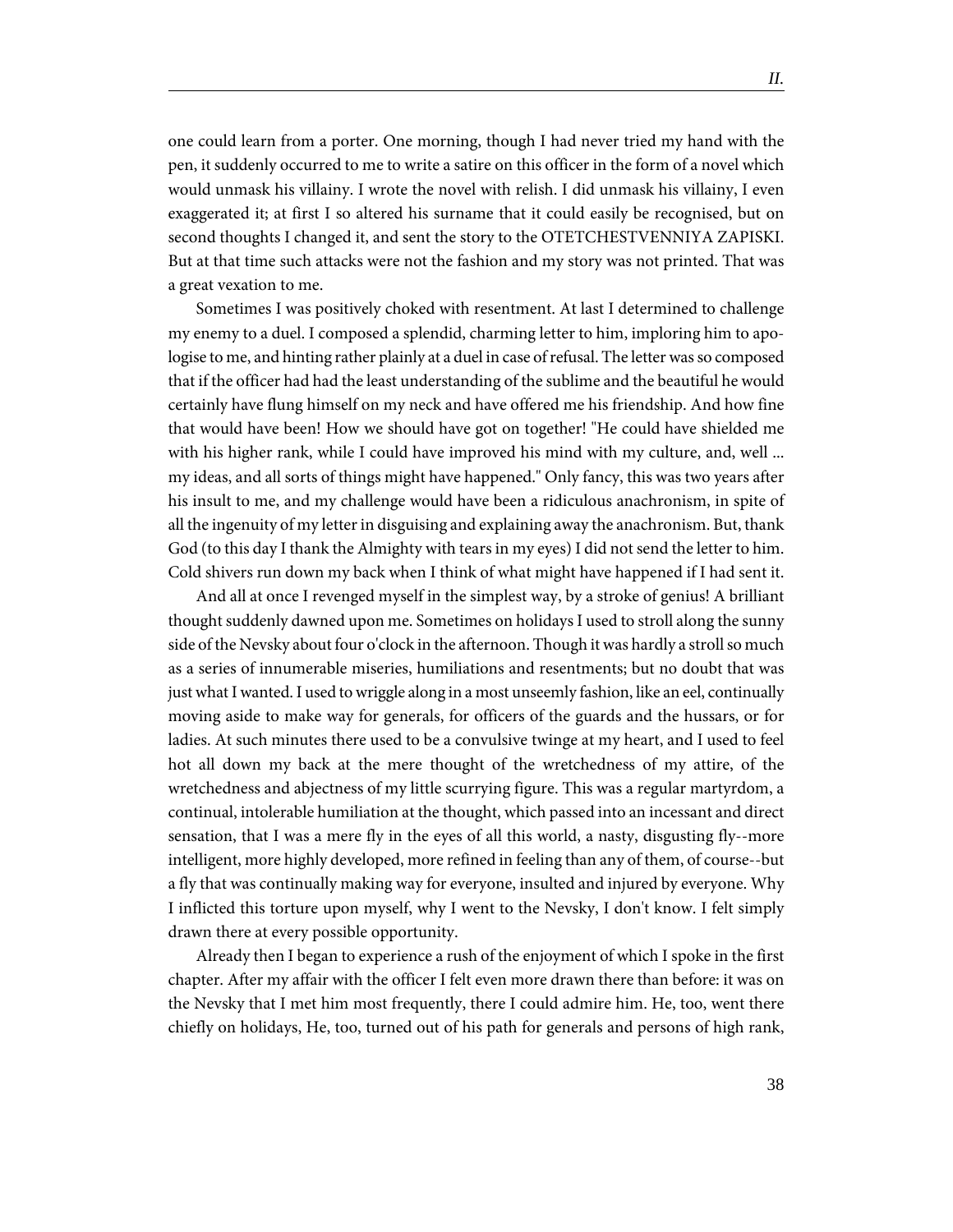and he too, wriggled between them like an eel; but people, like me, or even better dressed than me, he simply walked over; he made straight for them as though there was nothing but empty space before him, and never, under any circumstances, turned aside. I gloated over my resentment watching him and ... always resentfully made way for him. It exasperated me that even in the street I could not be on an even footing with him.

"Why must you invariably be the first to move aside?" I kept asking myself in hysterical rage, waking up sometimes at three o'clock in the morning. "Why is it you and not he? There's no regulation about it; there's no written law. Let the making way be equal as it usually is when refined people meet; he moves half-way and you move half-way; you pass with mutual respect."

But that never happened, and I always moved aside, while he did not even notice my making way for him. And lo and behold a bright idea dawned upon me! "What," I thought, "if I meet him and don't move on one side? What if I don't move aside on purpose, even if I knock up against him? How would that be?" This audacious idea took such a hold on me that it gave me no peace. I was dreaming of it continually, horribly, and I purposely went more frequently to the Nevsky in order to picture more vividly how I should do it when I did do it. I was delighted. This intention seemed to me more and more practical and possible.

"Of course I shall not really push him," I thought, already more good- natured in my joy. "I will simply not turn aside, will run up against him, not very violently, but just shouldering each other--just as much as decency permits. I will push against him just as much as he pushes against me." At last I made up my mind completely. But my preparations took a great deal of time. To begin with, when I carried out my plan I should need to be looking rather more decent, and so I had to think of my get-up. "In case of emergency, if, for instance, there were any sort of public scandal (and the public there is of the most RECHERCHE: the Countess walks there; Prince D. walks there; all the literary world is there), I must be well dressed; that inspires respect and of itself puts us on an equal footing in the eyes of the society."

With this object I asked for some of my salary in advance, and bought at Tchurkin's a pair of black gloves and a decent hat. Black gloves seemed to me both more dignified and BON TON than the lemon-coloured ones which I had contemplated at first. "The colour is too gaudy, it looks as though one were trying to be conspicuous," and I did not take the lemon-coloured ones. I had got ready long beforehand a good shirt, with white bone studs; my overcoat was the only thing that held me back. The coat in itself was a very good one, it kept me warm; but it was wadded and it had a raccoon collar which was the height of vulgarity. I had to change the collar at any sacrifice, and to have a beaver one like an officer's. For this purpose I began visiting the Gostiny Dvor and after several attempts I pitched upon a piece of cheap German beaver. Though these German beavers soon grow shabby and look wretched, yet at first they look exceedingly well, and I only needed it for the occasion. I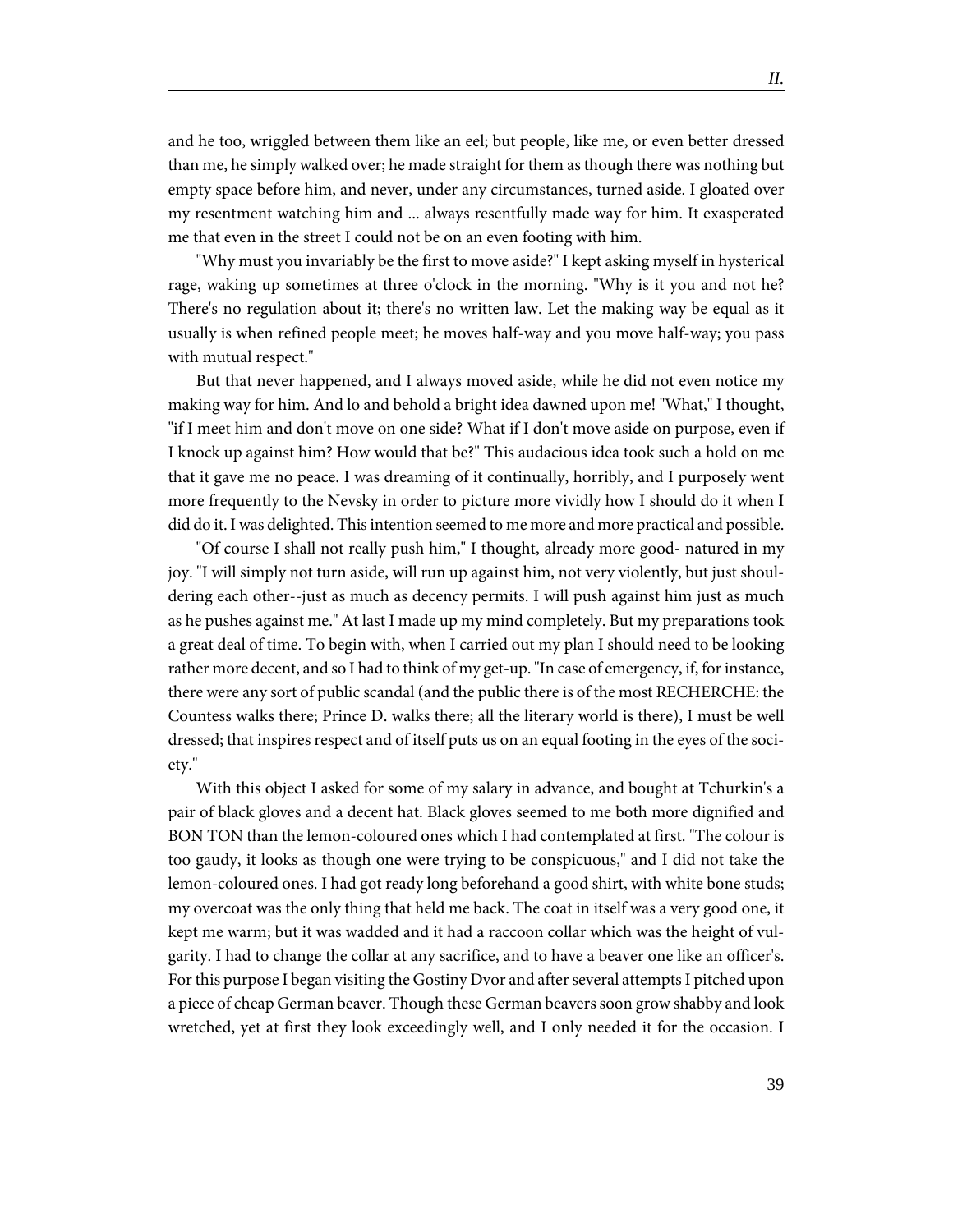asked the price; even so, it was too expensive. After thinking it over thoroughly I decided to sell my raccoon collar. The rest of the money--a considerable sum for me, I decided to borrow from Anton Antonitch Syetotchkin, my immediate superior, an unassuming person, though grave and judicious. He never lent money to anyone, but I had, on entering the service, been specially recommended to him by an important personage who had got me my berth. I was horribly worried. To borrow from Anton Antonitch seemed to me monstrous and shameful. I did not sleep for two or three nights. Indeed, I did not sleep well at that time, I was in a fever; I had a vague sinking at my heart or else a sudden throbbing, throbbing, throbbing! Anton Antonitch was surprised at first, then he frowned, then he reflected, and did after all lend me the money, receiving from me a written authorisation to take from my salary a fortnight later the sum that he had lent me.

In this way everything was at last ready. The handsome beaver replaced the meanlooking raccoon, and I began by degrees to get to work. It would never have done to act offhand, at random; the plan had to be carried out skilfully, by degrees. But I must confess that after many efforts I began to despair: we simply could not run into each other. I made every preparation, I was quite determined--it seemed as though we should run into one another directly--and before I knew what I was doing I had stepped aside for him again and he had passed without noticing me. I even prayed as I approached him that God would grant me determination. One time I had made up my mind thoroughly, but it ended in my stumbling and falling at his feet because at the very last instant when I was six inches from him my courage failed me. He very calmly stepped over me, while I flew on one side like a ball. That night I was ill again, feverish and delirious.

And suddenly it ended most happily. The night before I had made up my mind not to carry out my fatal plan and to abandon it all, and with that object I went to the Nevsky for the last time, just to see how I would abandon it all. Suddenly, three paces from my enemy, I unexpectedly made up my mind--I closed my eyes, and we ran full tilt, shoulder to shoulder, against one another! I did not budge an inch and passed him on a perfectly equal footing! He did not even look round and pretended not to notice it; but he was only pretending, I am convinced of that. I am convinced of that to this day! Of course, I got the worst of it- he was stronger, but that was not the point. The point was that I had attained my object, I had kept up my dignity, I had not yielded a step, and had put myself publicly on an equal social footing with him. I returned home feeling that I was fully avenged for everything. I was delighted. I was triumphant and sang Italian arias. Of course, I will not describe to you what happened to me three days later; if you have read my first chapter you can guess for yourself. The officer was afterwards transferred; I have not seen him now for fourteen years. What is the dear fellow doing now? Whom is he walking over?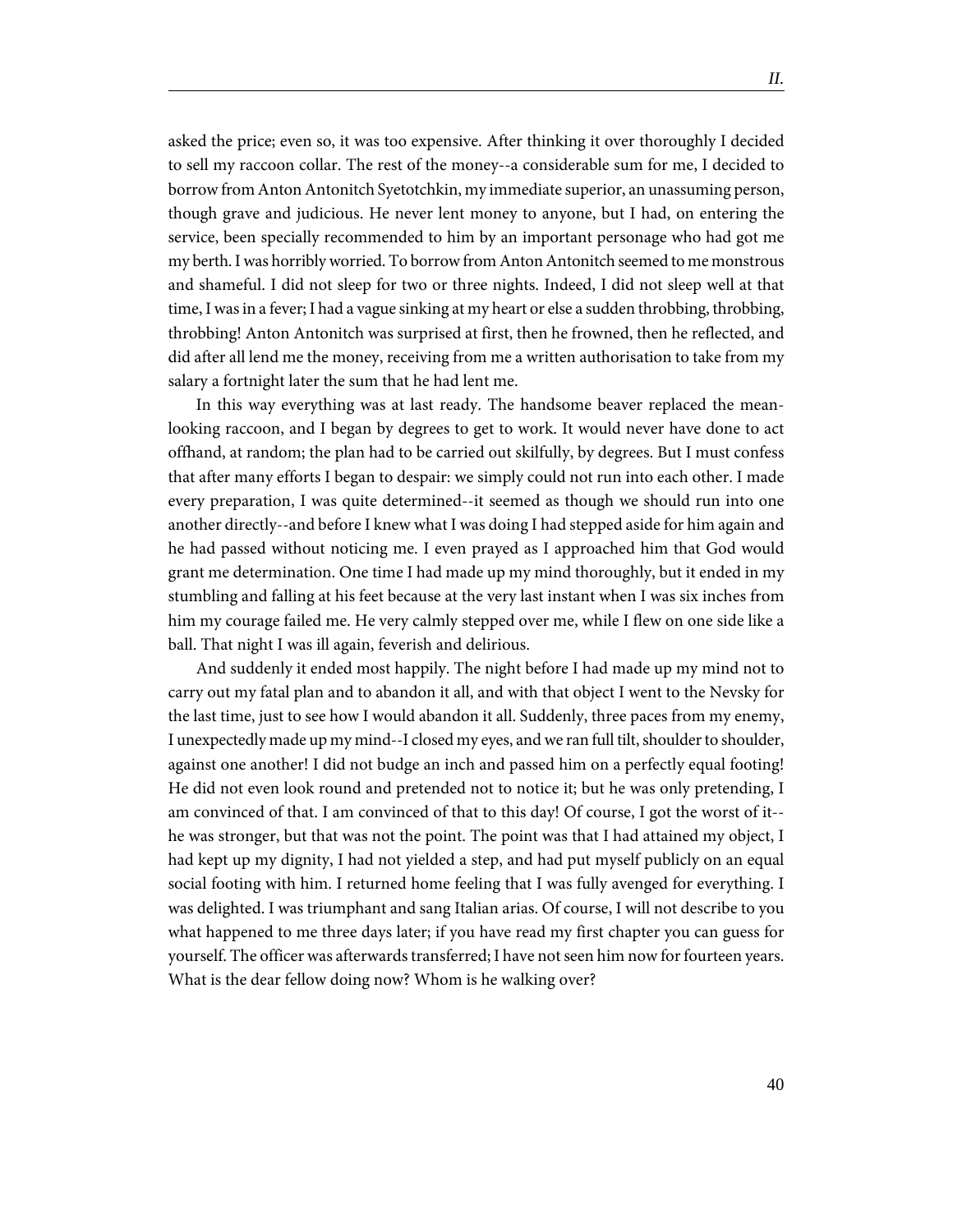I found two of my old schoolfellows with him. They seemed to be discussing an important matter. All of them took scarcely any notice of my entrance, which was strange, for I had not met them for years. Evidently they looked upon me as something on the level of a common fly. I had not been treated like that even at school, though they all hated me. I knew, of course, that they must despise me now for my lack of success in the service, and for my having let myself sink so low, going about badly dressed and so on--which seemed to them a sign of my incapacity and insignificance. But I had not expected such contempt. Simonov was positively surprised at my turning up. Even in old days he had always seemed surprised at my coming. All this disconcerted me: I sat down, feeling rather miserable, and began listening to what they were saying.

They were engaged in warm and earnest conversation about a farewell dinner which they wanted to arrange for the next day to a comrade of theirs called Zverkov, an officer in the army, who was going away to a distant province. This Zverkov had been all the time at school with me too. I had begun to hate him particularly in the upper forms. In the lower forms he had simply been a pretty, playful boy whom everybody liked. I had hated him, however, even in the lower forms, just because he was a pretty and playful boy. He was always bad at his lessons and got worse and worse as he went on; however, he left with a good certificate, as he had powerful interests. During his last year at school he came in for an estate of two hundred serfs, and as almost all of us were poor he took up a swaggering tone among us. He was vulgar in the extreme, but at the same time he was a good-natured fellow, even in his swaggering. In spite of superficial, fantastic and sham notions of honour and dignity, all but very few of us positively grovelled before Zverkov, and the more so the more he swaggered. And it was not from any interested motive that they grovelled, but simply because he had been favoured by the gifts of nature. Moreover, it was, as it were, an accepted idea among us that Zverkov was a specialist in regard to tact and the social graces. This last fact particularly infuriated me. I hated the abrupt self-confident tone of his voice, his admiration of his own witticisms, which were often frightfully stupid, though he was bold in his language; I hated his handsome, but stupid face (for which I would, however, have gladly exchanged my intelligent one), and the free-and-easy military manners in fashion in the "'forties." I hated the way in which he used to talk of his future conquests of women (he did not venture to begin his attack upon women until he had the epaulettes of an officer, and was looking forward to them with impatience), and boasted of the duels he would constantly be fighting. I remember how I, invariably so taciturn, suddenly fastened upon Zverkov, when one day talking at a leisure moment with his schoolfellows of his future relations with the fair sex, and growing as sportive as a puppy in the sun, he all at once declared that he would not leave a single village girl on his estate unnoticed, that that was his DROIT DE SEIGNEUR, and that if the peasants dared to protest he would have them all flogged and double the tax on them, the bearded rascals. Our servile rabble applauded, but I attacked him, not from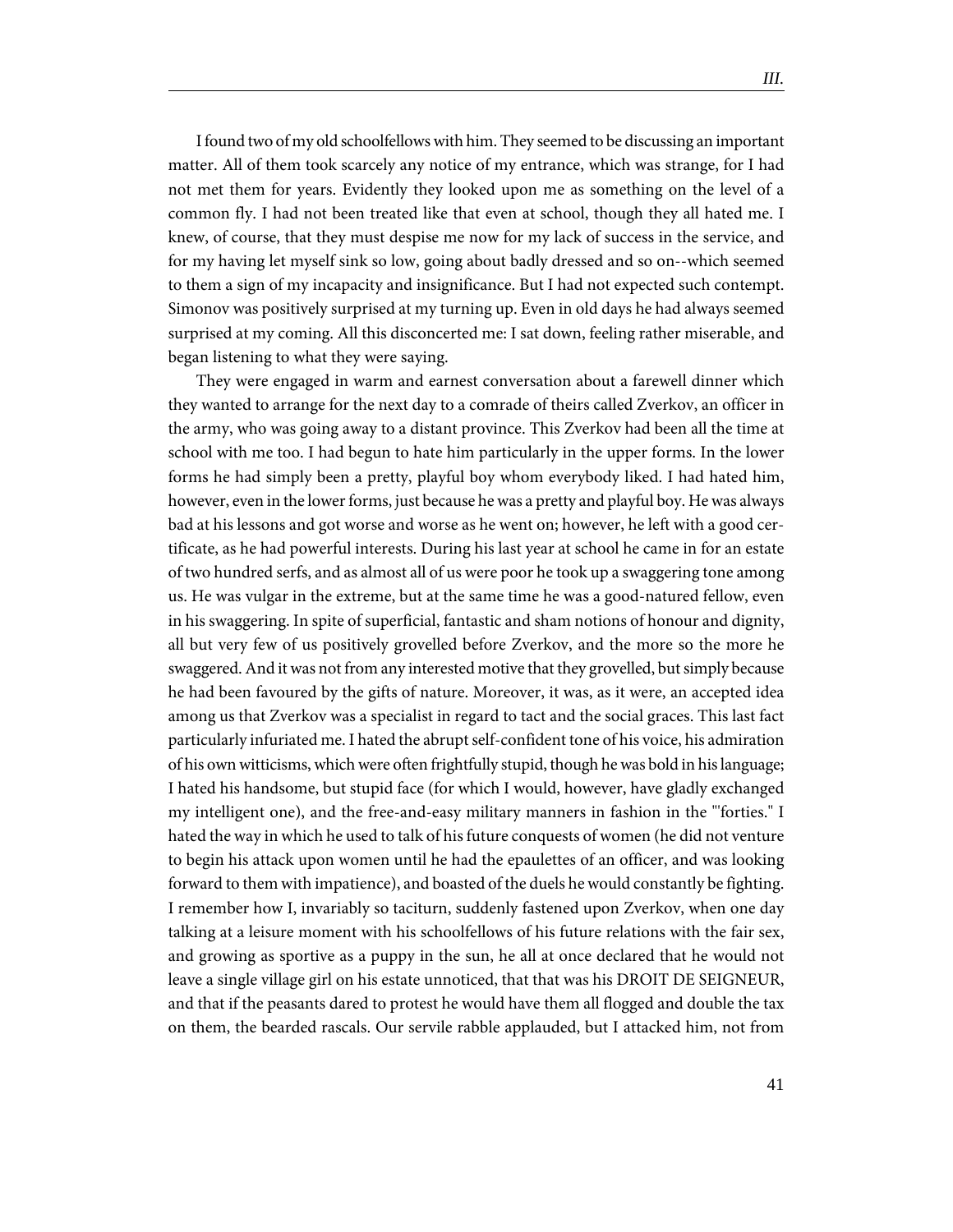compassion for the girls and their fathers, but simply because they were applauding such an insect. I got the better of him on that occasion, but though Zverkov was stupid he was lively and impudent, and so laughed it off, and in such a way that my victory was not really complete; the laugh was on his side. He got the better of me on several occasions afterwards, but without malice, jestingly, casually. I remained angrily and contemptuously silent and would not answer him. When we left school he made advances to me; I did not rebuff them, for I was flattered, but we soon parted and quite naturally. Afterwards I heard of his barrackroom success as a lieutenant, and of the fast life he was leading. Then there came other rumours--of his successes in the service. By then he had taken to cutting me in the street, and I suspected that he was afraid of compromising himself by greeting a personage as insignificant as me. I saw him once in the theatre, in the third tier of boxes. By then he was wearing shoulder-straps. He was twisting and twirling about, ingratiating himself with the daughters of an ancient General. In three years he had gone off considerably, though he was still rather handsome and adroit. One could see that by the time he was thirty he would be corpulent. So it was to this Zverkov that my schoolfellows were going to give a dinner on his departure. They had kept up with him for those three years, though privately they did not consider themselves on an equal footing with him, I am convinced of that.

Of Simonov's two visitors, one was Ferfitchkin, a Russianised German --a little fellow with the face of a monkey, a blockhead who was always deriding everyone, a very bitter enemy of mine from our days in the lower forms--a vulgar, impudent, swaggering fellow, who affected a most sensitive feeling of personal honour, though, of course, he was a wretched little coward at heart. He was one of those worshippers of Zverkov who made up to the latter from interested motives, and often borrowed money from him. Simonov's other visitor, Trudolyubov, was a person in no way remarkable--a tall young fellow, in the army, with a cold face, fairly honest, though he worshipped success of every sort, and was only capable of thinking of promotion. He was some sort of distant relation of Zverkov's, and this, foolish as it seems, gave him a certain importance among us. He always thought me of no consequence whatever; his behaviour to me, though not quite courteous, was tolerable.

"Well, with seven roubles each," said Trudolyubov, "twenty-one roubles between the three of us, we ought to be able to get a good dinner. Zverkov, of course, won't pay."

"Of course not, since we are inviting him," Simonov decided.

"Can you imagine," Ferfitchkin interrupted hotly and conceitedly, like some insolent flunkey boasting of his master the General's decorations, "can you imagine that Zverkov will let us pay alone? He will accept from delicacy, but he will order half a dozen bottles of champagne."

"Do we want half a dozen for the four of us?" observed Trudolyubov, taking notice only of the half dozen.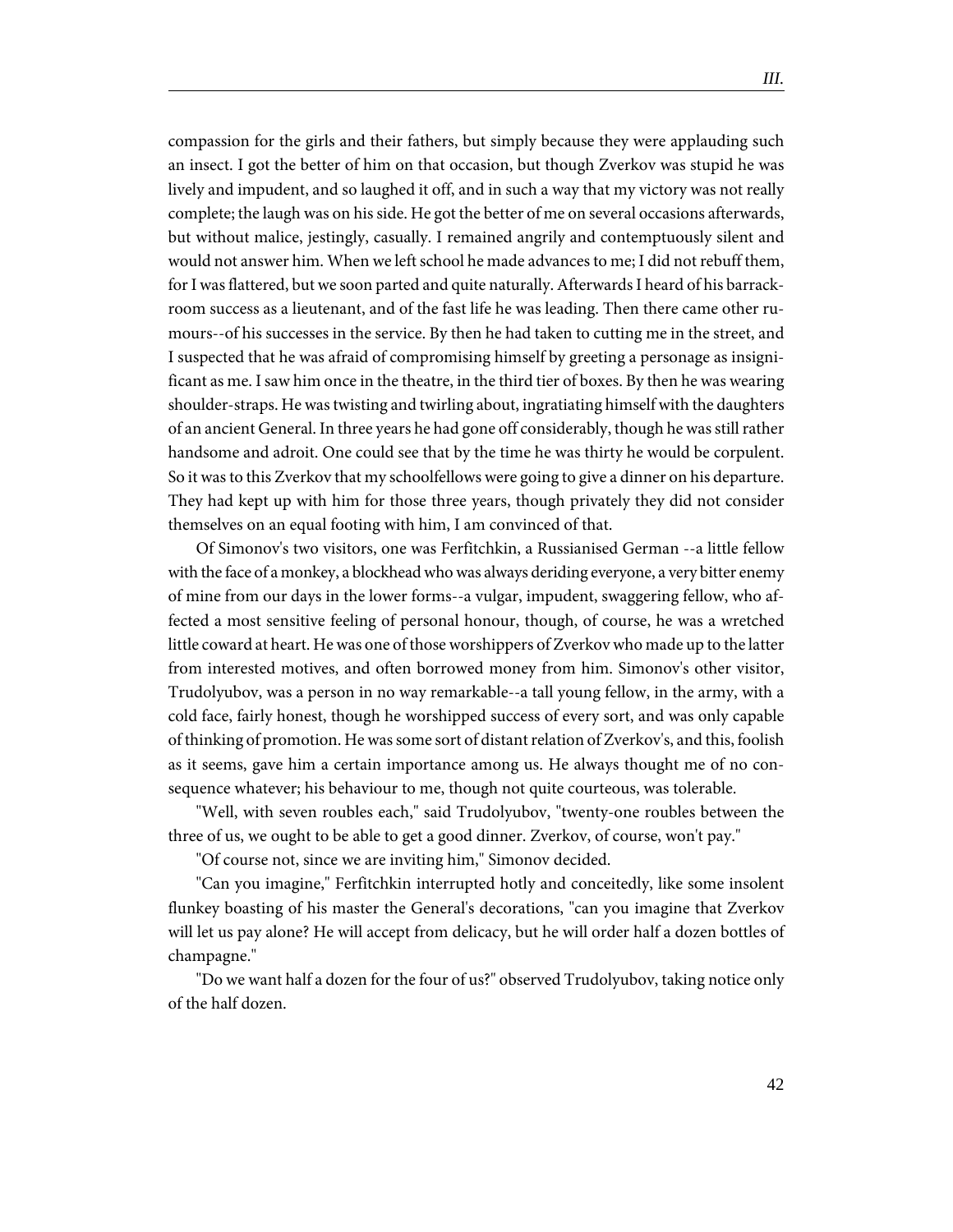"So the three of us, with Zverkov for the fourth, twenty-one roubles, at the Hotel de Paris at five o'clock tomorrow," Simonov, who had been asked to make the arrangements, concluded finally.

"How twenty-one roubles?" I asked in some agitation, with a show of being offended; "if you count me it will not be twenty-one, but twenty-eight roubles."

It seemed to me that to invite myself so suddenly and unexpectedly would be positively graceful, and that they would all be conquered at once and would look at me with respect.

"Do you want to join, too?" Simonov observed, with no appearance of pleasure, seeming to avoid looking at me. He knew me through and through.

It infuriated me that he knew me so thoroughly.

"Why not? I am an old schoolfellow of his, too, I believe, and I must own I feel hurt that you have left me out," I said, boiling over again.

"And where were we to find you?" Ferfitchkin put in roughly.

"You never were on good terms with Zverkov," Trudolyubov added, frowning.

But I had already clutched at the idea and would not give it up.

"It seems to me that no one has a right to form an opinion upon that," I retorted in a shaking voice, as though something tremendous had happened. "Perhaps that is just my reason for wishing it now, that I have not always been on good terms with him."

"Oh, there's no making you out ... with these refinements," Trudolyubov jeered.

"We'll put your name down," Simonov decided, addressing me. "Tomorrow at fiveo'clock at the Hotel de Paris."

"What about the money?" Ferfitchkin began in an undertone, indicating me to Simonov, but he broke off, for even Simonov was embarrassed.

"That will do," said Trudolyubov, getting up. "If he wants to come so much, let him."

"But it's a private thing, between us friends," Ferfitchkin said crossly, as he, too, picked up his hat. "It's not an official gathering."

"We do not want at all, perhaps ..."

They went away. Ferfitchkin did not greet me in any way as he went out, Trudolyubov barely nodded. Simonov, with whom I was left TETE-A-TETE, was in a state of vexation and perplexity, and looked at me queerly. He did not sit down and did not ask me to.

"H'm ... yes ... tomorrow, then. Will you pay your subscription now? I just ask so as to know," he muttered in embarrassment.

I flushed crimson, as I did so I remembered that I had owed Simonov fifteen roubles for ages--which I had, indeed, never forgotten, though I had not paid it.

"You will understand, Simonov, that I could have no idea when I came here .... I am very much vexed that I have forgotten ...."

"All right, all right, that doesn't matter. You can pay tomorrow after the dinner. I simply wanted to know .... Please don't ..."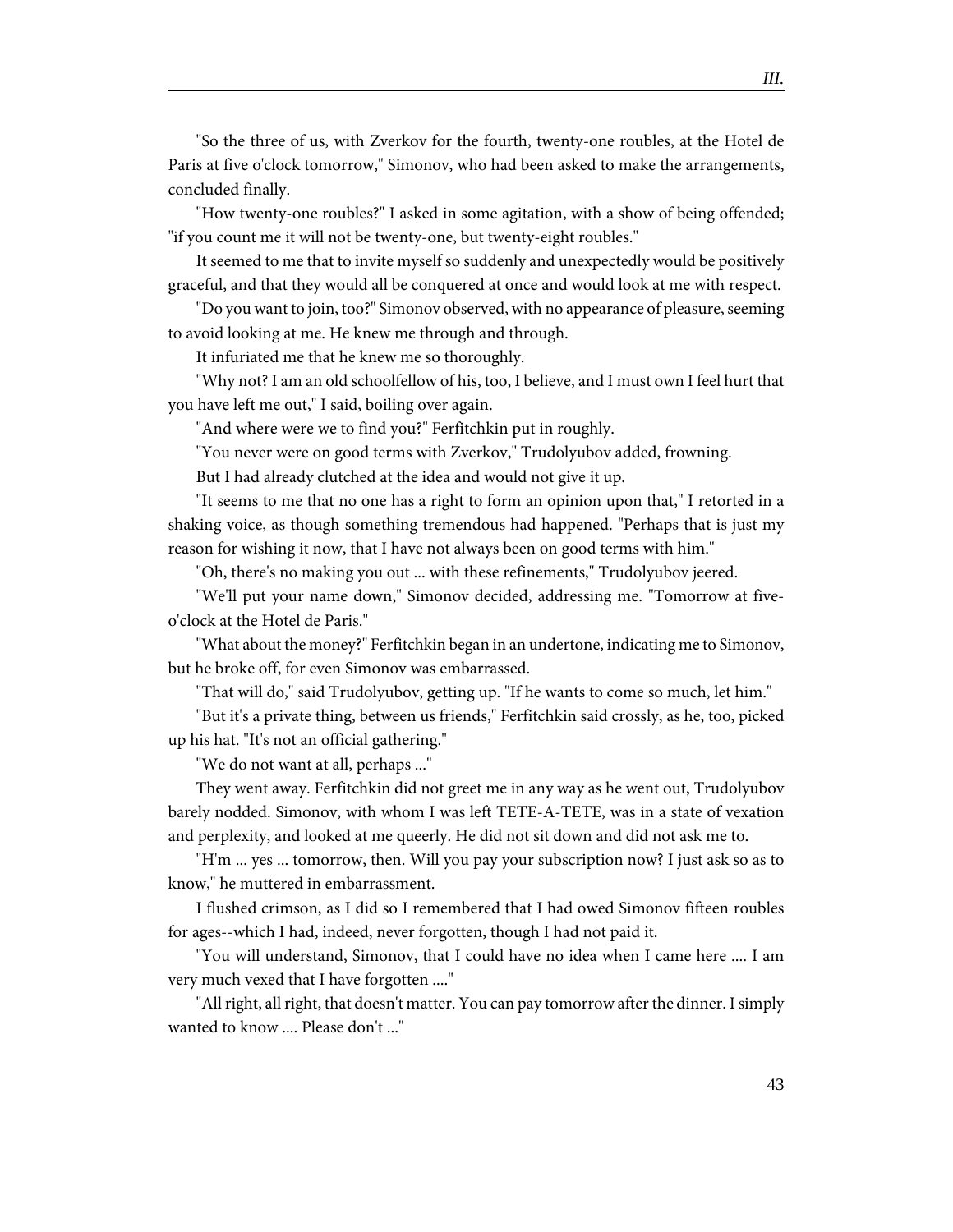He broke off and began pacing the room still more vexed. As he walked he began to stamp with his heels.

"Am I keeping you?" I asked, after two minutes of silence.

"Oh!" he said, starting, "that is--to be truthful--yes. I have to go and see someone ... not far from here," he added in an apologetic voice, somewhat abashed.

"My goodness, why didn't you say so?" I cried, seizing my cap, with an astonishingly free-and-easy air, which was the last thing I should have expected of myself.

"It's close by ... not two paces away," Simonov repeated, accompanying me to the front door with a fussy air which did not suit him at all. "So five o'clock, punctually, tomorrow," he called down the stairs after me. He was very glad to get rid of me. I was in a fury.

"What possessed me, what possessed me to force myself upon them?" I wondered, grinding my teeth as I strode along the street, "for a scoundrel, a pig like that Zverkov! Of course I had better not go; of course, I must just snap my fingers at them. I am not bound in any way. I'll send Simonov a note by tomorrow's post ...."

But what made me furious was that I knew for certain that I should go, that I should make a point of going; and the more tactless, the more unseemly my going would be, the more certainly I would go.

And there was a positive obstacle to my going: I had no money. All I had was nine roubles, I had to give seven of that to my servant, Apollon, for his monthly wages. That was all I paid him--he had to keep himself.

Not to pay him was impossible, considering his character. But I will talk about that fellow, about that plague of mine, another time.

However, I knew I should go and should not pay him his wages.

That night I had the most hideous dreams. No wonder; all the evening I had been oppressed by memories of my miserable days at school, and I could not shake them off. I was sent to the school by distant relations, upon whom I was dependent and of whom I have heard nothing since-- they sent me there a forlorn, silent boy, already crushed by their reproaches, already troubled by doubt, and looking with savage distrust at everyone. My schoolfellows met me with spiteful and merciless jibes because I was not like any of them. But I could not endure their taunts; I could not give in to them with the ignoble readiness with which they gave in to one another. I hated them from the first, and shut myself away from everyone in timid, wounded and disproportionate pride. Their coarseness revolted me. They laughed cynically at my face, at my clumsy figure; and yet what stupid faces they had themselves. In our school the boys' faces seemed in a special way to degenerate and grow stupider. How many fine-looking boys came to us! In a few years they became repulsive. Even at sixteen I wondered at them morosely; even then I was struck by the pettiness of their thoughts, the stupidity of their pursuits, their games, their conversations. They had no understanding of such essential things, they took no interest in such striking, impressive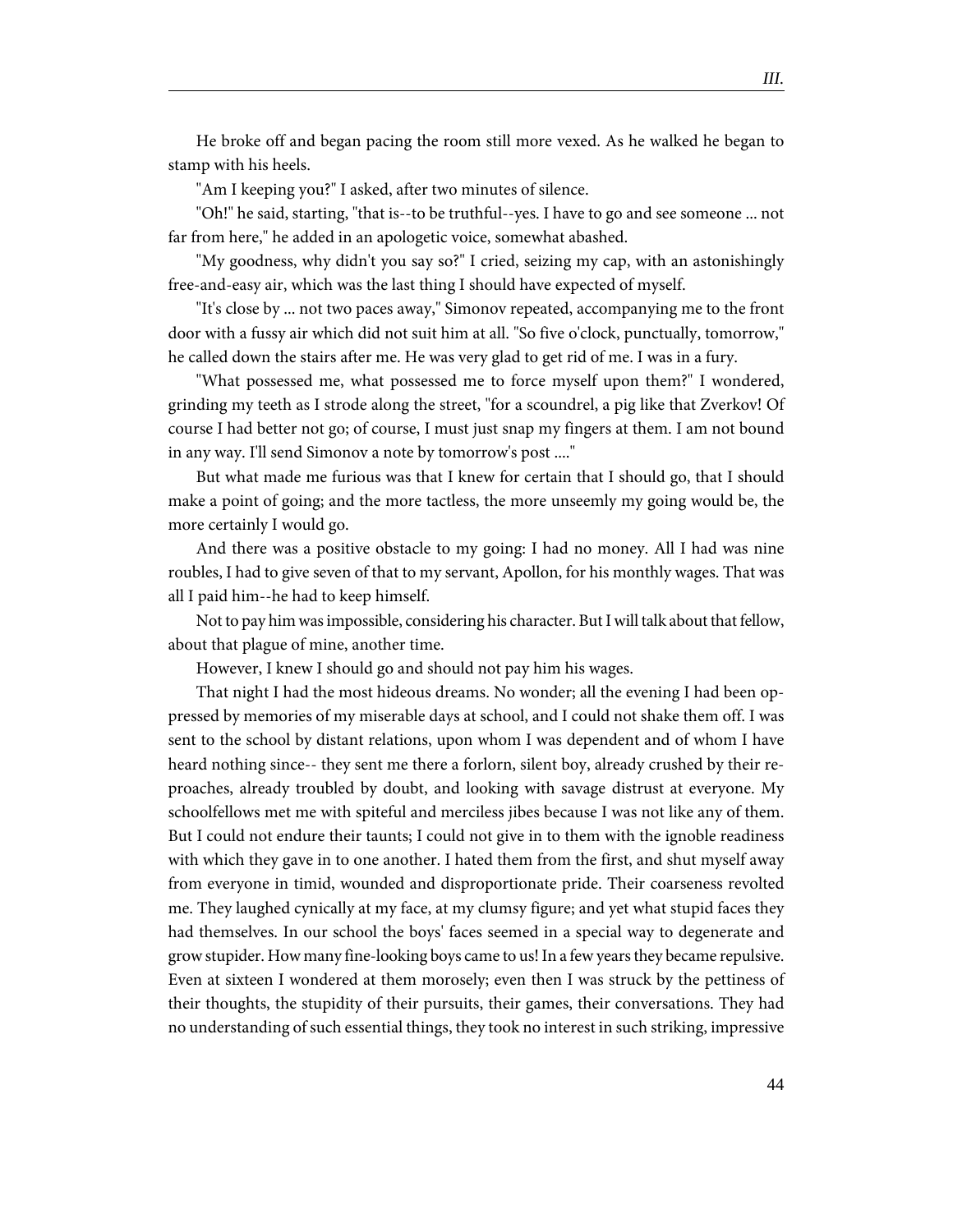subjects, that I could not help considering them inferior to myself. It was not wounded vanity that drove me to it, and for God's sake do not thrust upon me your hackneyed remarks, repeated to nausea, that "I was only a dreamer," while they even then had an understanding of life. They understood nothing, they had no idea of real life, and I swear that that was what made me most indignant with them. On the contrary, the most obvious, striking reality they accepted with fantastic stupidity and even at that time were accustomed to respect success. Everything that was just, but oppressed and looked down upon, they laughed at heartlessly and shamefully. They took rank for intelligence; even at sixteen they were already talking about a snug berth. Of course, a great deal of it was due to their stupidity, to the bad examples with which they had always been surrounded in their childhood and boyhood. They were monstrously depraved. Of course a great deal of that, too, was superficial and an assumption of cynicism; of course there were glimpses of youth and freshness even in their depravity; but even that freshness was not attractive, and showed itself in a certain rakishness. I hated them horribly, though perhaps I was worse than any of them. They repaid me in the same way, and did not conceal their aversion for me. But by then I did not desire their affection: on the contrary, I continually longed for their humiliation. To escape from their derision I purposely began to make all the progress I could with my studies and forced my way to the very top. This impressed them. Moreover, they all began by degrees to grasp that I had already read books none of them could read, and understood things (not forming part of our school curriculum) of which they had not even heard. They took a savage and sarcastic view of it, but were morally impressed, especially as the teachers began to notice me on those grounds. The mockery ceased, but the hostility remained, and cold and strained relations became permanent between us. In the end I could not put up with it: with years a craving for society, for friends, developed in me. I attempted to get on friendly terms with some of my schoolfellows; but somehow or other my intimacy with them was always strained and soon ended of itself. Once, indeed, I did have a friend. But I was already a tyrant at heart; I wanted to exercise unbounded sway over him; I tried to instil into him a contempt for his surroundings; I required of him a disdainful and complete break with those surroundings. I frightened him with my passionate affection; I reduced him to tears, to hysterics. He was a simple and devoted soul; but when he devoted himself to me entirely I began to hate him immediately and repulsed him--as though all I needed him for was to win a victory over him, to subjugate him and nothing else. But I could not subjugate all of them; my friend was not at all like them either, he was, in fact, a rare exception. The first thing I did on leaving school was to give up the special job for which I had been destined so as to break all ties, to curse my past and shake the dust from off my feet .... And goodness knows why, after all that, I should go trudging off to Simonov's!

Early next morning I roused myself and jumped out of bed with excitement, as though it were all about to happen at once. But I believed that some radical change in my life was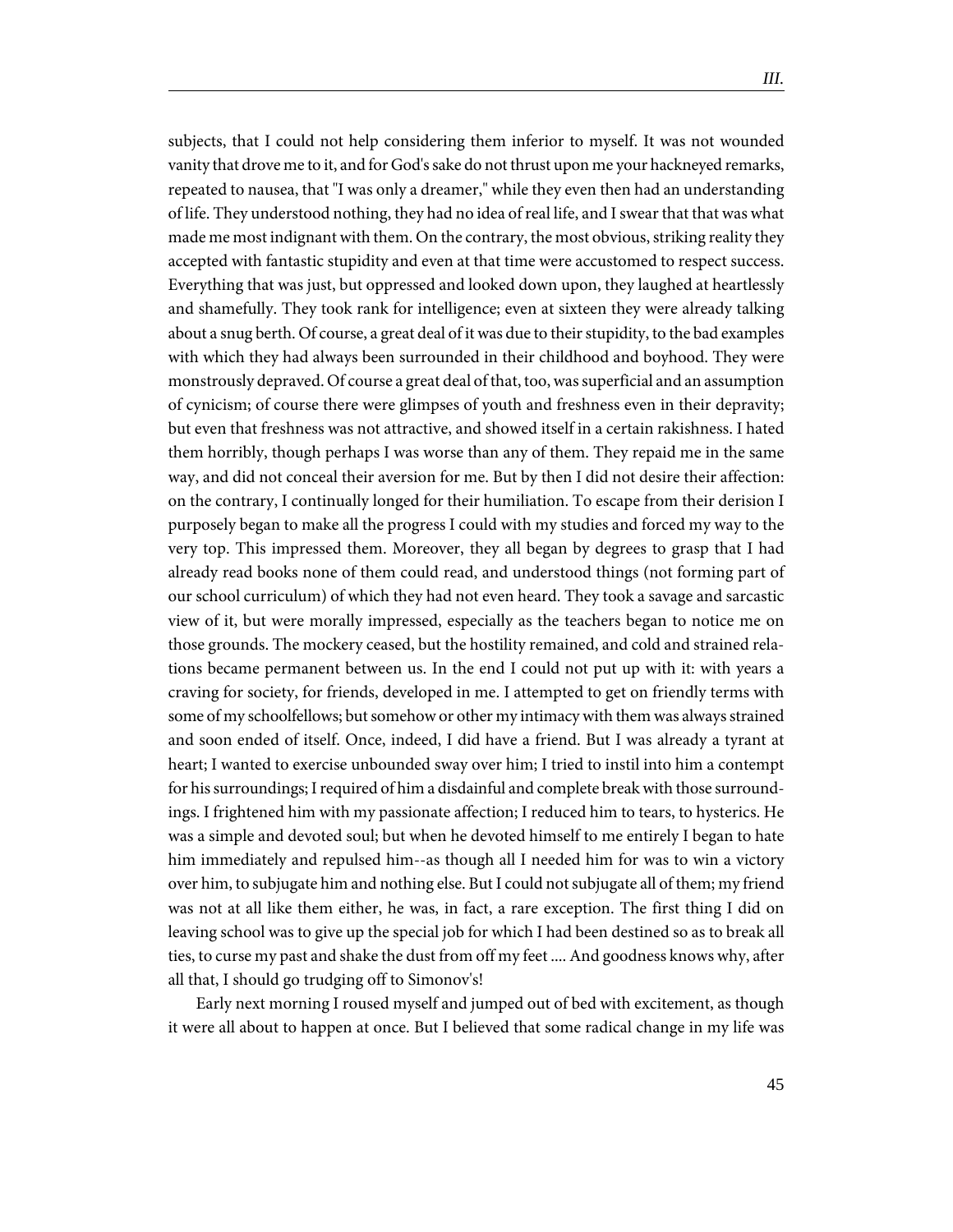coming, and would inevitably come that day. Owing to its rarity, perhaps, any external event, however trivial, always made me feel as though some radical change in my life were at hand. I went to the office, however, as usual, but sneaked away home two hours earlier to get ready. The great thing, I thought, is not to be the first to arrive, or they will think I am overjoyed at coming. But there were thousands of such great points to consider, and they all agitated and overwhelmed me. I polished my boots a second time with my own hands; nothing in the world would have induced Apollon to clean them twice a day, as he considered that it was more than his duties required of him. I stole the brushes to clean them from the passage, being careful he should not detect it, for fear of his contempt. Then I minutely examined my clothes and thought that everything looked old, worn and threadbare. I had let myself get too slovenly. My uniform, perhaps, was tidy, but I could not go out to dinner in my uniform. The worst of it was that on the knee of my trousers was a big yellow stain. I had a foreboding that that stain would deprive me of nine-tenths of my personal dignity. I knew, too, that it was very poor to think so. "But this is no time for thinking: now I am in for the real thing," I thought, and my heart sank. I knew, too, perfectly well even then, that I was monstrously exaggerating the facts. But how could I help it? I could not control myself and was already shaking with fever. With despair I pictured to myself how coldly and disdainfully that "scoundrel" Zverkov would meet me; with what dull-witted, invincible contempt the blockhead Trudolyubov would look at me; with what impudent rudeness the insect Ferfitchkin would snigger at me in order to curry favour with Zverkov; how completely Simonov would take it all in, and how he would despise me for the abjectness of my vanity and lack of spirit--and, worst of all, how paltry, UNLITERARY, commonplace it would all be. Of course, the best thing would be not to go at all. But that was most impossible of all: if I feel impelled to do anything, I seem to be pitchforked into it. I should have jeered at myself ever afterwards: "So you funked it, you funked it, you funked the REAL THING!" On the contrary, I passionately longed to show all that "rabble" that I was by no means such a spiritless creature as I seemed to myself. What is more, even in the acutest paroxysm of this cowardly fever, I dreamed of getting the upper hand, of dominating them, carrying them away, making them like me--if only for my "elevation of thought and unmistakable wit." They would abandon Zverkov, he would sit on one side, silent and ashamed, while I should crush him. Then, perhaps, we would be reconciled and drink to our everlasting friendship; but what was most bitter and humiliating for me was that I knew even then, knew fully and for certain, that I needed nothing of all this really, that I did not really want to crush, to subdue, to attract them, and that I did not care a straw really for the result, even if I did achieve it. Oh, how I prayed for the day to pass quickly! In unutterable anguish I went to the window, opened the movable pane and looked out into the troubled darkness of the thickly falling wet snow. At last my wretched little clock hissed out five. I seized my hat and, trying not to look at Apollon, who had been all day expecting his month's wages,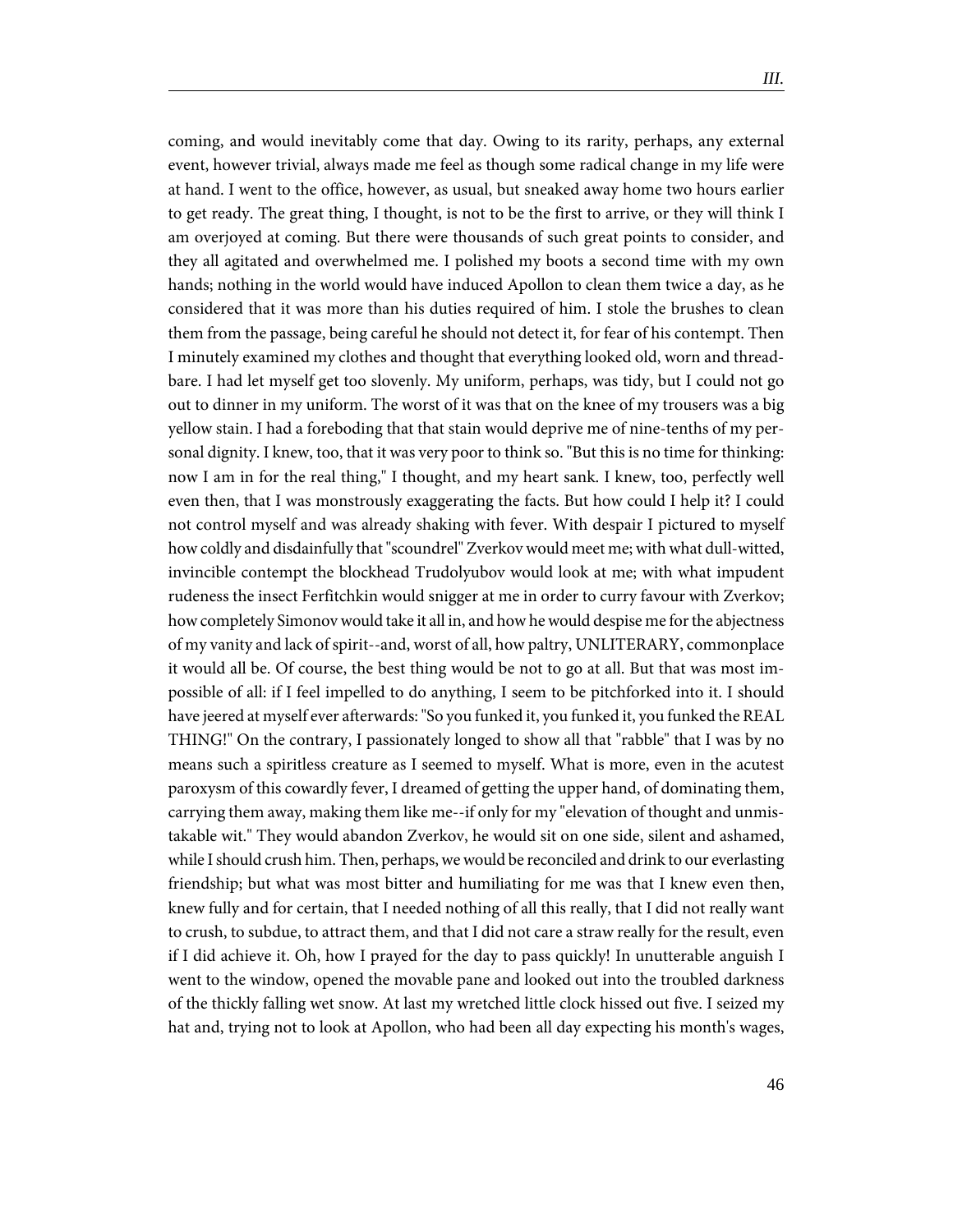but in his foolishness was unwilling to be the first to speak about it, I slipped between him and the door and, jumping into a high-class sledge, on which I spent my last half rouble, I drove up in grand style to the Hotel de Paris.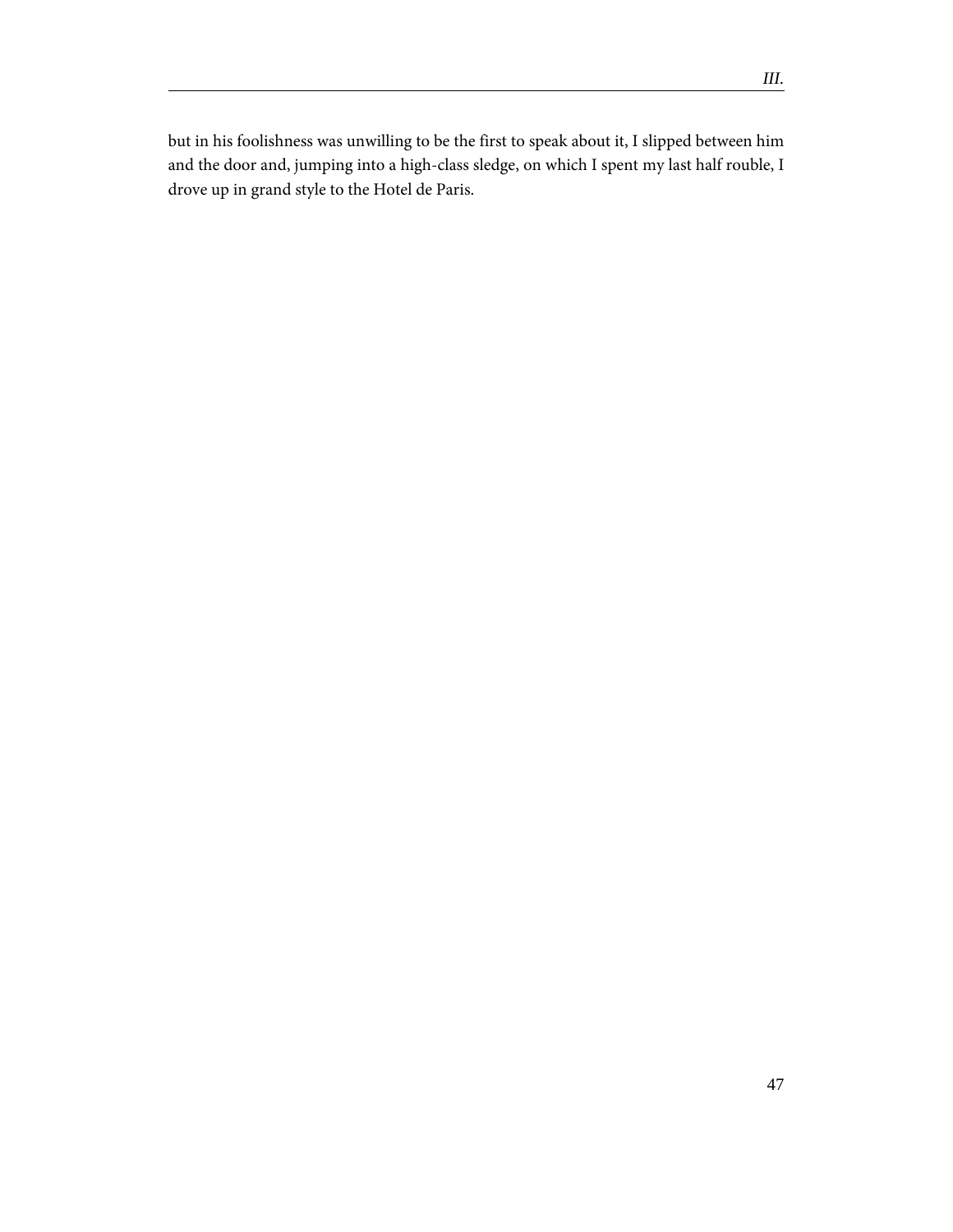I had been certain the day before that I should be the first to arrive. But it was not a question of being the first to arrive. Not only were they not there, but I had difficulty in finding our room. The table was not laid even. What did it mean? After a good many questions I elicited from the waiters that the dinner had been ordered not for five, but for six o'clock. This was confirmed at the buffet too. I felt really ashamed to go on questioning them. It was only twenty-five minutes past five. If they changed the dinner hour they ought at least to have let me know--that is what the post is for, and not to have put me in an absurd position in my own eyes and ... and even before the waiters. I sat down; the servant began laying the table; I felt even more humiliated when he was present. Towards six o'clock they brought in candles, though there were lamps burning in the room. It had not occurred to the waiter, however, to bring them in at once when I arrived. In the next room two gloomy, angry- looking persons were eating their dinners in silence at two different tables. There was a great deal of noise, even shouting, in a room further away; one could hear the laughter of a crowd of people, and nasty little shrieks in French: there were ladies at the dinner. It was sickening, in fact. I rarely passed more unpleasant moments, so much so that when they did arrive all together punctually at six I was overjoyed to see them, as though they were my deliverers, and even forgot that it was incumbent upon me to show resentment.

Zverkov walked in at the head of them; evidently he was the leading spirit. He and all of them were laughing; but, seeing me, Zverkov drew himself up a little, walked up to me deliberately with a slight, rather jaunty bend from the waist. He shook hands with me in a friendly, but not over- friendly, fashion, with a sort of circumspect courtesy like that of a General, as though in giving me his hand he were warding off something. I had imagined, on the contrary, that on coming in he would at once break into his habitual thin, shrill laugh and fall to making his insipid jokes and witticisms. I had been preparing for them ever since the previous day, but I had not expected such condescension, such high-official courtesy. So, then, he felt himself ineffably superior to me in every respect! If he only meant to insult me by that high-official tone, it would not matter, I thought--I could pay him back for it one way or another. But what if, in reality, without the least desire to be offensive, that sheepshead had a notion in earnest that he was superior to me and could only look at me in a patronising way? The very supposition made me gasp.

"I was surprised to hear of your desire to join us," he began, lisping and drawling, which was something new. "You and I seem to have seen nothing of one another. You fight shy of us. You shouldn't. We are not such terrible people as you think. Well, anyway, I am glad to renew our acquaintance."

And he turned carelessly to put down his hat on the window.

"Have you been waiting long?" Trudolyubov inquired.

"I arrived at five o'clock as you told me yesterday," I answered aloud, with an irritability that threatened an explosion.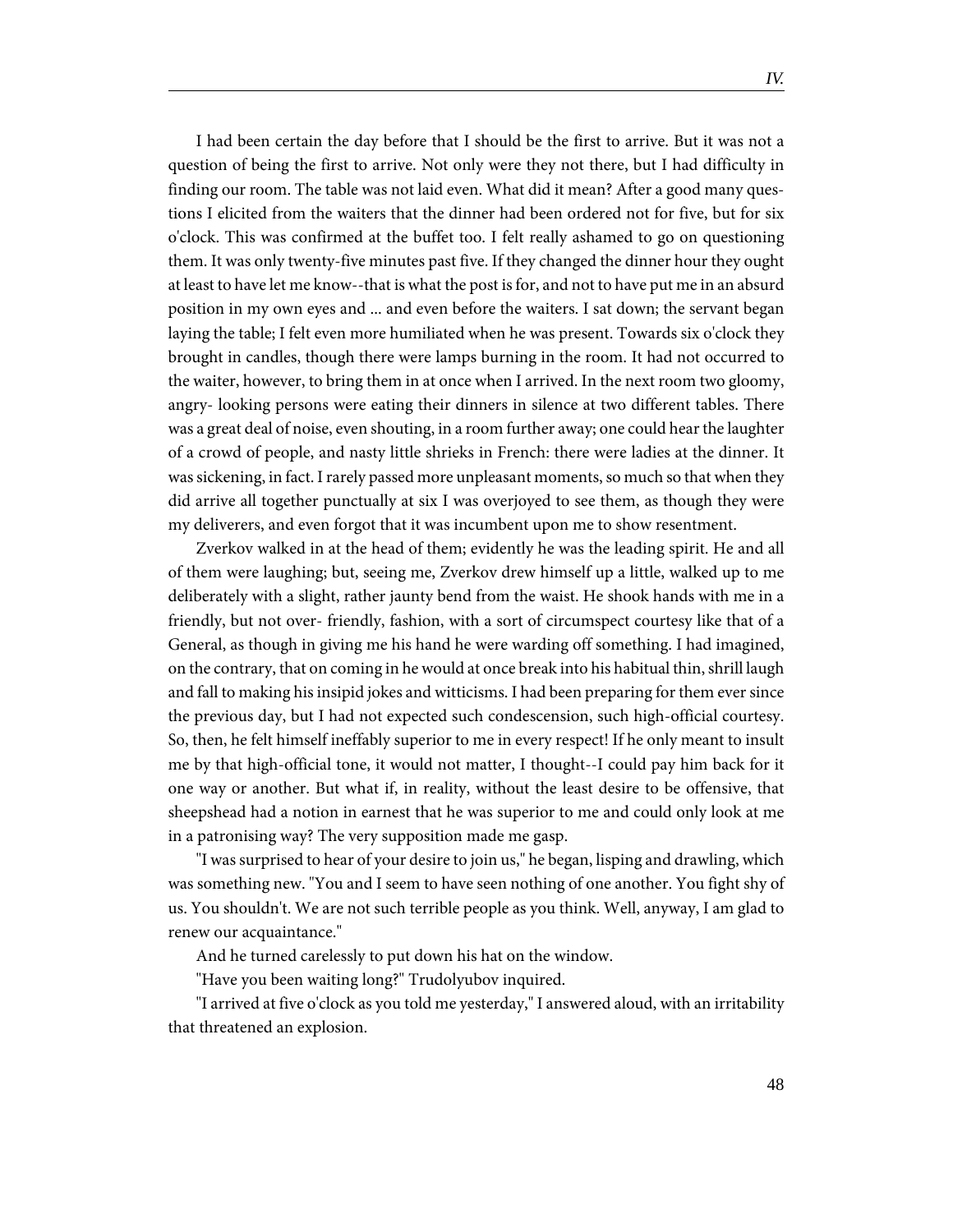"Didn't you let him know that we had changed the hour?" said Trudolyubov to Simonov.

"No, I didn't. I forgot," the latter replied, with no sign of regret, and without even apologising to me he went off to order the HORS D'OEUVRE.

"So you've been here a whole hour? Oh, poor fellow!" Zverkov cried ironically, for to his notions this was bound to be extremely funny. That rascal Ferfitchkin followed with his nasty little snigger like a puppy yapping. My position struck him, too, as exquisitely ludicrous and embarrassing.

"It isn't funny at all!" I cried to Ferfitchkin, more and more irritated. "It wasn't my fault, but other people's. They neglected to let me know. It was ... it was ... it was simply absurd."

"It's not only absurd, but something else as well," muttered Trudolyubov, naively taking my part. "You are not hard enough upon it. It was simply rudeness--unintentional, of course. And how could Simonov ... h'm!"

"If a trick like that had been played on me," observed Ferfitchkin, "I should ..."

"But you should have ordered something for yourself," Zverkov interrupted, "or simply asked for dinner without waiting for us."

"You will allow that I might have done that without your permission," I rapped out. "If I waited, it was ..."

"Let us sit down, gentlemen," cried Simonov, coming in. "Everything is ready; I can answer for the champagne; it is capitally frozen .... You see, I did not know your address, where was I to look for you?" he suddenly turned to me, but again he seemed to avoid looking at me. Evidently he had something against me. It must have been what happened yesterday.

All sat down; I did the same. It was a round table. Trudolyubov was on my left, Simonov on my right, Zverkov was sitting opposite, Ferfitchkin next to him, between him and Trudolyubov.

"Tell me, are you ... in a government office?" Zverkov went on attending to me. Seeing that I was embarrassed he seriously thought that he ought to be friendly to me, and, so to speak, cheer me up.

"Does he want me to throw a bottle at his head?" I thought, in a fury. In my novel surroundings I was unnaturally ready to be irritated.

"In the N--- office," I answered jerkily, with my eyes on my plate.

"And ha-ave you a go-od berth? I say, what ma-a-de you leave your original job?"

"What ma-a-de me was that I wanted to leave my original job," I drawled more than he, hardly able to control myself. Ferfitchkin went off into a guffaw. Simonov looked at me ironically. Trudolyubov left off eating and began looking at me with curiosity.

Zverkov winced, but he tried not to notice it.

"And the remuneration?"

"What remuneration?"

"I mean, your sa-a-lary?"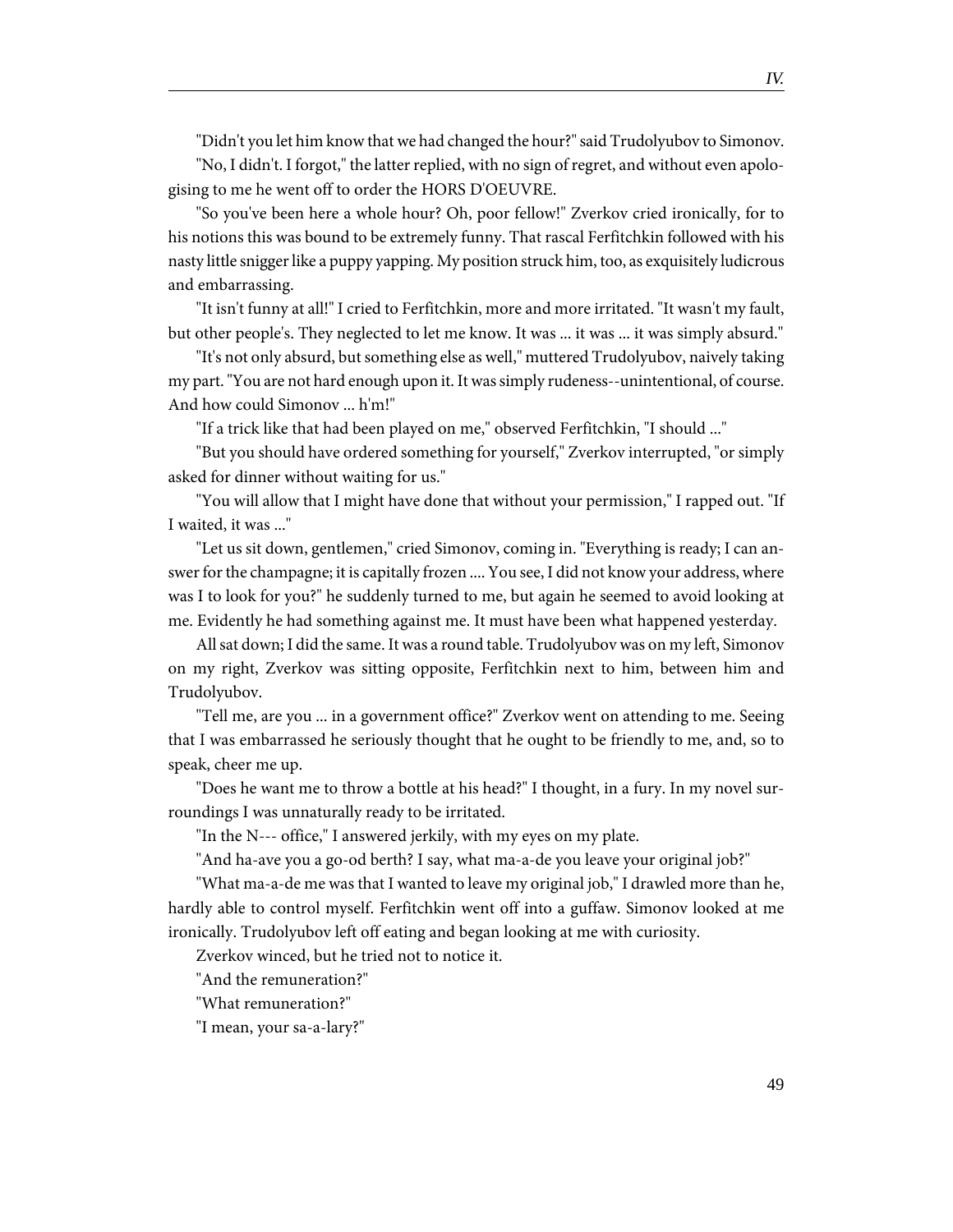"Why are you cross-examining me?" However, I told him at once what my salary was. I turned horribly red.

"It is not very handsome," Zverkov observed majestically.

"Yes, you can't afford to dine at cafes on that," Ferfitchkin added insolently.

"To my thinking it's very poor," Trudolyubov observed gravely.

"And how thin you have grown! How you have changed!" added Zverkov, with a shade of venom in his voice, scanning me and my attire with a sort of insolent compassion.

"Oh, spare his blushes," cried Ferfitchkin, sniggering.

"My dear sir, allow me to tell you I am not blushing," I broke out at last; "do you hear? I am dining here, at this cafe, at my own expense, not at other people's--note that, Mr. Ferfitchkin."

"Wha-at? Isn't every one here dining at his own expense? You would seem to be ..." Ferfitchkin flew out at me, turning as red as a lobster, and looking me in the face with fury. "Tha-at," I answered, feeling I had gone too far, "and I imagine it would be better to talk of something more intelligent."

"You intend to show off your intelligence, I suppose?"

"Don't disturb yourself, that would be quite out of place here."

"Why are you clacking away like that, my good sir, eh? Have you gone out of your wits in your office?"

"Enough, gentlemen, enough!" Zverkov cried, authoritatively.

"How stupid it is!" muttered Simonov.

"It really is stupid. We have met here, a company of friends, for a farewell dinner to a comrade and you carry on an altercation," said Trudolyubov, rudely addressing himself to me alone. "You invited yourself to join us, so don't disturb the general harmony."

"Enough, enough!" cried Zverkov. "Give over, gentlemen, it's out of place. Better let me tell you how I nearly got married the day before yesterday ...."

And then followed a burlesque narrative of how this gentleman had almost been married two days before. There was not a word about the marriage, however, but the story was adorned with generals, colonels and kammer-junkers, while Zverkov almost took the lead among them. It was greeted with approving laughter; Ferfitchkin positively squealed.

No one paid any attention to me, and I sat crushed and humiliated.

"Good Heavens, these are not the people for me!" I thought. "And what a fool I have made of myself before them! I let Ferfitchkin go too far, though. The brutes imagine they are doing me an honour in letting me sit down with them. They don't understand that it's an honour to them and not to me! I've grown thinner! My clothes! Oh, damn my trousers! Zverkov noticed the yellow stain on the knee as soon as he came in .... But what's the use! I must get up at once, this very minute, take my hat and simply go without a word ... with contempt! And tomorrow I can send a challenge. The scoundrels! As though I cared about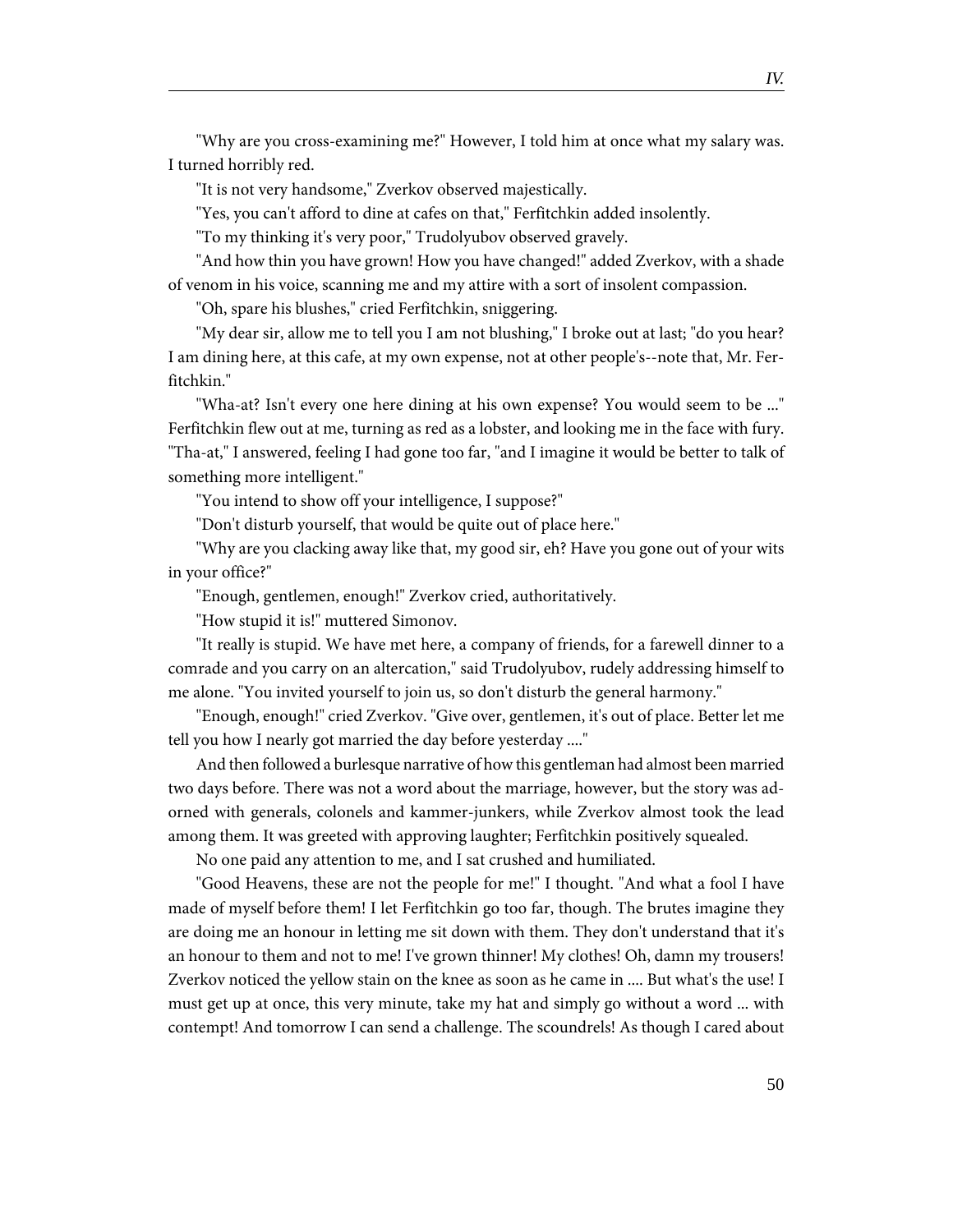the seven roubles. They may think .... Damn it! I don't care about the seven roubles. I'll go this minute!"

Of course I remained. I drank sherry and Lafitte by the glassful in my discomfiture. Being unaccustomed to it, I was quickly affected. My annoyance increased as the wine went to my head. I longed all at once to insult them all in a most flagrant manner and then go away. To seize the moment and show what I could do, so that they would say, "He's clever, though he is absurd," and ... and ... in fact, damn them all!

I scanned them all insolently with my drowsy eyes. But they seemed to have forgotten me altogether. They were noisy, vociferous, cheerful. Zverkov was talking all the time. I began listening. Zverkov was talking of some exuberant lady whom he had at last led on to declaring her love (of course, he was lying like a horse), and how he had been helped in this affair by an intimate friend of his, a Prince Kolya, an officer in the hussars, who had three thousand serfs.

"And yet this Kolya, who has three thousand serfs, has not put in an appearance here tonight to see you off," I cut in suddenly.

For one minute every one was silent. "You are drunk already." Trudolyubov deigned to notice me at last, glancing contemptuously in my direction. Zverkov, without a word, examined me as though I were an insect. I dropped my eyes. Simonov made haste to fill up the glasses with champagne.

Trudolyubov raised his glass, as did everyone else but me.

"Your health and good luck on the journey!" he cried to Zverkov. "To old times, to our future, hurrah!"

They all tossed off their glasses, and crowded round Zverkov to kiss him. I did not move; my full glass stood untouched before me.

"Why, aren't you going to drink it?" roared Trudolyubov, losing patience and turning menacingly to me.

"I want to make a speech separately, on my own account ... and then I'll drink it, Mr. Trudolyubov."

"Spiteful brute!" muttered Simonov. I drew myself up in my chair and feverishly seized my glass, prepared for something extraordinary, though I did not know myself precisely what I was going to say.

"SILENCE!" cried Ferfitchkin. "Now for a display of wit!"

Zverkov waited very gravely, knowing what was coming.

"Mr. Lieutenant Zverkov," I began, "let me tell you that I hate phrases, phrasemongers and men in corsets ... that's the first point, and there is a second one to follow it."

There was a general stir.

"The second point is: I hate ribaldry and ribald talkers. Especially ribald talkers! The third point: I love justice, truth and honesty." I went on almost mechanically, for I was be-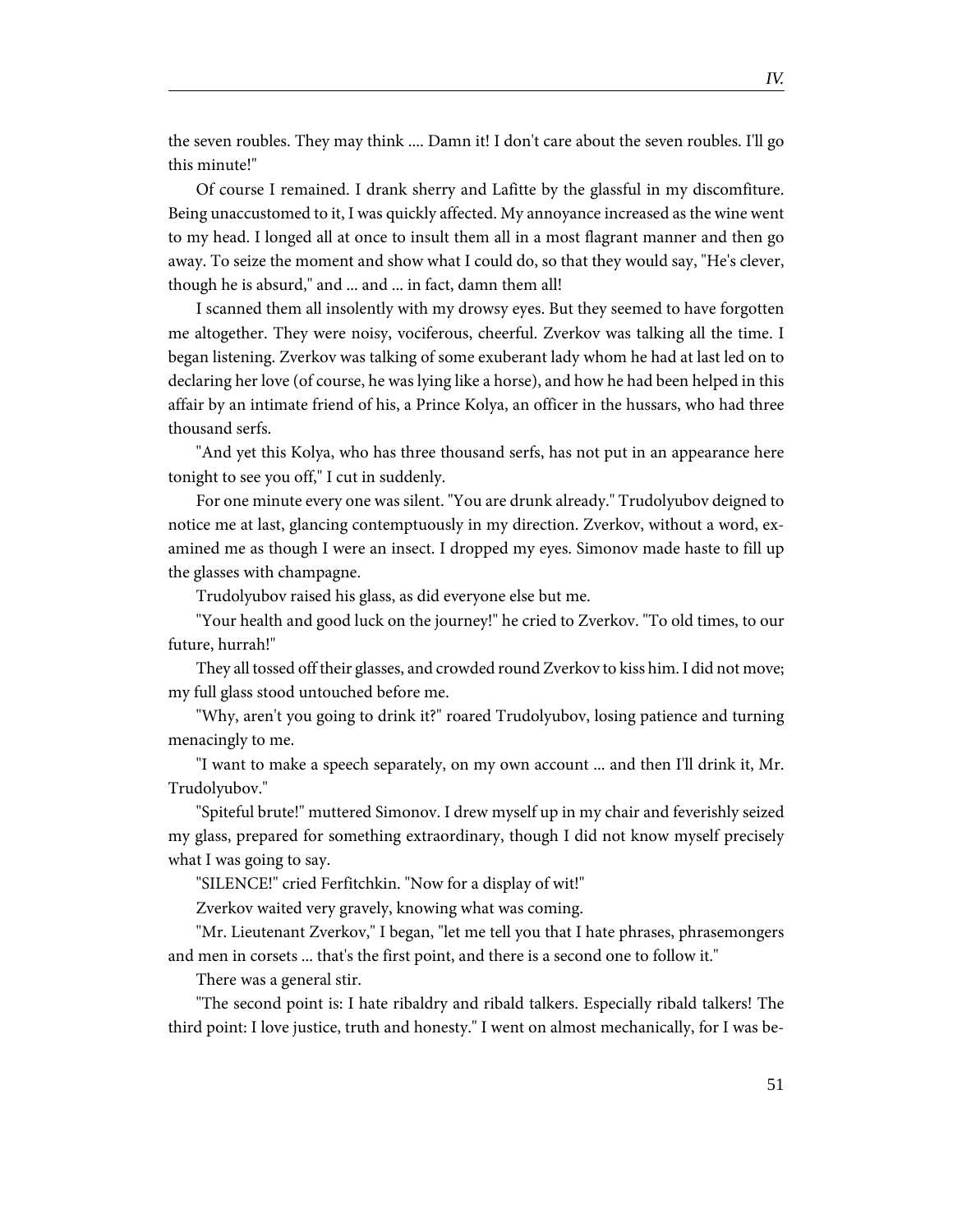ginning to shiver with horror myself and had no idea how I came to be talking like this. "I love thought, Monsieur Zverkov; I love true comradeship, on an equal footing and not ... H'm ... I love ... But, however, why not? I will drink your health, too, Mr. Zverkov. Seduce the Circassian girls, shoot the enemies of the fatherland and ... and ... to your health, Monsieur Zverkov!"

Zverkov got up from his seat, bowed to me and said:

"I am very much obliged to you." He was frightfully offended and turned pale.

"Damn the fellow!" roared Trudolyubov, bringing his fist down on the table.

"Well, he wants a punch in the face for that," squealed Ferfitchkin.

"We ought to turn him out," muttered Simonov.

"Not a word, gentlemen, not a movement!" cried Zverkov solemnly, checking the general indignation. "I thank you all, but I can show him for myself how much value I attach to his words."

"Mr. Ferfitchkin, you will give me satisfaction tomorrow for your words just now!" I said aloud, turning with dignity to Ferfitchkin.

"A duel, you mean? Certainly," he answered. But probably I was so ridiculous as I challenged him and it was so out of keeping with my appearance that everyone including Ferfitchkin was prostrate with laughter.

"Yes, let him alone, of course! He is quite drunk," Trudolyubov said with disgust.

"I shall never forgive myself for letting him join us," Simonov muttered again.

"Now is the time to throw a bottle at their heads," I thought to myself. I picked up the bottle ... and filled my glass .... "No, I'd better sit on to the end," I went on thinking; "you would be pleased, my friends, if I went away. Nothing will induce me to go. I'll go on sitting here and drinking to the end, on purpose, as a sign that I don't think you of the slightest consequence. I will go on sitting and drinking, because this is a public-house and I paid my entrance money. I'll sit here and drink, for I look upon you as so many pawns, as inanimate pawns. I'll sit here and drink ... and sing if I want to, yes, sing, for I have the right to ... to sing ... H'm!"

But I did not sing. I simply tried not to look at any of them. I assumed most unconcerned attitudes and waited with impatience for them to speak FIRST. But alas, they did not address me! And oh, how I wished, how I wished at that moment to be reconciled to them! It struck eight, at last nine. They moved from the table to the sofa. Zverkov stretched himself on a lounge and put one foot on a round table. Wine was brought there. He did, as a fact, order three bottles on his own account. I, of course, was not invited to join them. They all sat round him on the sofa. They listened to him, almost with reverence. It was evident that they were fond of him. "What for? What for?" I wondered. From time to time they were moved to drunken enthusiasm and kissed each other. They talked of the Caucasus, of the nature of true passion, of snug berths in the service, of the income of an hussar called Podharzhevsky,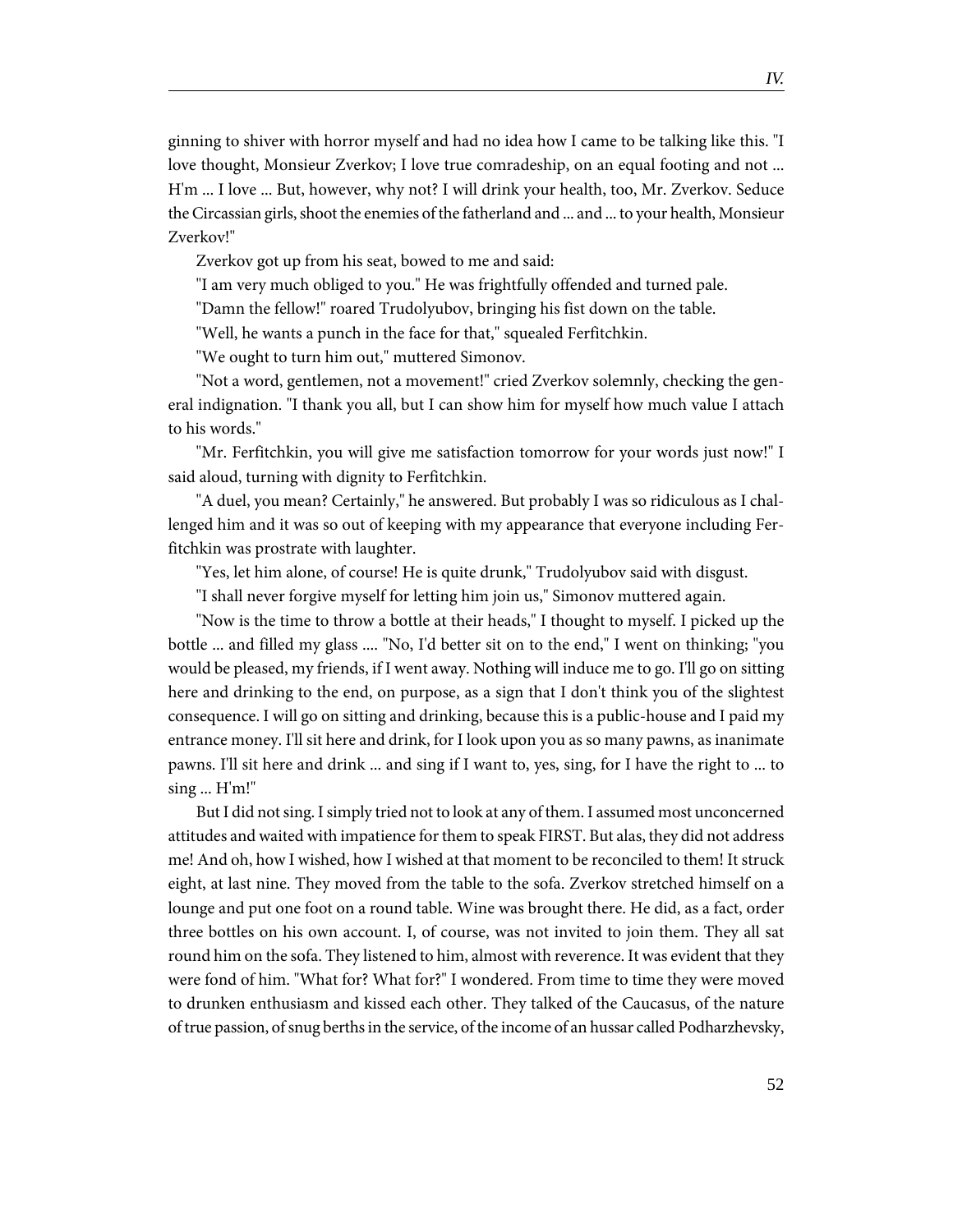whom none of them knew personally, and rejoiced in the largeness of it, of the extraordinary grace and beauty of a Princess D., whom none of them had ever seen; then it came to Shakespeare's being immortal.

I smiled contemptuously and walked up and down the other side of the room, opposite the sofa, from the table to the stove and back again. I tried my very utmost to show them that I could do without them, and yet I purposely made a noise with my boots, thumping with my heels. But it was all in vain. They paid no attention. I had the patience to walk up and down in front of them from eight o'clock till eleven, in the same place, from the table to the stove and back again. "I walk up and down to please myself and no one can prevent me." The waiter who came into the room stopped, from time to time, to look at me. I was somewhat giddy from turning round so often; at moments it seemed to me that I was in delirium. During those three hours I was three times soaked with sweat and dry again. At times, with an intense, acute pang I was stabbed to the heart by the thought that ten years, twenty years, forty years would pass, and that even in forty years I would remember with loathing and humiliation those filthiest, most ludicrous, and most awful moments of my life. No one could have gone out of his way to degrade himself more shamelessly, and I fully realised it, fully, and yet I went on pacing up and down from the table to the stove. "Oh, if you only knew what thoughts and feelings I am capable of, how cultured I am!" I thought at moments, mentally addressing the sofa on which my enemies were sitting. But my enemies behaved as though I were not in the room. Once--only once-- they turned towards me, just when Zverkov was talking about Shakespeare, and I suddenly gave a contemptuous laugh. I laughed in such an affected and disgusting way that they all at once broke off their conversation, and silently and gravely for two minutes watched me walking up and down from the table to the stove, TAKING NO NOTICE OF THEM. But nothing came of it: they said nothing, and two minutes later they ceased to notice me again. It struck eleven.

"Friends," cried Zverkov getting up from the sofa, "let us all be off now, THERE!"

"Of course, of course," the others assented. I turned sharply to Zverkov. I was so harassed, so exhausted, that I would have cut my throat to put an end to it. I was in a fever; my hair, soaked with perspiration, stuck to my forehead and temples.

"Zverkov, I beg your pardon," I said abruptly and resolutely. "Ferfitchkin, yours too, and everyone's, everyone's: I have insulted you all!"

"Aha! A duel is not in your line, old man," Ferfitchkin hissed venomously.

It sent a sharp pang to my heart.

"No, it's not the duel I am afraid of, Ferfitchkin! I am ready to fight you tomorrow, after we are reconciled. I insist upon it, in fact, and you cannot refuse. I want to show you that I am not afraid of a duel. You shall fire first and I shall fire into the air."

"He is comforting himself," said Simonov.

"He's simply raving," said Trudolyubov.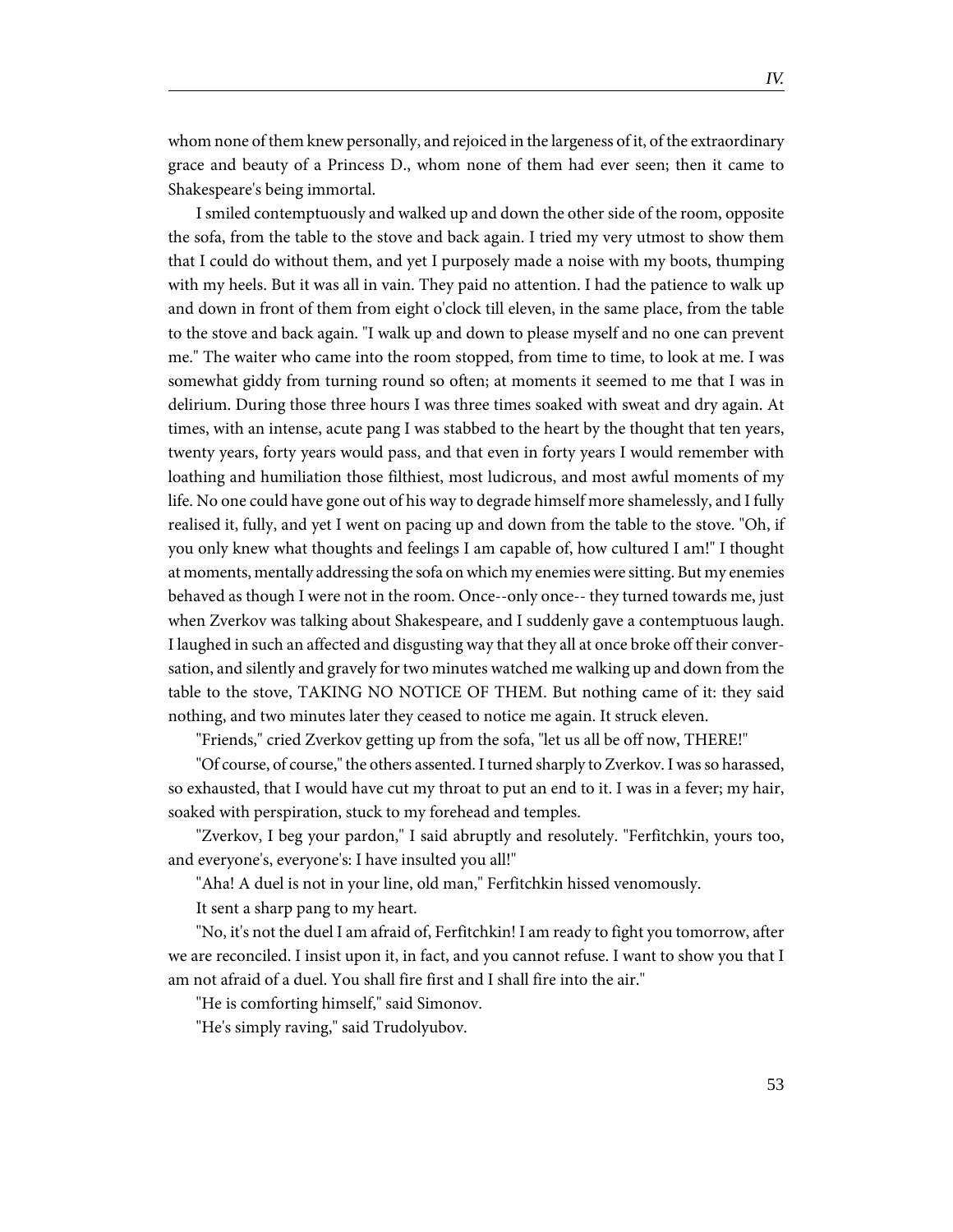"But let us pass. Why are you barring our way? What do you want?" Zverkov answered disdainfully.

They were all flushed, their eyes were bright: they had been drinking heavily.

"I ask for your friendship, Zverkov; I insulted you, but ..."

"Insulted? YOU insulted ME? Understand, sir, that you never, under any circumstances, could possibly insult ME."

"And that's enough for you. Out of the way!" concluded Trudolyubov.

"Olympia is mine, friends, that's agreed!" cried Zverkov.

"We won't dispute your right, we won't dispute your right," the others answered, laughing.

I stood as though spat upon. The party went noisily out of the room. Trudolyubov struck up some stupid song. Simonov remained behind for a moment to tip the waiters. I suddenly went up to him.

"Simonov! give me six roubles!" I said, with desperate resolution.

He looked at me in extreme amazement, with vacant eyes. He, too, was drunk.

"You don't mean you are coming with us?"

"Yes."

"I've no money," he snapped out, and with a scornful laugh he went out of the room. I clutched at his overcoat. It was a nightmare.

"Simonov, I saw you had money. Why do you refuse me? Am I a scoundrel? Beware of refusing me: if you knew, if you knew why I am asking! My whole future, my whole plans depend upon it!"

Simonov pulled out the money and almost flung it at me.

"Take it, if you have no sense of shame!" he pronounced pitilessly, and ran to overtake them.

I was left for a moment alone. Disorder, the remains of dinner, a broken wine-glass on the floor, spilt wine, cigarette ends, fumes of drink and delirium in my brain, an agonising misery in my heart and finally the waiter, who had seen and heard all and was looking inquisitively into my face.

"I am going there!" I cried. "Either they shall all go down on their knees to beg for my friendship, or I will give Zverkov a slap in the face!"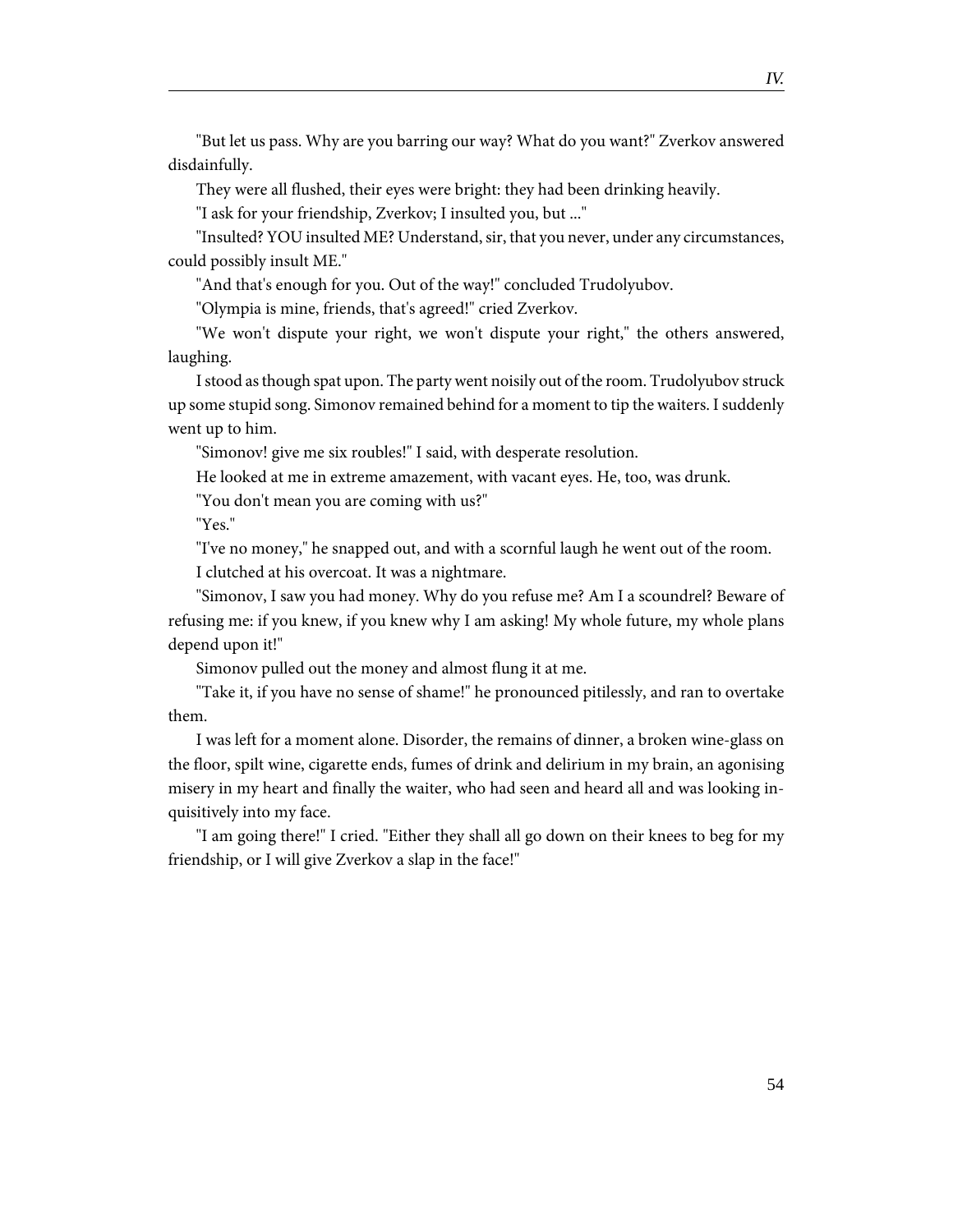"So this is it, this is it at last--contact with real life," I muttered as I ran headlong downstairs. "This is very different from the Pope's leaving Rome and going to Brazil, very different from the ball on Lake Como!"

"You are a scoundrel," a thought flashed through my mind, "if you laugh at this now." "No matter!" I cried, answering myself. "Now everything is lost!"

There was no trace to be seen of them, but that made no difference--I knew where they had gone.

At the steps was standing a solitary night sledge-driver in a rough peasant coat, powdered over with the still falling, wet, and as it were warm, snow. It was hot and steamy. The little shaggy piebald horse was also covered with snow and coughing, I remember that very well. I made a rush for the roughly made sledge; but as soon as I raised my foot to get into it, the recollection of how Simonov had just given me six roubles seemed to double me up and I tumbled into the sledge like a sack.

"No, I must do a great deal to make up for all that," I cried. "But I will make up for it or perish on the spot this very night. Start!"

We set off. There was a perfect whirl in my head.

"They won't go down on their knees to beg for my friendship. That is a mirage, cheap mirage, revolting, romantic and fantastical--that's another ball on Lake Como. And so I am bound to slap Zverkov's face! It is my duty to. And so it is settled; I am flying to give him a slap in the face. Hurry up!"

The driver tugged at the reins.

"As soon as I go in I'll give it him. Ought I before giving him the slap to say a few words by way of preface? No. I'll simply go in and give it him. They will all be sitting in the drawingroom, and he with Olympia on the sofa. That damned Olympia! She laughed at my looks on one occasion and refused me. I'll pull Olympia's hair, pull Zverkov's ears! No, better one ear, and pull him by it round the room. Maybe they will all begin beating me and will kick me out. That's most likely, indeed. No matter! Anyway, I shall first slap him; the initiative will be mine; and by the laws of honour that is everything: he will be branded and cannot wipe off the slap by any blows, by nothing but a duel. He will be forced to fight. And let them beat me now. Let them, the ungrateful wretches! Trudolyubov will beat me hardest, he is so strong; Ferfitchkin will be sure to catch hold sideways and tug at my hair. But no matter, no matter! That's what I am going for. The blockheads will be forced at last to see the tragedy of it all! When they drag me to the door I shall call out to them that in reality they are not worth my little finger. Get on, driver, get on!" I cried to the driver. He started and flicked his whip, I shouted so savagely.

"We shall fight at daybreak, that's a settled thing. I've done with the office. Ferfitchkin made a joke about it just now. But where can I get pistols? Nonsense! I'll get my salary in advance and buy them. And powder, and bullets? That's the second's business. And how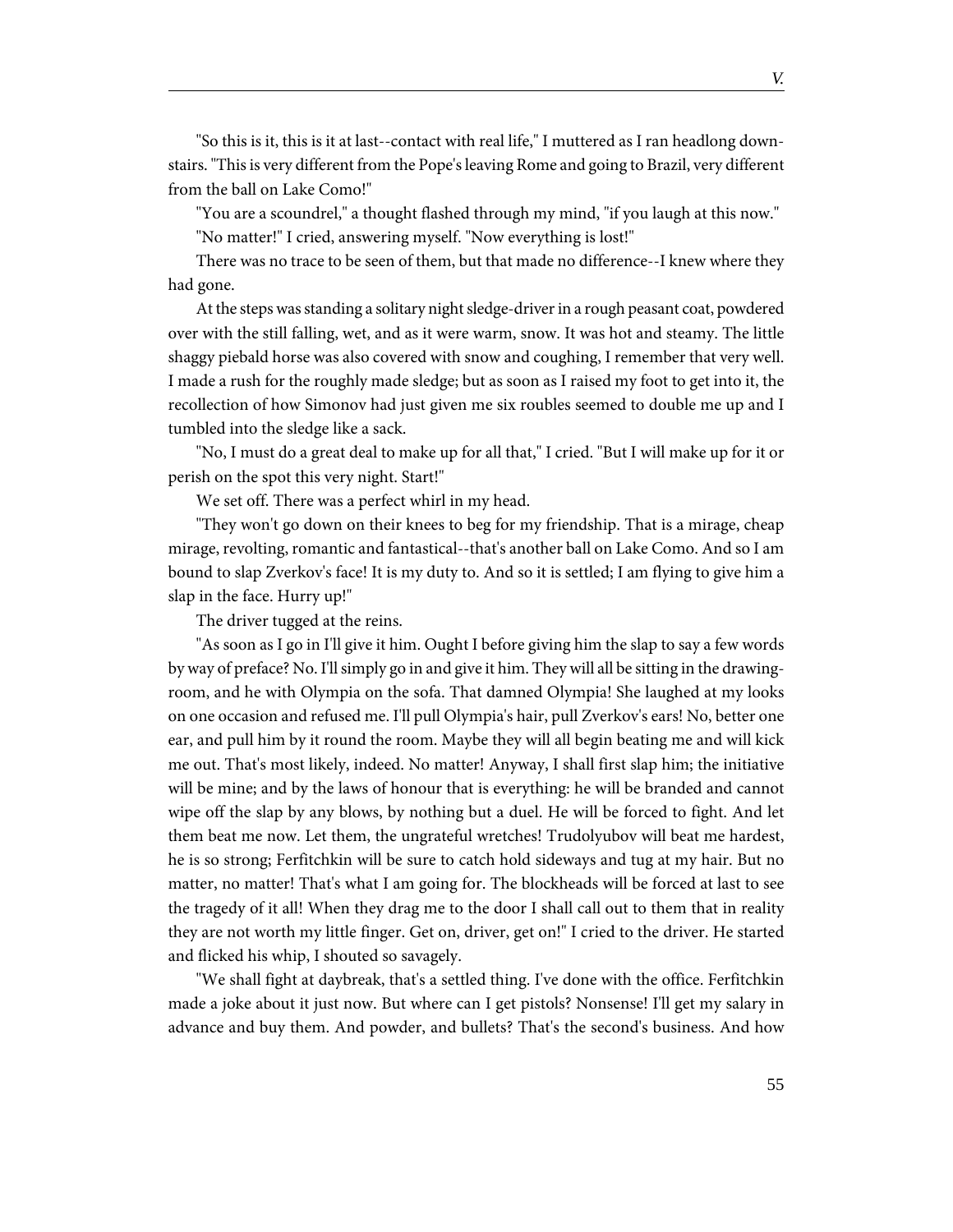can it all be done by daybreak? and where am I to get a second? I have no friends. Nonsense!" I cried, lashing myself up more and more. "It's of no consequence! The first person I meet in the street is bound to be my second, just as he would be bound to pull a drowning man out of water. The most eccentric things may happen. Even if I were to ask the director himself to be my second tomorrow, he would be bound to consent, if only from a feeling of chivalry, and to keep the secret! Anton Antonitch ...."

The fact is, that at that very minute the disgusting absurdity of my plan and the other side of the question was clearer and more vivid to my imagination than it could be to anyone on earth. But ....

"Get on, driver, get on, you rascal, get on!"

"Ugh, sir!" said the son of toil.

Cold shivers suddenly ran down me. Wouldn't it be better ... to go straight home? My God, my God! Why did I invite myself to this dinner yesterday? But no, it's impossible. And my walking up and down for three hours from the table to the stove? No, they, they and no one else must pay for my walking up and down! They must wipe out this dishonour! Drive on!

And what if they give me into custody? They won't dare! They'll be afraid of the scandal. And what if Zverkov is so contemptuous that he refuses to fight a duel? He is sure to; but in that case I'll show them ... I will turn up at the posting station when he's setting off tomorrow, I'll catch him by the leg, I'll pull off his coat when he gets into the carriage. I'll get my teeth into his hand, I'll bite him. "See what lengths you can drive a desperate man to!" He may hit me on the head and they may belabour me from behind. I will shout to the assembled multitude: "Look at this young puppy who is driving off to captivate the Circassian girls after letting me spit in his face!"

Of course, after that everything will be over! The office will have vanished off the face of the earth. I shall be arrested, I shall be tried, I shall be dismissed from the service, thrown in prison, sent to Siberia. Never mind! In fifteen years when they let me out of prison I will trudge off to him, a beggar, in rags. I shall find him in some provincial town. He will be married and happy. He will have a grown-up daughter .... I shall say to him: "Look, monster, at my hollow cheeks and my rags! I've lost everything--my career, my happiness, art, science, THE WOMAN I LOVED, and all through you. Here are pistols. I have come to discharge my pistol and ... and I ... forgive you. Then I shall fire into the air and he will hear nothing more of me ...."

I was actually on the point of tears, though I knew perfectly well at that moment that all this was out of Pushkin's SILVIO and Lermontov's MASQUERADE. And all at once I felt horribly ashamed, so ashamed that I stopped the horse, got out of the sledge, and stood still in the snow in the middle of the street. The driver gazed at me, sighing and astonished.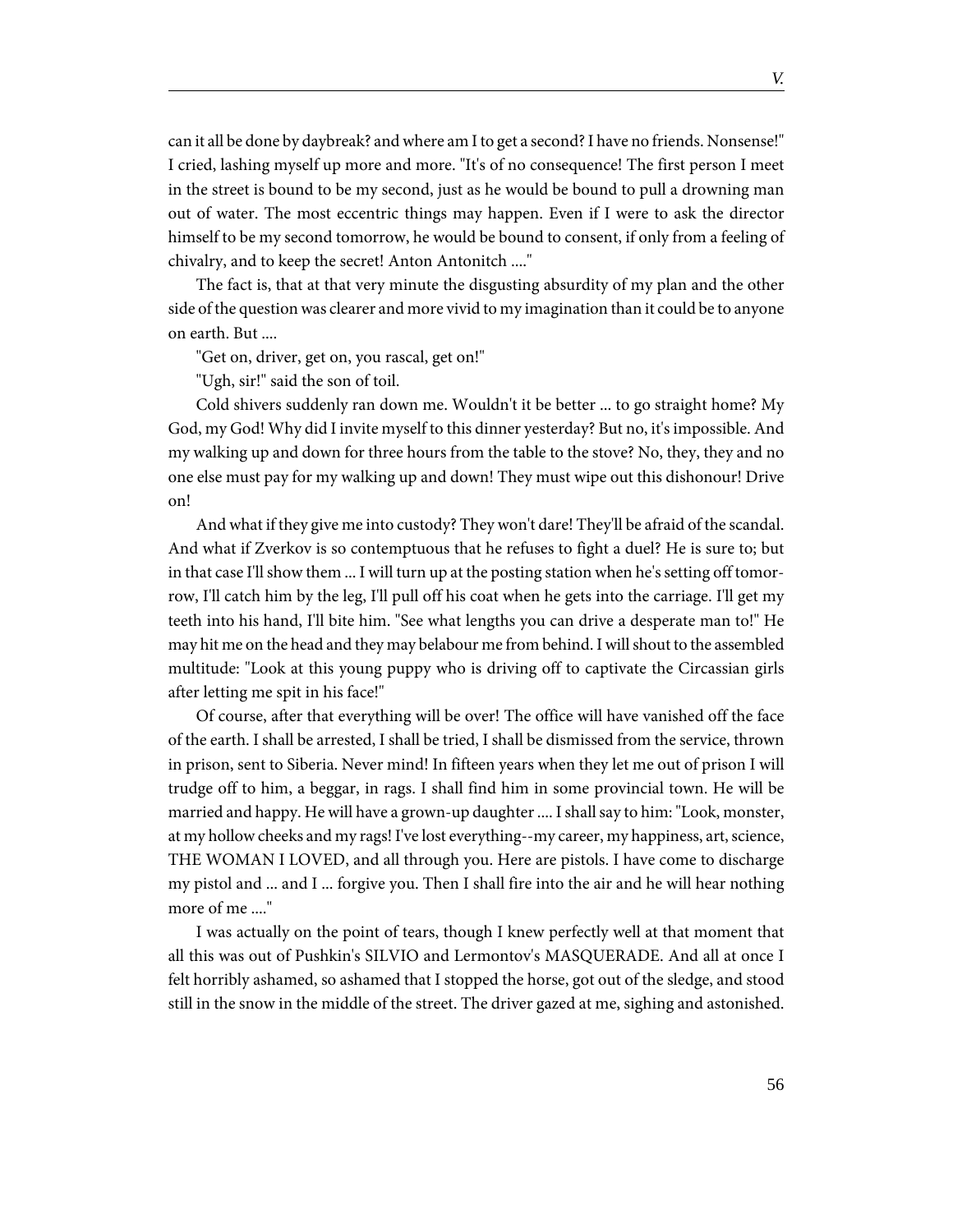What was I to do? I could not go on there--it was evidently stupid, and I could not leave things as they were, because that would seem as though ... Heavens, how could I leave things! And after such insults! "No!" I cried, throwing myself into the sledge again. "It is ordained! It is fate! Drive on, drive on!"

And in my impatience I punched the sledge-driver on the back of the neck.

"What are you up to? What are you hitting me for?" the peasant shouted, but he whipped up his nag so that it began kicking.

The wet snow was falling in big flakes; I unbuttoned myself, regardless of it. I forgot everything else, for I had finally decided on the slap, and felt with horror that it was going to happen NOW, AT ONCE, and that NO FORCE COULD STOP IT. The deserted street lamps gleamed sullenly in the snowy darkness like torches at a funeral. The snow drifted under my great-coat, under my coat, under my cravat, and melted there. I did not wrap myself up--all was lost, anyway.

At last we arrived. I jumped out, almost unconscious, ran up the steps and began knocking and kicking at the door. I felt fearfully weak, particularly in my legs and knees. The door was opened quickly as though they knew I was coming. As a fact, Simonov had warned them that perhaps another gentleman would arrive, and this was a place in which one had to give notice and to observe certain precautions. It was one of those "millinery establishments" which were abolished by the police a good time ago. By day it really was a shop; but at night, if one had an introduction, one might visit it for other purposes.

I walked rapidly through the dark shop into the familiar drawing- room, where there was only one candle burning, and stood still in amazement: there was no one there. "Where are they?" I asked somebody. But by now, of course, they had separated. Before me was standing a person with a stupid smile, the "madam" herself, who had seen me before. A minute later a door opened and another person came in.

Taking no notice of anything I strode about the room, and, I believe, I talked to myself. I felt as though I had been saved from death and was conscious of this, joyfully, all over: I should have given that slap, I should certainly, certainly have given it! But now they were not here and ... everything had vanished and changed! I looked round. I could not realise my condition yet. I looked mechanically at the girl who had come in: and had a glimpse of a fresh, young, rather pale face, with straight, dark eyebrows, and with grave, as it were wondering, eyes that attracted me at once; I should have hated her if she had been smiling. I began looking at her more intently and, as it were, with effort. I had not fully collected my thoughts. There was something simple and good-natured in her face, but something strangely grave. I am sure that this stood in her way here, and no one of those fools had noticed her. She could not, however, have been called a beauty, though she was tall, strong-looking, and well built. She was very simply dressed. Something loathsome stirred within me. I went straight up to her.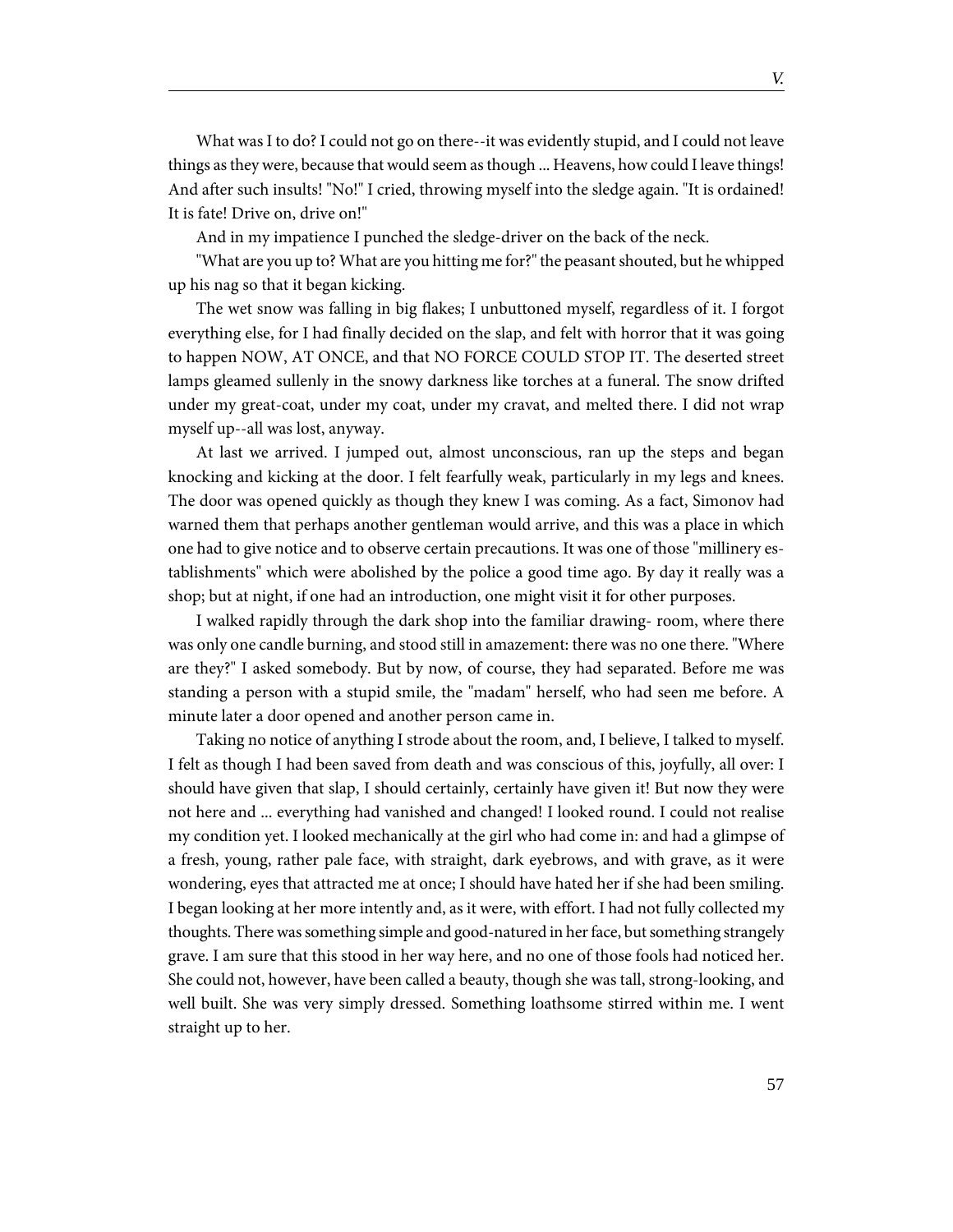I chanced to look into the glass. My harassed face struck me as revolting in the extreme, pale, angry, abject, with dishevelled hair. "No matter, I am glad of it," I thought; "I am glad that I shall seem repulsive to her; I like that."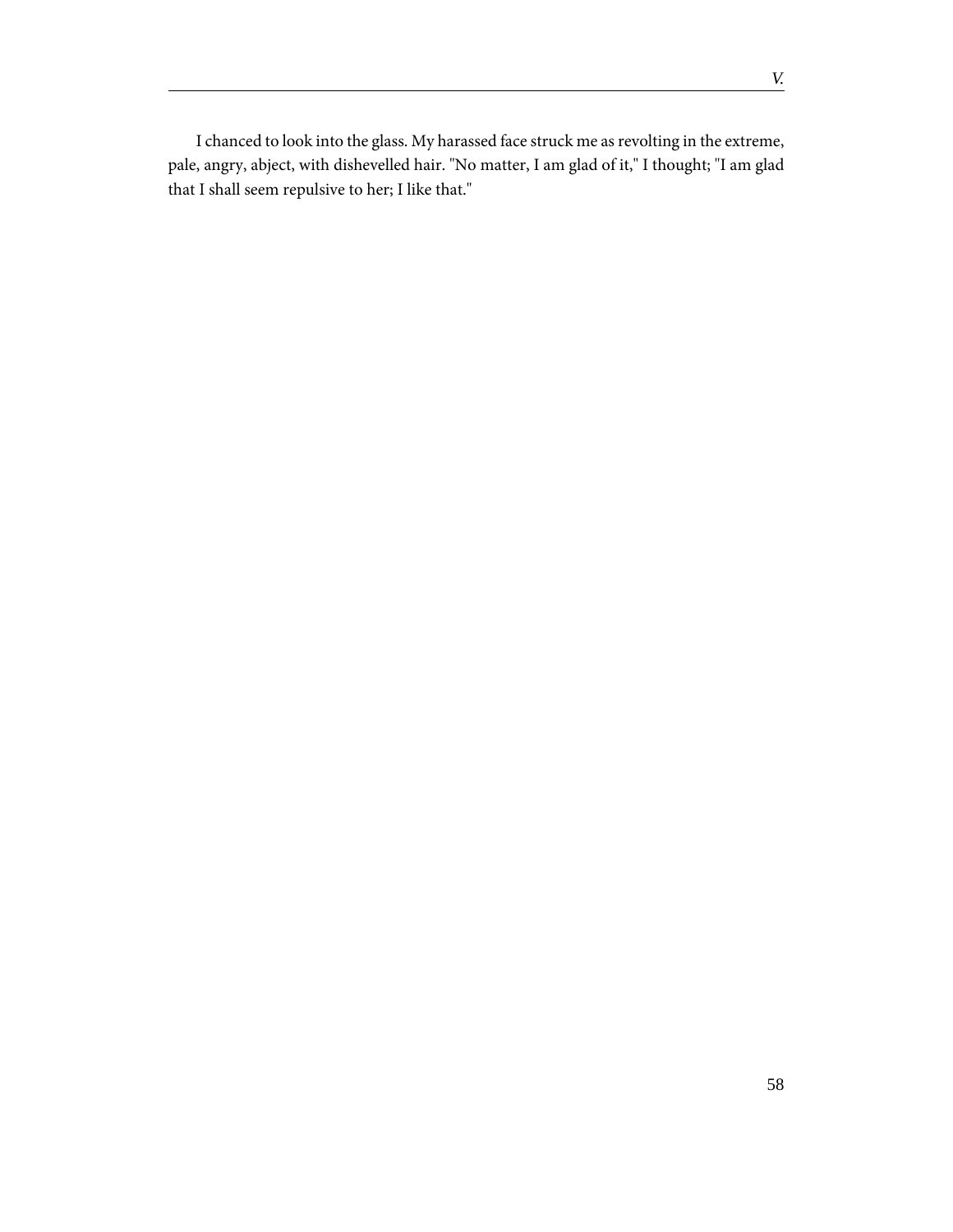... Somewhere behind a screen a clock began wheezing, as though oppressed by something, as though someone were strangling it. After an unnaturally prolonged wheezing there followed a shrill, nasty, and as it were unexpectedly rapid, chime--as though someone were suddenly jumping forward. It struck two. I woke up, though I had indeed not been asleep but lying half-conscious.

It was almost completely dark in the narrow, cramped, low-pitched room, cumbered up with an enormous wardrobe and piles of cardboard boxes and all sorts of frippery and litter. The candle end that had been burning on the table was going out and gave a faint flicker from time to time. In a few minutes there would be complete darkness.

I was not long in coming to myself; everything came back to my mind at once, without an effort, as though it had been in ambush to pounce upon me again. And, indeed, even while I was unconscious a point seemed continually to remain in my memory unforgotten, and round it my dreams moved drearily. But strange to say, everything that had happened to me in that day seemed to me now, on waking, to be in the far, far away past, as though I had long, long ago lived all that down.

My head was full of fumes. Something seemed to be hovering over me, rousing me, exciting me, and making me restless. Misery and spite seemed surging up in me again and seeking an outlet. Suddenly I saw beside me two wide open eyes scrutinising me curiously and persistently. The look in those eyes was coldly detached, sullen, as it were utterly remote; it weighed upon me.

A grim idea came into my brain and passed all over my body, as a horrible sensation, such as one feels when one goes into a damp and mouldy cellar. There was something unnatural in those two eyes, beginning to look at me only now. I recalled, too, that during those two hours I had not said a single word to this creature, and had, in fact, considered it utterly superfluous; in fact, the silence had for some reason gratified me. Now I suddenly realised vividly the hideous idea-- revolting as a spider--of vice, which, without love, grossly and shamelessly begins with that in which true love finds its consummation. For a long time we gazed at each other like that, but she did not drop her eyes before mine and her expression did not change, so that at last I felt uncomfortable.

"What is your name?" I asked abruptly, to put an end to it.

"Liza," she answered almost in a whisper, but somehow far from graciously, and she turned her eyes away.

I was silent.

"What weather! The snow ... it's disgusting!" I said, almost to myself, putting my arm under my head despondently, and gazing at the ceiling.

She made no answer. This was horrible.

"Have you always lived in Petersburg?" I asked a minute later, almost angrily, turning my head slightly towards her.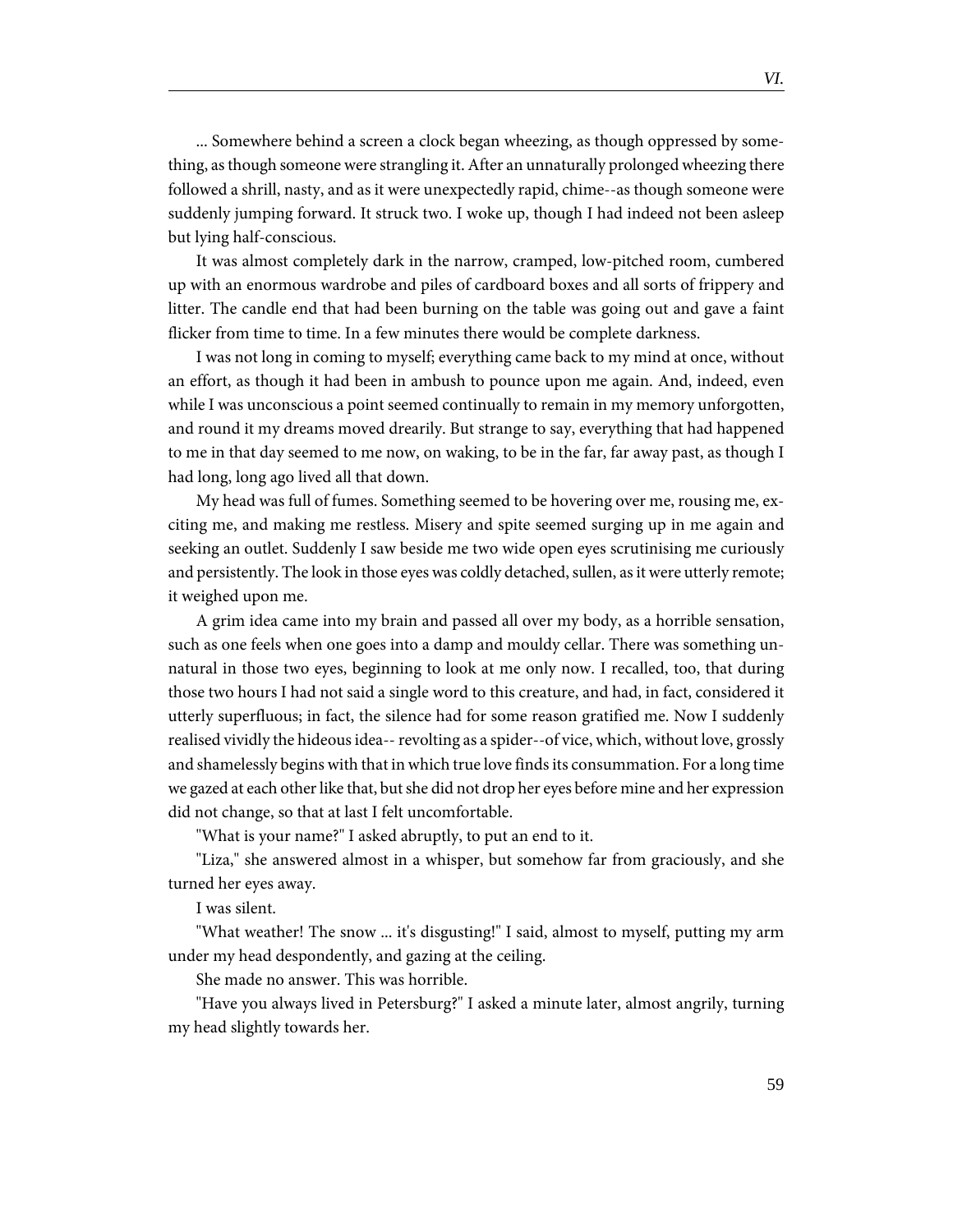"No."

"Where do you come from?"

"From Riga," she answered reluctantly.

"Are you a German?"

"No, Russian."

"Have you been here long?"

"Where?"

"In this house?"

"A fortnight."

She spoke more and more jerkily. The candle went out; I could no longer distinguish her face.

"Have you a father and mother?"

"Yes ... no ... I have."

"Where are they?"

"There ... in Riga."

"What are they?"

"Oh, nothing."

"Nothing? Why, what class are they?"

"Tradespeople."

"Have you always lived with them?"

"Yes."

"How old are you?"

"Twenty." "Why did you leave them?"

"Oh, for no reason."

That answer meant "Let me alone; I feel sick, sad."

We were silent.

God knows why I did not go away. I felt myself more and more sick and dreary. The images of the previous day began of themselves, apart from my will, flitting through my memory in confusion. I suddenly recalled something I had seen that morning when, full of anxious thoughts, I was hurrying to the office.

"I saw them carrying a coffin out yesterday and they nearly dropped it," I suddenly said aloud, not that I desired to open the conversation, but as it were by accident.

"A coffin?"

"Yes, in the Haymarket; they were bringing it up out of a cellar."

"From a cellar?"

"Not from a cellar, but a basement. Oh, you know ... down below ... from a house of illfame. It was filthy all round ... Egg-shells, litter ... a stench. It was loathsome."

Silence.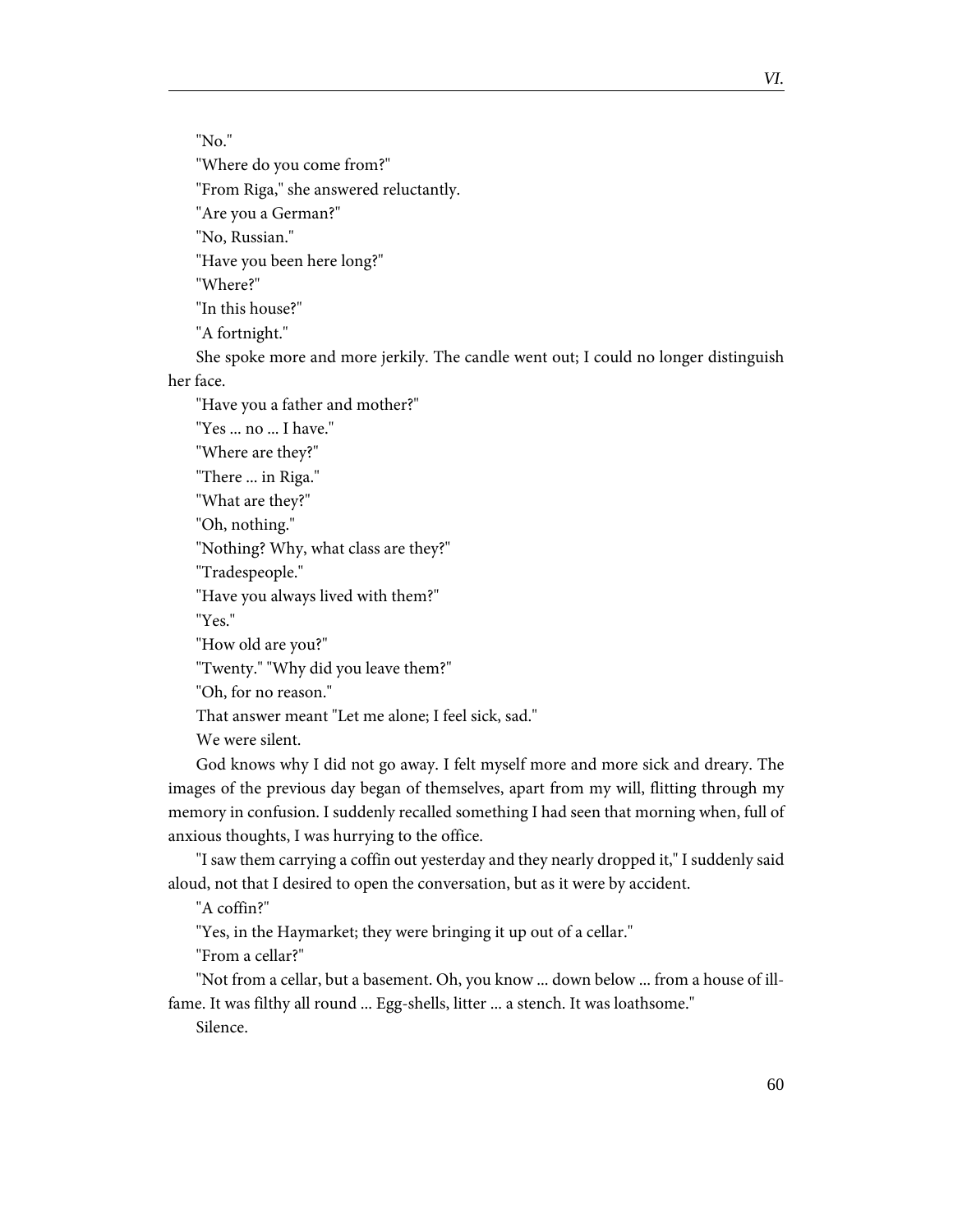"A nasty day to be buried," I began, simply to avoid being silent.

"Nasty, in what way?"

"The snow, the wet." (I yawned.)

"It makes no difference," she said suddenly, after a brief silence.

"No, it's horrid." (I yawned again). "The gravediggers must have sworn at getting drenched by the snow. And there must have been water in the grave."

"Why water in the grave?" she asked, with a sort of curiosity, but speaking even more harshly and abruptly than before.

I suddenly began to feel provoked.

"Why, there must have been water at the bottom a foot deep. You can't dig a dry grave in Volkovo Cemetery."

"Why?"

"Why? Why, the place is waterlogged. It's a regular marsh. So they bury them in water. I've seen it myself ... many times."

(I had never seen it once, indeed I had never been in Volkovo, and had only heard stories of it.)

"Do you mean to say, you don't mind how you die?"

"But why should I die?" she answered, as though defending herself.

"Why, some day you will die, and you will die just the same as that dead woman. She was ... a girl like you. She died of consumption."

"A wench would have died in hospital ..." (She knows all about it already: she said "wench," not "girl.")

"She was in debt to her madam," I retorted, more and more provoked by the discussion; "and went on earning money for her up to the end, though she was in consumption. Some sledge-drivers standing by were talking about her to some soldiers and telling them so. No doubt they knew her. They were laughing. They were going to meet in a pot-house to drink to her memory."

A great deal of this was my invention. Silence followed, profound silence. She did not stir.

"And is it better to die in a hospital?"

"Isn't it just the same? Besides, why should I die?" she added irritably.

"If not now, a little later."

"Why a little later?"

"Why, indeed? Now you are young, pretty, fresh, you fetch a high price. But after another year of this life you will be very different--you will go off."

"In a year?"

"Anyway, in a year you will be worth less," I continued malignantly. "You will go from here to something lower, another house; a year later-- to a third, lower and lower, and in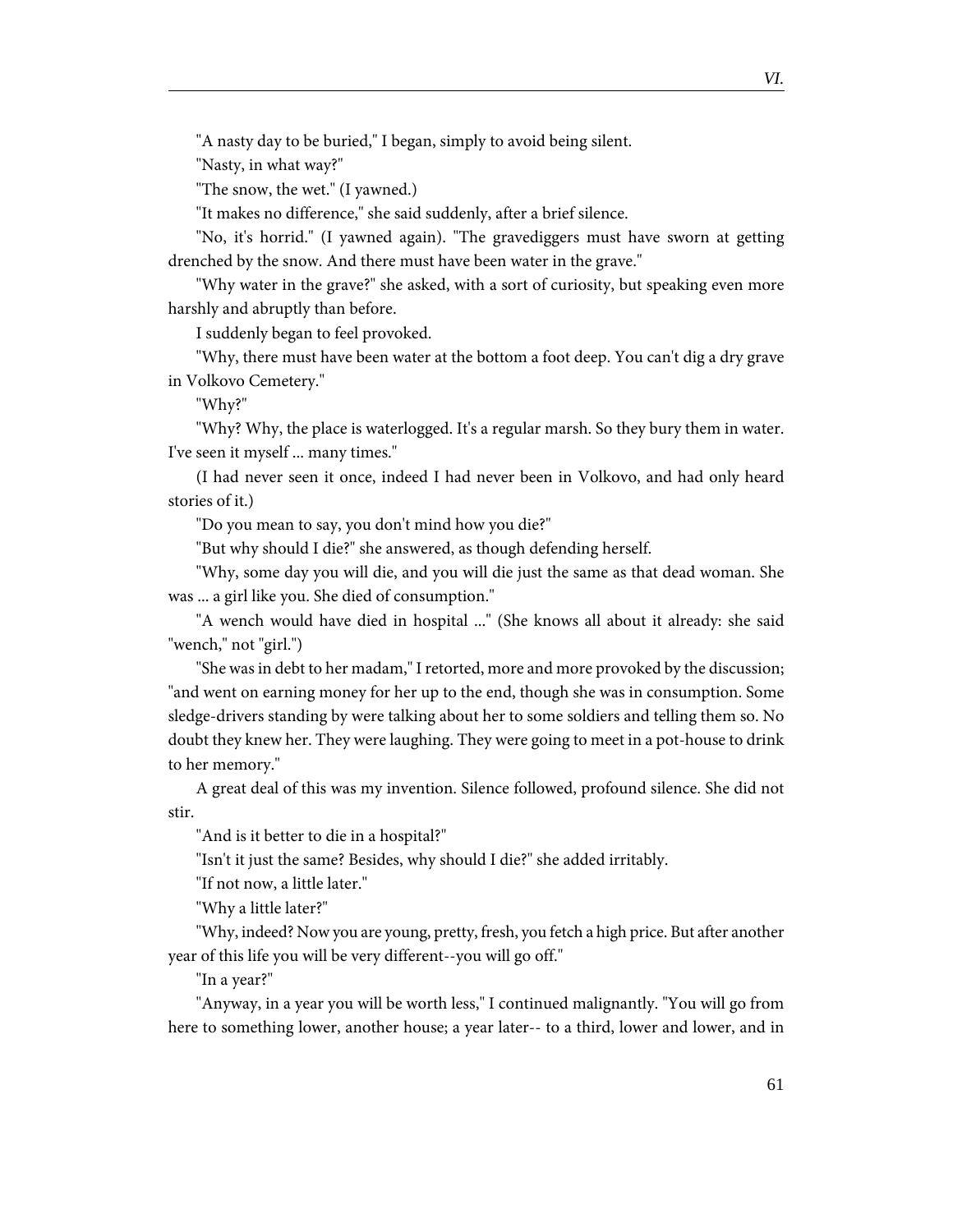seven years you will come to a basement in the Haymarket. That will be if you were lucky. But it would be much worse if you got some disease, consumption, say ... and caught a chill, or something or other. It's not easy to get over an illness in your way of life. If you catch anything you may not get rid of it. And so you would die."

"Oh, well, then I shall die," she answered, quite vindictively, and she made a quick movement.

"But one is sorry."

"Sorry for whom?"

"Sorry for life." Silence.

"Have you been engaged to be married? Eh?"

"What's that to you?"

"Oh, I am not cross-examining you. It's nothing to me. Why are you so cross? Of course you may have had your own troubles. What is it to me? It's simply that I felt sorry."

"Sorry for whom?"

"Sorry for you."

"No need," she whispered hardly audibly, and again made a faint movement.

That incensed me at once. What! I was so gentle with her, and she ....

"Why, do you think that you are on the right path?"

"I don't think anything."

"That's what's wrong, that you don't think. Realise it while there is still time. There still is time. You are still young, good-looking; you might love, be married, be happy ...."

"Not all married women are happy," she snapped out in the rude abrupt tone she had used at first.

"Not all, of course, but anyway it is much better than the life here. Infinitely better. Besides, with love one can live even without happiness. Even in sorrow life is sweet; life is sweet, however one lives. But here what is there but ... foulness? Phew!"

I turned away with disgust; I was no longer reasoning coldly. I began to feel myself what I was saying and warmed to the subject. I was already longing to expound the cherished ideas I had brooded over in my corner. Something suddenly flared up in me. An object had appeared before me.

"Never mind my being here, I am not an example for you. I am, perhaps, worse than you are. I was drunk when I came here, though," I hastened, however, to say in self-defence. "Besides, a man is no example for a woman. It's a different thing. I may degrade and defile myself, but I am not anyone's slave. I come and go, and that's an end of it. I shake it off, and I am a different man. But you are a slave from the start. Yes, a slave! You give up everything, your whole freedom. If you want to break your chains afterwards, you won't be able to; you will be more and more fast in the snares. It is an accursed bondage. I know it. I won't speak of anything else, maybe you won't understand, but tell me: no doubt you are in debt to your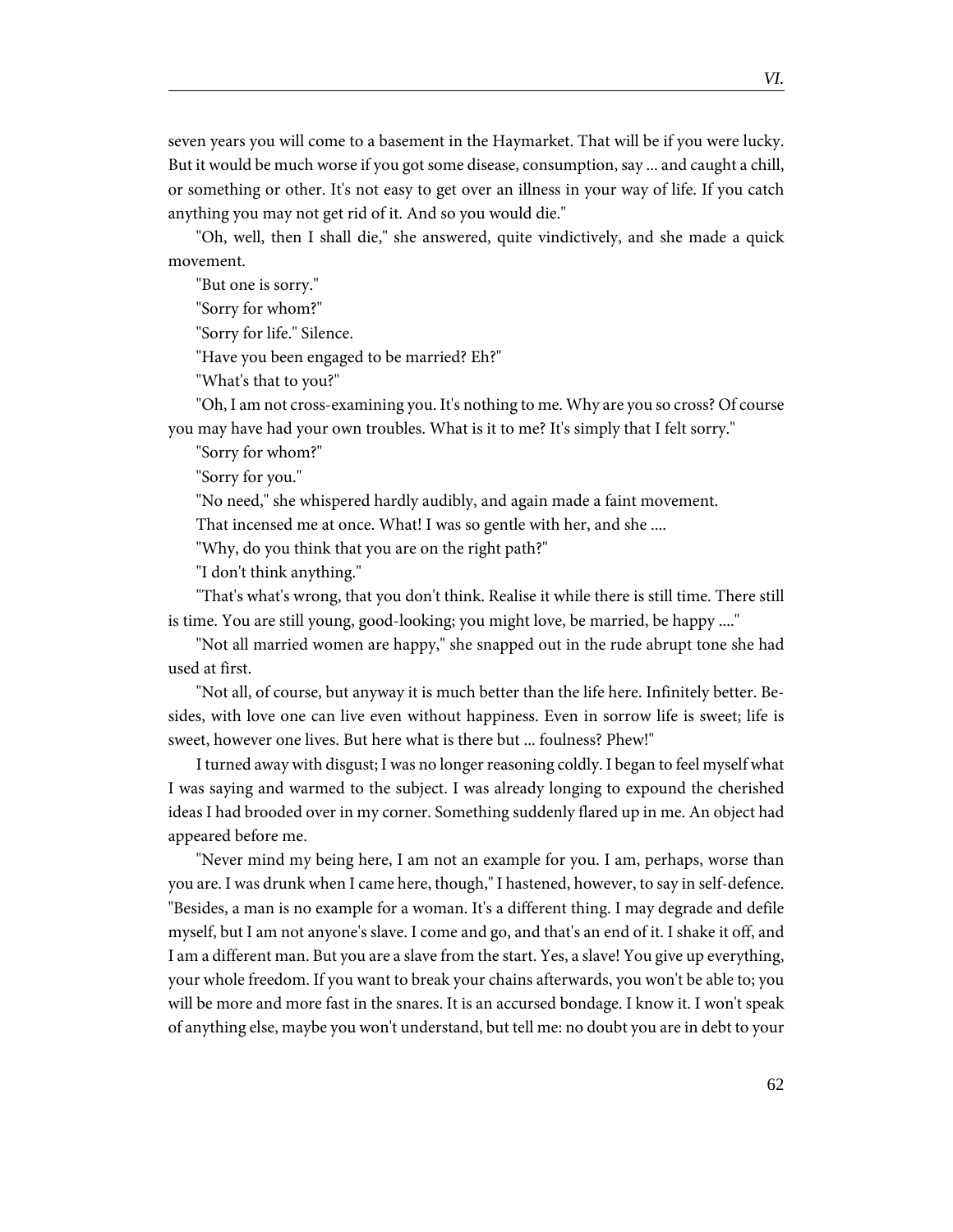madam? There, you see," I added, though she made no answer, but only listened in silence, entirely absorbed, "that's a bondage for you! You will never buy your freedom. They will see to that. It's like selling your soul to the devil .... And besides ... perhaps, I too, am just as unlucky--how do you know--and wallow in the mud on purpose, out of misery? You know, men take to drink from grief; well, maybe I am here from grief. Come, tell me, what is there good here? Here you and I ... came together ... just now and did not say one word to one another all the time, and it was only afterwards you began staring at me like a wild creature, and I at you. Is that loving? Is that how one human being should meet another? It's hideous, that's what it is!"

"Yes!" she assented sharply and hurriedly.

I was positively astounded by the promptitude of this "Yes." So the same thought may have been straying through her mind when she was staring at me just before. So she, too, was capable of certain thoughts? "Damn it all, this was interesting, this was a point of likeness!" I thought, almost rubbing my hands. And indeed it's easy to turn a young soul like that!

It was the exercise of my power that attracted me most.

She turned her head nearer to me, and it seemed to me in the darkness that she propped herself on her arm. Perhaps she was scrutinising me. How I regretted that I could not see her eyes. I heard her deep breathing.

"Why have you come here?" I asked her, with a note of authority already in my voice. "Oh, I don't know."

"But how nice it would be to be living in your father's house! It's warm and free; you have a home of your own."

"But what if it's worse than this?"

"I must take the right tone," flashed through my mind. "I may not get far with sentimentality." But it was only a momentary thought. I swear she really did interest me. Besides, I was exhausted and moody. And cunning so easily goes hand-in-hand with feeling.

"Who denies it!" I hastened to answer. "Anything may happen. I am convinced that someone has wronged you, and that you are more sinned against than sinning. Of course, I know nothing of your story, but it's not likely a girl like you has come here of her own inclination ...."

"A girl like me?" she whispered, hardly audibly; but I heard it.

Damn it all, I was flattering her. That was horrid. But perhaps it was a good thing .... She was silent.

"See, Liza, I will tell you about myself. If I had had a home from childhood, I shouldn't be what I am now. I often think that. However bad it may be at home, anyway they are your father and mother, and not enemies, strangers. Once a year at least, they'll show their love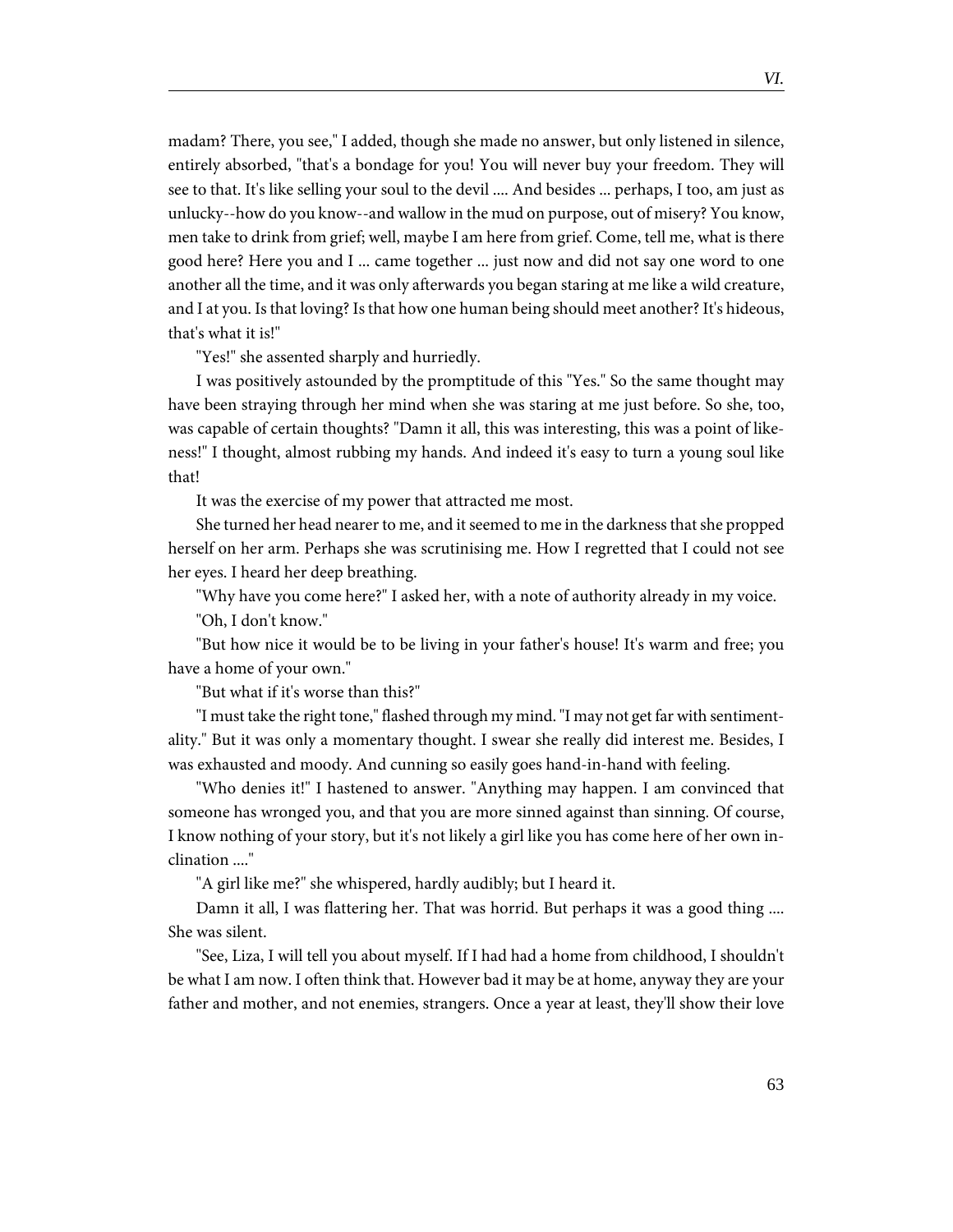of you. Anyway, you know you are at home. I grew up without a home; and perhaps that's why I've turned so ... unfeeling."

I waited again. "Perhaps she doesn't understand," I thought, "and, indeed, it is absurd- -it's moralising."

"If I were a father and had a daughter, I believe I should love my daughter more than my sons, really," I began indirectly, as though talking of something else, to distract her attention. I must confess I blushed.

"Why so?" she asked.

Ah! so she was listening!

"I don't know, Liza. I knew a father who was a stern, austere man, but used to go down on his knees to his daughter, used to kiss her hands, her feet, he couldn't make enough of her, really. When she danced at parties he used to stand for five hours at a stretch, gazing at her. He was mad over her: I understand that! She would fall asleep tired at night, and he would wake to kiss her in her sleep and make the sign of the cross over her. He would go about in a dirty old coat, he was stingy to everyone else, but would spend his last penny for her, giving her expensive presents, and it was his greatest delight when she was pleased with what he gave her. Fathers always love their daughters more than the mothers do. Some girls live happily at home! And I believe I should never let my daughters marry."

"What next?" she said, with a faint smile.

"I should be jealous, I really should. To think that she should kiss anyone else! That she should love a stranger more than her father! It's painful to imagine it. Of course, that's all nonsense, of course every father would be reasonable at last. But I believe before I should let her marry, I should worry myself to death; I should find fault with all her suitors. But I should end by letting her marry whom she herself loved. The one whom the daughter loves always seems the worst to the father, you know. That is always so. So many family troubles come from that."

"Some are glad to sell their daughters, rather than marrying them honourably."

Ah, so that was it!

"Such a thing, Liza, happens in those accursed families in which there is neither love nor God," I retorted warmly, "and where there is no love, there is no sense either. There are such families, it's true, but I am not speaking of them. You must have seen wickedness in your own family, if you talk like that. Truly, you must have been unlucky. H'm! ... that sort of thing mostly comes about through poverty."

"And is it any better with the gentry? Even among the poor, honest people who live happily?"

"H'm ... yes. Perhaps. Another thing, Liza, man is fond of reckoning up his troubles, but does not count his joys. If he counted them up as he ought, he would see that every lot has enough happiness provided for it. And what if all goes well with the family, if the blessing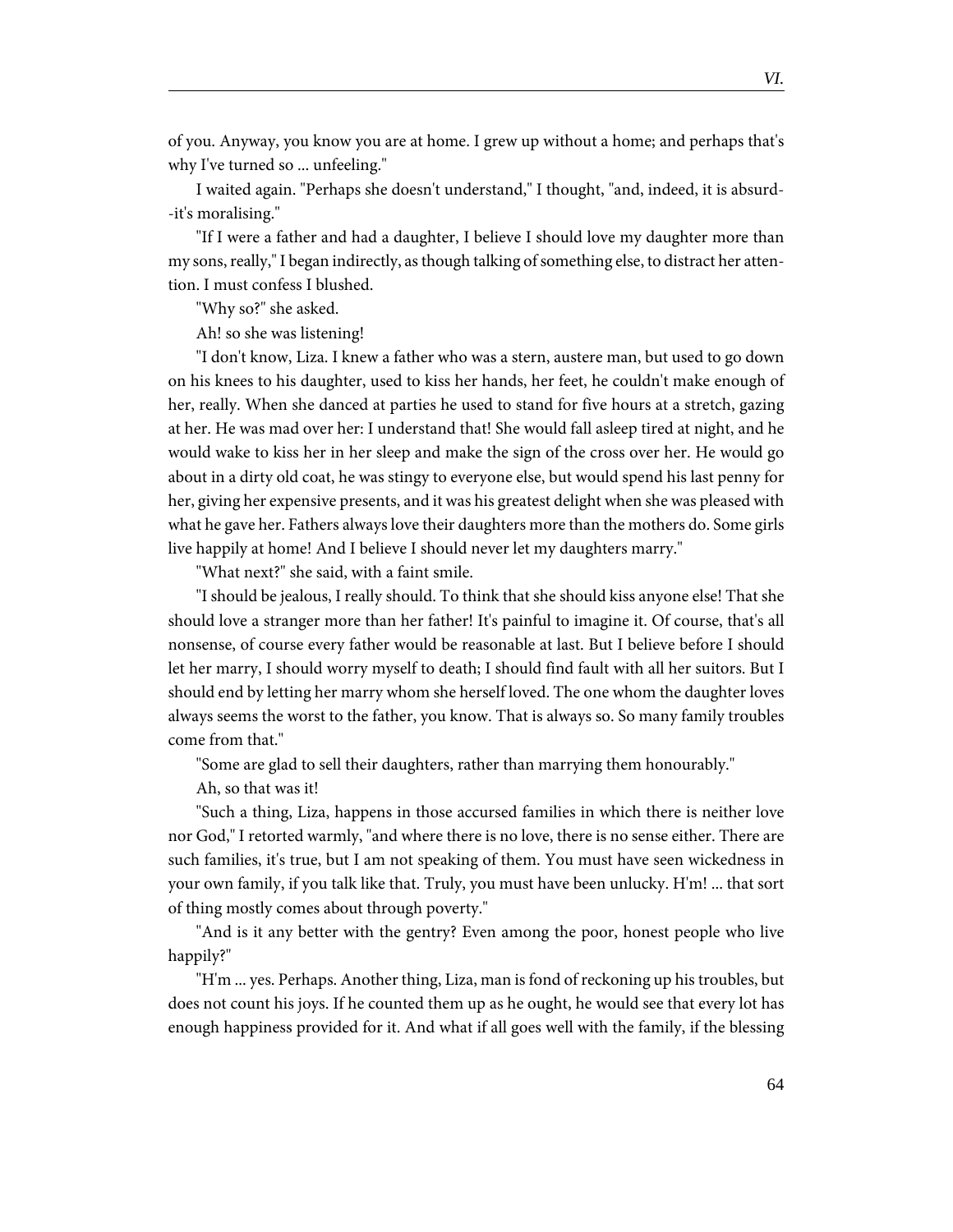of God is upon it, if the husband is a good one, loves you, cherishes you, never leaves you! There is happiness in such a family! Even sometimes there is happiness in the midst of sorrow; and indeed sorrow is everywhere. If you marry YOU WILL FIND OUT FOR YOURSELF. But think of the first years of married life with one you love: what happiness, what happiness there sometimes is in it! And indeed it's the ordinary thing. In those early days even quarrels with one's husband end happily. Some women get up quarrels with their husbands just because they love them. Indeed, I knew a woman like that: she seemed to say that because she loved him, she would torment him and make him feel it. You know that you may torment a man on purpose through love. Women are particularly given to that, thinking to themselves 'I will love him so, I will make so much of him afterwards, that it's no sin to torment him a little now.' And all in the house rejoice in the sight of you, and you are happy and gay and peaceful and honourable .... Then there are some women who are jealous. If he went off anywhere--I knew one such woman, she couldn't restrain herself, but would jump up at night and run off on the sly to find out where he was, whether he was with some other woman. That's a pity. And the woman knows herself it's wrong, and her heart fails her and she suffers, but she loves--it's all through love. And how sweet it is to make up after quarrels, to own herself in the wrong or to forgive him! And they both are so happy all at once--as though they had met anew, been married over again; as though their love had begun afresh. And no one, no one should know what passes between husband and wife if they love one another. And whatever quarrels there may be between them they ought not to call in their own mother to judge between them and tell tales of one another. They are their own judges. Love is a holy mystery and ought to be hidden from all other eyes, whatever happens. That makes it holier and better. They respect one another more, and much is built on respect. And if once there has been love, if they have been married for love, why should love pass away? Surely one can keep it! It is rare that one cannot keep it. And if the husband is kind and straightforward, why should not love last? The first phase of married love will pass, it is true, but then there will come a love that is better still. Then there will be the union of souls, they will have everything in common, there will be no secrets between them. And once they have children, the most difficult times will seem to them happy, so long as there is love and courage. Even toil will be a joy, you may deny yourself bread for your children and even that will be a joy, They will love you for it afterwards; so you are laying by for your future. As the children grow up you feel that you are an example, a support for them; that even after you die your children will always keep your thoughts and feelings, because they have received them from you, they will take on your semblance and likeness. So you see this is a great duty. How can it fail to draw the father and mother nearer? People say it's a trial to have children. Who says that? It is heavenly happiness! Are you fond of little children, Liza? I am awfully fond of them. You know--a little rosy baby boy at your bosom, and what husband's heart is not touched, seeing his wife nursing his child! A plump little rosy baby,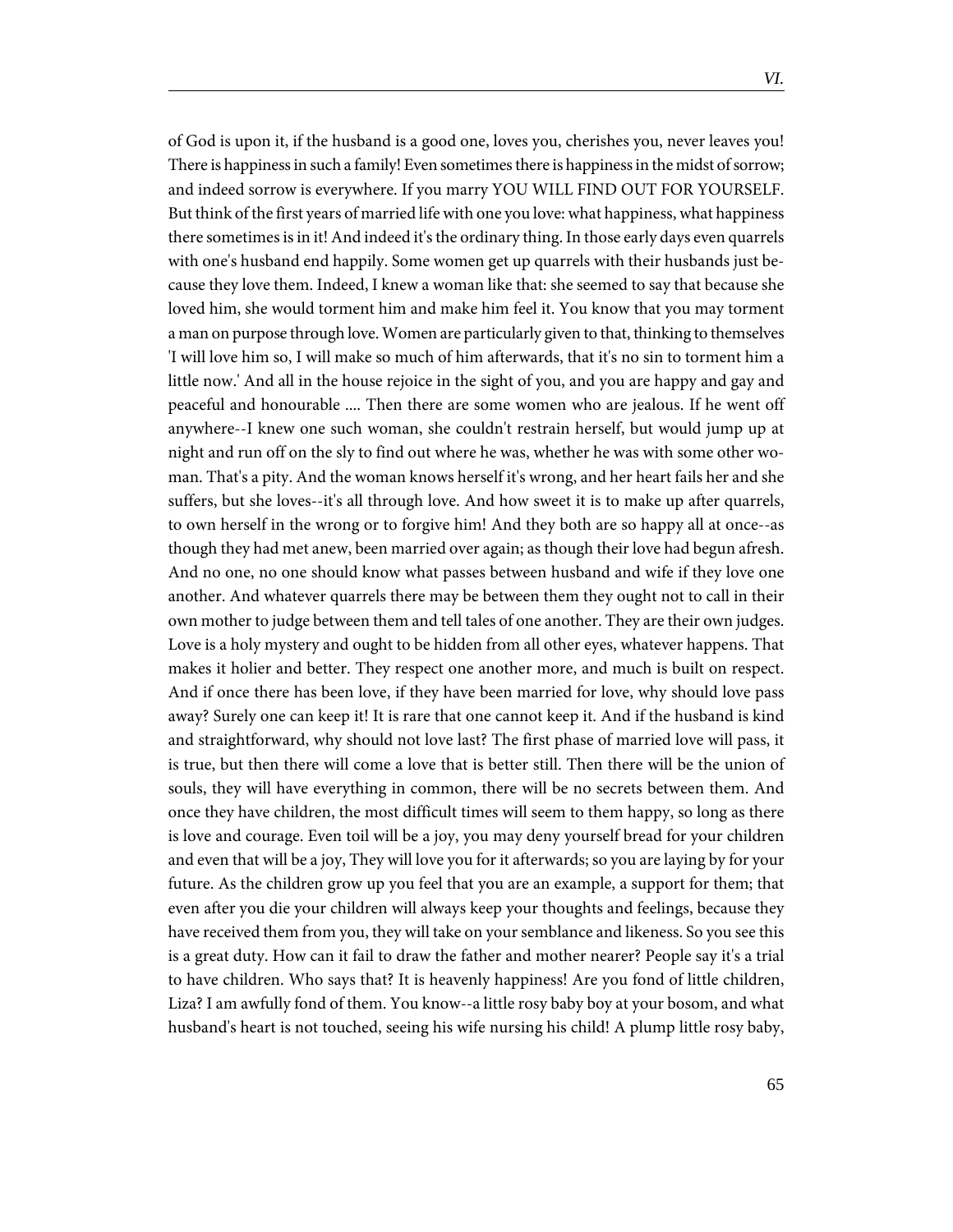sprawling and snuggling, chubby little hands and feet, clean tiny little nails, so tiny that it makes one laugh to look at them; eyes that look as if they understand everything. And while it sucks it clutches at your bosom with its little hand, plays. When its father comes up, the child tears itself away from the bosom, flings itself back, looks at its father, laughs, as though it were fearfully funny, and falls to sucking again. Or it will bite its mother's breast when its little teeth are coming, while it looks sideways at her with its little eyes as though to say, 'Look, I am biting!' Is not all that happiness when they are the three together, husband, wife and child? One can forgive a great deal for the sake of such moments. Yes, Liza, one must first learn to live oneself before one blames others!"

"It's by pictures, pictures like that one must get at you," I thought to myself, though I did speak with real feeling, and all at once I flushed crimson. "What if she were suddenly to burst out laughing, what should I do then?" That idea drove me to fury. Towards the end of my speech I really was excited, and now my vanity was somehow wounded. The silence continued. I almost nudged her.

"Why are you--" she began and stopped. But I understood: there was a quiver of something different in her voice, not abrupt, harsh and unyielding as before, but something soft and shamefaced, so shamefaced that I suddenly felt ashamed and guilty.

"What?" I asked, with tender curiosity.

"Why, you ..."

"What?"

"Why, you ... speak somehow like a book," she said, and again there was a note of irony in her voice.

That remark sent a pang to my heart. It was not what I was expecting.

I did not understand that she was hiding her feelings under irony, that this is usually the last refuge of modest and chaste-souled people when the privacy of their soul is coarsely and intrusively invaded, and that their pride makes them refuse to surrender till the last moment and shrink from giving expression to their feelings before you. I ought to have guessed the truth from the timidity with which she had repeatedly approached her sarcasm, only bringing herself to utter it at last with an effort. But I did not guess, and an evil feeling took possession of me.

"Wait a bit!" I thought.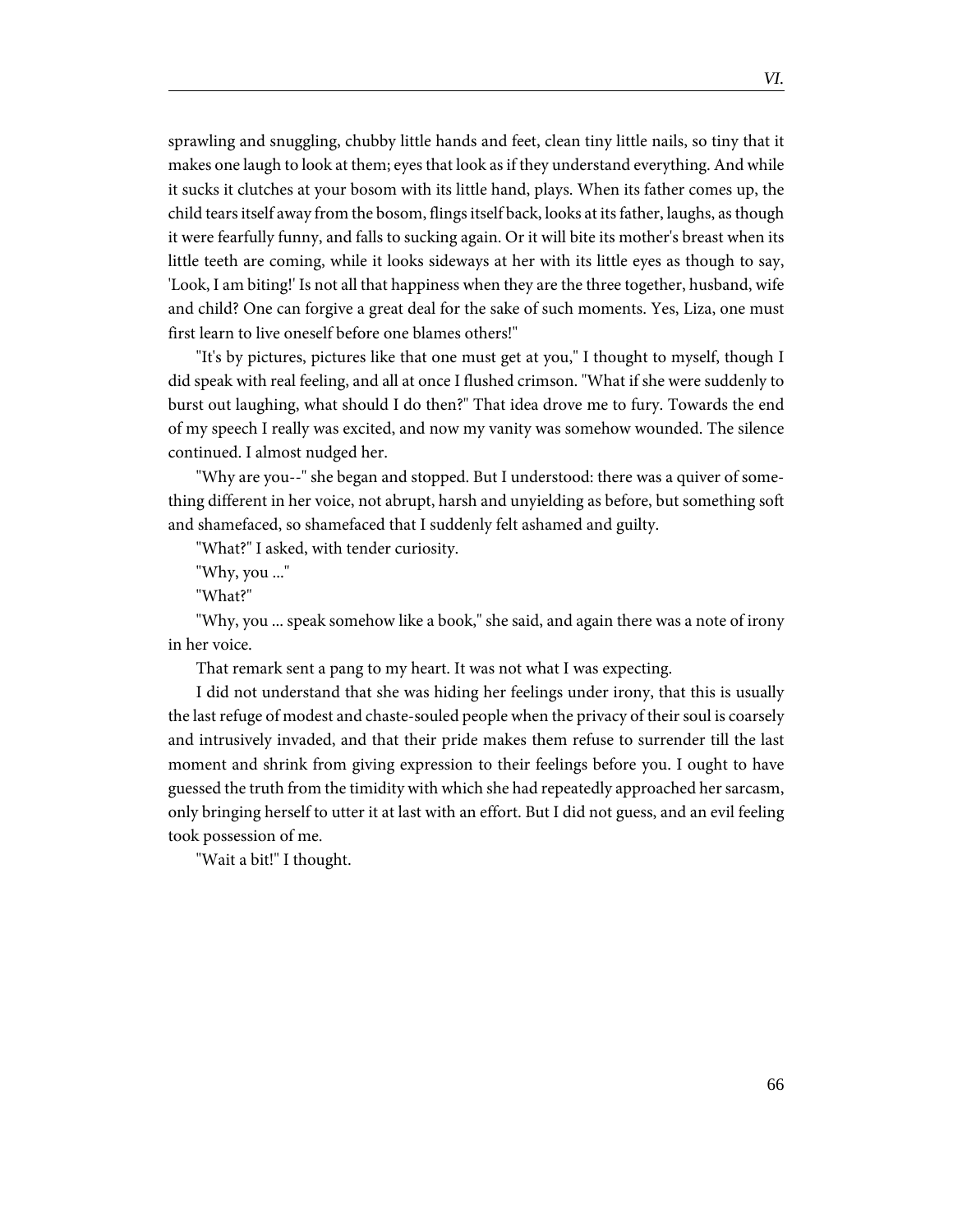"Oh, hush, Liza! How can you talk about being like a book, when it makes even me, an outsider, feel sick? Though I don't look at it as an outsider, for, indeed, it touches me to the heart .... Is it possible, is it possible that you do not feel sick at being here yourself? Evidently habit does wonders! God knows what habit can do with anyone. Can you seriously think that you will never grow old, that you will always be good- looking, and that they will keep you here for ever and ever? I say nothing of the loathsomeness of the life here .... Though let me tell you this about it--about your present life, I mean; here though you are young now, attractive, nice, with soul and feeling, yet you know as soon as I came to myself just now I felt at once sick at being here with you! One can only come here when one is drunk. But if you were anywhere else, living as good people live, I should perhaps be more than attracted by you, should fall in love with you, should be glad of a look from you, let alone a word; I should hang about your door, should go down on my knees to you, should look upon you as my betrothed and think it an honour to be allowed to. I should not dare to have an impure thought about you. But here, you see, I know that I have only to whistle and you have to come with me whether you like it or not. I don't consult your wishes, but you mine. The lowest labourer hires himself as a workman, but he doesn't make a slave of himself altogether; besides, he knows that he will be free again presently. But when are you free? Only think what you are giving up here? What is it you are making a slave of? It is your soul, together with your body; you are selling your soul which you have no right to dispose of! You give your love to be outraged by every drunkard! Love! But that's everything, you know, it's a priceless diamond, it's a maiden's treasure, love--why, a man would be ready to give his soul, to face death to gain that love. But how much is your love worth now? You are sold, all of you, body and soul, and there is no need to strive for love when you can have everything without love. And you know there is no greater insult to a girl than that, do you understand? To be sure, I have heard that they comfort you, poor fools, they let you have lovers of your own here. But you know that's simply a farce, that's simply a sham, it's just laughing at you, and you are taken in by it! Why, do you suppose he really loves you, that lover of yours? I don't believe it. How can he love you when he knows you may be called away from him any minute? He would be a low fellow if he did! Will he have a grain of respect for you? What have you in common with him? He laughs at you and robs you--that is all his love amounts to! You are lucky if he does not beat you. Very likely he does beat you, too. Ask him, if you have got one, whether he will marry you. He will laugh in your face, if he doesn't spit in it or give you a blow--though maybe he is not worth a bad halfpenny himself. And for what have you ruined your life, if you come to think of it? For the coffee they give you to drink and the plentiful meals? But with what object are they feeding you up? An honest girl couldn't swallow the food, for she would know what she was being fed for. You are in debt here, and, of course, you will always be in debt, and you will go on in debt to the end, till the visitors here begin to scorn you. And that will soon happen, don't rely upon your youth--all that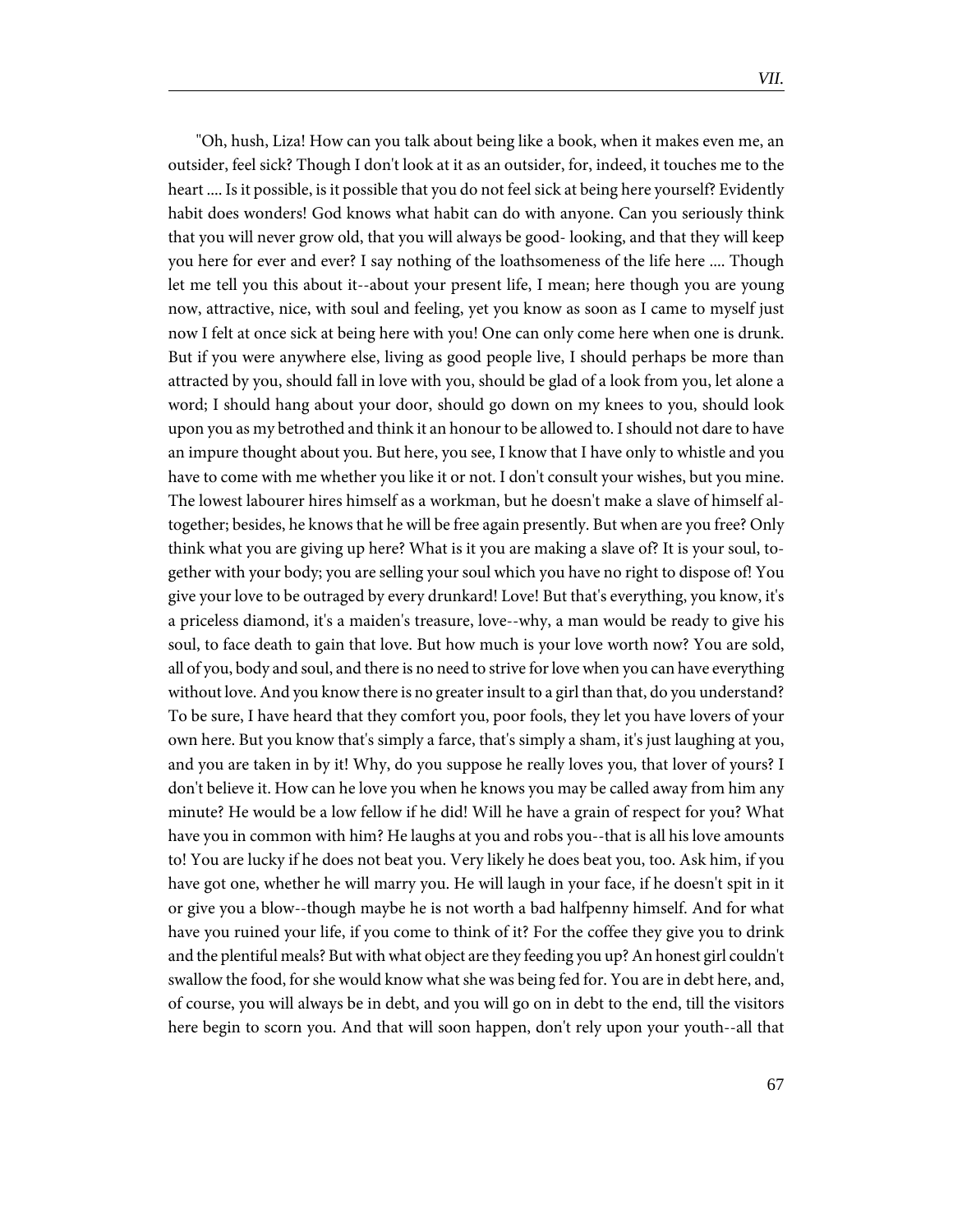flies by express train here, you know. You will be kicked out. And not simply kicked out; long before that she'll begin nagging at you, scolding you, abusing you, as though you had not sacrificed your health for her, had not thrown away your youth and your soul for her benefit, but as though you had ruined her, beggared her, robbed her. And don't expect anyone to take your part: the others, your companions, will attack you, too, win her favour, for all are in slavery here, and have lost all conscience and pity here long ago. They have become utterly vile, and nothing on earth is viler, more loathsome, and more insulting than their abuse. And you are laying down everything here, unconditionally, youth and health and beauty and hope, and at twenty-two you will look like a woman of five-and-thirty, and you will be lucky if you are not diseased, pray to God for that! No doubt you are thinking now that you have a gay time and no work to do! Yet there is no work harder or more dreadful in the world or ever has been. One would think that the heart alone would be worn out with tears. And you won't dare to say a word, not half a word when they drive you away from here; you will go away as though you were to blame. You will change to another house, then to a third, then somewhere else, till you come down at last to the Haymarket. There you will be beaten at every turn; that is good manners there, the visitors don't know how to be friendly without beating you. You don't believe that it is so hateful there? Go and look for yourself some time, you can see with your own eyes. Once, one New Year's Day, I saw a woman at a door. They had turned her out as a joke, to give her a taste of the frost because she had been crying so much, and they shut the door behind her. At nine o'clock in the morning she was already quite drunk, dishevelled, half-naked, covered with bruises, her face was powdered, but she had a black-eye, blood was trickling from her nose and her teeth; some cabman had just given her a drubbing. She was sitting on the stone steps, a salt fish of some sort was in her hand; she was crying, wailing something about her luck and beating with the fish on the steps, and cabmen and drunken soldiers were crowding in the doorway taunting her. You don't believe that you will ever be like that? I should be sorry to believe it, too, but how do you know; maybe ten years, eight years ago that very woman with the salt fish came here fresh as a cherub, innocent, pure, knowing no evil, blushing at every word. Perhaps she was like you, proud, ready to take offence, not like the others; perhaps she looked like a queen, and knew what happiness was in store for the man who should love her and whom she should love. Do you see how it ended? And what if at that very minute when she was beating on the filthy steps with that fish, drunken and dishevelled--what if at that very minute she recalled the pure early days in her father's house, when she used to go to school and the neighbour's son watched for her on the way, declaring that he would love her as long as he lived, that he would devote his life to her, and when they vowed to love one another for ever and be married as soon as they were grown up! No, Liza, it would be happy for you if you were to die soon of consumption in some corner, in some cellar like that woman just now. In the hospital, do you say? You will be lucky if they take you, but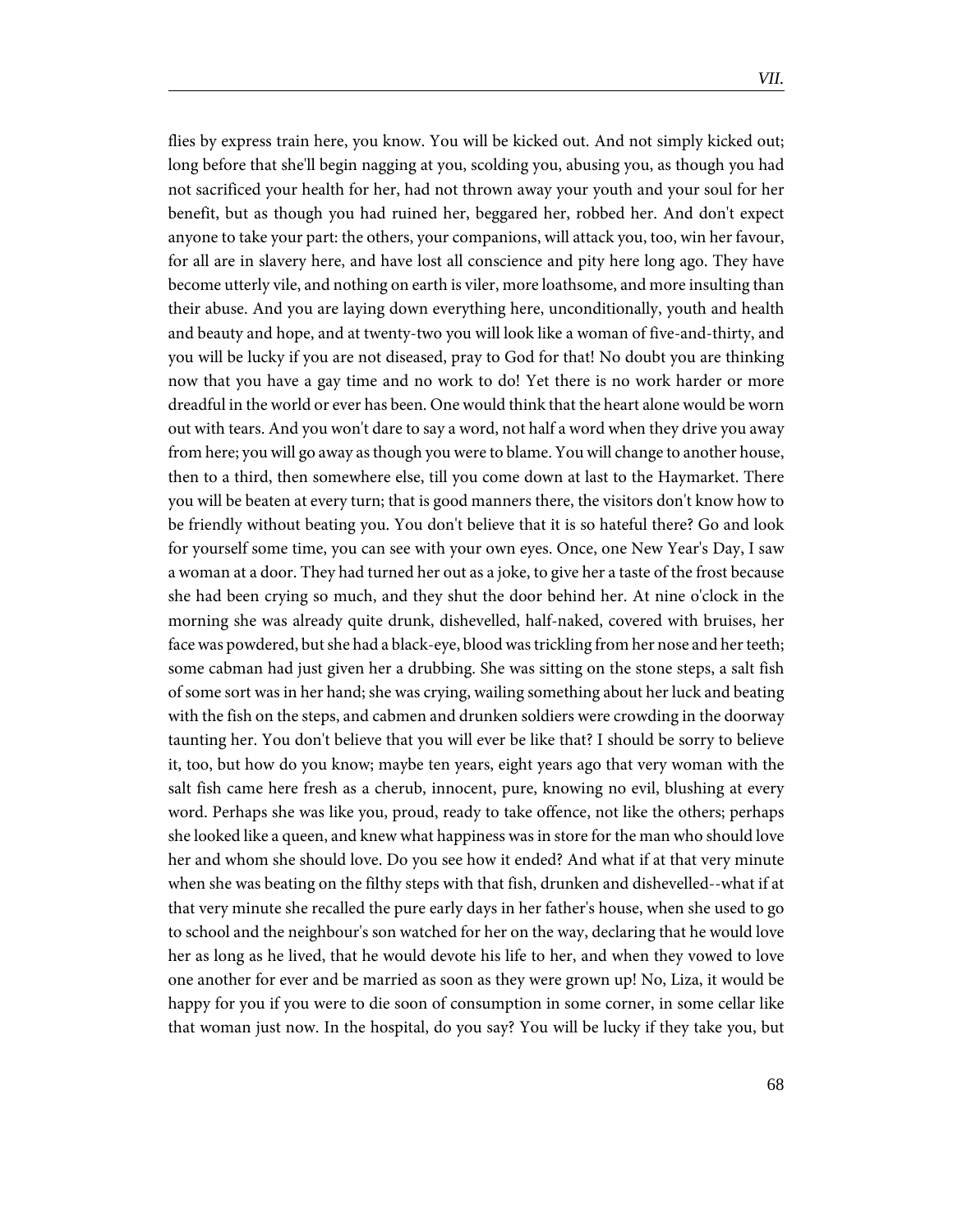what if you are still of use to the madam here? Consumption is a queer disease, it is not like fever. The patient goes on hoping till the last minute and says he is all right. He deludes himself And that just suits your madam. Don't doubt it, that's how it is; you have sold your soul, and what is more you owe money, so you daren't say a word. But when you are dying, all will abandon you, all will turn away from you, for then there will be nothing to get from you. What's more, they will reproach you for cumbering the place, for being so long over dying. However you beg you won't get a drink of water without abuse: 'Whenever are you going off, you nasty hussy, you won't let us sleep with your moaning, you make the gentlemen sick.' That's true, I have heard such things said myself. They will thrust you dying into the filthiest corner in the cellar--in the damp and darkness; what will your thoughts be, lying there alone? When you die, strange hands will lay you out, with grumbling and impatience; no one will bless you, no one will sigh for you, they only want to get rid of you as soon as may be; they will buy a coffin, take you to the grave as they did that poor woman today, and celebrate your memory at the tavern. In the grave, sleet, filth, wet snow-- no need to put themselves out for you--'Let her down, Vanuha; it's just like her luck--even here, she is headforemost, the hussy. Shorten the cord, you rascal.' 'It's all right as it is.' 'All right, is it? Why, she's on her side! She was a fellow-creature, after all! But, never mind, throw the earth on her.' And they won't care to waste much time quarrelling over you. They will scatter the wet blue clay as quick as they can and go off to the tavern ... and there your memory on earth will end; other women have children to go to their graves, fathers, husbands. While for you neither tear, nor sigh, nor remembrance; no one in the whole world will ever come to you, your name will vanish from the face of the earth--as though you had never existed, never been born at all! Nothing but filth and mud, however you knock at your coffin lid at night, when the dead arise, however you cry: 'Let me out, kind people, to live in the light of day! My life was no life at all; my life has been thrown away like a dish- clout; it was drunk away in the tavern at the Haymarket; let me out, kind people, to live in the world again.'"

And I worked myself up to such a pitch that I began to have a lump in my throat myself, and ... and all at once I stopped, sat up in dismay and, bending over apprehensively, began to listen with a beating heart. I had reason to be troubled.

I had felt for some time that I was turning her soul upside down and rending her heart, and--and the more I was convinced of it, the more eagerly I desired to gain my object as quickly and as effectually as possible. It was the exercise of my skill that carried me away; yet it was not merely sport ....

I knew I was speaking stiffly, artificially, even bookishly, in fact, I could not speak except "like a book." But that did not trouble me: I knew, I felt that I should be understood and that this very bookishness might be an assistance. But now, having attained my effect, I was suddenly panic-stricken. Never before had I witnessed such despair! She was lying on her face, thrusting her face into the pillow and clutching it in both hands. Her heart was being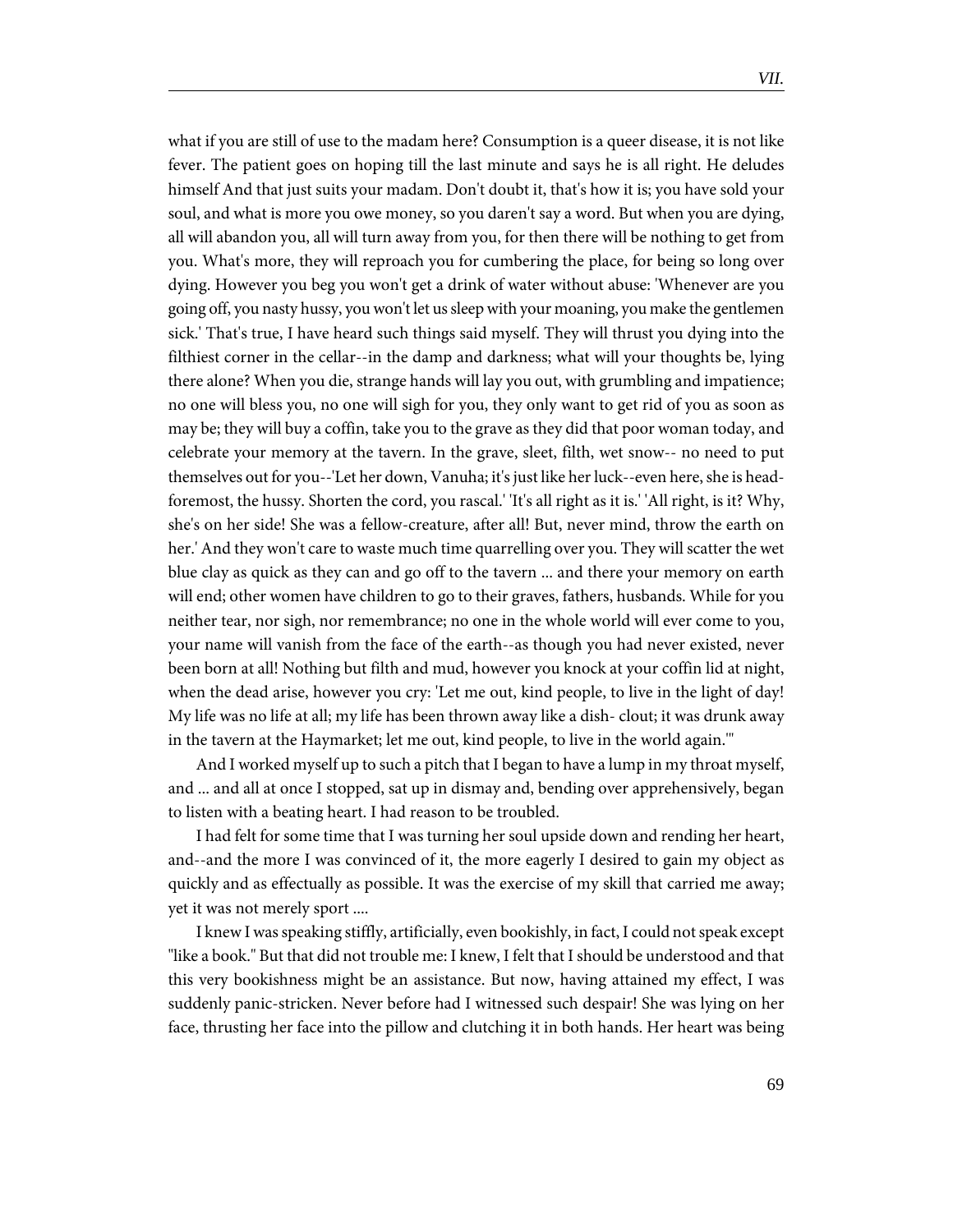torn. Her youthful body was shuddering all over as though in convulsions. Suppressed sobs rent her bosom and suddenly burst out in weeping and wailing, then she pressed closer into the pillow: she did not want anyone here, not a living soul, to know of her anguish and her tears. She bit the pillow, bit her hand till it bled (I saw that afterwards), or, thrusting her fingers into her dishevelled hair, seemed rigid with the effort of restraint, holding her breath and clenching her teeth. I began saying something, begging her to calm herself, but felt that I did not dare; and all at once, in a sort of cold shiver, almost in terror, began fumbling in the dark, trying hurriedly to get dressed to go. It was dark; though I tried my best I could not finish dressing quickly. Suddenly I felt a box of matches and a candlestick with a whole candle in it. As soon as the room was lighted up, Liza sprang up, sat up in bed, and with a contorted face, with a half insane smile, looked at me almost senselessly. I sat down beside her and took her hands; she came to herself, made an impulsive movement towards me, would have caught hold of me, but did not dare, and slowly bowed her head before me.

"Liza, my dear, I was wrong ... forgive me, my dear," I began, but she squeezed my hand in her fingers so tightly that I felt I was saying the wrong thing and stopped.

"This is my address, Liza, come to me."

"I will come," she answered resolutely, her head still bowed.

"But now I am going, good-bye ... till we meet again."

I got up; she, too, stood up and suddenly flushed all over, gave a shudder, snatched up a shawl that was lying on a chair and muffled herself in it to her chin. As she did this she gave another sickly smile, blushed and looked at me strangely. I felt wretched; I was in haste to get away--to disappear.

"Wait a minute," she said suddenly, in the passage just at the doorway, stopping me with her hand on my overcoat. She put down the candle in hot haste and ran off; evidently she had thought of something or wanted to show me something. As she ran away she flushed, her eyes shone, and there was a smile on her lips--what was the meaning of it? Against my will I waited: she came back a minute later with an expression that seemed to ask forgiveness for something. In fact, it was not the same face, not the same look as the evening before: sullen, mistrustful and obstinate. Her eyes now were imploring, soft, and at the same time trustful, caressing, timid. The expression with which children look at people they are very fond of, of whom they are asking a favour. Her eyes were a light hazel, they were lovely eyes, full of life, and capable of expressing love as well as sullen hatred.

Making no explanation, as though I, as a sort of higher being, must understand everything without explanations, she held out a piece of paper to me. Her whole face was positively beaming at that instant with naive, almost childish, triumph. I unfolded it. It was a letter to her from a medical student or someone of that sort--a very high-flown and flowery, but extremely respectful, love-letter. I don't recall the words now, but I remember well that through the high-flown phrases there was apparent a genuine feeling, which cannot be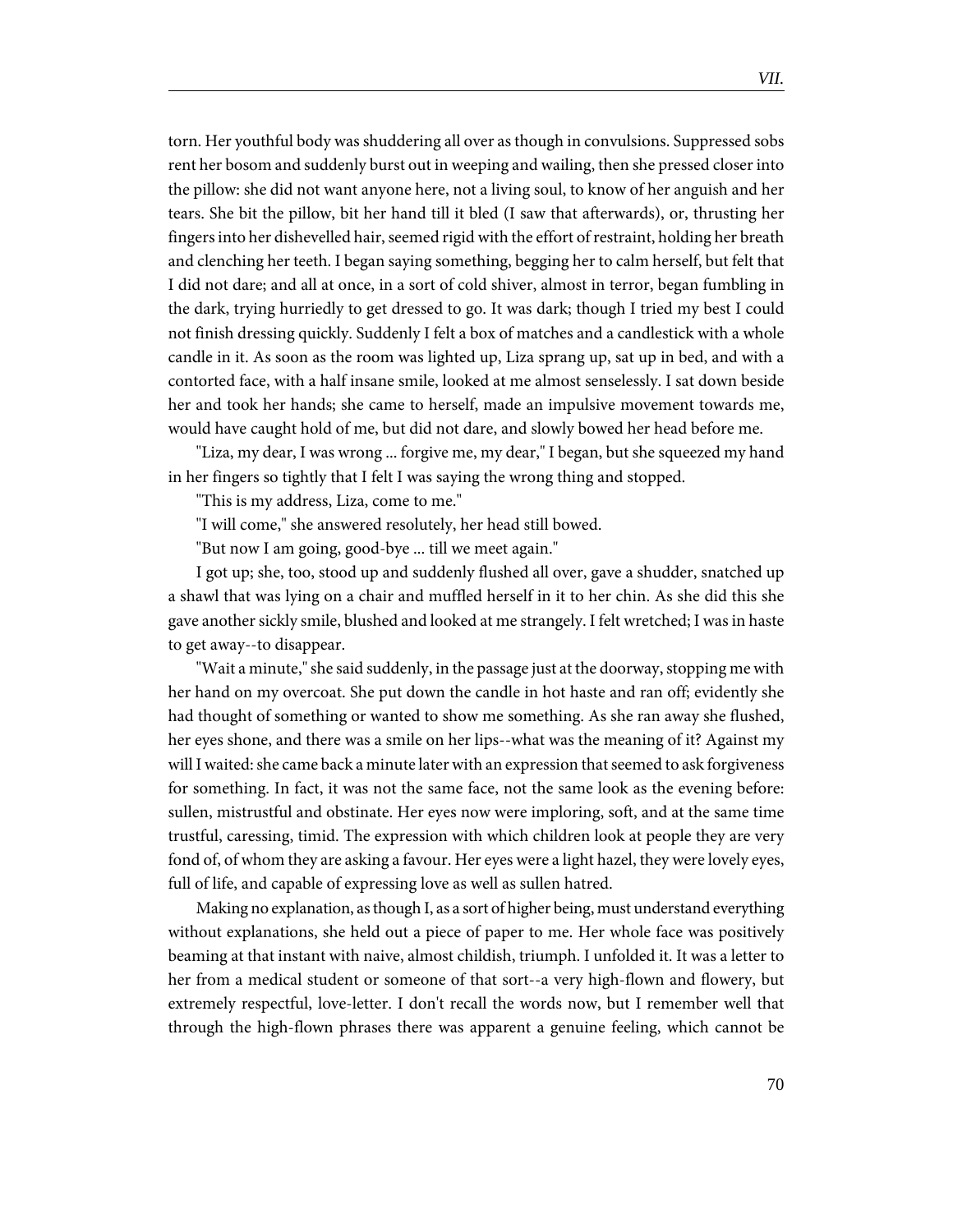feigned. When I had finished reading it I met her glowing, questioning, and childishly impatient eyes fixed upon me. She fastened her eyes upon my face and waited impatiently for what I should say. In a few words, hurriedly, but with a sort of joy and pride, she explained to me that she had been to a dance somewhere in a private house, a family of "very nice people, WHO KNEW NOTHING, absolutely nothing, for she had only come here so lately and it had all happened ... and she hadn't made up her mind to stay and was certainly going away as soon as she had paid her debt..." and at that party there had been the student who had danced with her all the evening. He had talked to her, and it turned out that he had known her in old days at Riga when he was a child, they had played together, but a very long time ago--and he knew her parents, but ABOUT THIS he knew nothing, nothing whatever, and had no suspicion! And the day after the dance (three days ago) he had sent her that letter through the friend with whom she had gone to the party ... and ... well, that was all." She dropped her shining eyes with a sort of bashfulness as she finished.

The poor girl was keeping that student's letter as a precious treasure, and had run to fetch it, her only treasure, because she did not want me to go away without knowing that she, too, was honestly and genuinely loved; that she, too, was addressed respectfully. No doubt that letter was destined to lie in her box and lead to nothing. But none the less, I am certain that she would keep it all her life as a precious treasure, as her pride and justification, and now at such a minute she had thought of that letter and brought it with naive pride to raise herself in my eyes that I might see, that I, too, might think well of her. I said nothing, pressed her hand and went out. I so longed to get away ... I walked all the way home, in spite of the fact that the melting snow was still falling in heavy flakes. I was exhausted, shattered, in bewilderment. But behind the bewilderment the truth was already gleaming. The loathsome truth.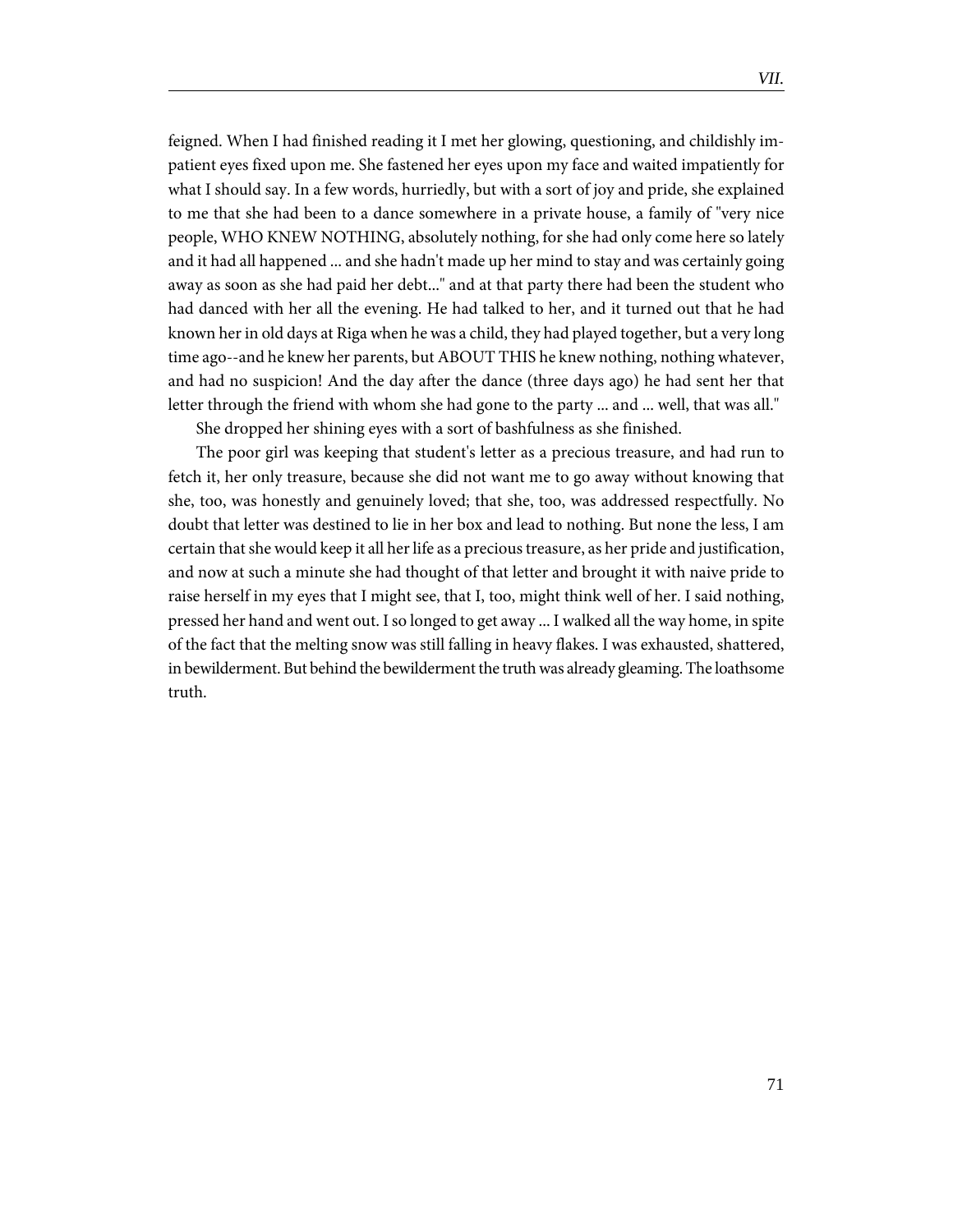It was some time, however, before I consented to recognise that truth. Waking up in the morning after some hours of heavy, leaden sleep, and immediately realising all that had happened on the previous day, I was positively amazed at my last night's SENTIMENTALITY with Liza, at all those "outcries of horror and pity." "To think of having such an attack of womanish hysteria, pah!" I concluded. And what did I thrust my address upon her for? What if she comes? Let her come, though; it doesn't matter .... But OBVIOUSLY, that was not now the chief and the most important matter: I had to make haste and at all costs save my reputation in the eyes of Zverkov and Simonov as quickly as possible; that was the chief business. And I was so taken up that morning that I actually forgot all about Liza.

First of all I had at once to repay what I had borrowed the day before from Simonov. I resolved on a desperate measure: to borrow fifteen roubles straight off from Anton Antonitch. As luck would have it he was in the best of humours that morning, and gave it to me at once, on the first asking. I was so delighted at this that, as I signed the IOU with a swaggering air, I told him casually that the night before "I had been keeping it up with some friends at the Hotel de Paris; we were giving a farewell party to a comrade, in fact, I might say a friend of my childhood, and you know--a desperate rake, fearfully spoilt--of course, he belongs to a good family, and has considerable means, a brilliant career; he is witty, charming, a regular Lovelace, you understand; we drank an extra 'half-dozen' and ..."

And it went off all right; all this was uttered very easily, unconstrainedly and complacently.

On reaching home I promptly wrote to Simonov.

To this hour I am lost in admiration when I recall the truly gentlemanly, good-humoured, candid tone of my letter. With tact and good- breeding, and, above all, entirely without superfluous words, I blamed myself for all that had happened. I defended myself, "if I really may be allowed to defend myself," by alleging that being utterly unaccustomed to wine, I had been intoxicated with the first glass, which I said, I had drunk before they arrived, while I was waiting for them at the Hotel de Paris between five and six o'clock. I begged Simonov's pardon especially; I asked him to convey my explanations to all the others, especially to Zverkov, whom "I seemed to remember as though in a dream" I had insulted. I added that I would have called upon all of them myself, but my head ached, and besides I had not the face to. I was particularly pleased with a certain lightness, almost carelessness (strictly within the bounds of politeness, however), which was apparent in my style, and better than any possible arguments, gave them at once to understand that I took rather an independent view of "all that unpleasantness last night"; that I was by no means so utterly crushed as you, my friends, probably imagine; but on the contrary, looked upon it as a gentleman serenely respecting himself should look upon it. "On a young hero's past no censure is cast!"

"There is actually an aristocratic playfulness about it!" I thought admiringly, as I read over the letter. "And it's all because I am an intellectual and cultivated man! Another man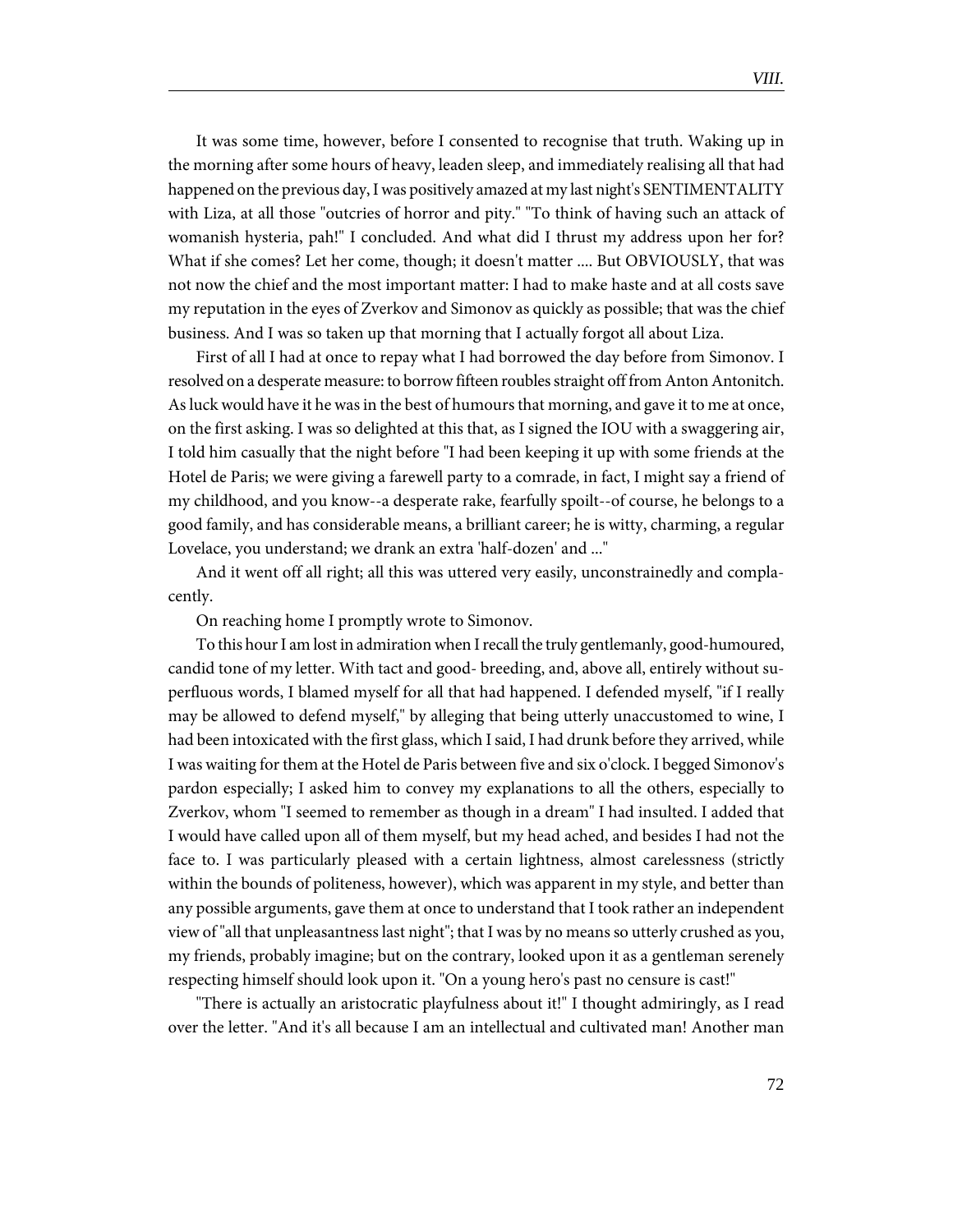in my place would not have known how to extricate himself, but here I have got out of it and am as jolly as ever again, and all because I am 'a cultivated and educated man of our day.' And, indeed, perhaps, everything was due to the wine yesterday. H'm!" ... No, it was not the wine. I did not drink anything at all between five and six when I was waiting for them. I had lied to Simonov; I had lied shamelessly; and indeed I wasn't ashamed now .... Hang it all though, the great thing was that I was rid of it.

I put six roubles in the letter, sealed it up, and asked Apollon to take it to Simonov. When he learned that there was money in the letter, Apollon became more respectful and agreed to take it. Towards evening I went out for a walk. My head was still aching and giddy after yesterday. But as evening came on and the twilight grew denser, my impressions and, following them, my thoughts, grew more and more different and confused. Something was not dead within me, in the depths of my heart and conscience it would not die, and it showed itself in acute depression. For the most part I jostled my way through the most crowded business streets, along Myeshtchansky Street, along Sadovy Street and in Yusupov Garden. I always liked particularly sauntering along these streets in the dusk, just when there were crowds of working people of all sorts going home from their daily work, with faces looking cross with anxiety. What I liked was just that cheap bustle, that bare prose. On this occasion the jostling of the streets irritated me more than ever, I could not make out what was wrong with me, I could not find the clue, something seemed rising up continually in my soul, painfully, and refusing to be appeased. I returned home completely upset, it was just as though some crime were lying on my conscience.

The thought that Liza was coming worried me continually. It seemed queer to me that of all my recollections of yesterday this tormented me, as it were, especially, as it were, quite separately. Everything else I had quite succeeded in forgetting by the evening; I dismissed it all and was still perfectly satisfied with my letter to Simonov. But on this point I was not satisfied at all. It was as though I were worried only by Liza. "What if she comes," I thought incessantly, "well, it doesn't matter, let her come! H'm! it's horrid that she should see, for instance, how I live. Yesterday I seemed such a hero to her, while now, h'm! It's horrid, though, that I have let myself go so, the room looks like a beggar's. And I brought myself to go out to dinner in such a suit! And my American leather sofa with the stuffing sticking out. And my dressing-gown, which will not cover me, such tatters, and she will see all this and she will see Apollon. That beast is certain to insult her. He will fasten upon her in order to be rude to me. And I, of course, shall be panic-stricken as usual, I shall begin bowing and scraping before her and pulling my dressing-gown round me, I shall begin smiling, telling lies. Oh, the beastliness! And it isn't the beastliness of it that matters most! There is something more important, more loathsome, viler! Yes, viler! And to put on that dishonest lying mask again! ..."

When I reached that thought I fired up all at once.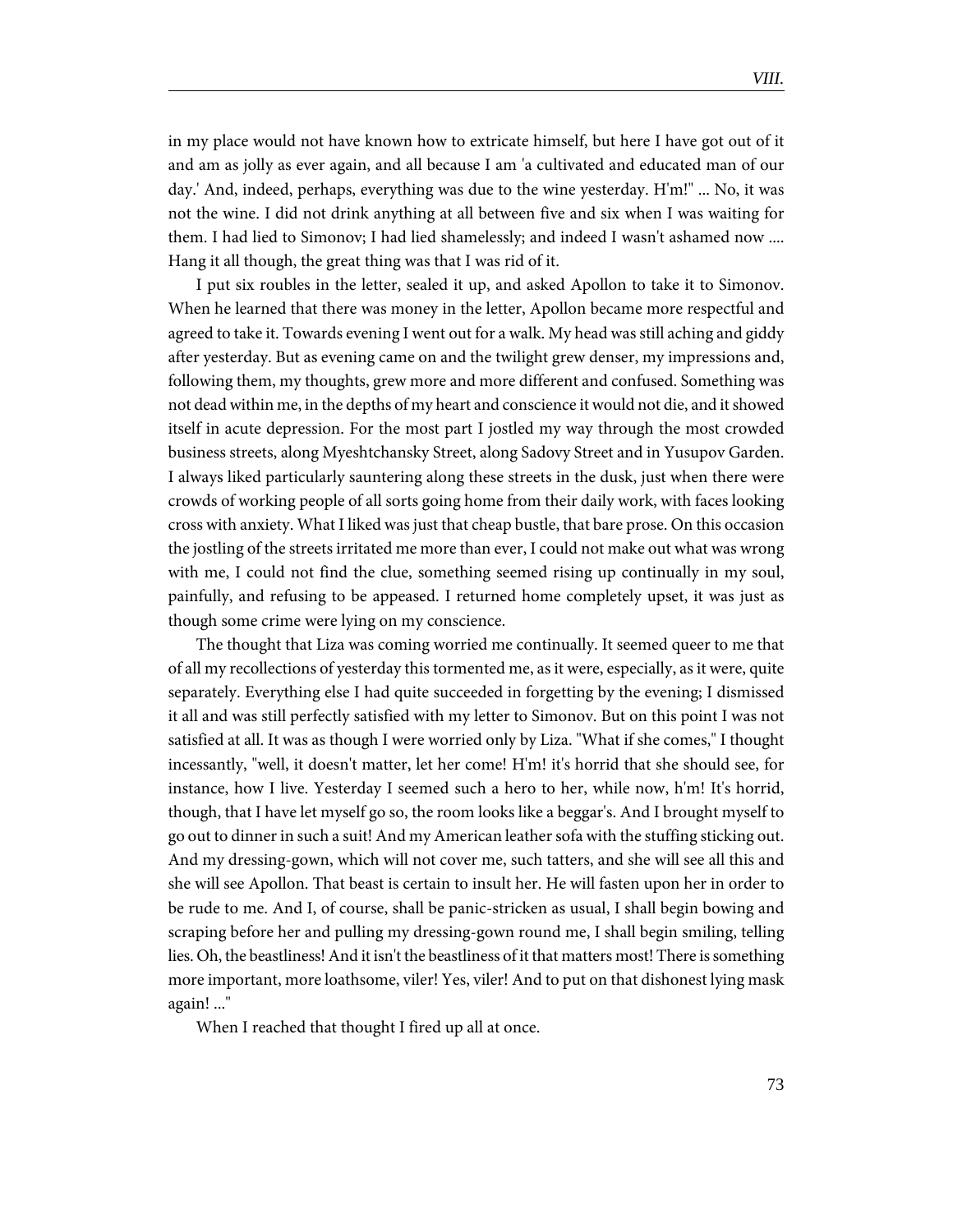"Why dishonest? How dishonest? I was speaking sincerely last night. I remember there was real feeling in me, too. What I wanted was to excite an honourable feeling in her .... Her crying was a good thing, it will have a good effect."

Yet I could not feel at ease. All that evening, even when I had come back home, even after nine o'clock, when I calculated that Liza could not possibly come, still she haunted me, and what was worse, she came back to my mind always in the same position. One moment out of all that had happened last night stood vividly before my imagination; the moment when I struck a match and saw her pale, distorted face, with its look of torture. And what a pitiful, what an unnatural, what a distorted smile she had at that moment! But I did not know then, that fifteen years later I should still in my imagination see Liza, always with the pitiful, distorted, inappropriate smile which was on her face at that minute.

Next day I was ready again to look upon it all as nonsense, due to over- excited nerves, and, above all, as EXAGGERATED. I was always conscious of that weak point of mine, and sometimes very much afraid of it. "I exaggerate everything, that is where I go wrong," I repeated to myself every hour. But, however, "Liza will very likely come all the same," was the refrain with which all my reflections ended. I was so uneasy that I sometimes flew into a fury: "She'll come, she is certain to come!" I cried, running about the room, "if not today, she will come tomorrow; she'll find me out! The damnable romanticism of these pure hearts! Oh, the vileness--oh, the silliness--oh, the stupidity of these 'wretched sentimental souls!' Why, how fail to understand? How could one fail to understand? ..."

But at this point I stopped short, and in great confusion, indeed.

And how few, how few words, I thought, in passing, were needed; how little of the idyllic (and affectedly, bookishly, artificially idyllic too) had sufficed to turn a whole human life at once according to my will. That's virginity, to be sure! Freshness of soil!

At times a thought occurred to me, to go to her, "to tell her all," and beg her not to come to me. But this thought stirred such wrath in me that I believed I should have crushed that "damned" Liza if she had chanced to be near me at the time. I should have insulted her, have spat at her, have turned her out, have struck her!

One day passed, however, another and another; she did not come and I began to grow calmer. I felt particularly bold and cheerful after nine o'clock, I even sometimes began dreaming, and rather sweetly: I, for instance, became the salvation of Liza, simply through her coming to me and my talking to her .... I develop her, educate her. Finally, I notice that she loves me, loves me passionately. I pretend not to understand (I don't know, however, why I pretend, just for effect, perhaps). At last all confusion, transfigured, trembling and sobbing, she flings herself at my feet and says that I am her saviour, and that she loves me better than anything in the world. I am amazed, but .... "Liza," I say, "can you imagine that I have not noticed your love? I saw it all, I divined it, but I did not dare to approach you first, because I had an influence over you and was afraid that you would force yourself, from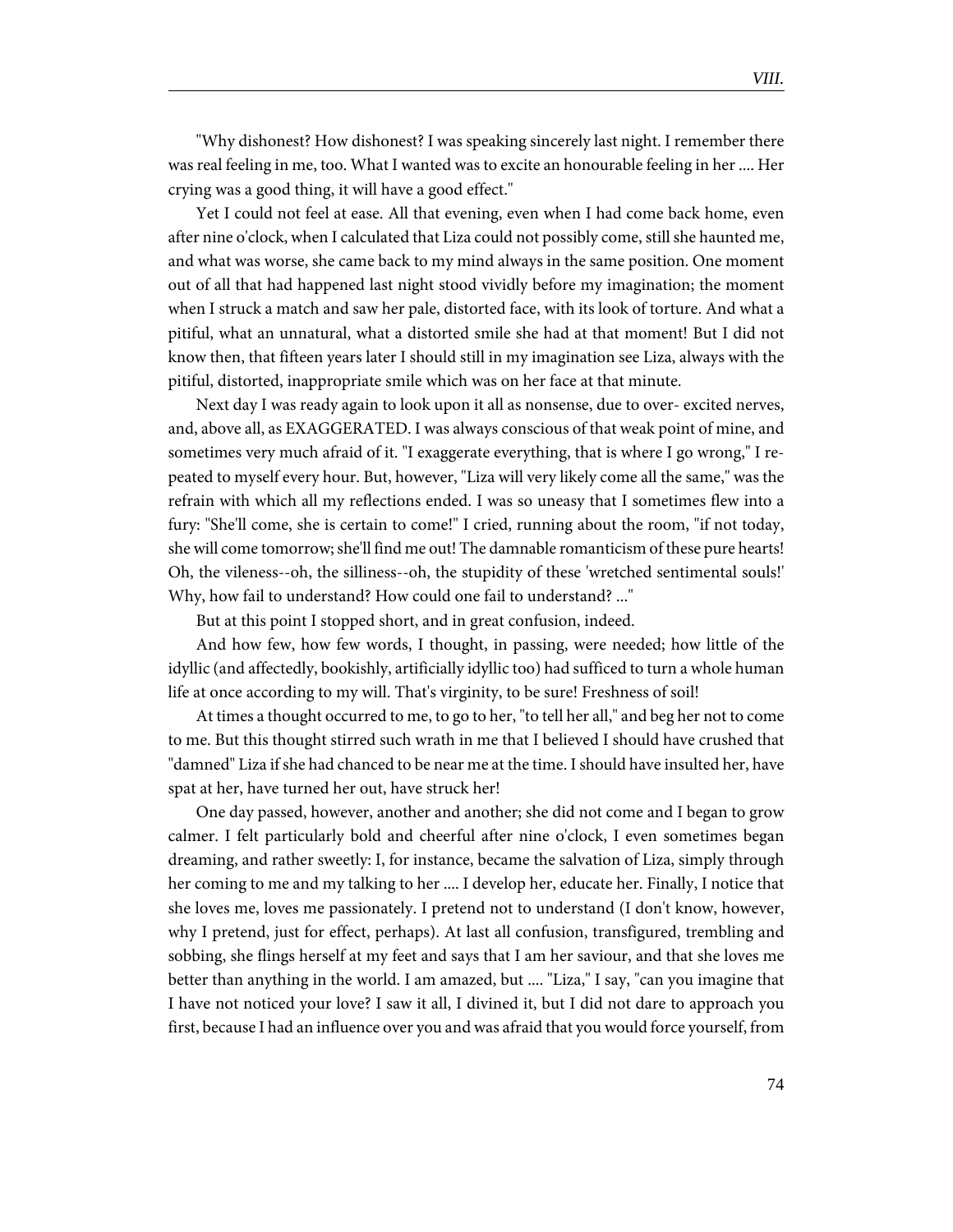gratitude, to respond to my love, would try to rouse in your heart a feeling which was perhaps absent, and I did not wish that ... because it would be tyranny ... it would be indelicate (in short, I launch off at that point into European, inexplicably lofty subtleties a la George Sand), but now, now you are mine, you are my creation, you are pure, you are good, you are my noble wife.

'Into my house come bold and free, Its rightful mistress there to be'."

Then we begin living together, go abroad and so on, and so on. In fact, in the end it seemed vulgar to me myself, and I began putting out my tongue at myself.

Besides, they won't let her out, "the hussy!" I thought. They don't let them go out very readily, especially in the evening (for some reason I fancied she would come in the evening, and at seven o'clock precisely). Though she did say she was not altogether a slave there yet, and had certain rights; so, h'm! Damn it all, she will come, she is sure to come!

It was a good thing, in fact, that Apollon distracted my attention at that time by his rudeness. He drove me beyond all patience! He was the bane of my life, the curse laid upon me by Providence. We had been squabbling continually for years, and I hated him. My God, how I hated him! I believe I had never hated anyone in my life as I hated him, especially at some moments. He was an elderly, dignified man, who worked part of his time as a tailor. But for some unknown reason he despised me beyond all measure, and looked down upon me insufferably. Though, indeed, he looked down upon everyone. Simply to glance at that flaxen, smoothly brushed head, at the tuft of hair he combed up on his forehead and oiled with sunflower oil, at that dignified mouth, compressed into the shape of the letter V, made one feel one was confronting a man who never doubted of himself. He was a pedant, to the most extreme point, the greatest pedant I had met on earth, and with that had a vanity only befitting Alexander of Macedon. He was in love with every button on his coat, every nail on his fingers--absolutely in love with them, and he looked it! In his behaviour to me he was a perfect tyrant, he spoke very little to me, and if he chanced to glance at me he gave me a firm, majestically self- confident and invariably ironical look that drove me sometimes to fury. He did his work with the air of doing me the greatest favour, though he did scarcely anything for me, and did not, indeed, consider himself bound to do anything. There could be no doubt that he looked upon me as the greatest fool on earth, and that "he did not get rid of me" was simply that he could get wages from me every month. He consented to do nothing for me for seven roubles a month. Many sins should be forgiven me for what I suffered from him. My hatred reached such a point that sometimes his very step almost threw me into convulsions. What I loathed particularly was his lisp. His tongue must have been a little too long or something of that sort, for he continually lisped, and seemed to be very proud of it, imagining that it greatly added to his dignity. He spoke in a slow, measured tone, with his hands behind his back and his eyes fixed on the ground. He maddened me particularly when he read aloud the psalms to himself behind his partition. Many a battle I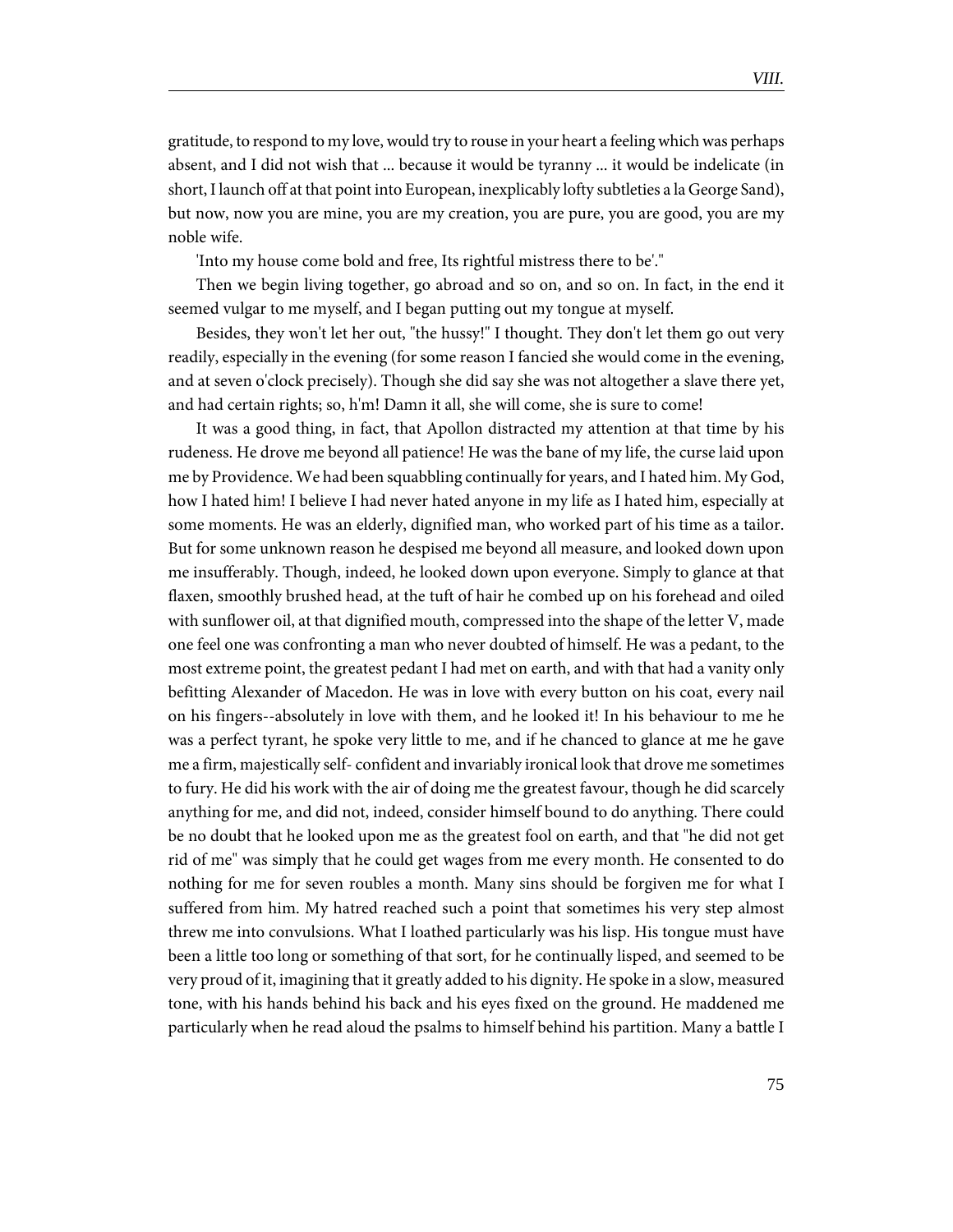waged over that reading! But he was awfully fond of reading aloud in the evenings, in a slow, even, sing-song voice, as though over the dead. It is interesting that that is how he has ended: he hires himself out to read the psalms over the dead, and at the same time he kills rats and makes blacking. But at that time I could not get rid of him, it was as though he were chemically combined with my existence. Besides, nothing would have induced him to consent to leave me. I could not live in furnished lodgings: my lodging was my private solitude, my shell, my cave, in which I concealed myself from all mankind, and Apollon seemed to me, for some reason, an integral part of that flat, and for seven years I could not turn him away.

To be two or three days behind with his wages, for instance, was impossible. He would have made such a fuss, I should not have known where to hide my head. But I was so exasperated with everyone during those days, that I made up my mind for some reason and with some object to PUNISH Apollon and not to pay him for a fortnight the wages that were owing him. I had for a long time--for the last two years--been intending to do this, simply in order to teach him not to give himself airs with me, and to show him that if I liked I could withhold his wages. I purposed to say nothing to him about it, and was purposely silent indeed, in order to score off his pride and force him to be the first to speak of his wages. Then I would take the seven roubles out of a drawer, show him I have the money put aside on purpose, but that I won't, I won't, I simply won't pay him his wages, I won't just because that is "what I wish," because "I am master, and it is for me to decide," because he has been disrespectful, because he has been rude; but if he were to ask respectfully I might be softened and give it to him, otherwise he might wait another fortnight, another three weeks, a whole month ....

But angry as I was, yet he got the better of me. I could not hold out for four days. He began as he always did begin in such cases, for there had been such cases already, there had been attempts (and it may be observed I knew all this beforehand, I knew his nasty tactics by heart). He would begin by fixing upon me an exceedingly severe stare, keeping it up for several minutes at a time, particularly on meeting me or seeing me out of the house. If I held out and pretended not to notice these stares, he would, still in silence, proceed to further tortures. All at once, A PROPOS of nothing, he would walk softly and smoothly into my room, when I was pacing up and down or reading, stand at the door, one hand behind his back and one foot behind the other, and fix upon me a stare more than severe, utterly contemptuous. If I suddenly asked him what he wanted, he would make me no answer, but continue staring at me persistently for some seconds, then, with a peculiar compression of his lips and a most significant air, deliberately turn round and deliberately go back to his room. Two hours later he would come out again and again present himself before me in the same way. It had happened that in my fury I did not even ask him what he wanted, but simply raised my head sharply and imperiously and began staring back at him. So we stared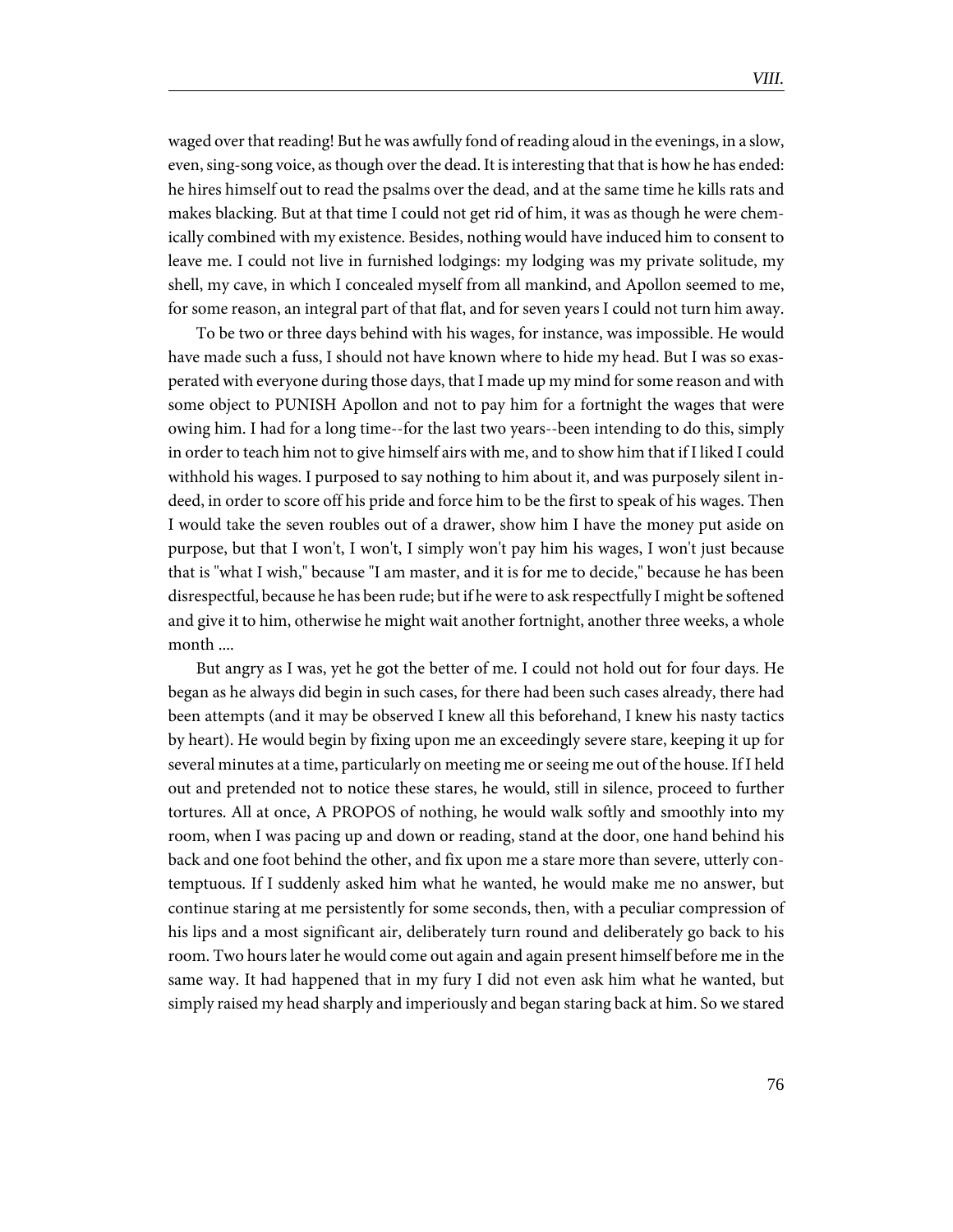at one another for two minutes; at last he turned with deliberation and dignity and went back again for two hours.

If I were still not brought to reason by all this, but persisted in my revolt, he would suddenly begin sighing while he looked at me, long, deep sighs as though measuring by them the depths of my moral degradation, and, of course, it ended at last by his triumphing completely: I raged and shouted, but still was forced to do what he wanted.

This time the usual staring manoeuvres had scarcely begun when I lost my temper and flew at him in a fury. I was irritated beyond endurance apart from him.

"Stay," I cried, in a frenzy, as he was slowly and silently turning, with one hand behind his back, to go to his room. "Stay! Come back, come back, I tell you!" and I must have bawled so unnaturally, that he turned round and even looked at me with some wonder. However, he persisted in saying nothing, and that infuriated me.

"How dare you come and look at me like that without being sent for? Answer!"

After looking at me calmly for half a minute, he began turning round again.

"Stay!" I roared, running up to him, "don't stir! There. Answer, now: what did you come in to look at?"

"If you have any order to give me it's my duty to carry it out," he answered, after another silent pause, with a slow, measured lisp, raising his eyebrows and calmly twisting his head from one side to another, all this with exasperating composure.

"That's not what I am asking you about, you torturer!" I shouted, turning crimson with anger. "I'll tell you why you came here myself: you see, I don't give you your wages, you are so proud you don't want to bow down and ask for it, and so you come to punish me with your stupid stares, to worry me and you have no sus-pic-ion how stupid it is-- stupid, stupid, stupid, stupid! ..."

He would have turned round again without a word, but I seized him.

"Listen," I shouted to him. "Here's the money, do you see, here it is," (I took it out of the table drawer); "here's the seven roubles complete, but you are not going to have it, you ... are ... not ... going ... to ... have it until you come respectfully with bowed head to beg my pardon. Do you hear?"

"That cannot be," he answered, with the most unnatural self-confidence.

"It shall be so," I said, "I give you my word of honour, it shall be!"

"And there's nothing for me to beg your pardon for," he went on, as though he had not noticed my exclamations at all. "Why, besides, you called me a 'torturer,' for which I can summon you at the police-station at any time for insulting behaviour."

"Go, summon me," I roared, "go at once, this very minute, this very second! You are a torturer all the same! a torturer!"

But he merely looked at me, then turned, and regardless of my loud calls to him, he walked to his room with an even step and without looking round.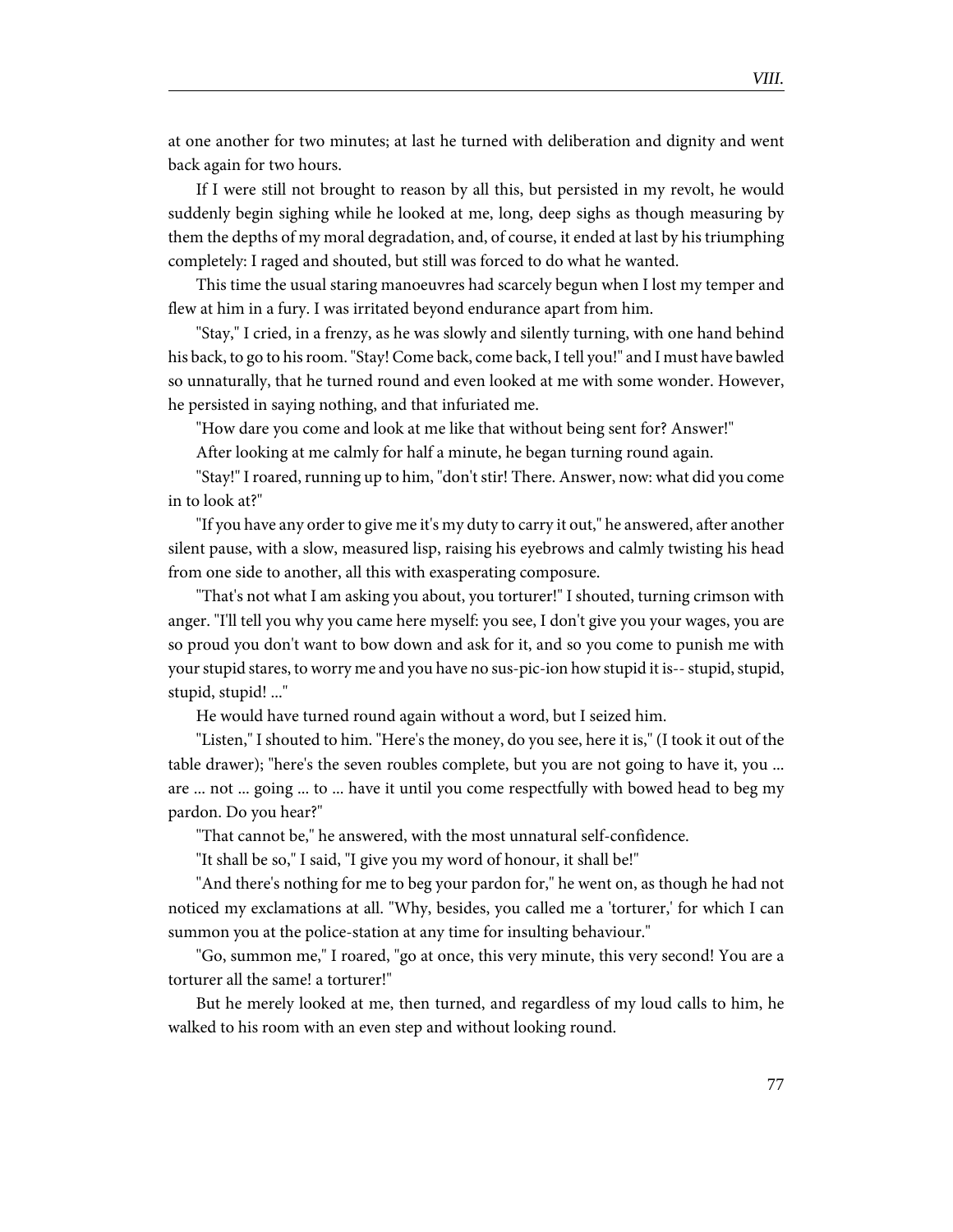"Apollon," I said quietly and emphatically, though I was breathless, "go at once without a minute's delay and fetch the police-officer."

He had meanwhile settled himself at his table, put on his spectacles and taken up some sewing. But, hearing my order, he burst into a guffaw.

"At once, go this minute! Go on, or else you can't imagine what will happen."

"You are certainly out of your mind," he observed, without even raising his head, lisping as deliberately as ever and threading his needle. "Whoever heard of a man sending for the police against himself? And as for being frightened--you are upsetting yourself about nothing, for nothing will come of it."

"Go!" I shrieked, clutching him by the shoulder. I felt I should strike him in a minute.

But I did not notice the door from the passage softly and slowly open at that instant and a figure come in, stop short, and begin staring at us in perplexity I glanced, nearly swooned with shame, and rushed back to my room. There, clutching at my hair with both hands, I leaned my head against the wall and stood motionless in that position.

Two minutes later I heard Apollon's deliberate footsteps. "There is some woman asking for you," he said, looking at me with peculiar severity. Then he stood aside and let in Liza. He would not go away, but stared at us sarcastically.

"Go away, go away," I commanded in desperation. At that moment my clock began whirring and wheezing and struck seven.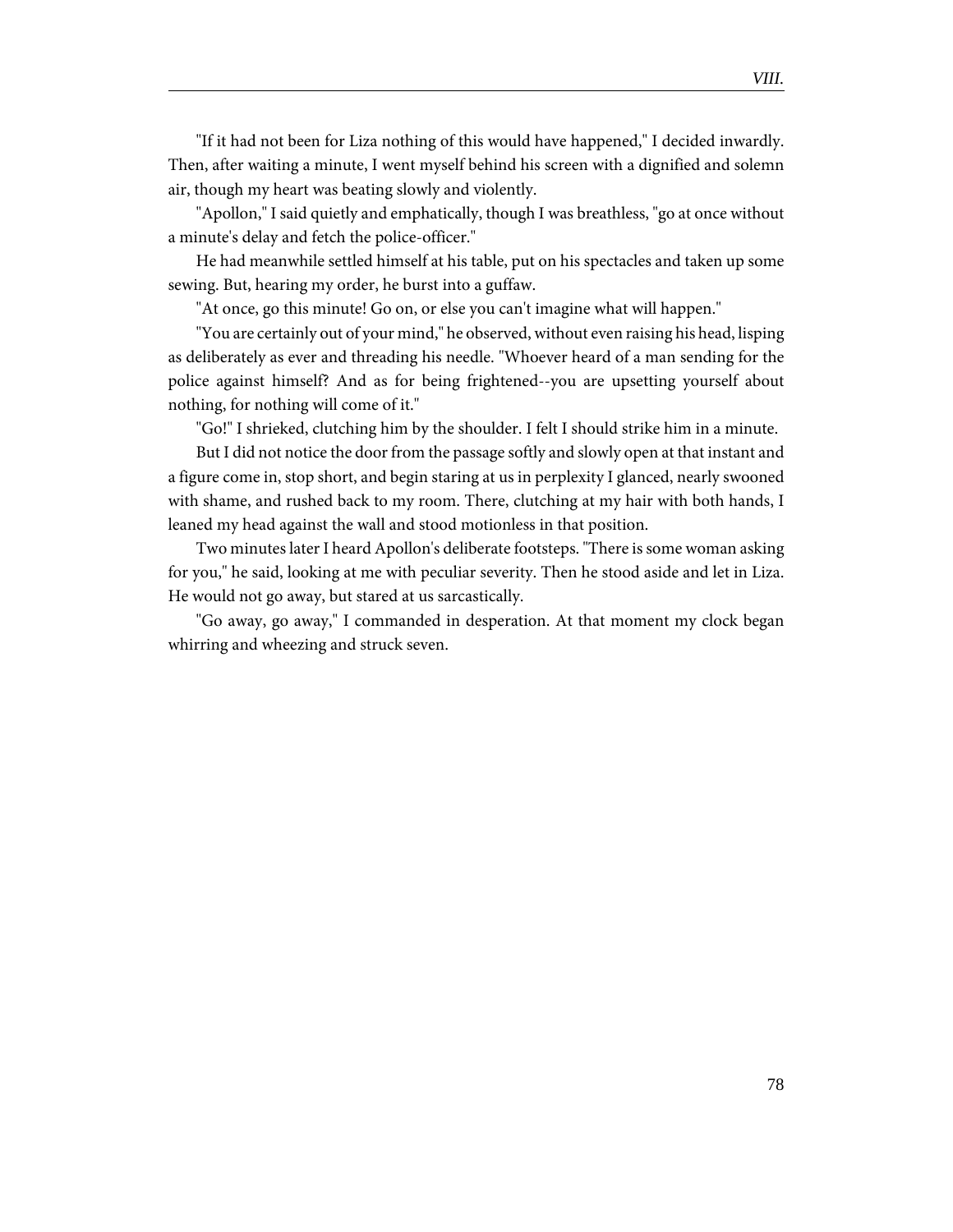"Into my house come bold and free, Its rightful mistress there to be."

I stood before her crushed, crestfallen, revoltingly confused, and I believe I smiled as I did my utmost to wrap myself in the skirts of my ragged wadded dressing-gown--exactly as I had imagined the scene not long before in a fit of depression. After standing over us for a couple of minutes Apollon went away, but that did not make me more at ease. What made it worse was that she, too, was overwhelmed with confusion, more so, in fact, than I should have expected. At the sight of me, of course.

"Sit down," I said mechanically, moving a chair up to the table, and I sat down on the sofa. She obediently sat down at once and gazed at me open-eyed, evidently expecting something from me at once. This naivete of expectation drove me to fury, but I restrained myself.

She ought to have tried not to notice, as though everything had been as usual, while instead of that, she ... and I dimly felt that I should make her pay dearly for ALL THIS.

"You have found me in a strange position, Liza," I began, stammering and knowing that this was the wrong way to begin. "No, no, don't imagine anything," I cried, seeing that she had suddenly flushed. "I am not ashamed of my poverty .... On the contrary, I look with pride on my poverty. I am poor but honourable .... One can be poor and honourable," I muttered. "However ... would you like tea? ...."

"No," she was beginning.

"Wait a minute."

I leapt up and ran to Apollon. I had to get out of the room somehow.

"Apollon," I whispered in feverish haste, flinging down before him the seven roubles which had remained all the time in my clenched fist, "here are your wages, you see I give them to you; but for that you must come to my rescue: bring me tea and a dozen rusks from the restaurant. If you won't go, you'll make me a miserable man! You don't know what this woman is .... This is--everything! You may be imagining something .... But you don't know what that woman is! ..."

Apollon, who had already sat down to his work and put on his spectacles again, at first glanced askance at the money without speaking or putting down his needle; then, without paying the slightest attention to me or making any answer, he went on busying himself with his needle, which he had not yet threaded. I waited before him for three minutes with my arms crossed A LA NAPOLEON. My temples were moist with sweat. I was pale, I felt it. But, thank God, he must have been moved to pity, looking at me. Having threaded his needle he deliberately got up from his seat, deliberately moved back his chair, deliberately took off his spectacles, deliberately counted the money, and finally asking me over his shoulder: "Shall I get a whole portion?" deliberately walked out of the room. As I was going back to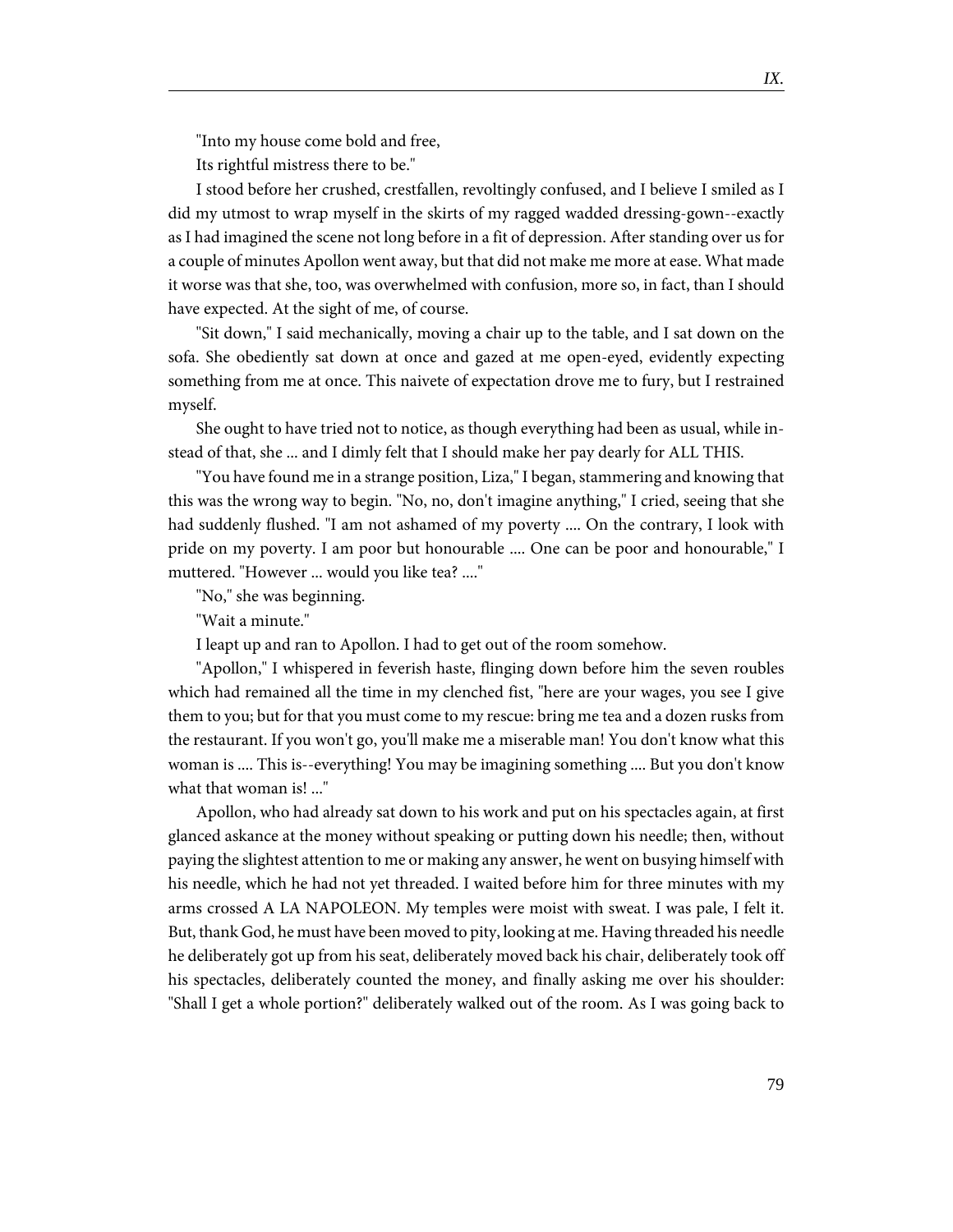Liza, the thought occurred to me on the way: shouldn't I run away just as I was in my dressing-gown, no matter where, and then let happen what would?

I sat down again. She looked at me uneasily. For some minutes we were silent.

"I will kill him," I shouted suddenly, striking the table with my fist so that the ink spurted out of the inkstand.

"What are you saying!" she cried, starting.

"I will kill him! kill him!" I shrieked, suddenly striking the table in absolute frenzy, and at the same time fully understanding how stupid it was to be in such a frenzy. "You don't know, Liza, what that torturer is to me. He is my torturer .... He has gone now to fetch some rusks; he ..."

And suddenly I burst into tears. It was an hysterical attack. How ashamed I felt in the midst of my sobs; but still I could not restrain them.

She was frightened.

"What is the matter? What is wrong?" she cried, fussing about me.

"Water, give me water, over there!" I muttered in a faint voice, though I was inwardly conscious that I could have got on very well without water and without muttering in a faint voice. But I was, what is called, PUTTING IT ON, to save appearances, though the attack was a genuine one.

She gave me water, looking at me in bewilderment. At that moment Apollon brought in the tea. It suddenly seemed to me that this commonplace, prosaic tea was horribly undignified and paltry after all that had happened, and I blushed crimson. Liza looked at Apollon with positive alarm. He went out without a glance at either of us.

"Liza, do you despise me?" I asked, looking at her fixedly, trembling with impatience to know what she was thinking.

She was confused, and did not know what to answer.

"Drink your tea," I said to her angrily. I was angry with myself, but, of course, it was she who would have to pay for it. A horrible spite against her suddenly surged up in my heart; I believe I could have killed her. To revenge myself on her I swore inwardly not to say a word to her all the time. "She is the cause of it all," I thought.

Our silence lasted for five minutes. The tea stood on the table; we did not touch it. I had got to the point of purposely refraining from beginning in order to embarrass her further; it was awkward for her to begin alone. Several times she glanced at me with mournful perplexity. I was obstinately silent. I was, of course, myself the chief sufferer, because I was fully conscious of the disgusting meanness of my spiteful stupidity, and yet at the same time I could not restrain myself.

"I want to... get away ... from there altogether," she began, to break the silence in some way, but, poor girl, that was just what she ought not to have spoken about at such a stupid moment to a man so stupid as I was. My heart positively ached with pity for her tactless and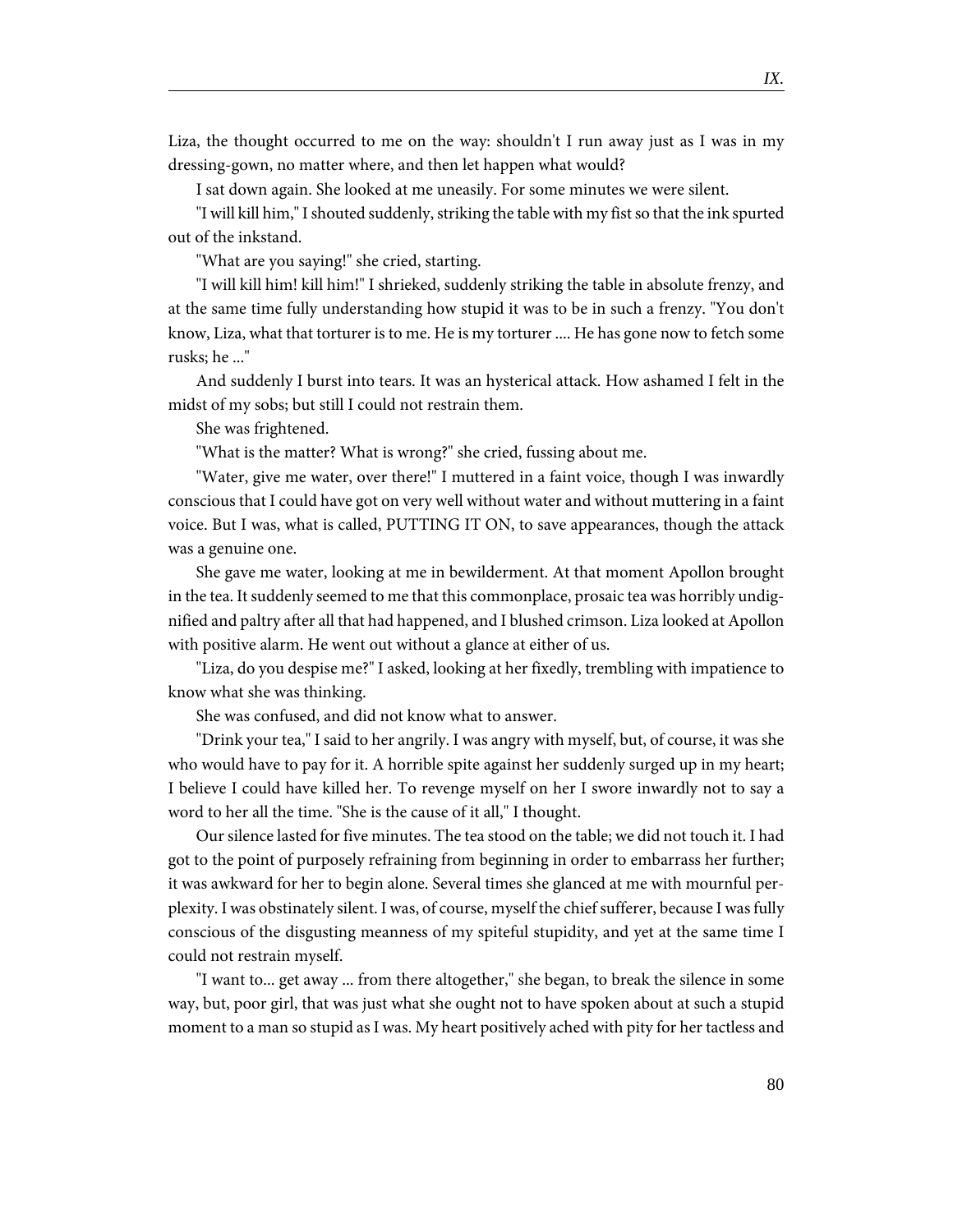unnecessary straightforwardness. But something hideous at once stifled all compassion in me; it even provoked me to greater venom. I did not care what happened. Another five minutes passed.

"Perhaps I am in your way," she began timidly, hardly audibly, and was getting up.

But as soon as I saw this first impulse of wounded dignity I positively trembled with spite, and at once burst out.

"Why have you come to me, tell me that, please?" I began, gasping for breath and regardless of logical connection in my words. I longed to have it all out at once, at one burst; I did not even trouble how to begin. "Why have you come? Answer, answer," I cried, hardly knowing what I was doing. "I'll tell you, my good girl, why you have come. You've come because I talked sentimental stuff to you then. So now you are soft as butter and longing for fine sentiments again. So you may as well know that I was laughing at you then. And I am laughing at you now. Why are you shuddering? Yes, I was laughing at you! I had been insulted just before, at dinner, by the fellows who came that evening before me. I came to you, meaning to thrash one of them, an officer; but I didn't succeed, I didn't find him; I had to avenge the insult on someone to get back my own again; you turned up, I vented my spleen on you and laughed at you. I had been humiliated, so I wanted to humiliate; I had been treated like a rag, so I wanted to show my power .... That's what it was, and you imagined I had come there on purpose to save you. Yes? You imagined that? You imagined that?"

I knew that she would perhaps be muddled and not take it all in exactly, but I knew, too, that she would grasp the gist of it, very well indeed. And so, indeed, she did. She turned white as a handkerchief, tried to say something, and her lips worked painfully; but she sank on a chair as though she had been felled by an axe. And all the time afterwards she listened to me with her lips parted and her eyes wide open, shuddering with awful terror. The cynicism, the cynicism of my words overwhelmed her ....

"Save you!" I went on, jumping up from my chair and running up and down the room before her. "Save you from what? But perhaps I am worse than you myself. Why didn't you throw it in my teeth when I was giving you that sermon: 'But what did you come here yourself for? was it to read us a sermon?' Power, power was what I wanted then, sport was what I wanted, I wanted to wring out your tears, your humiliation, your hysteria--that was what I wanted then! Of course, I couldn't keep it up then, because I am a wretched creature, I was frightened, and, the devil knows why, gave you my address in my folly. Afterwards, before I got home, I was cursing and swearing at you because of that address, I hated you already because of the lies I had told you. Because I only like playing with words, only dreaming, but, do you know, what I really want is that you should all go to hell. That is what I want. I want peace; yes, I'd sell the whole world for a farthing, straight off, so long as I was left in peace. Is the world to go to pot, or am I to go without my tea? I say that the world may go to pot for me so long as I always get my tea. Did you know that, or not? Well, anyway,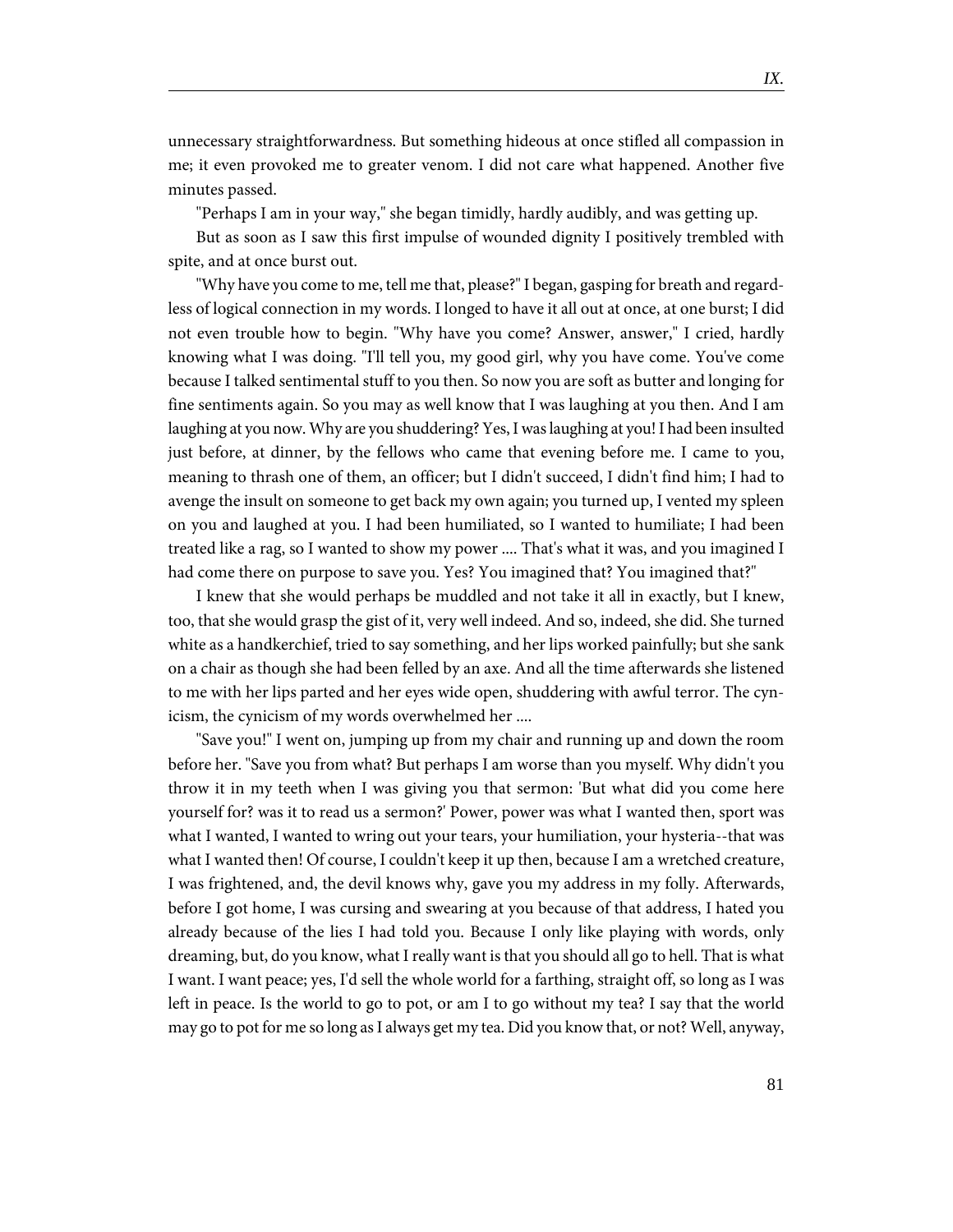I know that I am a blackguard, a scoundrel, an egoist, a sluggard. Here I have been shuddering for the last three days at the thought of your coming. And do you know what has worried me particularly for these three days? That I posed as such a hero to you, and now you would see me in a wretched torn dressing-gown, beggarly, loathsome. I told you just now that I was not ashamed of my poverty; so you may as well know that I am ashamed of it; I am more ashamed of it than of anything, more afraid of it than of being found out if I were a thief, because I am as vain as though I had been skinned and the very air blowing on me hurt. Surely by now you must realise that I shall never forgive you for having found me in this wretched dressing-gown, just as I was flying at Apollon like a spiteful cur. The saviour, the former hero, was flying like a mangy, unkempt sheep-dog at his lackey, and the lackey was jeering at him! And I shall never forgive you for the tears I could not help shedding before you just now, like some silly woman put to shame! And for what I am confessing to you now, I shall never forgive you either! Yes--you must answer for it all because you turned up like this, because I am a blackguard, because I am the nastiest, stupidest, absurdest and most envious of all the worms on earth, who are not a bit better than I am, but, the devil knows why, are never put to confusion; while I shall always be insulted by every louse, that is my doom! And what is it to me that you don't understand a word of this! And what do I care, what do I care about you, and whether you go to ruin there or not? Do you understand? How I shall hate you now after saying this, for having been here and listening. Why, it's not once in a lifetime a man speaks out like this, and then it is in hysterics! ... What more do you want? Why do you still stand confronting me, after all this? Why are you worrying me?

Why don't you go?"

But at this point a strange thing happened. I was so accustomed to think and imagine everything from books, and to picture everything in the world to myself just as I had made it up in my dreams beforehand, that I could not all at once take in this strange circumstance. What happened was this: Liza, insulted and crushed by me, understood a great deal more than I imagined. She understood from all this what a woman understands first of all, if she feels genuine love, that is, that I was myself unhappy.

The frightened and wounded expression on her face was followed first by a look of sorrowful perplexity. When I began calling myself a scoundrel and a blackguard and my tears flowed (the tirade was accompanied throughout by tears) her whole face worked convulsively. She was on the point of getting up and stopping me; when I finished she took no notice of my shouting: "Why are you here, why don't you go away?" but realised only that it must have been very bitter to me to say all this. Besides, she was so crushed, poor girl; she considered herself infinitely beneath me; how could she feel anger or resentment? She suddenly leapt up from her chair with an irresistible impulse and held out her hands, yearning towards me, though still timid and not daring to stir .... At this point there was a revulsion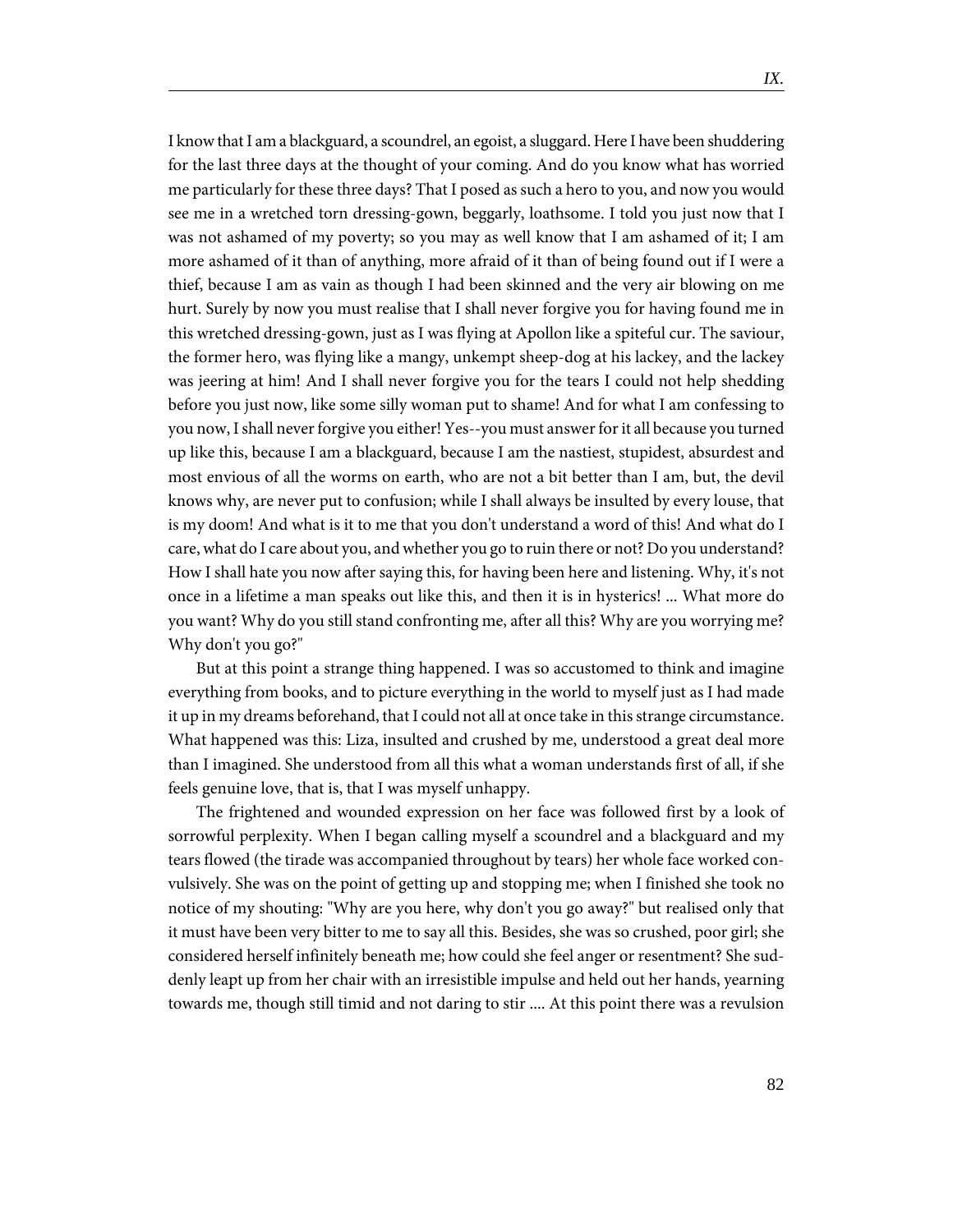in my heart too. Then she suddenly rushed to me, threw her arms round me and burst into tears. I, too, could not restrain myself, and sobbed as I never had before.

"They won't let me ... I can't be good!" I managed to articulate; then I went to the sofa, fell on it face downwards, and sobbed on it for a quarter of an hour in genuine hysterics. She came close to me, put her arms round me and stayed motionless in that position. But the trouble was that the hysterics could not go on for ever, and (I am writing the loathsome truth) lying face downwards on the sofa with my face thrust into my nasty leather pillow, I began by degrees to be aware of a far-away, involuntary but irresistible feeling that it would be awkward now for me to raise my head and look Liza straight in the face. Why was I ashamed? I don't know, but I was ashamed. The thought, too, came into my overwrought brain that our parts now were completely changed, that she was now the heroine, while I was just a crushed and humiliated creature as she had been before me that night--four days before .... And all this came into my mind during the minutes I was lying on my face on the sofa.

My God! surely I was not envious of her then.

I don't know, to this day I cannot decide, and at the time, of course, I was still less able to understand what I was feeling than now. I cannot get on without domineering and tyrannising over someone, but ... there is no explaining anything by reasoning and so it is useless to reason.

I conquered myself, however, and raised my head; I had to do so sooner or later ... and I am convinced to this day that it was just because I was ashamed to look at her that another feeling was suddenly kindled and flamed up in my heart ... a feeling of mastery and possession. My eyes gleamed with passion, and I gripped her hands tightly. How I hated her and how I was drawn to her at that minute! The one feeling intensified the other. It was almost like an act of vengeance. At first there was a look of amazement, even of terror on her face, but only for one instant. She warmly and rapturously embraced me.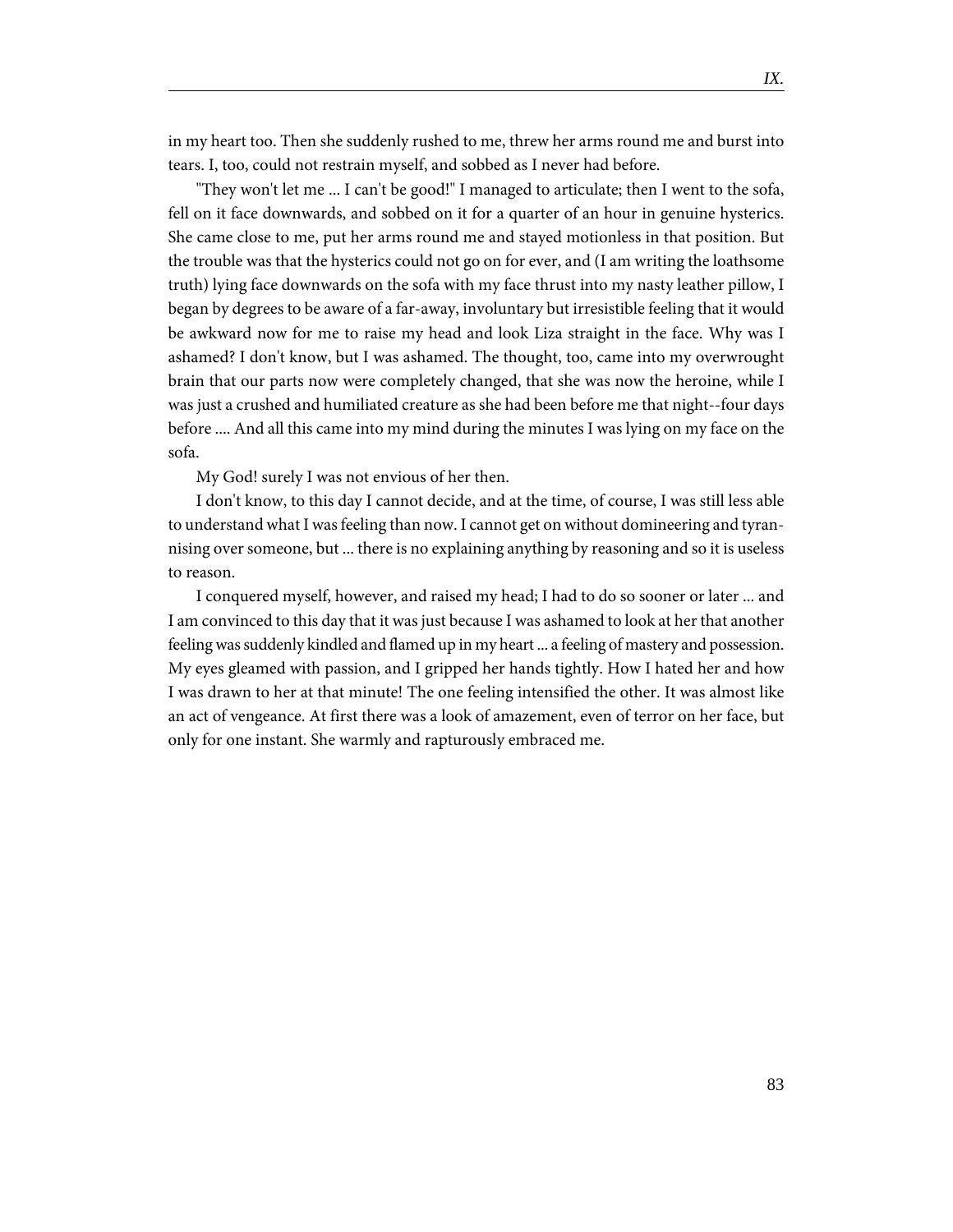A quarter of an hour later I was rushing up and down the room in frenzied impatience, from minute to minute I went up to the screen and peeped through the crack at Liza. She was sitting on the ground with her head leaning against the bed, and must have been crying. But she did not go away, and that irritated me. This time she understood it all. I had insulted her finally, but ... there's no need to describe it. She realised that my outburst of passion had been simply revenge, a fresh humiliation, and that to my earlier, almost causeless hatred was added now a PERSONAL HATRED, born of envy .... Though I do not maintain positively that she understood all this distinctly; but she certainly did fully understand that I was a despicable man, and what was worse, incapable of loving her.

I know I shall be told that this is incredible--but it is incredible to be as spiteful and stupid as I was; it may be added that it was strange I should not love her, or at any rate, appreciate her love. Why is it strange? In the first place, by then I was incapable of love, for I repeat, with me loving meant tyrannising and showing my moral superiority. I have never in my life been able to imagine any other sort of love, and have nowadays come to the point of sometimes thinking that love really consists in the right-- freely given by the beloved object--to tyrannise over her.

Even in my underground dreams I did not imagine love except as a struggle. I began it always with hatred and ended it with moral subjugation, and afterwards I never knew what to do with the subjugated object. And what is there to wonder at in that, since I had succeeded in so corrupting myself, since I was so out of touch with "real life," as to have actually thought of reproaching her, and putting her to shame for having come to me to hear "fine sentiments"; and did not even guess that she had come not to hear fine sentiments, but to love me, because to a woman all reformation, all salvation from any sort of ruin, and all moral renewal is included in love and can only show itself in that form.

I did not hate her so much, however, when I was running about the room and peeping through the crack in the screen. I was only insufferably oppressed by her being here. I wanted her to disappear. I wanted "peace," to be left alone in my underground world. Real life oppressed me with its novelty so much that I could hardly breathe.

But several minutes passed and she still remained, without stirring, as though she were unconscious. I had the shamelessness to tap softly at the screen as though to remind her .... She started, sprang up, and flew to seek her kerchief, her hat, her coat, as though making her escape from me .... Two minutes later she came from behind the screen and looked with heavy eyes at me. I gave a spiteful grin, which was forced, however, to KEEP UP APPEAR-ANCES, and I turned away from her eyes.

"Good-bye," she said, going towards the door.

I ran up to her, seized her hand, opened it, thrust something in it and closed it again. Then I turned at once and dashed away in haste to the other corner of the room to avoid seeing, anyway ....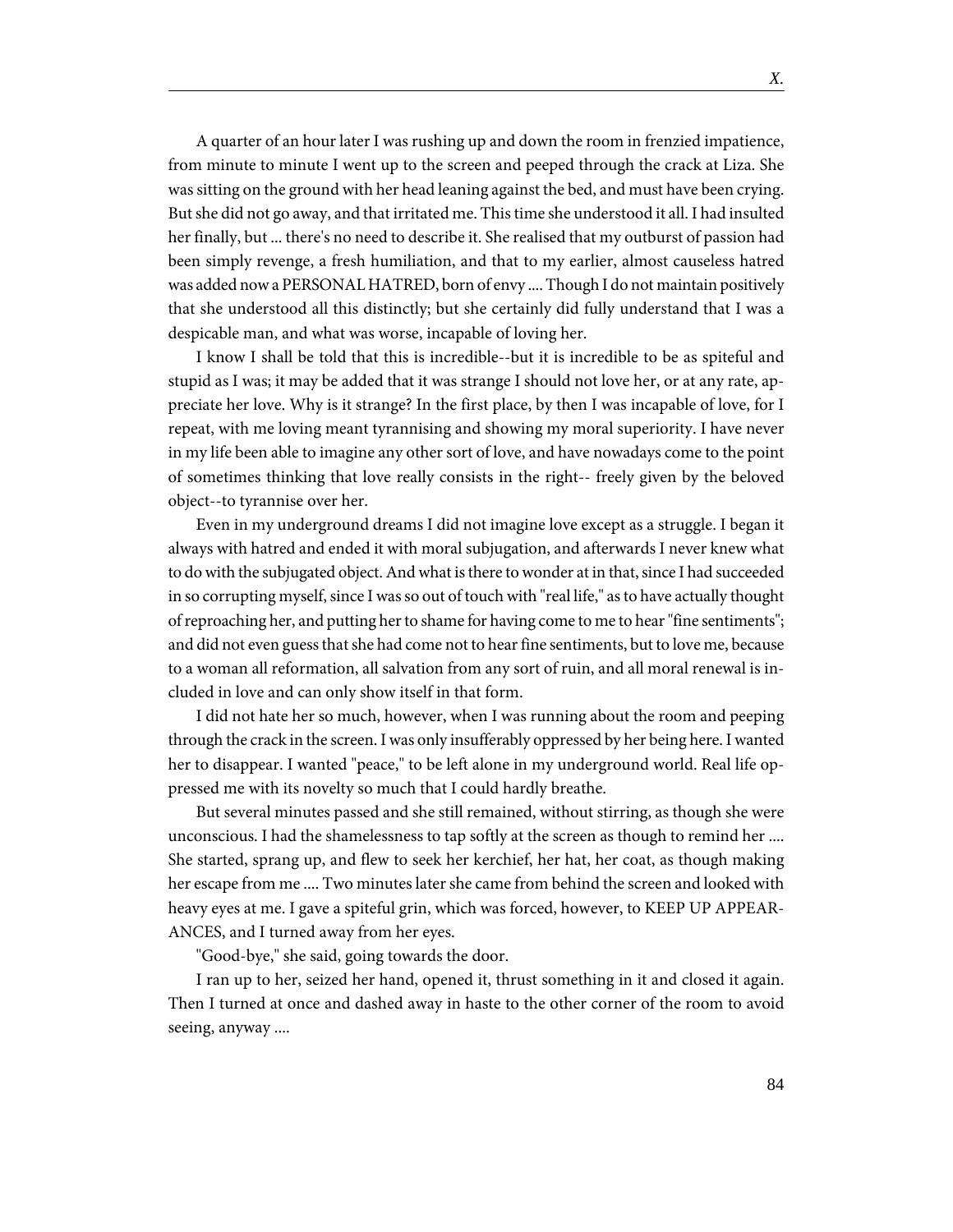I did mean a moment since to tell a lie--to write that I did this accidentally, not knowing what I was doing through foolishness, through losing my head. But I don't want to lie, and so I will say straight out that I opened her hand and put the money in it ... from spite. It came into my head to do this while I was running up and down the room and she was sitting behind the screen. But this I can say for certain: though I did that cruel thing purposely, it was not an impulse from the heart, but came from my evil brain. This cruelty was so affected, so purposely made up, so completely a product of the brain, of books, that I could not even keep it up a minute--first I dashed away to avoid seeing her, and then in shame and despair rushed after Liza. I opened the door in the passage and began listening.

"Liza! Liza!" I cried on the stairs, but in a low voice, not boldly. There was no answer, but I fancied I heard her footsteps, lower down on the stairs.

"Liza!" I cried, more loudly.

No answer. But at that minute I heard the stiff outer glass door open heavily with a creak and slam violently; the sound echoed up the stairs.

She had gone. I went back to my room in hesitation. I felt horribly oppressed.

I stood still at the table, beside the chair on which she had sat and looked aimlessly before me. A minute passed, suddenly I started; straight before me on the table I saw .... In short, I saw a crumpled blue five- rouble note, the one I had thrust into her hand a minute before. It was the same note; it could be no other, there was no other in the flat. So she had managed to fling it from her hand on the table at the moment when I had dashed into the further corner.

Well! I might have expected that she would do that. Might I have expected it? No, I was such an egoist, I was so lacking in respect for my fellow-creatures that I could not even imagine she would do so. I could not endure it. A minute later I flew like a madman to dress, flinging on what I could at random and ran headlong after her. She could not have got two hundred paces away when I ran out into the street.

It was a still night and the snow was coming down in masses and falling almost perpendicularly, covering the pavement and the empty street as though with a pillow. There was no one in the street, no sound was to be heard. The street lamps gave a disconsolate and useless glimmer. I ran two hundred paces to the cross-roads and stopped short.

Where had she gone? And why was I running after her?

Why? To fall down before her, to sob with remorse, to kiss her feet, to entreat her forgiveness! I longed for that, my whole breast was being rent to pieces, and never, never shall I recall that minute with indifference. But--what for? I thought. Should I not begin to hate her, perhaps, even tomorrow, just because I had kissed her feet today? Should I give her happiness? Had I not recognised that day, for the hundredth time, what I was worth? Should I not torture her?

I stood in the snow, gazing into the troubled darkness and pondered this.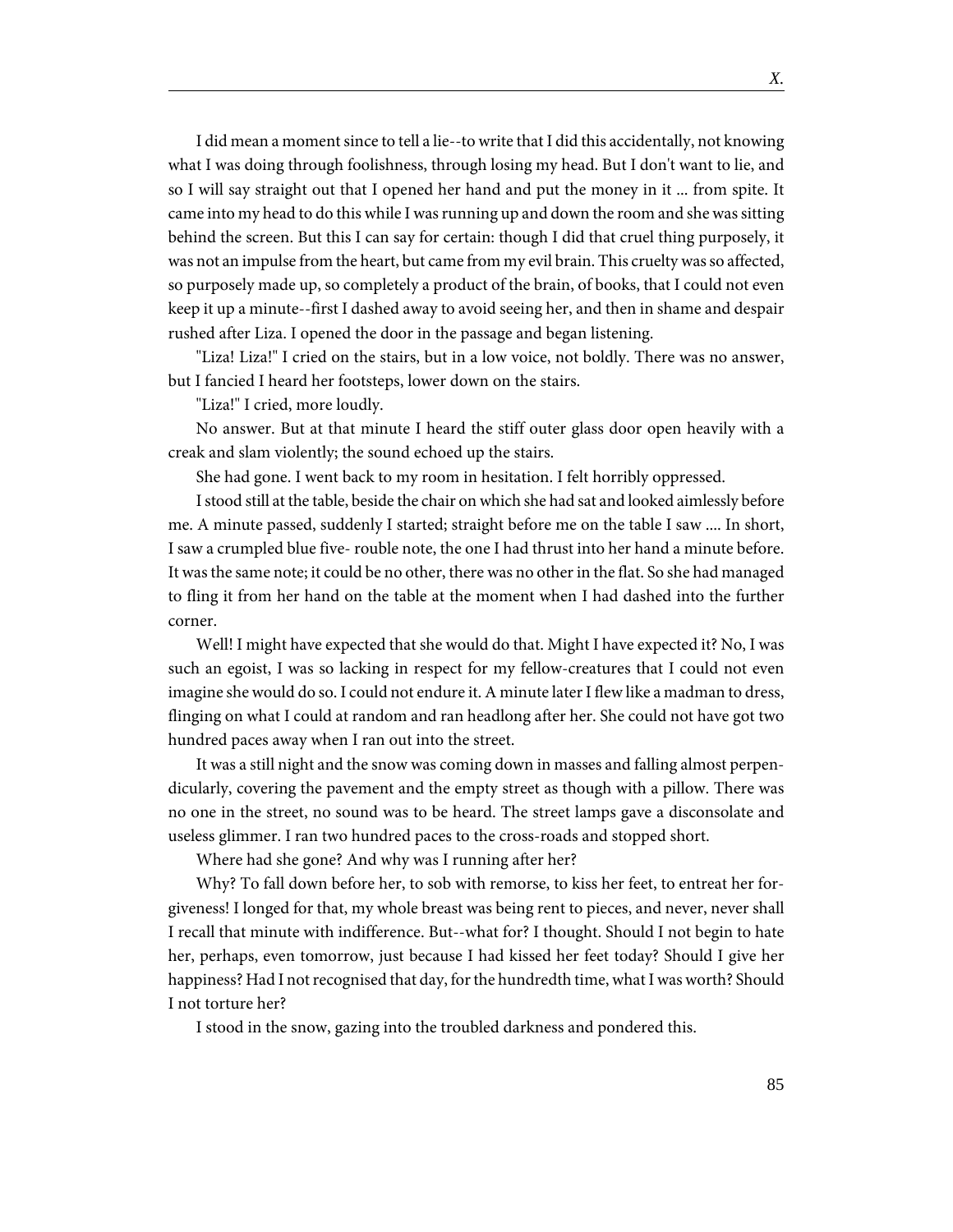"And will it not be better?" I mused fantastically, afterwards at home, stifling the living pang of my heart with fantastic dreams. "Will it not be better that she should keep the resentment of the insult for ever? Resentment--why, it is purification; it is a most stinging and painful consciousness! Tomorrow I should have defiled her soul and have exhausted her heart, while now the feeling of insult will never die in her heart, and however loathsome the filth awaiting her--the feeling of insult will elevate and purify her ... by hatred ... h'm! ... perhaps, too, by forgiveness .... Will all that make things easier for her though? ..."

And, indeed, I will ask on my own account here, an idle question: which is better--cheap happiness or exalted sufferings? Well, which is better?

So I dreamed as I sat at home that evening, almost dead with the pain in my soul. Never had I endured such suffering and remorse, yet could there have been the faintest doubt when I ran out from my lodging that I should turn back half-way? I never met Liza again and I have heard nothing of her. I will add, too, that I remained for a long time afterwards pleased with the phrase about the benefit from resentment and hatred in spite of the fact that I almost fell ill from misery.

## . . . . .

Even now, so many years later, all this is somehow a very evil memory. I have many evil memories now, but ... hadn't I better end my "Notes" here? I believe I made a mistake in beginning to write them, anyway I have felt ashamed all the time I've been writing this story; so it's hardly literature so much as a corrective punishment. Why, to tell long stories, showing how I have spoiled my life through morally rotting in my corner, through lack of fitting environment, through divorce from real life, and rankling spite in my underground world, would certainly not be interesting; a novel needs a hero, and all the traits for an antihero are EXPRESSLY gathered together here, and what matters most, it all produces an unpleasant impression, for we are all divorced from life, we are all cripples, every one of us, more or less. We are so divorced from it that we feel at once a sort of loathing for real life, and so cannot bear to be reminded of it. Why, we have come almost to looking upon real life as an effort, almost as hard work, and we are all privately agreed that it is better in books. And why do we fuss and fume sometimes? Why are we perverse and ask for something else? We don't know what ourselves. It would be the worse for us if our petulant prayers were answered. Come, try, give any one of us, for instance, a little more independence, untie our hands, widen the spheres of our activity, relax the control and we ... yes, I assure you ... we should be begging to be under control again at once. I know that you will very likely be angry with me for that, and will begin shouting and stamping. Speak for yourself, you will say, and for your miseries in your underground holes, and don't dare to say all of us-- excuse me, gentlemen, I am not justifying myself with that "all of us." As for what concerns me in particular I have only in my life carried to an extreme what you have not dared to carry halfway, and what's more, you have taken your cowardice for good sense, and have found